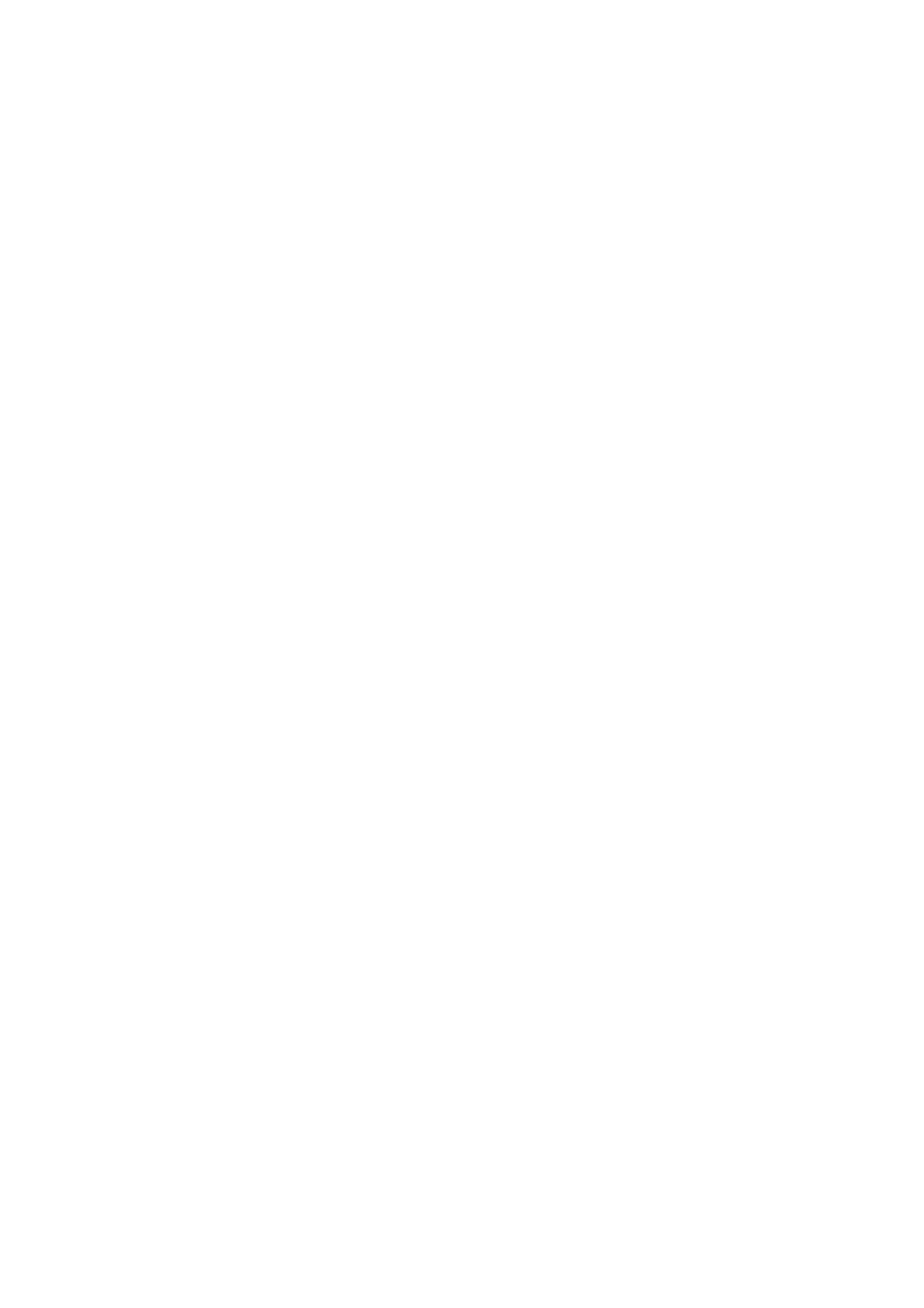# **Veterinary Products Committee (VPC) Working Group on Feline and Canine Vaccination**

Department for Environment, Food & Rural Affairs

May 2001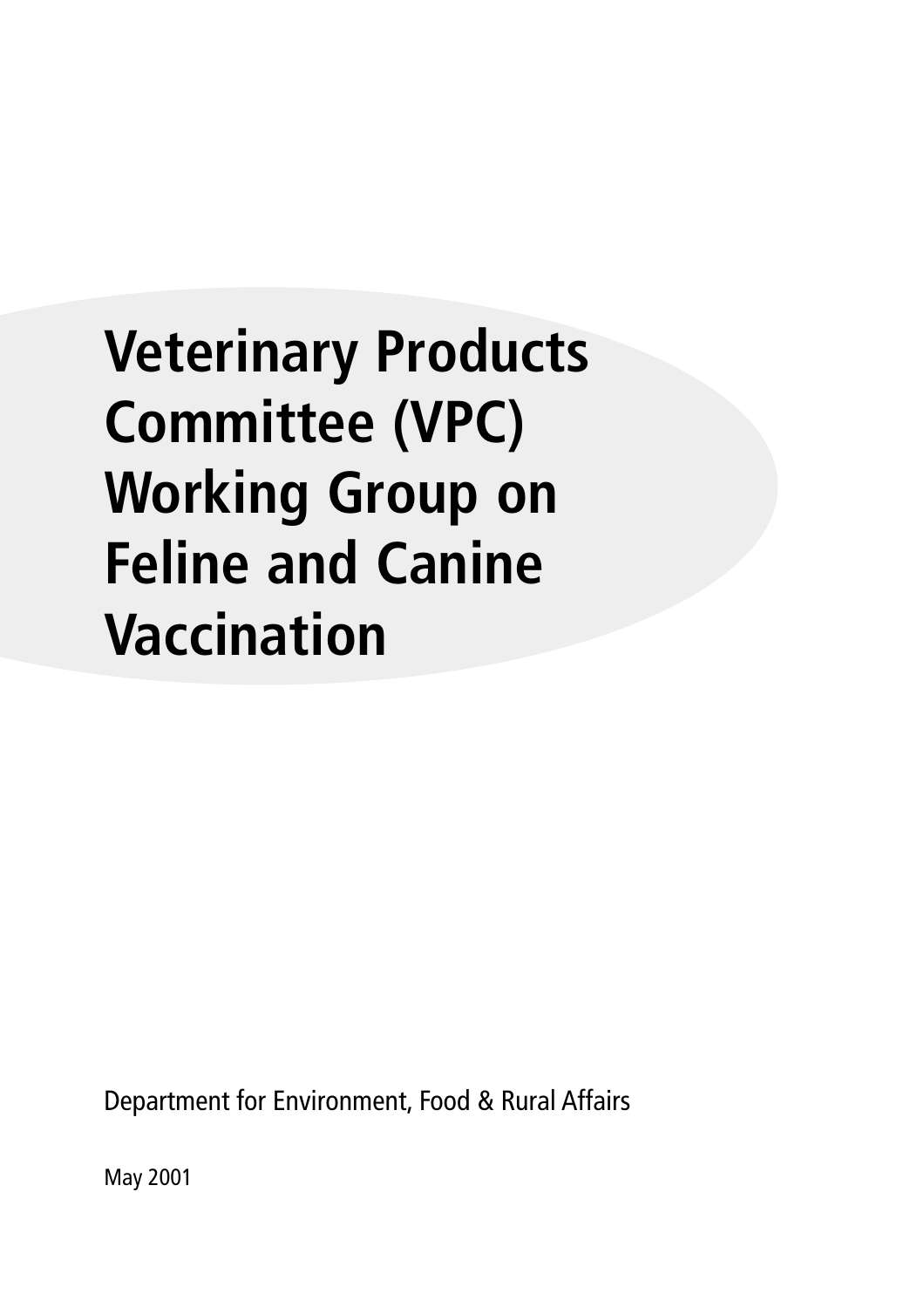Department for Environment, Food and Rural Affairs Nobel House 17 Smith Square London SW1P 3JR Telephone 020 7238 6000 Web site www.defra.gov.uk

© Crown copyright 2002

This report was written by the Veterinary Products Committee Working Group on Feline and Canine Vaccination: Professor Rosalind Gaskell (Chairman), Professor George Gettinby, Mrs Sheila Graham, and Mr David Skilton.

Copyright in the typographical arrangement and design rests with the Crown.

This publication (excluding the logo) may be reproduced free of charge in any format or medium provided that it is reproduced accurately and not used in a misleading context. The material must be acknowledged as Crown copyright with the title, authors, date and source of the publication specified.

Further copies of this publication are available from:

DEFRA Publications Admail 6000 London SW1A 2XX Telephone: 08459 556000

Published by the Department for Environment, Food and Rural Affairs. Printed in the UK, February 2002, on material containing 75% post-consumer waste and 25% ECF pulp (cover) and 100% post-consumer waste (text).

Product code PB 6432 ISBN: 0-9531234-5-6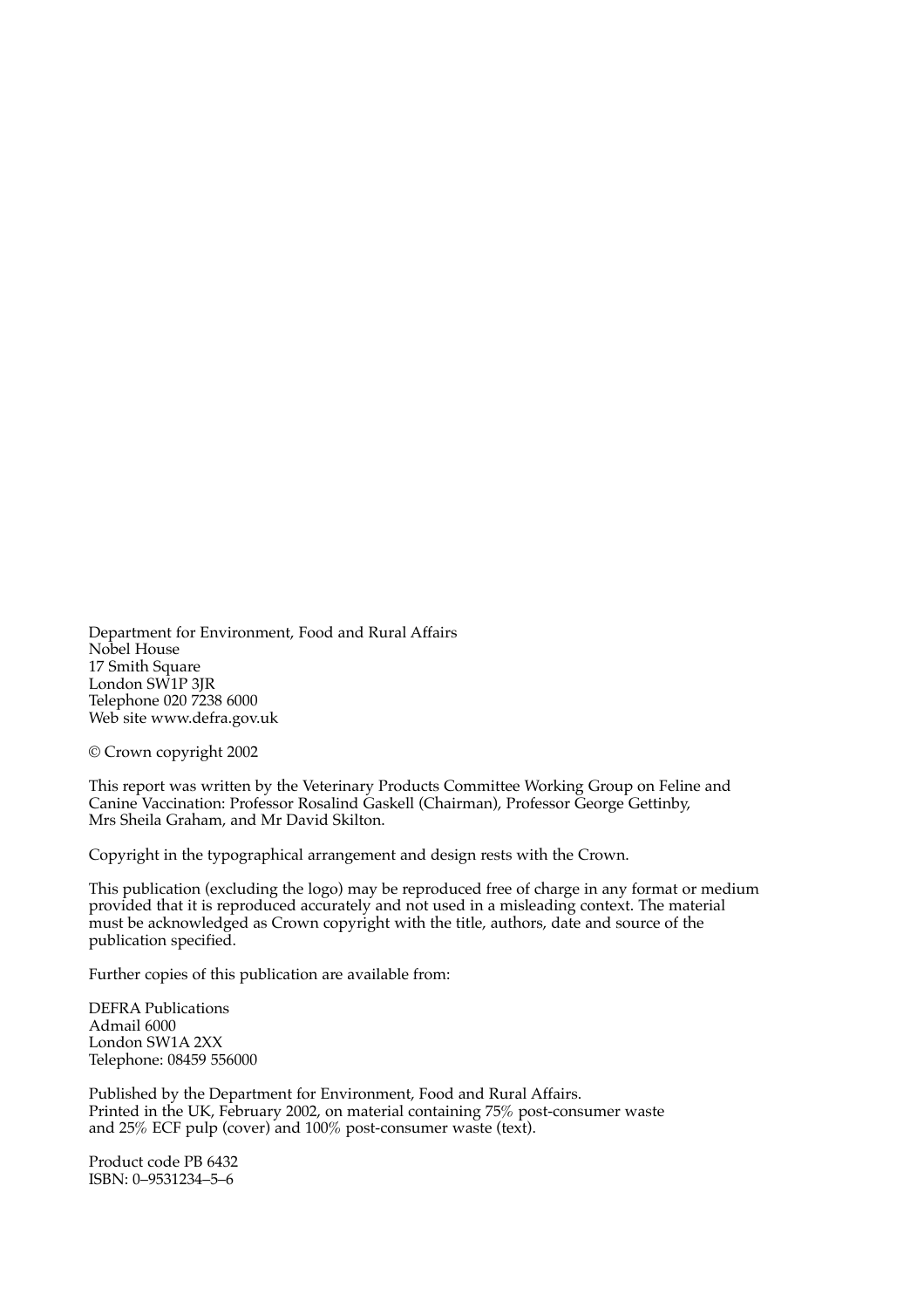## **Contents**

| <b>Membership of the Working Group</b> |                                                                       |                                                                                 | vii |  |  |
|----------------------------------------|-----------------------------------------------------------------------|---------------------------------------------------------------------------------|-----|--|--|
| <b>Executive Summary</b>               |                                                                       |                                                                                 | 1   |  |  |
|                                        |                                                                       | <b>Conclusions and Recommendations</b>                                          | 3   |  |  |
| Introduction                           |                                                                       |                                                                                 | 13  |  |  |
| Section 1:                             |                                                                       | Review of Literature and Other Information Sources                              | 15  |  |  |
|                                        | 1.1                                                                   | Sources of information                                                          | 15  |  |  |
|                                        | 1.2                                                                   | Subject areas of the literature review                                          | 15  |  |  |
|                                        | 1.3                                                                   | Safety: adverse reactions excluding feline sarcomas                             | 15  |  |  |
|                                        | 1.4                                                                   | Safety: feline vaccine-associated sarcomas                                      | 19  |  |  |
|                                        | 1.5                                                                   | Consumer-related literature                                                     | 22  |  |  |
|                                        | 1.6                                                                   | Efficacy: with particular respect to duration of immunity                       | 22  |  |  |
| Section 2.:                            | The Suspected Adverse Reaction (SAR) Surveillance Scheme (SARSS)      |                                                                                 |     |  |  |
|                                        |                                                                       | and Review of Suspected Adverse Reactions data                                  | 29  |  |  |
|                                        | 2.1                                                                   | Background and definitions                                                      | 29  |  |  |
|                                        | 2.2                                                                   | Collection of data                                                              | 30  |  |  |
|                                        | 2.3                                                                   | Data management of adverse reactions and product details                        | 34  |  |  |
|                                        | 2.4                                                                   | Analysis of the SARs database                                                   | 37  |  |  |
|                                        | 2.5                                                                   | Product-related control charts                                                  | 53  |  |  |
|                                        | 2.6                                                                   | Resource implications                                                           | 62  |  |  |
| Section 3:                             | The Feasibility and Value of Conducting a Survey of Feline and Canine |                                                                                 |     |  |  |
|                                        |                                                                       | <b>Post Vaccination Reactions</b>                                               | 63  |  |  |
| Section 4:                             |                                                                       | <b>Current Vaccination Programmes and Current Advice on Repeat Immunisation</b> | 65  |  |  |
| Acknowledgements                       |                                                                       |                                                                                 | 67  |  |  |
| Appendices 1a-i                        |                                                                       |                                                                                 | 68  |  |  |
| Glossary                               |                                                                       |                                                                                 | 81  |  |  |
| <b>Acronyms</b>                        |                                                                       |                                                                                 | 85  |  |  |
| <b>References</b>                      |                                                                       |                                                                                 | 88  |  |  |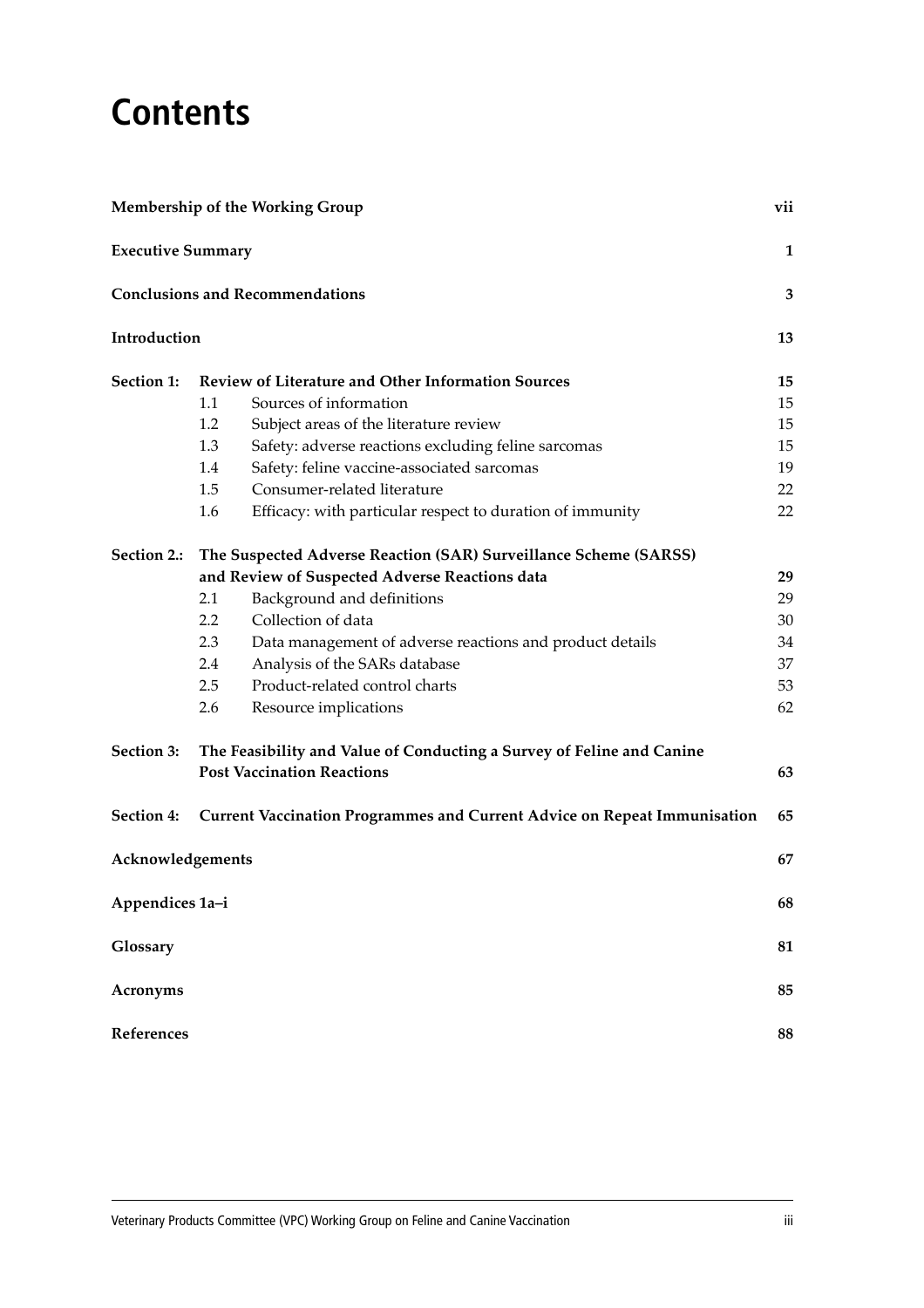# **Tables**

| Table 1  | Types of vaccine authorised for cats and dogs in the UK at 31/12/99                                                                                                                           | 14 |
|----------|-----------------------------------------------------------------------------------------------------------------------------------------------------------------------------------------------|----|
| Table 2  | ABON causality codes                                                                                                                                                                          | 35 |
| Table 3  | Number of SARs to biological (vaccine) and pharmaceutical products per<br>year for cats and dogs in relation to the number of marketing authorisations<br>$(MAs)$ (1995–1999)                 | 37 |
| Table 4  | Number of vaccine SARs and incidence per 10,000 doses sold for cats and<br>dogs (1995–1999) for products authorised at $31/12/99$                                                             | 38 |
| Table 5  | Sex distribution: female:male ratios and (percentages) in cats and dogs<br>with vaccine SARs and two control groups (1985-1999)                                                               | 41 |
| Table 6  | Percentage of cats with vaccine and non-vaccine SARs reported by breed<br>$(1985 - 1999)$                                                                                                     | 41 |
| Table 7  | Percentage of dogs with vaccine and non-vaccine SARs reported by breed<br>$(1985 - 1999)$                                                                                                     | 42 |
| Table 8  | Percentage of animals in each age class for cat and dog vaccine SARs and<br>two control groups (1985-1999)                                                                                    | 43 |
| Table 9  | Summary table: number and incidence of selected clinical signs for vaccine<br>and non-vaccine SARs in the cat                                                                                 | 45 |
| Table 10 | Summary table: number and incidence of selected clinical signs for vaccine<br>and non-vaccine SARs in the dog                                                                                 | 46 |
| Table 11 | Results of chi-squared tests carried out on specific clinical signs for vaccine<br>SARs in the cat (1995-1999)                                                                                | 49 |
| Table 12 | Results of chi-squared tests carried out on specific clinical signs for vaccine<br>SARs in the dog (1995-1999)                                                                                | 50 |
| Table 13 | Ranking table of the average annual incidence of vaccine SARs for each cat<br>and dog vaccine per 10,000 doses sold between 1985-1999 or over the period<br>when sales figures were available | 61 |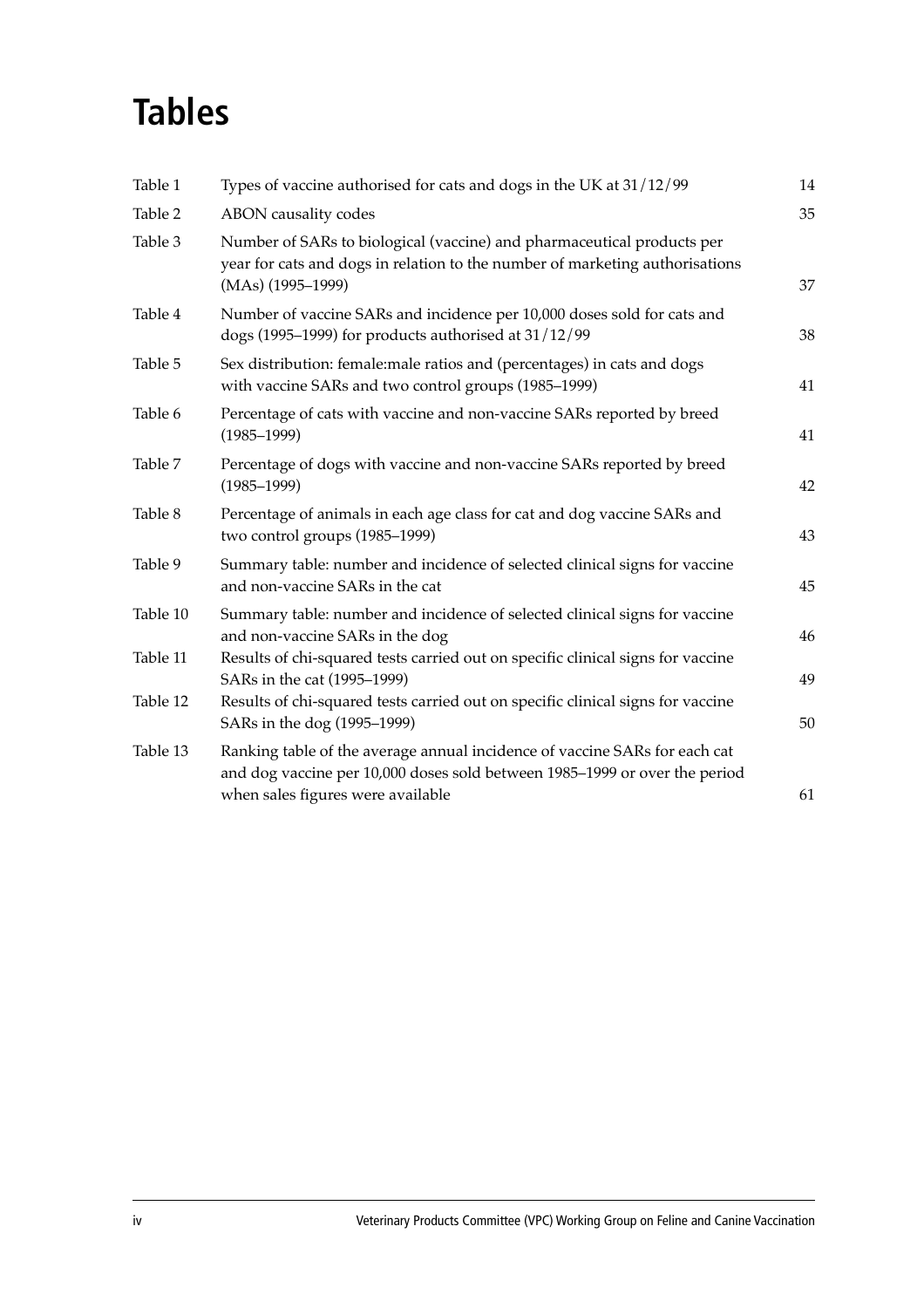# **Figures**

| Figure 1a | Number and percentage of reporting sources of vaccine SARs compared to<br>non-vaccine SARs for cats between 1995-1999                                | 31 |
|-----------|------------------------------------------------------------------------------------------------------------------------------------------------------|----|
| Figure 1b | Number and percentage of reporting sources of vaccine SARs compared to<br>non-vaccine SARs for dogs between 1995-1999                                | 31 |
| Figure 2  | Number and percentage of vaccine SARs received between 1985-1999 for cats<br>and dogs in relation to each of the ABON causality codes                | 39 |
| Figure 3a | Number and percentage of reaction onset times that were immediate, short<br>term, long term or unknown for feline vaccine SARs between 1995-1999     | 40 |
| Figure 3b | Number and percentage of reaction onset times that were immediate, short<br>term, long term or unknown for canine vaccine SARs between 1995-1999     | 40 |
| Figure 4  | Number of feline vaccine-associated sarcomas reported to the SAR Surveillance<br>Scheme between 1996 and 2000                                        | 52 |
| Figure 5a | An example of a control chart for the number of vaccine SARs (A, B, Bm <sup>*</sup> )<br>to a specific product per 10,000 doses sold from 1985-1999  | 54 |
| Figure 5b | An example of a control chart for the number of vaccine SARs (total O)<br>to a specific product per 10,000 doses sold from 1985-1999                 | 55 |
| Figure 5c | An example of a control chart for the number of vaccine SARs (all ABONs)<br>to a specific product per 10,000 doses sold from 1985-1999               | 56 |
| Figure 5d | An example of a control chart for the number of SARs (A, B, Bm <sup>*</sup> )<br>per 10,000 doses sold for the individual vaccines for the year 1998 | 57 |
| Figure 5e | An example of a control chart for the number of SARs (total O)<br>per 10,000 doses sold for the individual vaccines for the year 1998                | 58 |
| Figure 5f | An example of a control chart for the number of SARs (all ABONs)<br>per 10,000 doses sold for the individual vaccines for the year 1998              | 59 |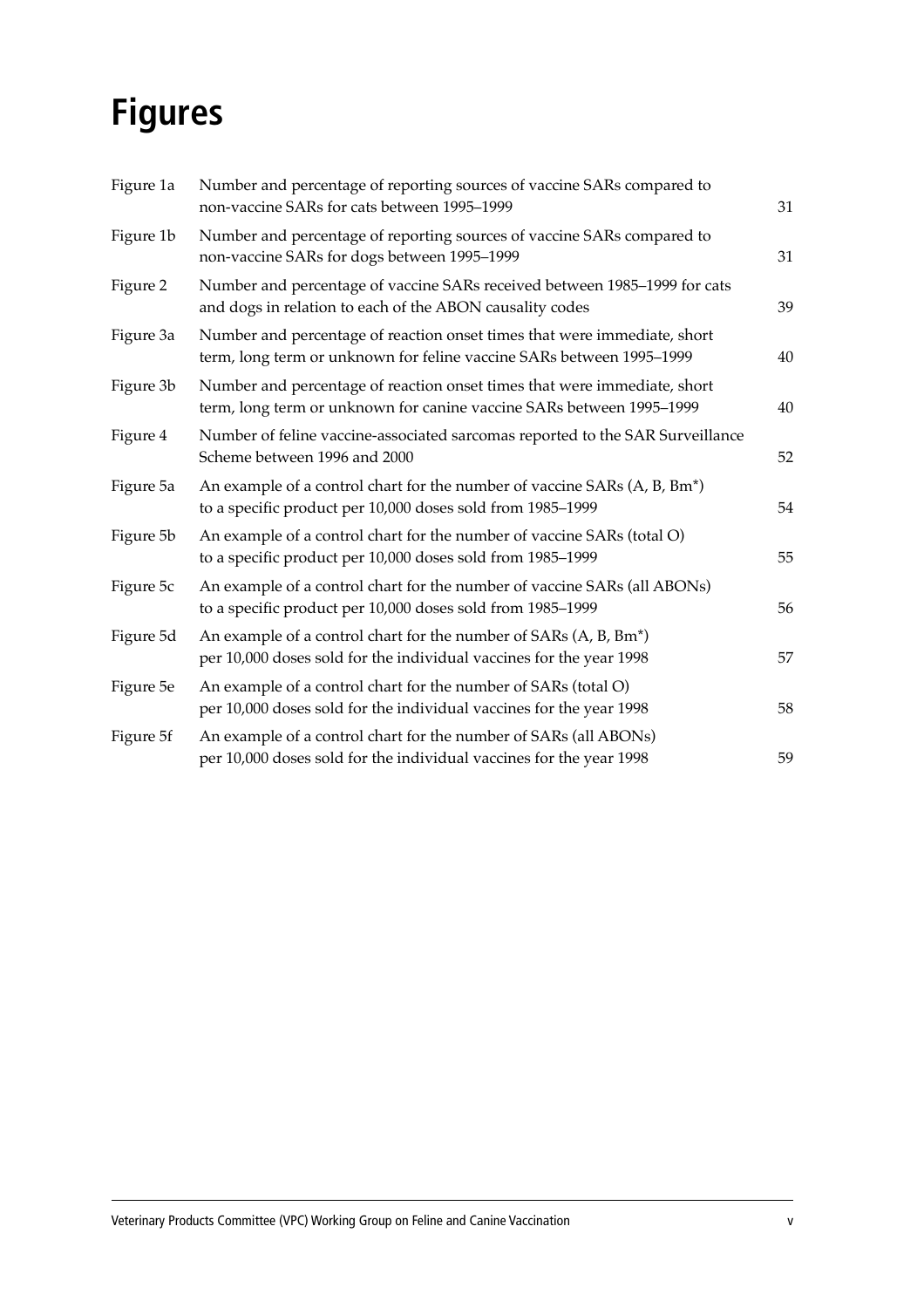# **Appendix 1**

| Appendix 1a | 68<br>Sources of information                                                                  |    |  |
|-------------|-----------------------------------------------------------------------------------------------|----|--|
| Appendix 1b | Yellow forms (MLA 252A)                                                                       |    |  |
| Appendix 1c | Governing Council of the Cat Fancy (GCCF) Recognised Breeds                                   |    |  |
|             | Kennel Club UK Recognised Breeds                                                              |    |  |
| Appendix 1d | Vaccine and non-vaccine SARs, (1985–1999): number of cats reported by sex<br>(i)              | 74 |  |
|             | (ii) Vaccine and non-vaccine SARs (1985–1999): number of dogs reported by sex                 | 74 |  |
| Appendix 1e | Vaccine and non-vaccine SARs (1985–1999): number of cats reported by breed<br>(i)             | 75 |  |
|             | (ii) Vaccine and non-vaccine SARs (1985–1999): number of dogs reported by breed 75            |    |  |
| Appendix 1f | Vaccine and non-vaccine SARs (1985–1999): number of cats reported by age<br>(i)               | 76 |  |
|             | (ii) Vaccine and non-vaccine SARs (1985-1999): number of dogs reported by age                 | 76 |  |
| Appendix 1g | GfK Home Audit 1999: UK estimated cat sex distribution<br>(i)                                 | 77 |  |
|             | (ii) GfK Home Audit 1999: UK estimated dog sex distribution                                   | 77 |  |
| Appendix 1h | GfK Home Audit 1999: UK estimated cat age distribution<br>(i)                                 | 78 |  |
|             | (ii) GfK Home Audit 1999: UK estimated dog age distribution                                   | 78 |  |
| Appendix 1i | Vaccine and non-vaccine SARs (1985–1999): distribution of VeDDRA SOC<br>(i)<br>codes for cats | 79 |  |
|             | (ii) Vaccine and non-vaccine SARs (1985–1999): distribution of VeDDRA SOC<br>codes for dogs   | 79 |  |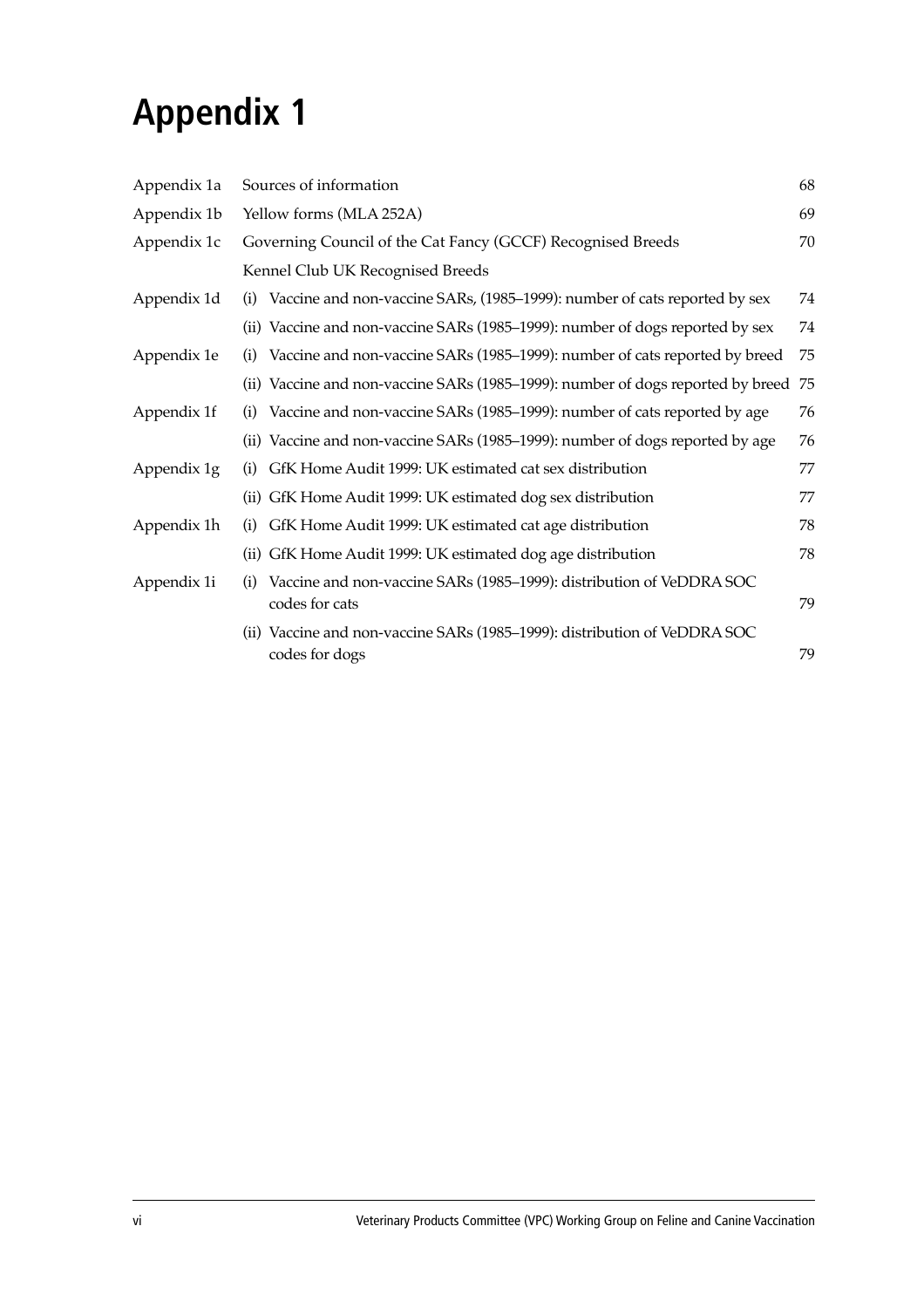## **Veterinary Products Committee (VPC) Working Group on Feline and Canine Vaccination:**

### Membership of the Working Group

Professor Rosalind Gaskell BVSc, PhD, MRCVS (Chairman), Department of Veterinary Pathology, Faculty of Veterinary Science, University of Liverpool, Leahurst, Neston, South Wirral, CH64 7TE

Professor George Gettinby BSc, DPhil, CStat, Hon Ass RCVS, FRSE, Department of Statistics and Modelling Science, University of Strathclyde, Glasgow, G1 1XH

Mrs Sheila Graham BSc, Lay member of the Veterinary Products Committee contactable via the Veterinary Medicines Directorate, Woodham Lane, New Haw, Addlestone, Surrey KT15 3LS.

Mr David Skilton BVSc, MRCVS, c/o the Veterinary Defence Society Limited, 4 Haig Court, Parkgate Industrial Estate, Knutsford, Cheshire, WA16 8XZ

### Working Group Secretariat (Veterinary Medicines Directorate)

Mr Alastair Gray BVetMed, BA, MSc, MRCVS, Head of Suspected Adverse Reaction Surveillance Scheme;

Mrs Samantha Knivett BSc(Hons), Suspected Adverse Reaction Surveillance Scheme;

Miss Amanda Leavey HND, BSc(Hons), Suspected Adverse Reaction Surveillance Scheme;

Dr David Mackay BVetMed, MSc, PhD, MRCVS, Head of Immunological Products Team;

Veterinary Medicines Directorate, Woodham Lane, New Haw, Addlestone, Surrey KT15 3LS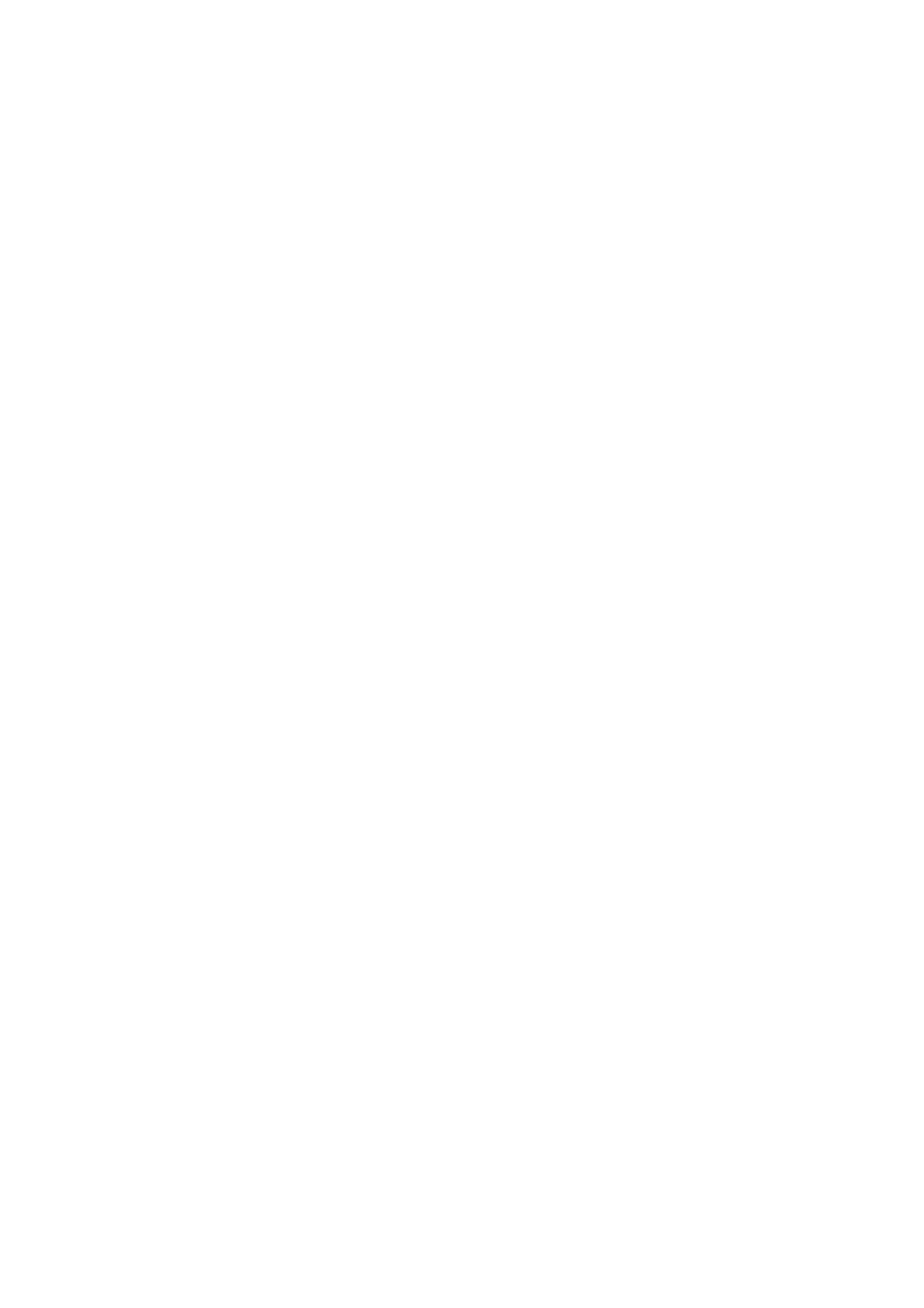# **Executive Summary**

- The Working Group was set up by the Veterinary Products Committee (VPC)\* in response to current concern in both the public domain and in the scientific community about possible health risks related to the routine vaccination of cats and dogs. The Working Group concluded that vaccination plays a very valuable role in the prevention and control of the major infectious diseases in cats and dogs. Although adverse reactions to vaccination, including lack of efficacy, occasionally occur, the Working Group concluded that the overall risk/benefit analysis strongly supports their continued use.
- Although for some diseases there is evidence of a longer duration of immunity following vaccination than the one year which is typically recommended on the product literature, there is currently insufficient information to propose revaccination intervals other than those proposed by the manufacturer and approved by the regulatory process.
- Notwithstanding this, in view of the occasional occurrence of adverse reactions, the Working Group recommends that the product literature indicates that the regime for booster vaccinations is based on a minimum duration of immunity rather than a maximum. The Working Group further recommends that the product literature should state that a risk/benefit assessment should be made for each individual animal by the veterinary surgeon in consultation with the owner with respect to the necessity for each vaccine and the frequency of its use.
- The evidence suggests that cats appear to be susceptible to the occasional development of sarcomas at sites of injection and there is some further evidence to suggest that although other products may be involved, this may be more associated with the use of vaccines containing aluminium based adjuvants. The Working Group therefore recommends that a generic warning to this effect should appear on the product literature for all feline vaccines administered by injection. The Working Group also highlighted the need for professional and educational bodies in the UK to bring to the attention of veterinary practitioners appropriate methods for prevention, diagnosis and treatment of this serious condition.
- The Working Group considered in depth the monitoring of adverse reactions including the advantages and disadvantages of surveillance schemes. A range of options for carrying out further epidemiological (analytical) studies was also considered. However the Working Group emphasised that surveillance schemes, and the UK Veterinary Medicines Directorate (VMD) Suspected Adverse Reaction (SAR) Surveillance Scheme in particular, provided a very valuable resource. The large database within the VMD scheme (collected since 1985) was analysed as part of this report. Figures were derived in terms of incidence (reporting rate) of certain clinical signs per 10,000 doses, and risk factors as identified by statistical analysis. However, due to a number of constraints, the analysis was not fully comprehensive and the interaction of possible risk factors was not determined.
- Product-related control charts were developed in order to detect changes in incidence rates of adverse reactions (per 10,000 doses sold) both within and between different vaccines. Such charts provide a powerful way to detect changing trends in incidence and, when used in conjunction with product characteristics, they may identify possible causes. In general, the data showed that the incidence of adverse reactions to cat and dog vaccines per 10,000 doses of

The Veterinary Products Committee (VPC) is an independent scientific committee established under Section 4 of the Medicines Act to give advice on the safety, quality and efficacy of veterinary medicines to the UK licensing authority (Health and Agriculture Ministers) and to promote the collection of information relating to suspected adverse reactions for the purpose of enabling such advice to be given.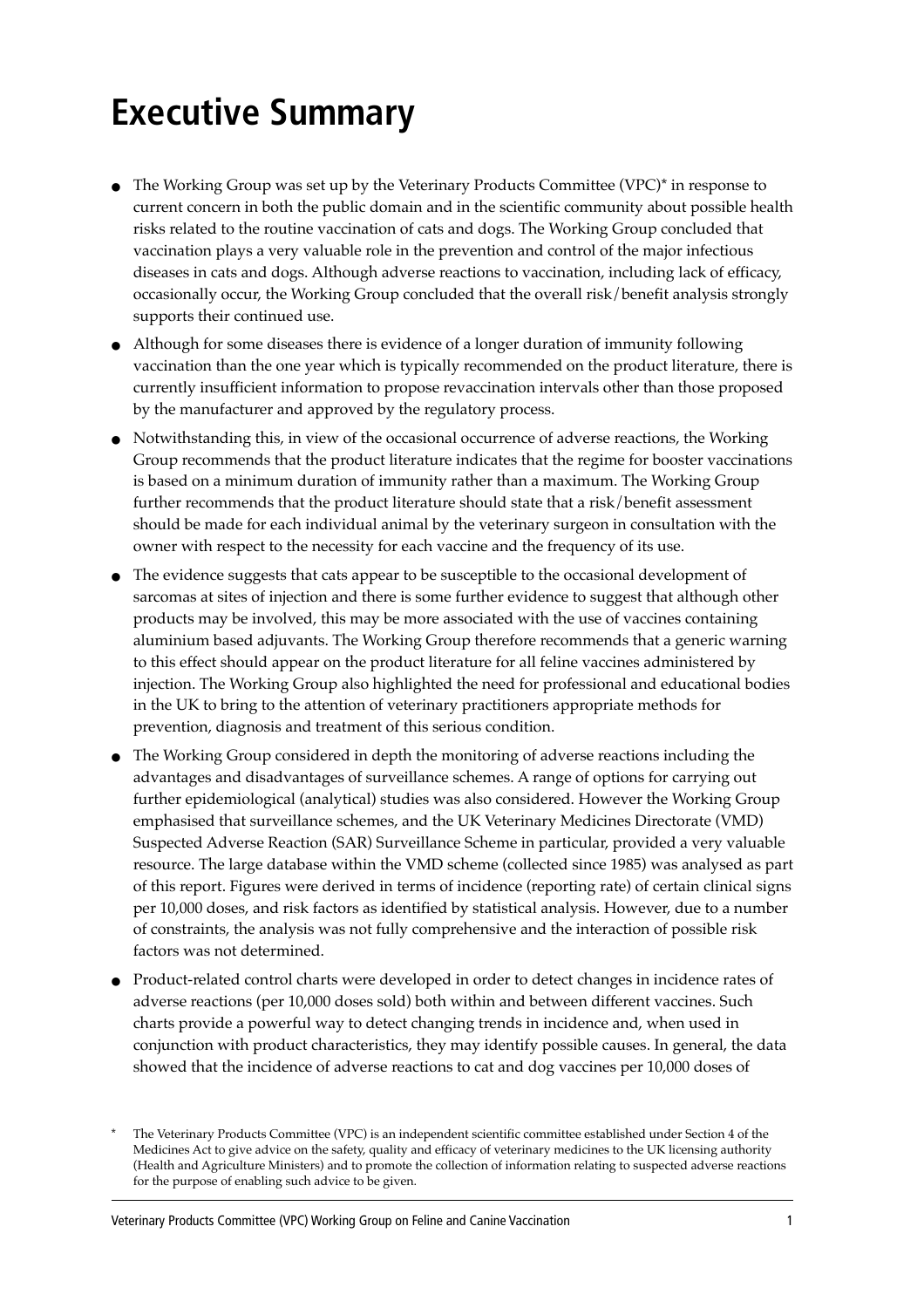product sold was relatively low. Although under-reporting is a feature of such surveillance schemes, it does appear that, overall, vaccination of cats and dogs should be considered safe and effective.

● Finally, the Working Group was conscious, whilst preparing this report, of the extensive media coverage that has been given to the issue of the safety of human vaccines, in particular the mumps, measles and rubella (MMR) vaccine. The Working Group emphasises that the conclusions and recommendations included in this report relate only to the vaccines used in cats and dogs. The issues identified are specific to the diseases and species examined and no attempt should be made to draw analogous conclusions in relation to vaccines administered to man.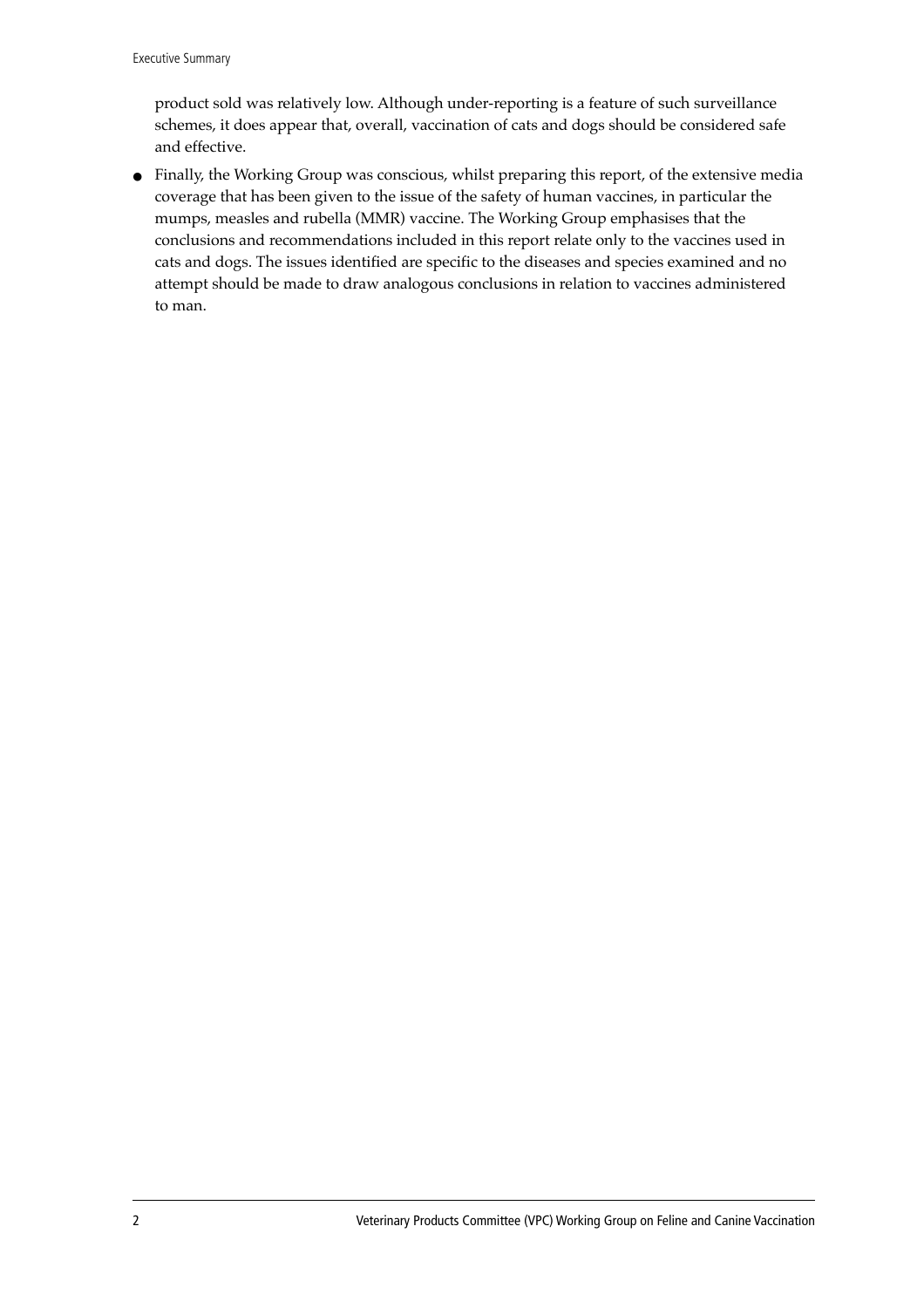# **Conclusions and recommendations**

The conclusions and recommendations of this report are as follows:

1. A review of the literature and other sources of information\* revealed that published quantitative data on suspected adverse reactions (SARs) was limited. An overall annual incidence of 0.004% of feline/canine SARs associated with the use of vaccines, expressed in relation to estimated sales data, was reported in the UK by Gray21. In Australia, a similar adverse reaction rate of 0.2 to 0.4 per 10,000 doses of small animal vaccines has been reported<sup>26</sup>. There are a number of descriptive reports of clinical signs associated with vaccine SARs. These include well-recognised immune-mediated phenomena, such as anaphylaxis and hypersensitivity; local and systemic reactions which may be due to the adjuvant; and problems of residual virulence or contamination of the vaccine.

More recently there is strong evidence, largely from the USA, that fibrosarcomas may occur in cats at the site of vaccination, and more limited, still equivocal evidence that other disorders such as immune-mediated haemolytic anaemia (IMHA) or immune-mediated thrombocytopenia (IMTP) may be associated with vaccination in dogs.

- 2. In the UK, the Veterinary Medicines Directorate (VMD), which acts on behalf of the UK licensing authority in relation to veterinary medicines, operates the Suspected Adverse Reaction (SAR) Surveillance Scheme (SARSS), which is a national reporting scheme for monitoring both animal and human Suspected Adverse Reactions (SARs) to veterinary medicines. The holders of Marketing Authorisations have a legal obligation to record and submit adverse event reports to the VMD; all other reporting is voluntary. A breakdown of categories of reporters is shown in Figures 1a and 1b.
- 3. It is acknowledged that the SAR Surveillance Scheme, like all schemes of its type, is passive, but reactive. Such schemes are a valuable method of monitoring trends in a population over time, although they are not entirely satisfactory measures of the incidence or prevalence of reaction rates in a population, unless the surveillance is based on a properly randomised sampling scheme. It is also noted that although the term 'incidence' is used in this report, a more accurate term would be 'reporting rate'. Surveillance schemes are subject to a number of factors (such as media attention, and owner, breeder, or professional concerns) which may influence reporting sources and reporting rates. Under-reporting is also likely to be a feature of such schemes.

#### **Recommendation 1**

Since the effectiveness of the SAR Surveillance Scheme largely depends on the level and quality of reporting, the Working Group recommends that ways should be found to improve this. Thus all reporting should be encouraged; more publicity should be generated for the scheme; and there should be more active targeting of reporters and reporting groups. Procedures should be developed to improve the quality of information reported to the scheme, and the response rate to requests for further information. The Working Group also recommends that follow-up action should be taken by contacting reporters that have not responded within the given three week period: telephone responses should also be encouraged.

information on issues which related to the objectives of the Group was obtained from a variety of sources including the scientific literature; lay articles and those related to consumer concerns; various animal interest groups; academic, trade, and professional bodies both in the UK and overseas; from the Internet; from EU legislation and guidelines; and from similar relevant areas in the human field  $1-20$ . (Appendix 1a)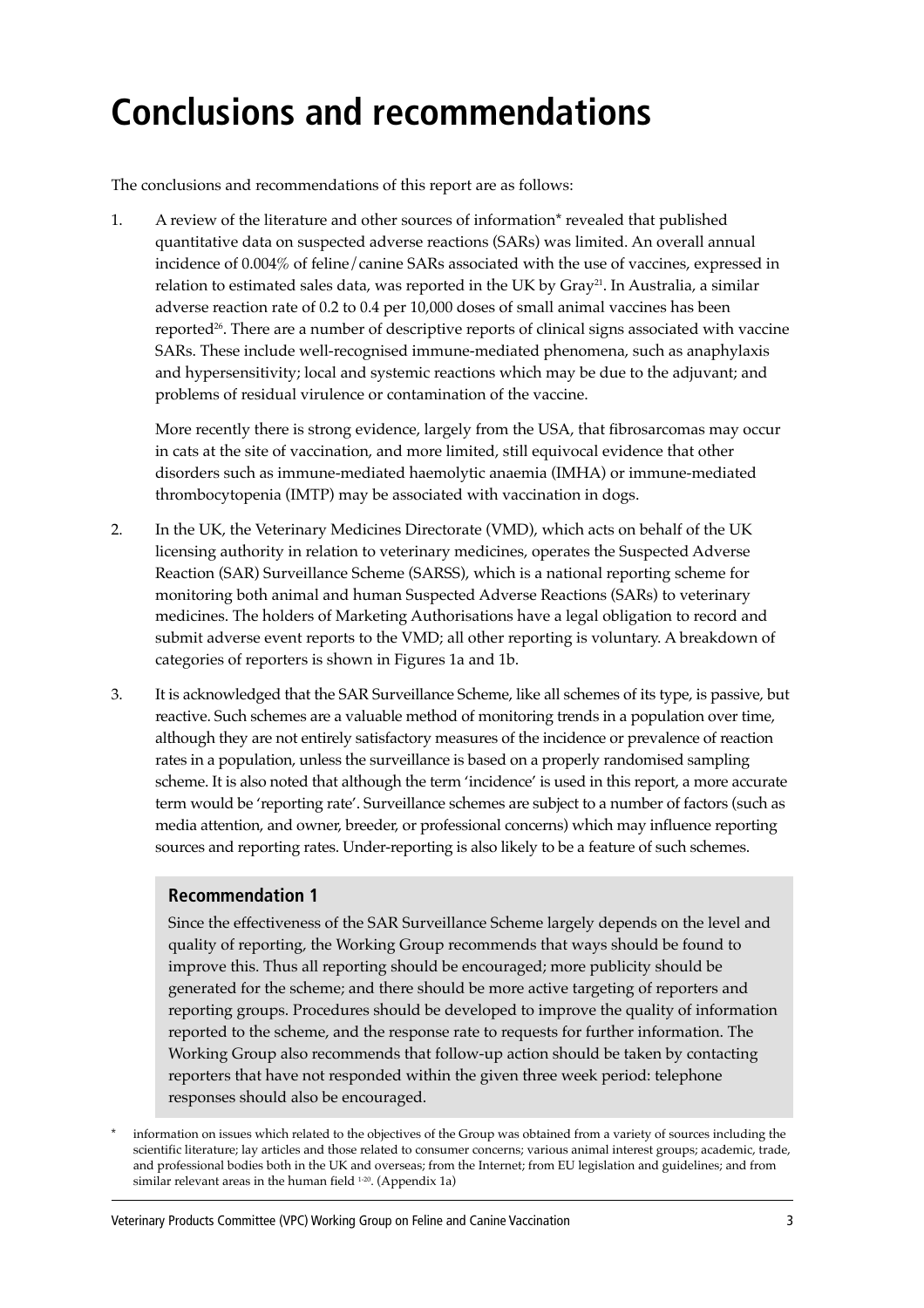4. There is clear evidence that the SAR Surveillance Scheme has, and will continue to play an increasingly important role in the identification of, and establishing the cause of, adverse reactions. However, surveillance schemes principally address the early detection and cause of adverse reactions occurring at point of treatment. The Working Group recognises that issues of the occurrence of long-term, low incidence, or perhaps unrecognised adverse effects will have to be addressed by epidemiological studies. Although several studies have recently been reported and others are in progress, there are major constraints to identifying such adverse reactions. These include their apparent low rate of occurrence in vaccinated populations, and the need for large representative samples of both vaccinated and unvaccinated control animals to be compared in order to have sufficient statistical power to substantiate any effect that could arise due to vaccination. Identification of unvaccinated control groups is a major challenge to such work.

#### **Recommendation 2**

The Working Group identified a number of possible epidemiological approaches to address this issue, and recommends that an appropriate approach would be a prospective cohort study carried out under a national management programme. Such a study would have the advantage of providing better quality information, providing estimates of relative risk and disease incidence rates. Moreover, such a long-term surveillance scheme would provide information on a large number of treatment related problems and it could pioneer the establishment of a national database for small-animal populations that could be used for monitoring the effects of veterinary medicines other than vaccines. Funding and co-ordination would be a major challenge, but if a number of stakeholders were involved, it could become cost effective and also generate information beyond the immediate goals of the present study.

5. Notwithstanding the limitations of surveillance schemes as outlined above, the VMD SARs database is a considerable resource for identifying and establishing the causes of adverse reactions. Indeed, the Working Group concluded that the UK SAR Surveillance Scheme appears to be one of the best developed of all such surveillance schemes for veterinary medicines worldwide. Recent improvements in the design of collection and analysis of the data at the VMD will enhance the value of the SARs data and its potential for early detection of any health risks that may be associated with cat and dog vaccines.

#### **Recommendation 3**

The Working Group concludes that the VMD SAR Surveillance Scheme is a valuable initiative and recommends that the recent developments in the scheme should be extended to vaccines for other species and for other types of product. Whilst acknowledging the current resource and information technology limitations within the SAR Surveillance Scheme, the Working Group recommends that a means be found to provide an appropriate level of funding and expertise to support this important area.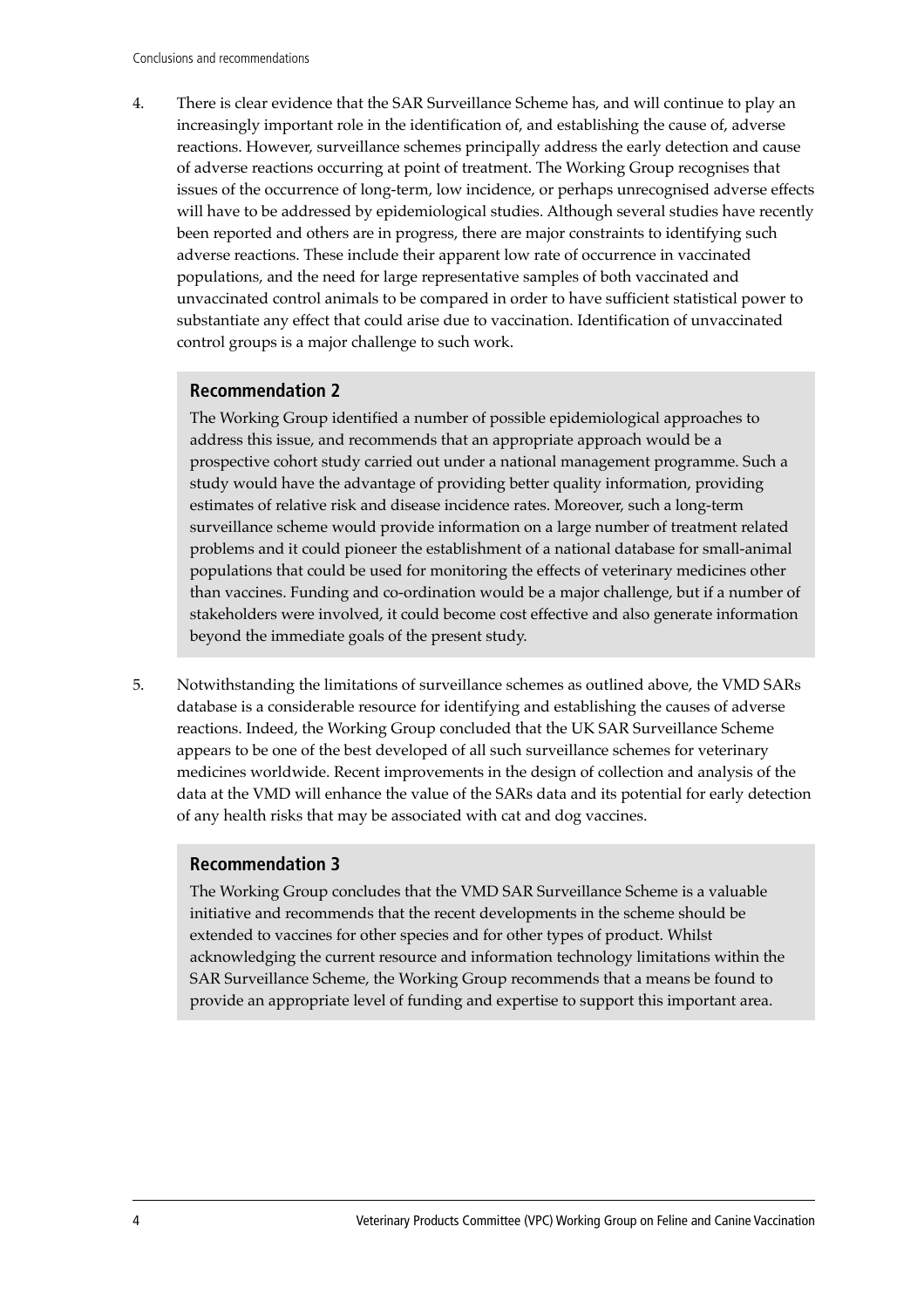#### **Recommendation 4**

The Working Group further recommends that a way should be found to allow the data held by the VMD SAR Surveillance Scheme to be analysed in partnership with the wider research community. The Working Group recognises that there are issues of confidentiality and reliability of data that need to be addressed before this can take place. Nevertheless, the Working Group considers that this represents a means whereby there can be expert, independent and ongoing scrutiny of SAR Surveillance Scheme data to identify significant associations and newly emerging trends.

6. Due to a number of constraints, the analysis of the vaccine SARs database undertaken by the Working Group was not fully comprehensive and the effect of confounding was not determined. There were also limitations on the control populations. In addition, the various analyses undertaken involved different numbers of animals according to the information available.

A number of key findings were identified in terms of levels of reporting; the demographic characteristics of the population involved in vaccine reactions; and in terms of potential risk factors. The figures showed that, over the period 1985 to 1999, the level of reporting of vaccine SARs was of the same order for both species, with 1190 vaccine SARs being reported for cats, and 1133 for dogs (Tables 9 and 10). It should be noted that there may be more than one animal involved in an individual SAR report. Although not included in the analysis, figures for the year 2000 indicate a similar level of reporting between the two species (Tables 9 and 10). However, when related to sales figures for 1995–1999 (when more accurate sales figures were available), the incidence per 10,000 doses sold per year was higher for cat vaccines  $(0.30 - 0.82; \text{mean } 0.61)$  compared to dog vaccines  $(0.13 - 0.26; \text{mean } 0.21)$ , and the incidence for cat vaccines in particular has shown an increase since 1995 (Table 4). The mean incidence for cat and dog vaccines for the past five years is, however, of the same order to that published previously<sup>21, 26</sup> and does appear to be relatively low, which is interesting in view of increased publicity over this period.

- 7. Demographic comparisons of the vaccine SARs population with the non-vaccine SARs showed a number of significant differences between the groups, although the effect of confounding was not determined. There appeared to be significantly more males than females in the vaccine SARs group compared to non-vaccine SARs for both cats and dogs (Table 5) (Appendix 1d). Analysis of breed distributions showed a higher proportion of pedigree cats in the vaccine SARs compared to the non-vaccine SARs, and proportionately fewer non-pedigree animals (Table 6) (Appendix 1e). In dogs, there was a higher proportion of the Toy, and to a lesser extent, the Utility breed groups in the vaccine SARs compared to non-vaccine SARs (Table 7)(Appendix 1e). Comparison of the age distributions in both cats and dogs showed a higher proportion of  $0-6$  month old animals in the vaccine SARs compared to non-vaccine SARs and proportionately fewer animals over the age of one year (Table 8) (Appendix 1f). Data on the proportion of vaccines used in a primary course as opposed to boosters supported the observation that young animals may be over-represented with respect to vaccine SARs.
- 8. The most common clinical signs recorded for vaccine SARs in cats were categorised as systemic, general, neurological and behavioural: in dogs the commonest clinical signs were systemic, digestive, neurological and skin disorders. The incidence per 10,000 doses of vaccine sold for specific clinical signs identified in the literature review as being of possible importance was determined for the period 1995–1999 (Tables 9 and 10). This included figures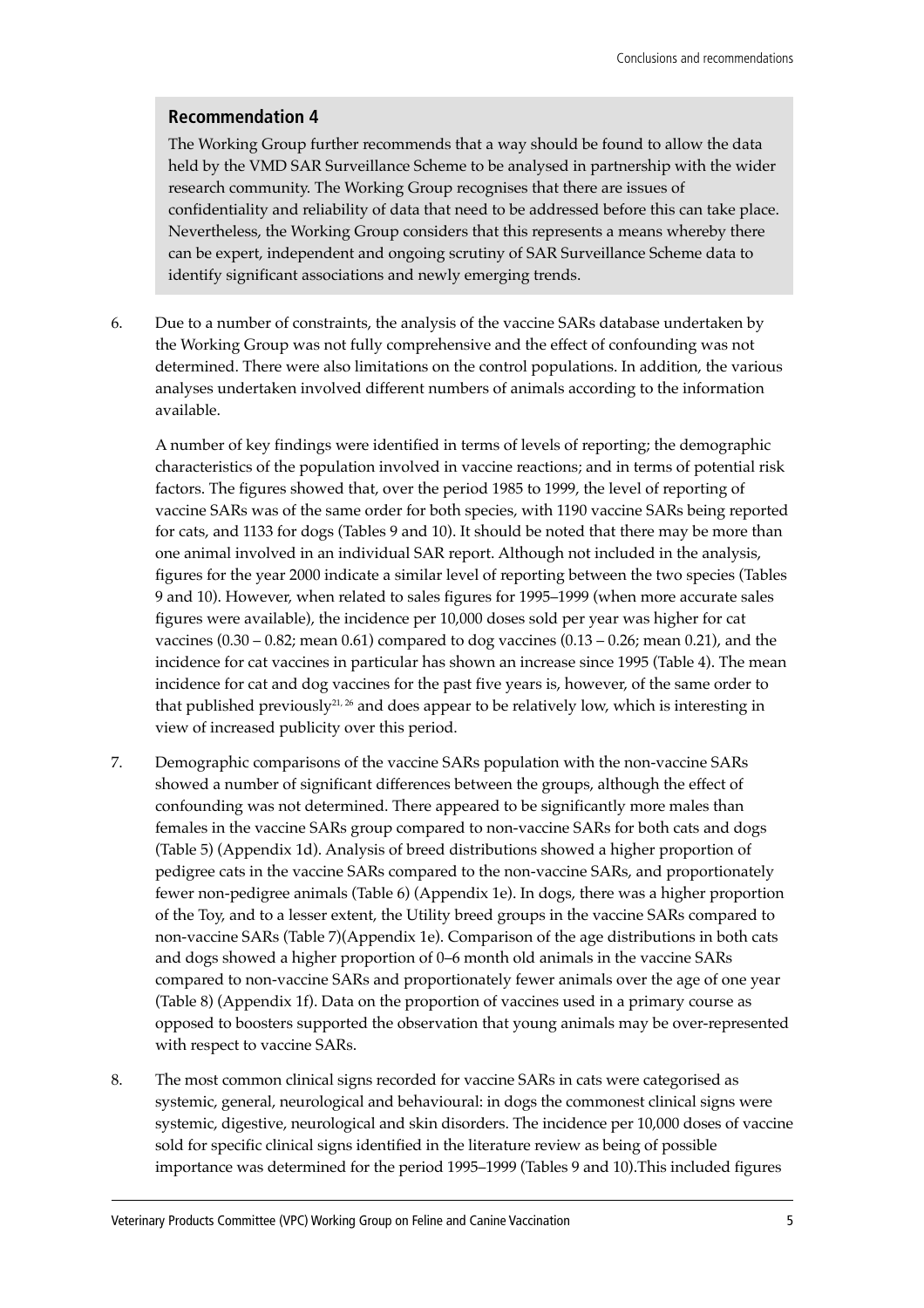of 0.026 and 0.018 for anaphylaxis for cats and dogs respectively, and 0.022 and 0.028 for hypersensitivity. Local injection site reactions were more common in cats than dogs (incidences of 0.099 and 0.012 respectively): this may be because, unlike dogs, adjuvanted vaccines are widely used in cats. Indeed following analysis of the frequency of the occurrence of local reactions in cats by vaccine therapeutic group, a significant association was found with the use of vaccines which contained adjuvants as opposed to live vaccines alone.

The incidence of immune-mediated haemolytic anaemia (IMHA) and immune-mediated thrombocytopenia (IMTP) in dogs was 0.001 and 0.002 per 10,000 doses respectively, which is lower than the incidence of  $0.0001\%$  (i.e. 0.01 per 10,000) estimated by Duval and Giger<sup>34</sup>. However, this condition may be difficult to detect, as it may occur up to several weeks post vaccination. The incidence between 1995–1999 of corneal oedema ('blue eye') in dogs was 0.002 per 10,000 doses. Interestingly, of the 16 cases of corneal oedema reported between 1985–1999, 15 involved modified live canine adenovirus (CAV) 2 vaccines and one involved neither CAV-1 nor 2. Unlike CAV-1 vaccines, CAV-2 vaccines are not thought likely to induce this syndrome, but although it is probable that some of these dogs were exposed to wildtype CAV-1, the situation with respect to CAV-2 vaccines may also need further evaluation. The incidences of polyarthropathies in cats and dogs were 0.044 and 0.006 respectively, indicating the condition appears to be more common in cats than dogs. Lameness with lethargy, pyrexia or anorexia post vaccination also appears to be relatively common in cats. A significant association in cats was found between the occurrence of upper respiratory disease signs following vaccination and the use of live vaccines compared to inactivated aluminium adjuvanted vaccines or mixed vaccine therapeutic groups: numbers in the inactivated vaccines with other adjuvants group were small for reliable comparison. Sequence analysis has shown that in some cases such vaccine reactions may be due to feline calicivirus originating from vaccines $60 61$ .

#### **Recommendation 5**

The Working Group recommends that further investigation of the possible association between feline calicivirus vaccination and upper respiratory tract disease in cats be carried out.

9. There was evidence of a rising incidence of feline vaccine-associated sarcomas: 26 cases were reported between 1996–1999, with a further 24 cases in the year 2000 (Table 9) (Figure 4). This compares with 64 injection-site sarcomas reported to histopathology laboratories in the UK over a one year period between 1998–1999<sup>108, 109</sup>. This discrepancy in reporting rates between these studies illustrates the differences between active surveillance and the more passive/reactive scheme carried out by the VMD. However it also demonstrates the value of the SAR Surveillance Scheme in that although there may be significant under-reporting, rising trends can be identified which then signal that further investigation and action may be required.

The incidence of sarcomas between 1995–1999 per 10,000 doses of all vaccines used was 0.021 (Table 9), but was higher in the FeLV vaccine group (0.045) compared to non-FeLV vaccines (0.009). Sales figures for 2000 were not available at the time of writing the report, but the incidence per 10,000 doses is likely to be much greater for this period since there was a marked rise in cases during the year 2000. These figures compare with an estimated incidence of 1 to 10 per 10,000 doses FeLV or rabies vaccines used in the USA $^{86,91,92,93,94}$ : it should be noted that rabies vaccines are much more widely used in the USA than in the UK. The vaccine SARs data also showed that there was a significantly higher proportion of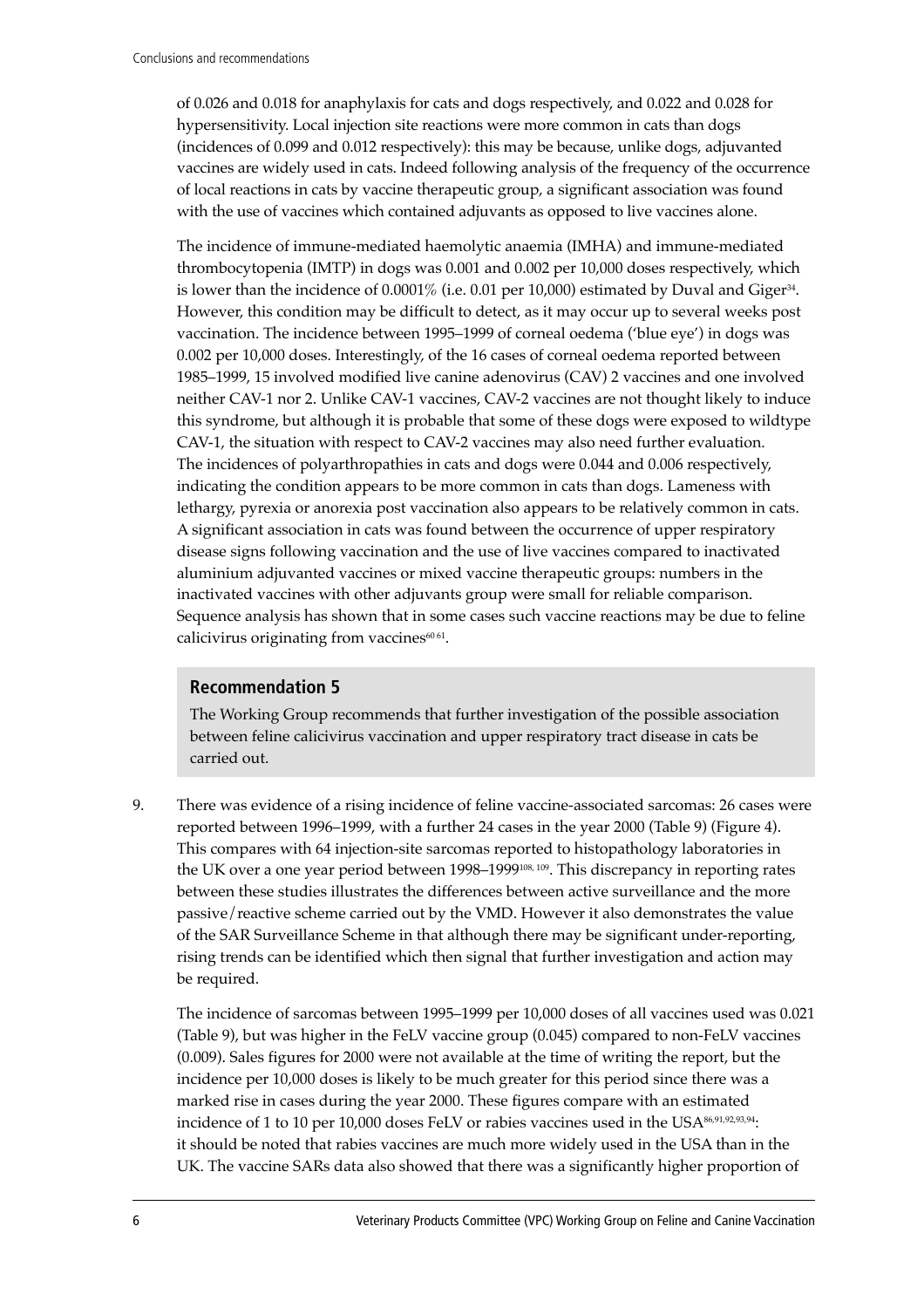sarcomas in the inactivated aluminium adjuvanted vaccines compared to the live and mixed vaccine therapeutic groups: numbers in the inactivated vaccines with other adjuvants group were small for reliable comparison. As reported by others<sup>89,90</sup>, sarcomas tended to occur in older cats, the mean age of affected cats in the present report being 7.91 years. Breed analysis showed that there was a significantly higher proportion of non-pedigree cats in the sarcoma group than pedigree cats.

#### **Recommendation 6**

The Working Group concluded that the apparently rising incidence of feline vaccineassociated sarcomas in the UK is a cause for concern, especially in view of the estimated incidence of this condition in the USA, and the seriousness of the disease in terms of difficulty in treatment, resulting in high mortality. The Working Group recommend that the apparently higher incidence associated with the use of aluminium adjuvanted, and possibly FeLV vaccines, also noted in other studies<sup>86,88,94</sup>, warrants further investigation, but the condition does not appear to be exclusively associated with such factors.

#### **Recommendation 7**

The Working Group note the existence of the well-organised Vaccine-Associated Feline Sarcoma Task Force (VAFSTF) in the USA, and recommend that the UK and other European regulatory and professional bodies liaise with this organisation which provides information on all aspects of the condition including current research, treatment and prevention.

#### **Recommendation 8**

In view of the findings of the Working Group on vaccine-associated feline sarcomas, (see section 2.4.11.7) and the seriousness of the condition, the Working Group recommends that a generic warning should be placed on the product literature for all feline vaccines administered by injection. The proposed warning should state that current knowledge suggests that, very rarely, sarcomas may occur at the site of vaccination, and that although other vaccines may be involved, there is some evidence to suggest that this may be more associated with the use of aluminium adjuvanted vaccines. The situation with respect to the role of FeLV vaccines in general, or the use of other adjuvants, is unclear and should be kept under review. The Working Group further recommends that discussion of such risks should be part of the informed risk/benefit assessment carried out, as in recommendation 13 below, by the veterinary surgeon in consultation with the owner.

It is also suggested that professional and educational bodies in the UK should recommend that good veterinary practice should include the use of standardised vaccination procedures, as recommended by VAFSTF, in terms of sites of vaccination, in order to help identify causes of such reactions and aid treatment. VAFSTF currently recommend that any vaccine site masses that persist for greater than three months following vaccination; that are greater than 2cm in diameter; or that are increasing in size one month after vaccination, should be biopsied, and if malignant, be surgically excised. Advanced diagnostic imaging to identify the full extent of the tumour is suggested before extensive surgical excision is carried out<sup>99,101</sup>.

10. In order to detect changes in incidence rates both within and between different vaccine products, the Working Group developed product-related control charts for each vaccine for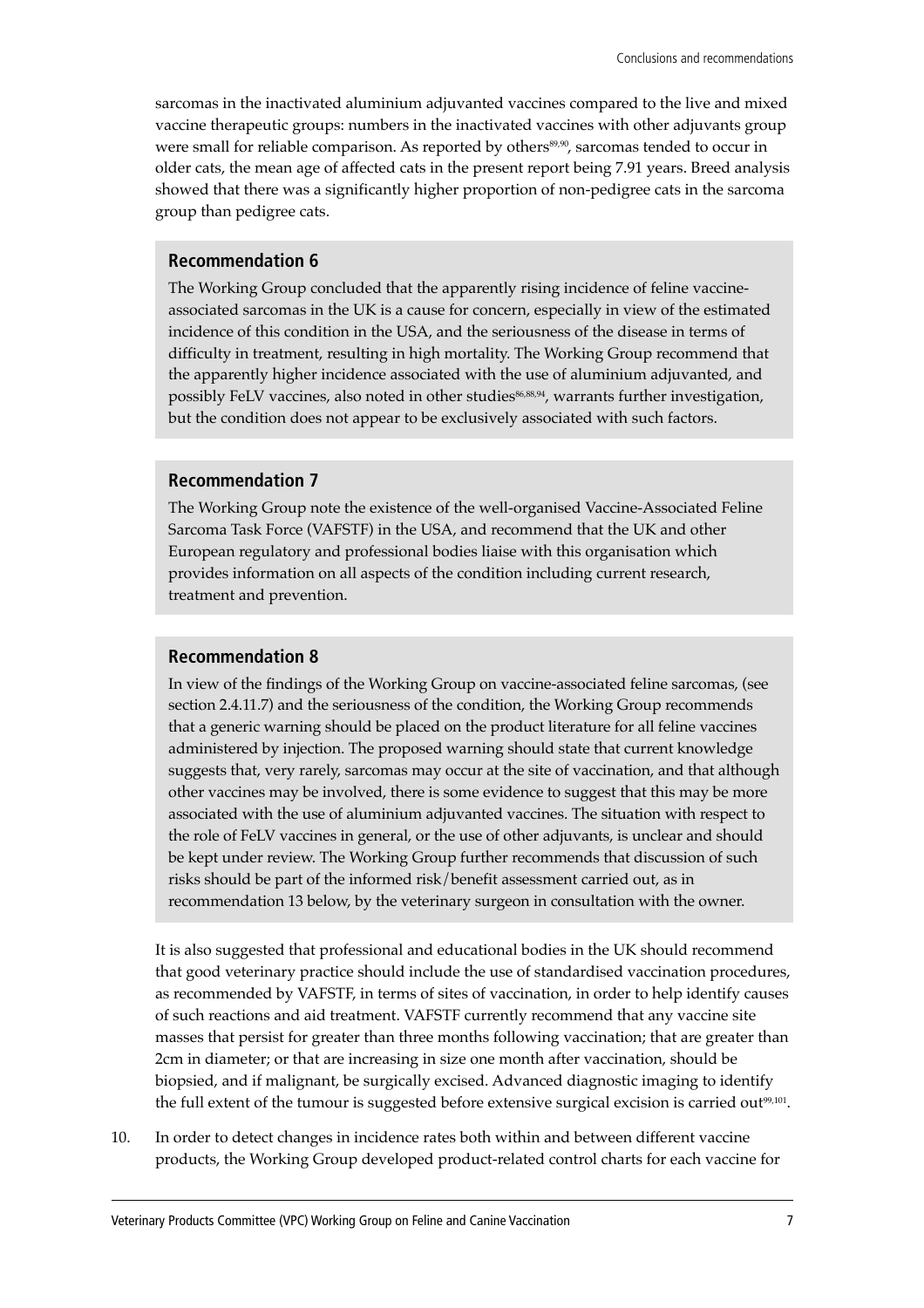cats and dogs over the period 1985-1999 showing the incidence of vaccine SARs per 10,000 doses sold. Such charts provide a powerful way to detect changing trends in reaction rates, and when used in conjunction with product characteristics information, they offer the possibility of identifying a likely cause. Illustrations of such control charts showing the individual trends over time for each vaccine, and for all vaccines by year are shown in Figures 5a to 5f.

#### **Recommendation 9**

The Working Group notes that the development of such control charts for cat and dog vaccine SARs is likely to have a bearing on non-vaccine products and recommends that at a future date the VMD should give consideration to extending the methods and establish similar datasets for monitoring all SARs.

- 11. The control limit or "warning line" for incidence figures which signals that further investigation may be required has been set at one or more per 10,000 sold. It is recommended that action will be taken if:
	- $\bullet$  two out of three consecutive years have incidences of one or more per 10,000 for a particular vaccine;
	- an exceptional incidence of three or more per 10,000 occurs on any one occasion;
	- a consistent rising trend is seen over five years, irrespective of whether or not each incidence figure is above the warning line.

Amongst cat vaccines, four vaccines fulfilled one such criterion once during the 15 year period, but none reached an incidence of 3 or more per 10,000 doses sold. Only one dog vaccine fulfilled one of the criteria once over the fifteen years, but annual incidences for this product over the period in question were very low (less than one per 10,000).

In general, the incidence of vaccine SARs per 10,000 doses sold of each product was relatively low. Thus for 23 cat vaccines, the average annual incidence per 10,000 doses sold for each product per number of years authorised ranged from  $0.07 - 1.67$ ; five had zero average annual incidence. Similarly, of 27 dog vaccines, three had zero average annual incidence, and the rest ranged from  $0.03 - 0.79$ .

12. The Working Group noted that the validity of the incidence data generated in this study depends on the integrity of the denominator (sales figures) data, which until 1999, were in some cases averaged, cumulative data, or unobtainable, and this was an area of concern for the Working Group. From 1999 onwards, six-monthly sales figures have been used and thus the validity of the control charts should increase in strength with each six-monthly period. It was noted that figures provided by companies in the form of Periodic Safety Update Reports (PSURs) are not usage figures but sales figures and that products could be held at wholesalers prior to use by veterinary surgeons/owners of animals.

#### **Recommendation 10**

As accurate sales data are fundamental to the validity of the control charts, the Working Group strongly recommends that audited sales figures should be provided by the companies.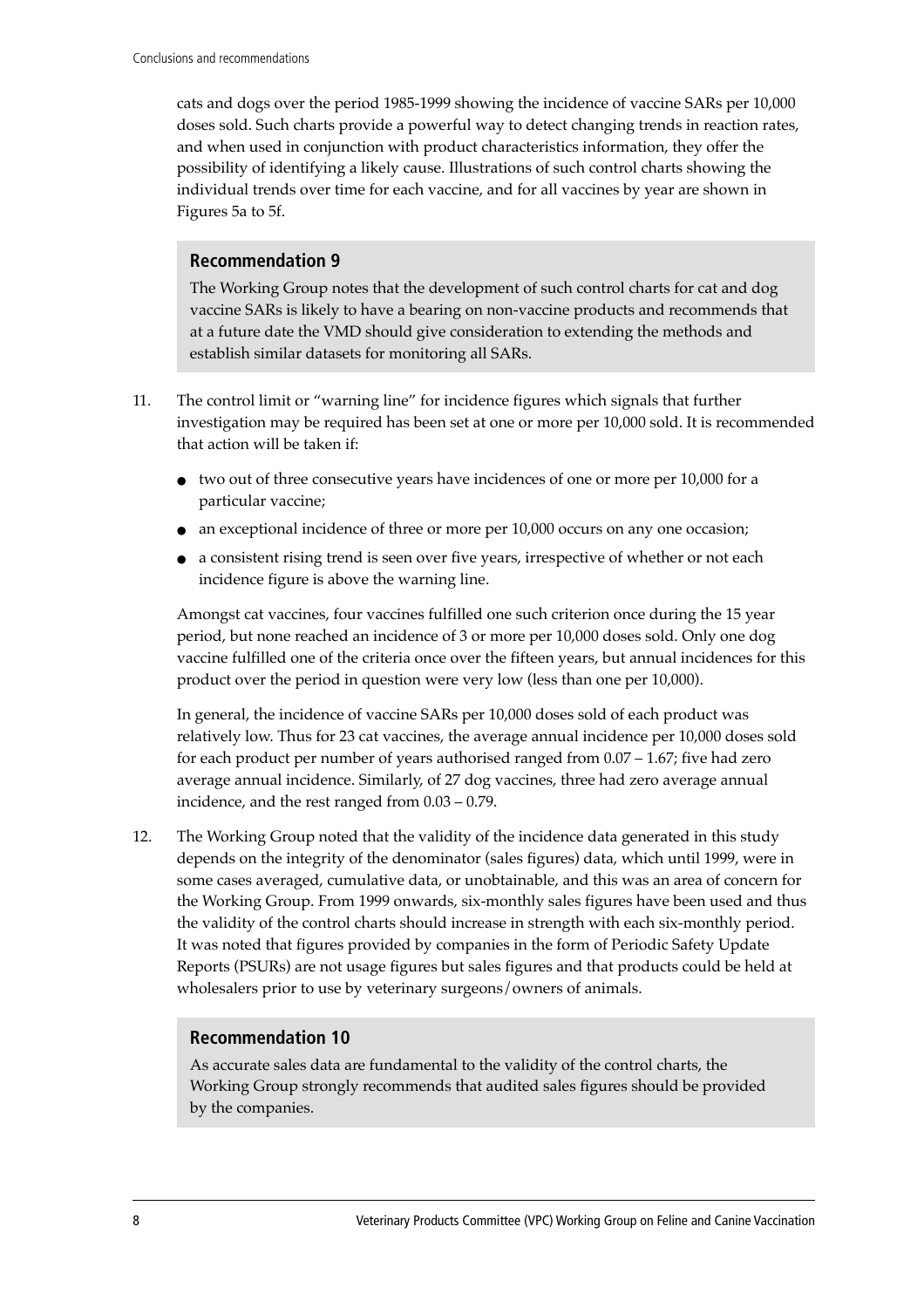13. Currently, cross-referencing by the VMD of SARs reported on MLA 252A forms (ëyellow formí SARs), and Periodic Safety Update Reports (PSURs) provided by Marketing Authorisation Holders occurs for fatal PSUR incidents only. Therefore, only yellow form SARs data provide a comprehensive source of suspected adverse reactions and these data, together with sales data from PSURs, have been the subject of scrutiny in this report.

#### **Recommendation 11**

The Working Group recommends that in the future a system should be developed which enables cross-referencing of all yellow form SARs and PSUR incidents. It is also important that, in order to facilitate cross-referencing in the future, companies encourage reporters also to report directly to the VMD.

14. The Working Group discussed the concept of using a formal risk assessment procedure for evaluating SARs and of determining the relative risk for each product with a view to releasing such information into the public domain. However it was felt that at the present time, not withstanding the current climate of freedom of information, it was inappropriate to do so, given the variable quality of, and many factors influencing the reporting rates and denominator data. It was also noted that in human medicine, although product information is given out, only medically substantiated SAR reports are used in the MCA report making the data released more reliable.

#### **Recommendation 12**

At the present time, the Working Group recommends that if deviations from the normal trend occur for a particular vaccine in the control charts, the company should be approached initially for a possible explanation. Subsequent analysis of the database would then be carried out if appropriate to investigate possible causality. If it was decided that the risk/benefit of the product had altered significantly, then the licensing authority, usually in conjunction with the VPC, would consider what action needed to be taken in terms of the product itself, and the need to inform the veterinary profession and the end-user.

- 15. With respect to current vaccination programmes and current advice on repeat vaccination, the Working Group concluded that there is some reasonable evidence that duration of protection may be significantly longer than one year for some diseases such as canine distemper, canine parvovirus 2 infection, infectious canine hepatitis, and feline panleucopenia. For other diseases such as feline herpesvirus and feline calicivirus infection, whilst protection may last longer in some animals, it is likely to be incomplete. However, such conclusions are generally based on extrapolation from the natural disease, from serological studies, and from studies on different vaccines within a product category using various challenge systems which may not reflect the field situation.
- 16. The Working Group recognise that ideally, in the longer term, the true duration of immunity, rather than the minimum duration should be established for each disease and for each vaccine, under normal conditions of use. It is recognised that this may be difficult to achieve, but the Working Group suggested a number of ways in which this may be facilitated:
	- (i) undertaking long-term experimental challenge studies  $-$  but bearing in mind the cost, time and animal welfare considerations, and the many factors which may influence the validity of such results with respect to the field situation;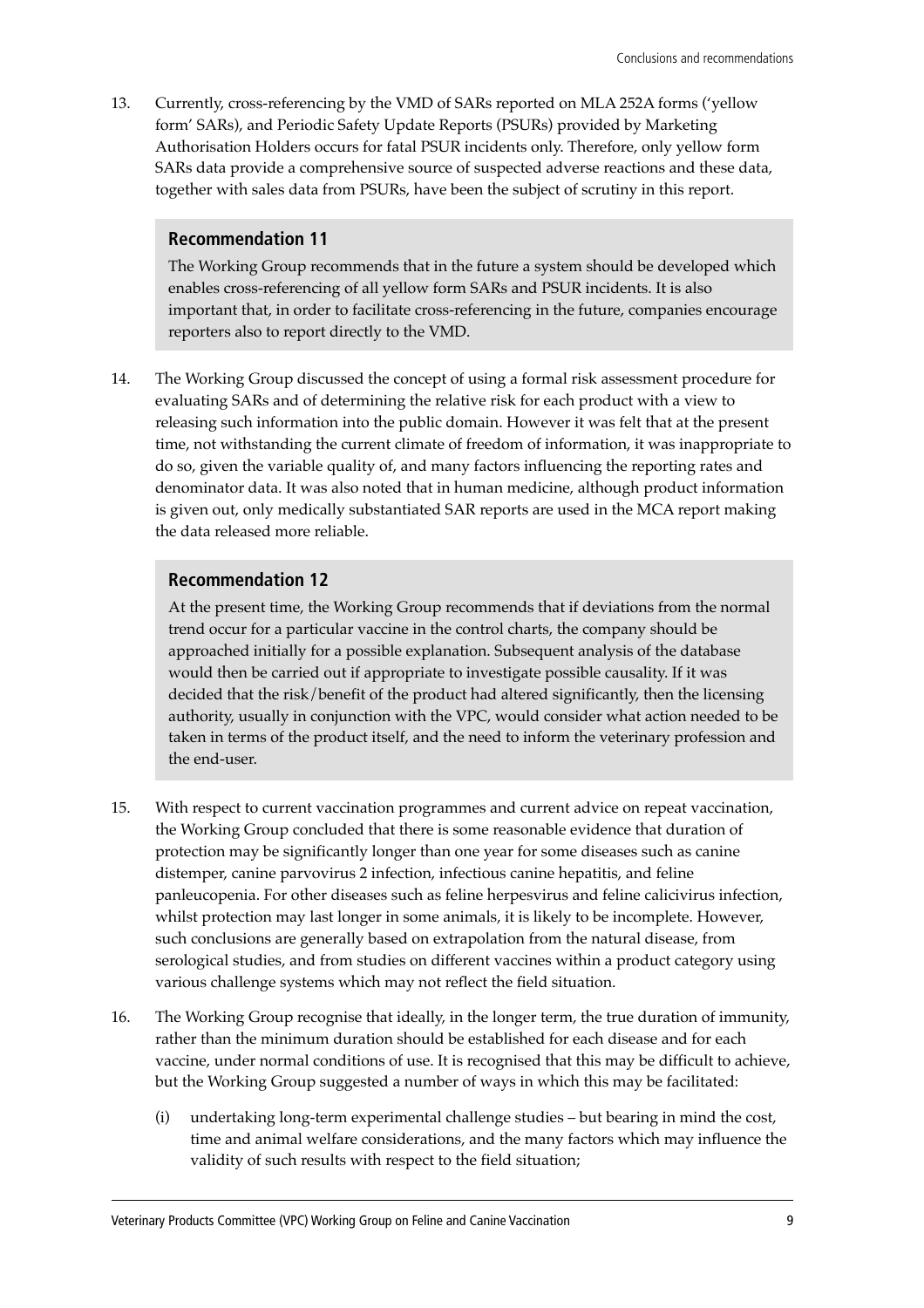- (ii) developing standardised potency tests for each disease and their vaccines, where European Pharmacopoeia monographs are not available;
- (iii) standardising serological assays between veterinary laboratories;
- (iv) where appropriate, developing in vitro correlates of protection, and determining duration of immunity by monitoring vaccinated sentinel groups in the field;
- (v) developing centralised surveillance schemes and carrying out epidemiological studies (including modelling studies) to determine disease incidence and risk factors for a disease;
- (vi) obtaining audited vaccine sales figures and population estimates for dogs and cats such that the level of vaccine coverage in the population can be accurately determined and in the long-term increased.

#### **Recommendation 13**

The Working Group concludes that, currently, there is insufficient information to propose re-vaccination intervals on product literature other than those recommended by the manufacturer, and approved by the regulatory process. However, the Working Group recommends that for both cat and dog vaccines, statements be added to the product literature indicating that the regime for booster vaccinations is based on a minimum duration of immunity rather than a maximum, and that a risk/benefit assessment should be made for each individual animal by the veterinary surgeon in consultation with the owner so that, if required, an informed choice may be made by the owner with respect to the necessity for a particular vaccine and the frequency of its use. The assessment should include discussion on the likelihood of exposure, available data on duration of immunity, and the risks related to vaccination. The Working Group also recommends that more information should be provided for veterinary surgeons and owners by Marketing Authorisation Holders in order to facilitate such decision-making.

#### **Recommendation 14**

The Working Group recommends that manufacturers and other organisations should be encouraged to obtain data on disease incidence and duration of immunity in the field: epidemiological studies should help identify risk factors for a disease.

Once such information is available it may be possible to alter recommended revaccination intervals, initially on an individual vaccine basis, and perhaps, in the longer term, overall. It is recognised that the current system maximises protection for the individual and that in some cases this may be helpful, since there may be biological variation in response. However, in the longer term, population immunity should be increased such that exposure to infection is reduced.

#### **Recommendation 15**

The Working Group recommends that manufacturers are encouraged to market single component as well as multivalent products in order to retain flexibility in their use.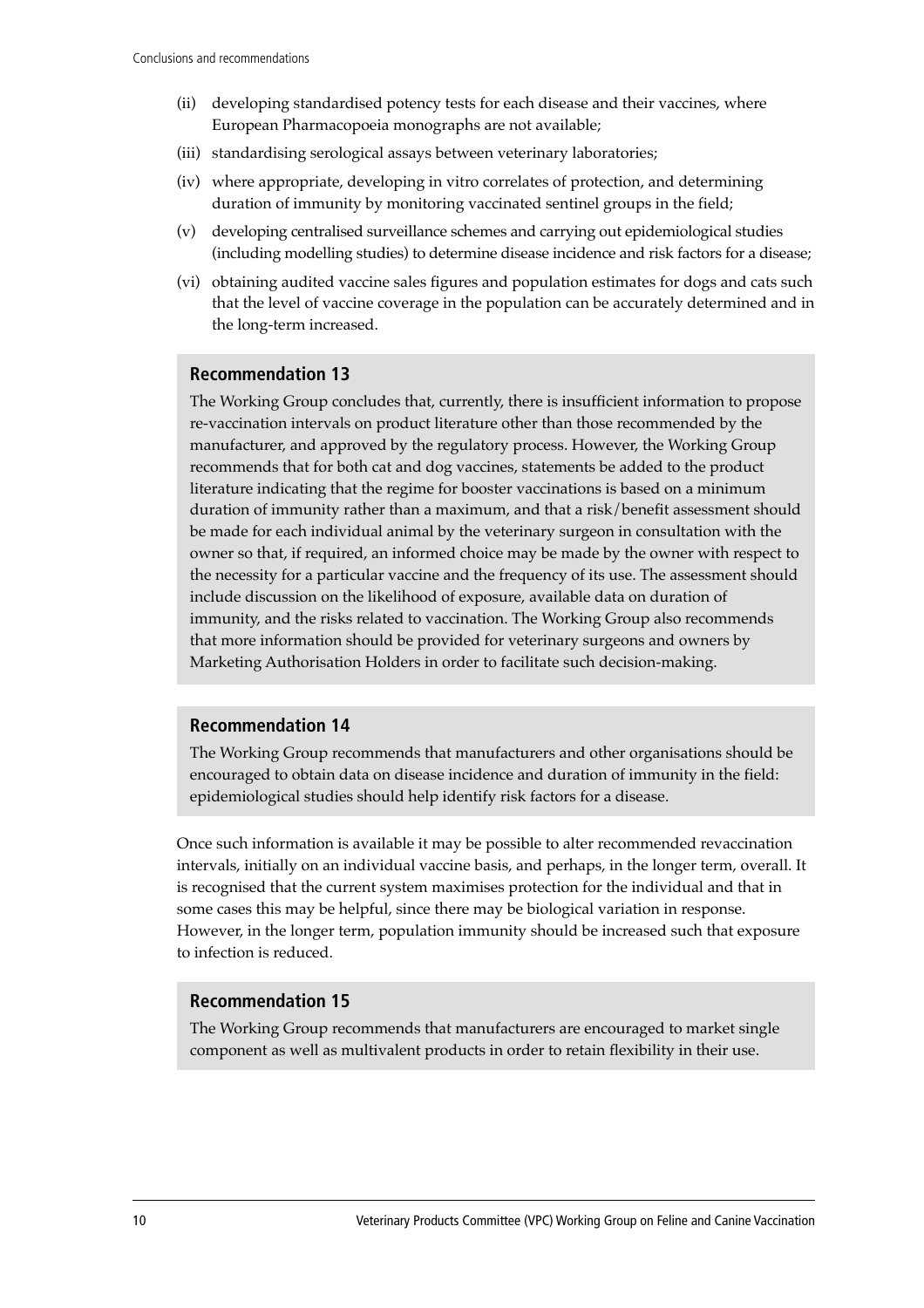17. It is important that the regulatory authorities distinguish in their guidelines between companion animals and food-producing animals, in view of the longer life expectancy of companion animals and the likelihood of their receiving many repeated vaccinations over their lifetime.

#### **Recommendation 16**

The Working Group therefore recommends that the appropriate regulatory authorities (see 18 below) produce clear legislation and guidelines which lead to determination of as long a duration of immunity for each product as possible.

18. The Working Group recognise that changes to the authorisation requirements for cat and dog vaccines can only be applied within the context of veterinary pharmaceutical legislation. Changes that are within the scope of current UK legislation can be applied directly by the Licensing Authority, frequently as a result of advice from the Veterinary Products Committee. Changes that require amendments to legislation, monographs of the European Pharmacopoeia, or European guidelines require agreement at a European level through the Committee for Veterinary Medicinal Products, one of its working groups or, in the case of monographs, through the European Pharmacopoeia.

#### **Recommendation 17**

The Working Group, through the VPC, therefore recommends that the contents of this report be brought to the attention of the relevant European bodies and that proposals be put forward by the UK Licensing Authority to implement any recommendations for change that cannot be introduced through national legislation.

#### **Recommendation 18**

The Working Group concludes that there is an urgent need for further research into the causes of vaccine-associated feline sarcomas. This research should focus in the first instance on obtaining a better understanding of the association between such tumours and the various constituent components of vaccines and other medicinal products administered by injection to cats. If a causal relationship is established, methods should be developed to screen components for their tumour-inducing potential as part of the pre-authorisation development and registration requirements for medicinal products for cats. The need for such research should be brought to the attention of the veterinary pharmaceutical industry and their trade associations who should be encouraged to sponsor independent research in this area. The Working Group recognises that this research could lead to the need to amend the authorisation requirements for medicinal products for cats.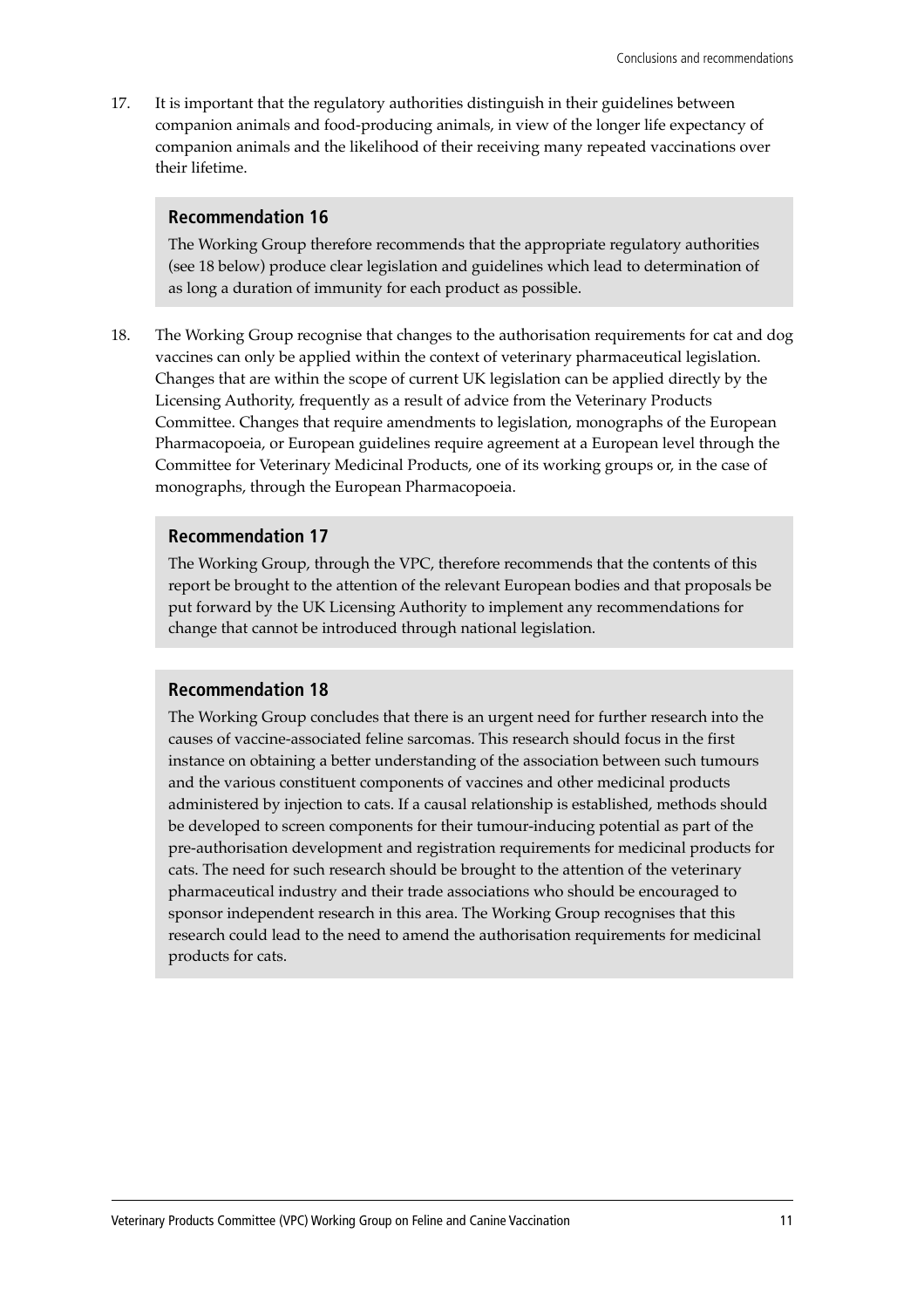#### **Recommendation 19**

Finally, the Working Group wish to emphasise that vaccination plays a very valuable role in the control of infectious disease in cats and dogs. Although adverse reactions, including lack of efficacy, occasionally occur, the Working Group is convinced that the overall risk/benefit analysis favours the continued use of vaccination to control the major infectious diseases of cats and dogs. There is a need for further improvements in conventional vaccines and for further research into the role that recombinant technology can play in developing safer and more efficacious vaccines. The need to develop vaccines for cats and dogs against additional or emerging diseases should be approached on a case-by-case basis, bearing in mind the importance of keeping unnecessary vaccination to a minimum. The Working Group recommends that a thorough risk/benefit analysis should be the basis of all decisions relating to vaccination, whether in terms of authorising the vaccine itself or in the use of a particular vaccine for an individual animal.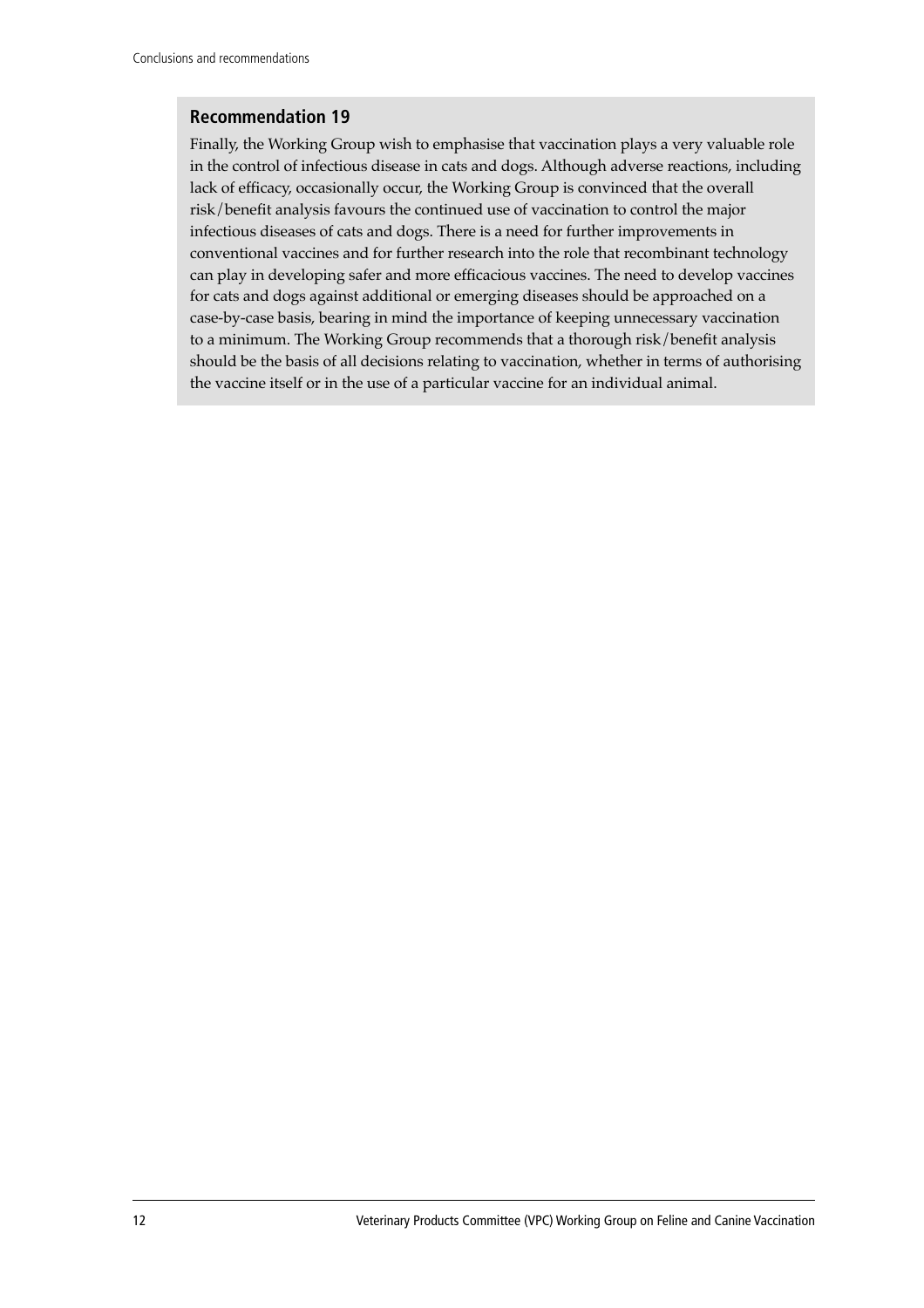# **Introduction**

The Working Group was set up by the Veterinary Products Committee (VPC)\* in 1999 in response to current concern in both the public domain and in the scientific community about possible health risks related to the routine vaccination of cats and dogs. The terms of reference were:

- to review post vaccination reactions, both acute and chronic, in both species,
- to provide guidance for the future identification and analysis of post vaccination reactions, and
- to consider current vaccination programmes and current advice on repeat immunisation.

The particular issues identified by the Working Group were (i) possible links between vaccination and (fibro) sarcomas in cats, (ii) a possible association between repeated vaccination and a suggested increase in the incidence of particular clinical signs in both cats and dogs, and (iii) the scientific basis of the currently recommended re-vaccination schedules, in the light of current knowledge.

Within the context of the terms of reference, the specific objectives agreed by the Working Group were:

- 1. To review the scientific literature and other sources of information.
- 2. To review available data on Suspected Adverse Reactions (SARs) to feline and canine vaccines, and, where appropriate, request further data.
- 3. To consider the feasibility of conducting a survey of feline and canine post vaccination reactions.
- 4. To consider current vaccination programmes and current advice on repeat immunisation.
- 5. To report findings and make recommendations to the VPC.

The Working Group was conscious, whilst preparing this report, of the extensive media coverage that has been given to the issue of the safety of human vaccines, in particular the mumps, measles and rubella (MMR) vaccine. The Working Group emphasises that the conclusions and recommendations included in this report relate only to the vaccines used in cats and dogs. The issues identified are specific to the diseases and species examined and no attempt should be made to draw analogous conclusions in relation to vaccines administered to man.

The types of vaccine authorised for use in cats and dogs in the United Kingdom as at 31/12/99 (i.e. when analysis of the data in this report began) are given in Table 1.

The Veterinary Products Committee (VPC) is an independent scientific committee established under Section 4 of the Medicines Act to give advice on the safety, quality and efficacy of veterinary medicines to the UK licensing authority (Health and Agriculture Ministers) and to promote the collection of information relating to suspected adverse reactions for the purpose of enabling such advice to be given.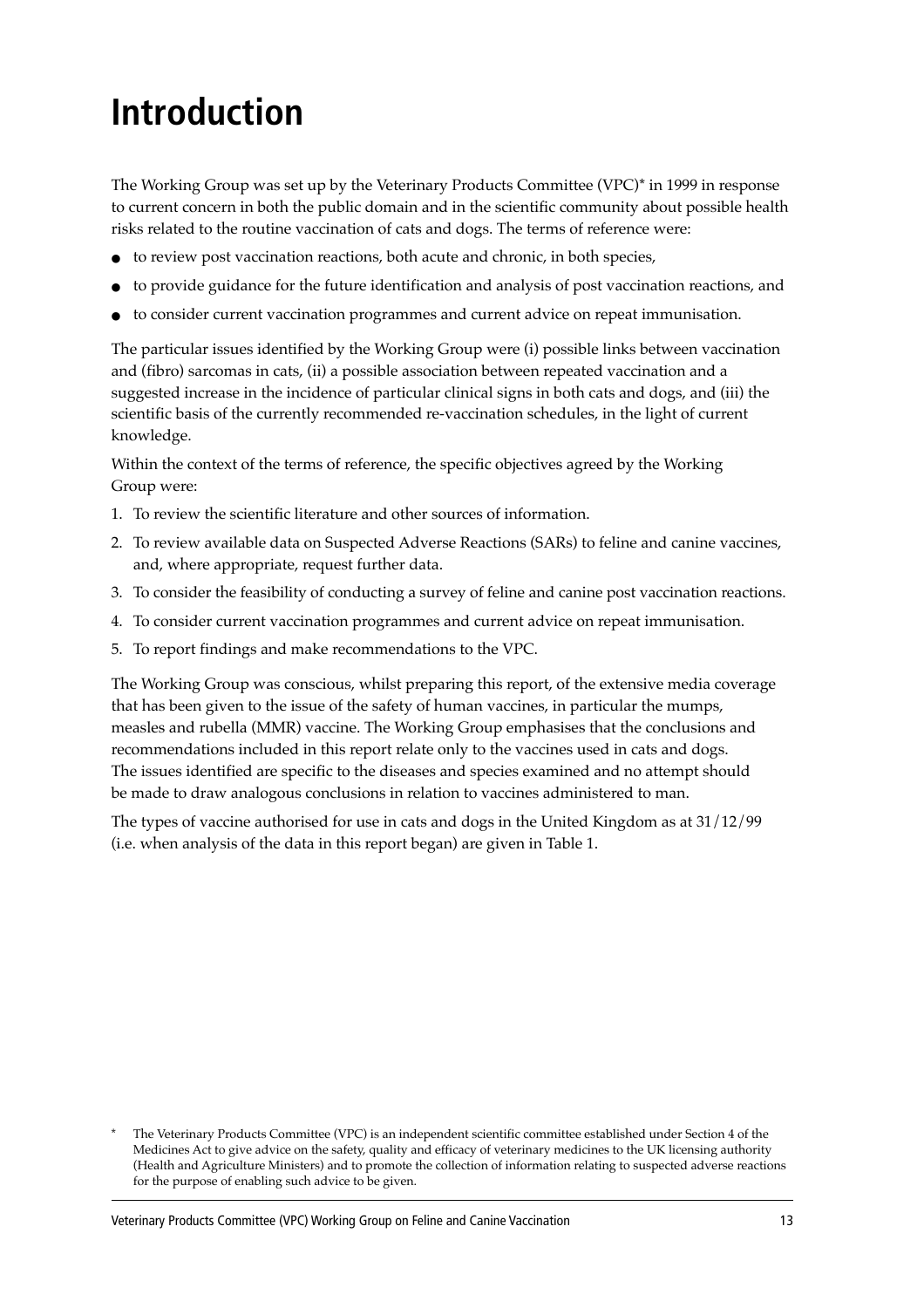#### **Table 1 Types of vaccine authorised for cats and dogs in the UK at 31/12/99**

| Cats                                          |                     |                                                          |                                                       |                       |
|-----------------------------------------------|---------------------|----------------------------------------------------------|-------------------------------------------------------|-----------------------|
|                                               | <b>Vaccine Type</b> |                                                          |                                                       |                       |
|                                               | Live vaccine        | <b>Inactivated vaccine</b><br>with aluminium<br>adjuvant | <b>Inactivated vaccine</b><br>with other<br>adjuvants | <b>Mixed vaccine#</b> |
| Feline panleucopenia virus                    | Y                   | Y                                                        | Y                                                     | Υ                     |
| Feline calicivirus                            | Y                   | N                                                        | Y                                                     | Υ                     |
| Feline herpesvirus<br>(rhinotracheitis virus) | Y                   | N                                                        | Υ                                                     | Υ                     |
| Feline Chlamydia psittaci                     | Y                   | N                                                        | Υ                                                     | N                     |
| Feline leukaemia virus                        | N                   | Y                                                        | Y                                                     | Υ                     |
| Rabies virus                                  | N                   | Υ                                                        | N                                                     | N                     |

| <b>Dogs</b>                    |                     |                                                          |                                                        |                       |  |
|--------------------------------|---------------------|----------------------------------------------------------|--------------------------------------------------------|-----------------------|--|
|                                | <b>Vaccine Type</b> |                                                          |                                                        |                       |  |
|                                | Live vaccine        | <b>Inactivated vaccine</b><br>with aluminium<br>adjuvant | <b>Inactivated vaccine</b><br>with other<br>adjuvants* | <b>Mixed vaccine#</b> |  |
| Leptospira canicola            | N                   | N                                                        | $N^*$                                                  | Y                     |  |
| Leptospira icterohaemorrhagiae | N                   | N                                                        | $N^*$                                                  | Y                     |  |
| Canine parvovirus              | Y                   | N                                                        | $N^*$                                                  | Y                     |  |
| Canine distemper virus         | Y                   | N                                                        | N                                                      | Y                     |  |
| Canine parainfluenza virus     | Y                   | N                                                        | N                                                      | Y                     |  |
| Bordetella bronchiseptica      | Y                   | N                                                        | N                                                      | N                     |  |
| Canine adenovirus              | Y                   | N                                                        | N                                                      | Y                     |  |
| Rabies virus                   | N                   | Y                                                        | N                                                      | N                     |  |

#### Key

Y There is currently a vaccine in this category

N There is **not** currently a vaccine in this category

\* Inactivated preparation(s) available without adjuvant

# Live plus an inactivated vaccine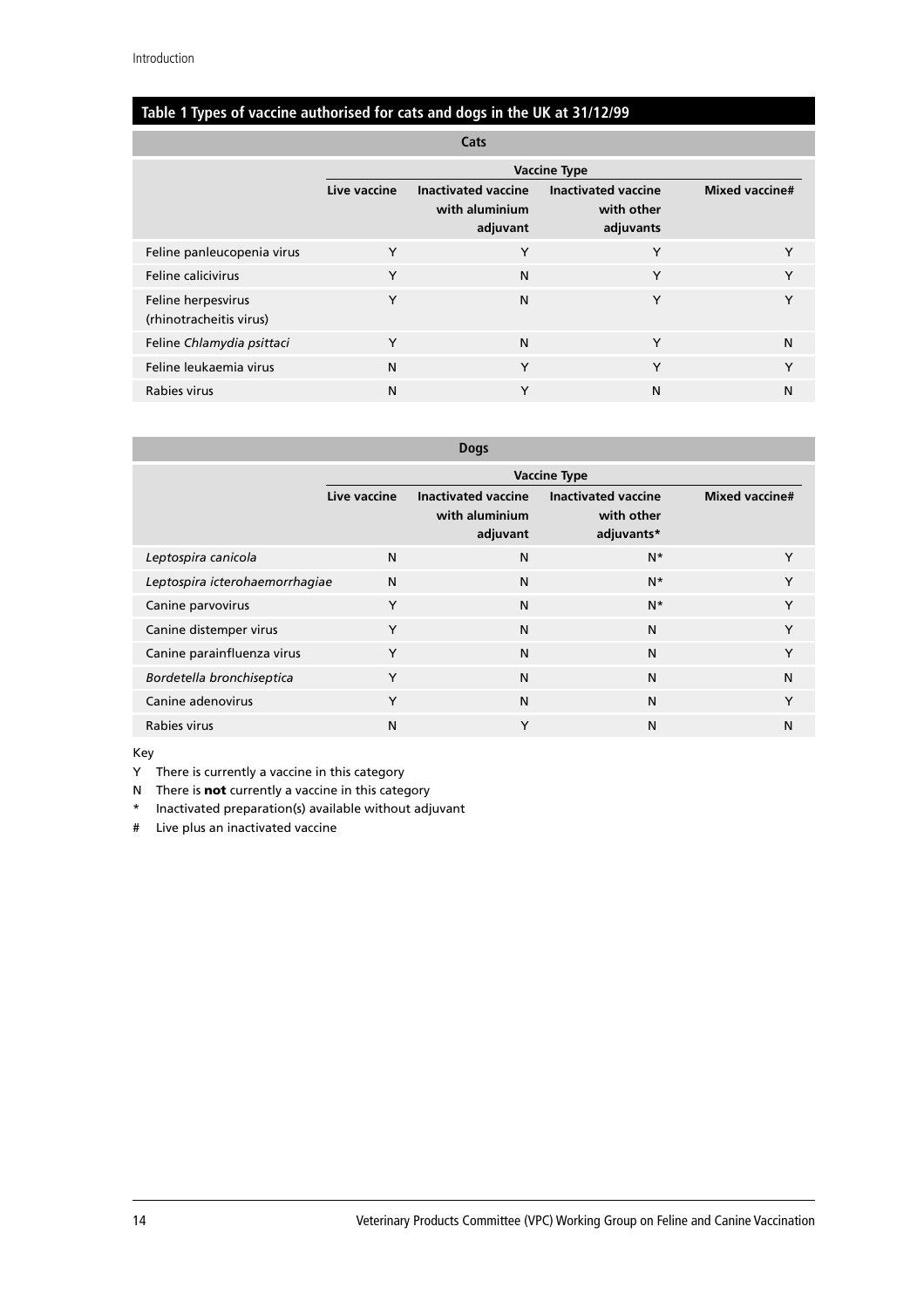# **Section 1: Review of Literature and Other Information Sources**

### **1.1. Sources of information**

Information on issues which related to the objectives of the Working Group was obtained from a variety of sources including the scientific literature; lay articles and those related to consumer concerns; various animal interest groups; academic, trade, and professional bodies both in the UK and overseas; from the Internet; from EU legislation and guidelines; and from similar relevant areas in the human field<sup>1,2,3,4.5,6,7,8,9,10,11,12,13,14,15,16,17,18,19 and 20</sup>. (Details are given in Appendix 1a).

### **1.2. Subject areas of the literature review**

Information accumulated from 1.1 above was examined under four headings:

- section 1.3. Safety: adverse reactions excluding feline vaccine-associated sarcomas
- section 1.4. Safety: vaccine-associated feline sarcomas
- section 1.5. Consumer concerns
- section 1.6. Efficacy: with particular respect to duration of immunity

### **1.3. Safety: adverse reactions excluding feline sarcomas**

1.3.1. *General data:* published literature on general adverse reactions to cat and dog vaccines is sparse. A published review of UK SAR Surveillance Scheme data between  $01/01/95-01/10/98$  showed that 971 (30.5%) of 3188 canine/feline reports were associated with the use of vaccines<sup>21</sup>. The overall annual incidence, expressed in relation to estimated annual sales of 6.8 million doses<sup>22</sup> was  $0.004\%$ . The predominant clinical signs seen in 841 reports examined further were anorexia, malaise, pyrexia, stiffness, lethargy, depression, lameness and joint pain (38.4%); type 1 hypersensitivity (20%); and injection site reactions (11.9%). There were six reports of suspected autoimmunity, all in dogs, giving an incidence of 1.6% of a total of 369 canine reports. In 1999, 38.1% of 333 canine adverse reaction reports in the UK were vaccine-related, and 45.8% of 384 feline reports<sup>23</sup>. Information reported recently by a commercial company stated that the incidence of vaccination site reactions, systemic reactions and true anaphylaxis in the UK for all small animals is 0.0019% of doses sol $d^{24}$ .

In Sweden, between 1991 and 1995, 47.8% of 318 adverse reaction reports in the dog were associated with the use of vaccines<sup>25</sup>. The main reactions recorded were oedema of the head region, pruritis and general weakness. Fever, urticaria, vomiting, diarrhoea, ataxia and arthritis were reported in some instances and in a few cases, thrombocytopenia and other signs were observed. In cats, 59% of 61 reports related to vaccine use. Reactions included apathy, fever, vomiting, diarrhoea, ataxia, conjunctivitis, rhinitis and local site reactions. In Australia, an adverse reaction rate of 0.2 to 0.4 per 10,000 doses of small animal vaccine sold has been reported<sup>26</sup>.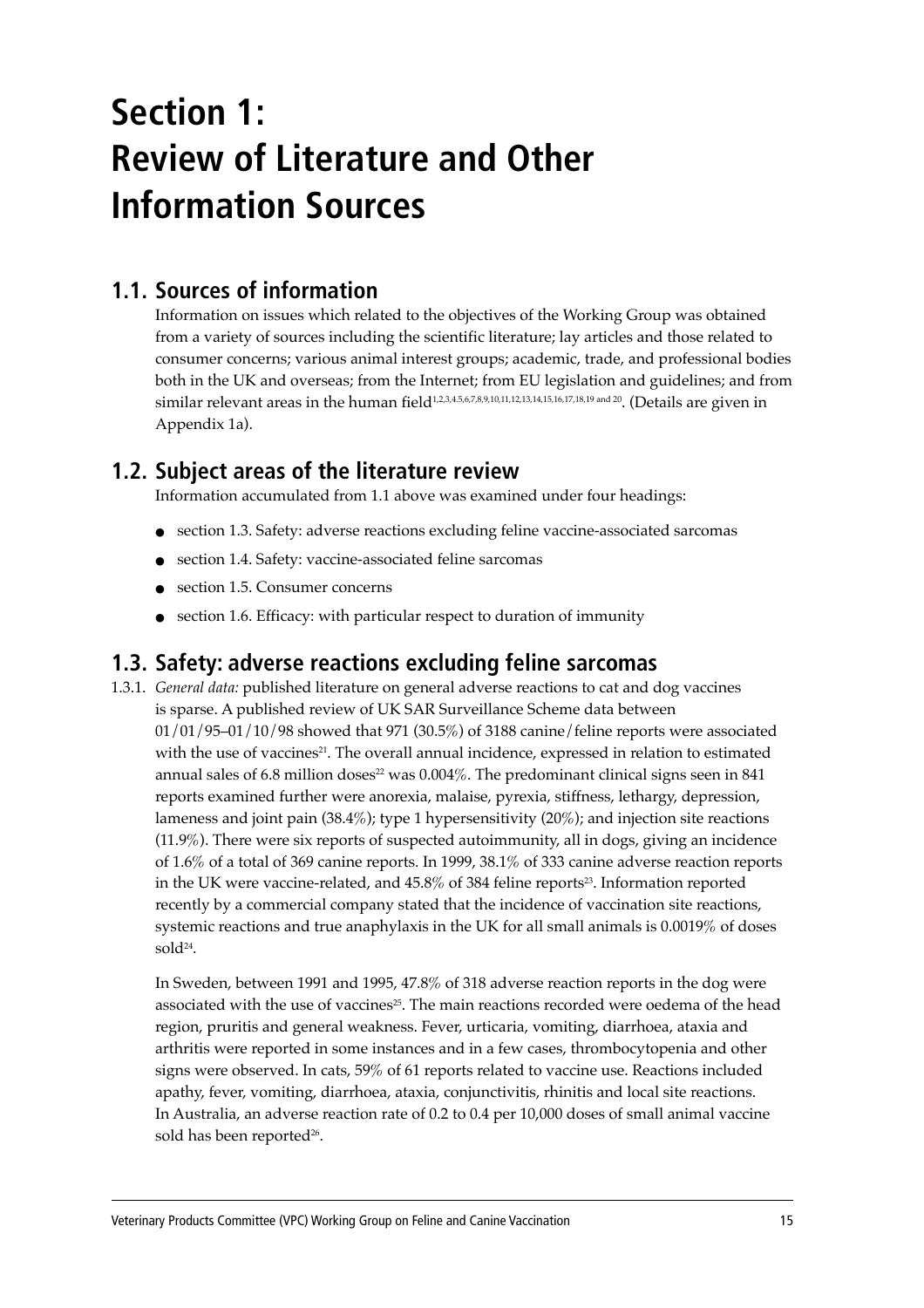- 1.3.2. More specific reports of vaccine-associated reactions can be broadly divided into those that are immunologically related, and those that are non-immunologically based $27,28$ .
- 1.3.3. *Immune-mediated vaccine-associated reactions:* this section, on immune-mediated vaccine reactions in cats and dogs, is largely based on reviews by Greene<sup>27, 28</sup> and Day<sup>29</sup>. Immunological vaccine reactions are generally categorised using the framework of the Gell and Coombs classification of hypersensitivity (Type I-IV). Such vaccine reactions will theoretically be a hypersensitivity response that occurs in an animal previously sensitised by (repeated) exposure to vaccine antigen or other vaccine components. In theory therefore, vaccine reactions should mainly occur on second or subsequent exposure to the vaccine, but this does not necessarily seem to be the case.

1.3.3.1. *Type I hypersensitivity:* type I (immediate) hypersensitivity involves an interaction with antigen-specific IgE (or IgG) on the surface of a mast cell or basophil, with resultant degranulation and release of vasoactive mediators. Such reactions occur within minutes, or sometimes up to 24 hours following antigenic exposure and may manifest as local or generalised (anaphylactic) effects. In the dog, signs are facial oedema, pruritus, hypotensive shock, weakness, dyspnoea and diarrhoea. Cats show facial pruritus, salivation, dyspnoea, collapse and respiratory distress from acute pulmonary oedema. Paul and Wolf<sup>30</sup> cite an estimated incidence of severe systemic anaphylaxis of approximately 1: 15,000 vaccinated animals, but also report figures of 2 cases per 3,000 vaccinates in one year. In the USA, Miniature Dachshunds are said to have a disproportionately high anaphylaxis reaction rate<sup>27</sup>. Anaphylaxis may occur after the use of any vaccine, but is particularly thought to occur following the use of multivalent or adjuvanted products containing large amounts of foreign proteins such as leptospiral vaccines<sup>31</sup>.

1.3.3.2. *Type II hypersensitivity* involves binding of antibody, with or without complement, with subsequent damage to host cells. There are several reports suggesting an association between vaccination in dogs and the cellular damage that occurs in immune-mediated haemolytic anaemia (IMHA) and/or immune-mediated thrombocytopenia (IMTP)<sup>32, 33, 34, 35</sup>. In a controlled, retrospective study, Duval and Giger<sup>34</sup> showed a significant difference in time since vaccination in 58 cases of IMHA compared to 70 randomly selected controls, with fifteen (26%) of the dogs with IMHA having been vaccinated within one month of developing the disease. The nature of the disease also appeared to be significantly different in the vaccine-associated IMHA group, with significantly lower platelet counts and a trend towards increased prevalence of intravascular haemolysis and autoagglutination. Although early reports suggested that IMHA was associated with modified live parvovirus vaccines<sup>32</sup> in the Duval and Giger study $34$ , combination vaccines from a variety of manufacturers were used in the recently vaccinated dogs. The authors calculated that the reported prevalence of vaccine-induced IMHA is likely to be less than 0.0001% of vaccinated dogs, although because of possible under reporting, they observe that this may be an underestimate.

Although the Duval and Giger<sup>34</sup> study supports an association between IMHA and recent vaccination, the evidence overall is still equivocal. A recent study by Gould et al<sup>35</sup> found five (20%) of 25 cases of IMHA had been recently vaccinated. In contrast, a survey of insurance company data by Astrup et al<sup>36</sup> found no statistically significant relationship between IMHA and IMTP and recent vaccination, although five (12%) of 41 cases had been vaccinated within 30 days of the onset of clinical signs. The study also found spaniels to be overrepresented, and terriers under-represented with respect to these diseases. Other authors have also referred to possible breed predispositions for IMHA<sup>35, 37</sup>.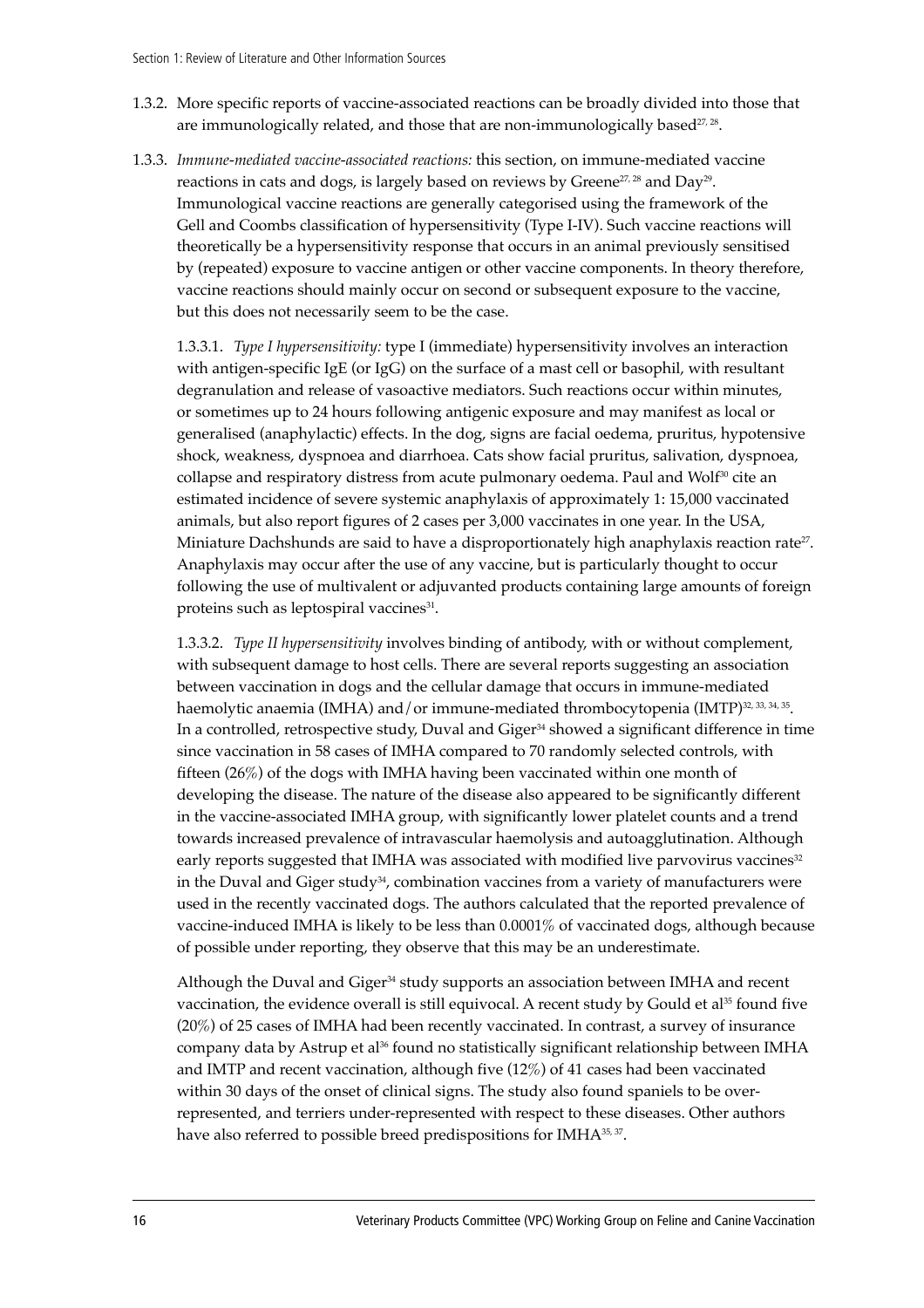IMTP is a well recognised, although rare, complication of vaccination in humans, particularly after vaccination against measles, mumps and rubella vaccine<sup>38</sup>. In dogs, it mainly appears to be associated with canine distemper vaccination, and interestingly, measles and canine distemper virus are both morbilliviruses<sup>39, 40, 41, 42</sup>. Possible mechanisms by which vaccines could induce IMHA or IMTP have been reviewed by Duval and Giger<sup>34</sup> and Day<sup>29</sup>. Vaccines have also been associated with other type II autoimmune disorders such as myaesthenia gravis and pemphigus, although the latter reports were largely anecdotal29.

1.3.3.3. *Type III hypersensitivity*, associated with immune complex formation and deposition, classically occurs in the dog following either natural infection (20% cases) or vaccination  $(0.4\%$  cases) with modified live canine adenovirus 1 (CAV-1)<sup>43</sup>. Immune-complex of antibody and CAV-1 form in the anterior uveal tract, leading to uveitis and corneal oedema or ëblue eye'. The condition may have a greater prevalence in some breeds such as Afghans<sup>44</sup> and other sight hounds and Siberian huskies may share a similar predisposition43. However, it is now considered to be rare in dogs because current vaccines in the UK contain CAV-2.

Localised alopecia has been reported in dogs following rabies vaccination, particularly in poodles and appears to be due to an ischaemic vasculopathy45, 46. Rabies antigen has been detected in the walls of dermal blood vessels and follicular epithelium, but the role of immune complexes in the pathogenesis of this condition is not clear. In some cases, multifocal ischaemic dermatopathy affecting peripheral areas may also develop<sup>47</sup>. In addition a cutaneous vasculopathy has been reported in German Shepherd dogs, with a majority of cases following multivalent vaccination<sup>48</sup>.

1.3.3.4. *Type IV hypersensitivity*: an example of cell-mediated, or Type IV hypersensitivity was postvaccinal encephalitis which occurred following the original nervous tissue-derived rabies vaccines, which are no longer used in developed countries. An immune-mediated polyneuritis (polyradiculoneuritis) has been reported following rabies vaccination in the dog49. In humans a similar peripheral polyneuropathy (Guillain-Barre syndrome) occurs, also associated with vaccination in some cases<sup>38</sup>.

1.3.3.5. Vaccination has also been implicated in some cases of polyarthritis in dogs. However the immunological basis of such reactions is unclear, and it is possible that such apparent associations with vaccination may be due to coincident disease development, particularly in young animals. Occasional self-limiting cases of immune-based arthritis in dogs have been reported usually following primary vaccination<sup>50</sup>, and recently, four young adult dogs of different breeds have been reported to develop an idiopathic polyarthritis 3-15 days after multivalent vaccination<sup>51</sup>. Immune-mediated polyarthritis and systemic disease including amyloidosis has been reported in Akita dogs following modified live vaccination<sup>37</sup>. Hypertrophic osteodystrophy, in some cases associated with juvenile cellulitis, has been reported following vaccination, mainly in Weimaraners<sup>37, 52, 53</sup>, and it has been suggested that canine distemper virus may be involved<sup>54</sup>. There is also some evidence that canine distemper virus (and possibly vaccines) may be involved in canine rheumatoid-like arthritis through the formation of immune complexes<sup>55</sup>.

Administration of modified live feline calicivirus vaccines has been associated with a transient febrile lameness syndrome, with or without respiratory disease, which typically occurs following primary vaccination in young kittens56. Some strains of feline calicivirus are known to have a predilection for joints and there is some evidence of immune complex formation in the joints of affected cats57, 58, 59. Sequencing studies have shown that in most cases such signs are due to coincidental infection with field virus: however in other instances, vaccine virus appears to be involved<sup>60, 61, 62</sup>.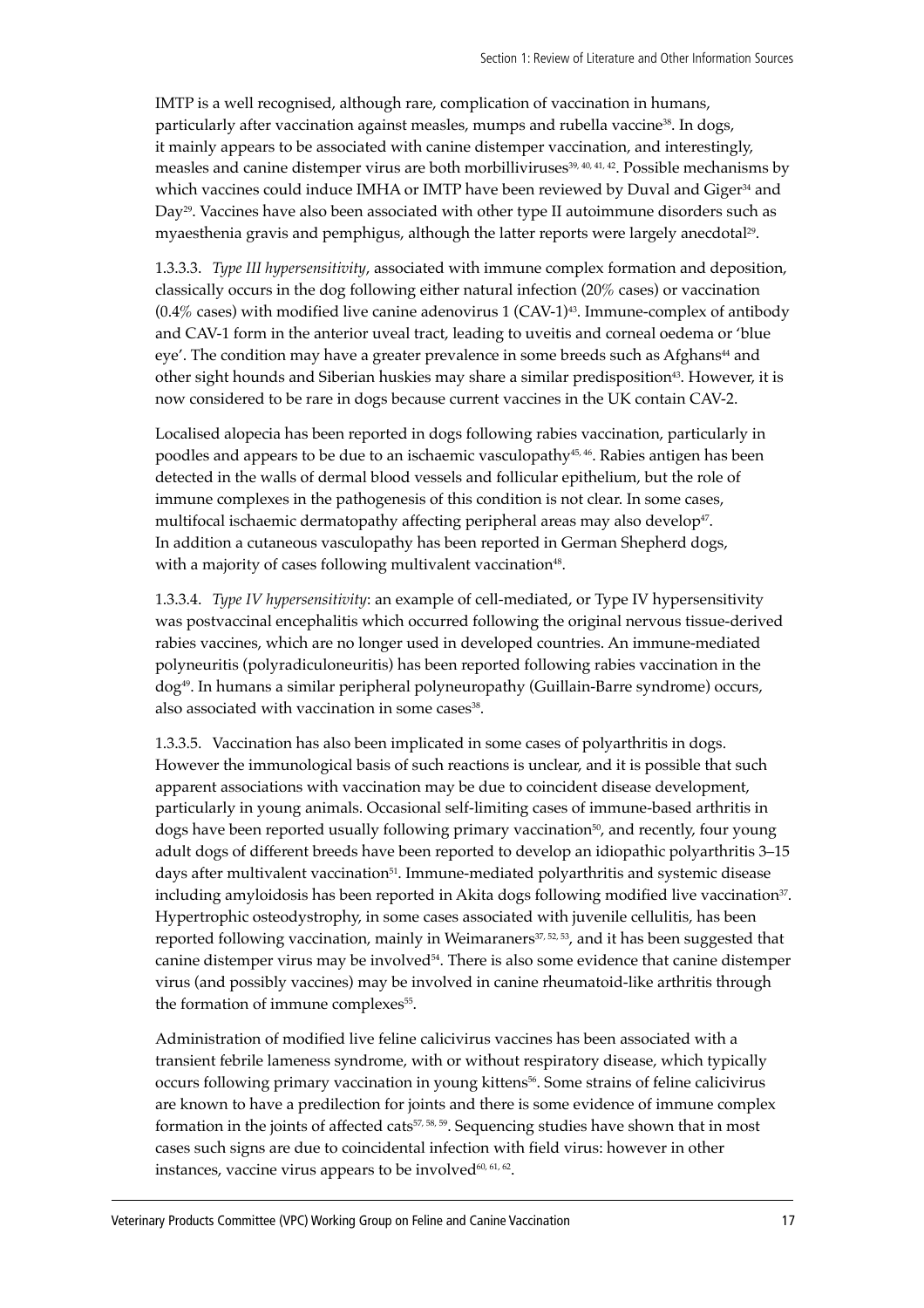#### 1.3.4. *Non immune-mediated vaccine-associated reactions*

1.3.4.1. *Local and systemic reactions:* local, injection site reactions following vaccination may sometimes occur and include pain, erythema, oedema, swelling and urticaria. These signs can appear within 30 minutes of the injection or may take 10–14 days to manifest, depending on the pathogenesis of the condition. In most cases such reactions are mild and of short duration although in some animals large granulomas may develop following vaccination and persist for up to several weeks. Such reactions tend to occur following the use of adjuvants in inactivated vaccines. Systemic reactions may also occur including pyrexia, depression, anorexia and lethargy.

1.3.4.2. *Contamination:* local and systemic inflammatory reactions have occurred from the inadvertent inclusion or growth of pyrogens in vaccines<sup>27</sup>. Bacterial contamination may occur, leading to abscess formation at the site of injection, with or without systemic signs. A number of viruses have inadvertently been introduced into vaccines from contaminated cell cultures (e.g. bluetongue virus, which has caused fatal illness in pregnant bitches $63, 64$ ). However modern quality control processes have minimised the risk of such events occurring.

1.3.4.3. *Residual virulence:* there have been reports of modified live vaccines causing unexpected disease signs in the dog and cat. For example problems associated with the use of a particular modified live feline panleucopenia vaccine in certain breeds of cat were reported several years ago, although subsequently resolved<sup>65</sup>. Care must also be taken to avoid the use of live panleucopenia vaccines in kittens less than 4 weeks of age because of the possibility of cerebellar hypoplasia. A neurologic syndrome has been associated in the USA with a particular canine coronavirus vaccine which is no longer available<sup>66, 67</sup>.

Although rare, encephalomyelitis has been reported in dogs after vaccination with non-Onderstepoort strains of distemper vaccine virus<sup>68</sup>. Interactions between canine distemper virus and CAV-1 or 2 are thought to be responsible for a suppression of lymphocyte responsiveness following the use of polyvalent vaccines in dogs, although individual components do not appear to cause this problem<sup>69</sup>.

Overseas, vaccine-induced encephalomyelitis occasionally developed following the use of modified live rabies vaccines in dogs and cats. However, such vaccines have now largely been superseded worldwide by inactivated vaccines.

Clinical signs also tend to occur following the use of intranasal vaccines in the cat or dog. In the UK, intranasal feline herpesvirus and calicivirus vaccines are not currently available, although they are widely used in some other countries, particularly the USA: signs of respiratory disease, generally mild, may sometimes be seen following their use $\mathfrak{N}$ . A similar situation pertains in the dog following the use of intranasal *Bordetella bronchiseptica* and canine parainfluenza vaccines.

Subcutaneously administered feline calicivirus and herpesvirus vaccines may also induce respiratory signs if the cat has oro-nasal contact with leaked vaccine at an injection site or from an aerosol created at inoculation $\sqrt[n]{a}$ . In some cases, subcutaneously administered feline calicivirus vaccine virus may also spread to the oro-pharynx where it may have the potential to induce signs of disease<sup>58,60,61,70,71</sup>. There is also some recent evidence that vaccine virus may circulate within colonies of cats, and may possibly be associated with disease<sup>62</sup>.

1.3.5. *Lack of efficacy:* lack of efficacy, or vaccine failure, is reportable under the VMD Suspected Adverse Reaction (SAR) Surveillance Scheme. Published data from January 1995 to October 1998 showed that 58 (6.9%) of 841 reported adverse reactions to dog and cat vaccines were related to suspected lack of efficacy<sup>21</sup>.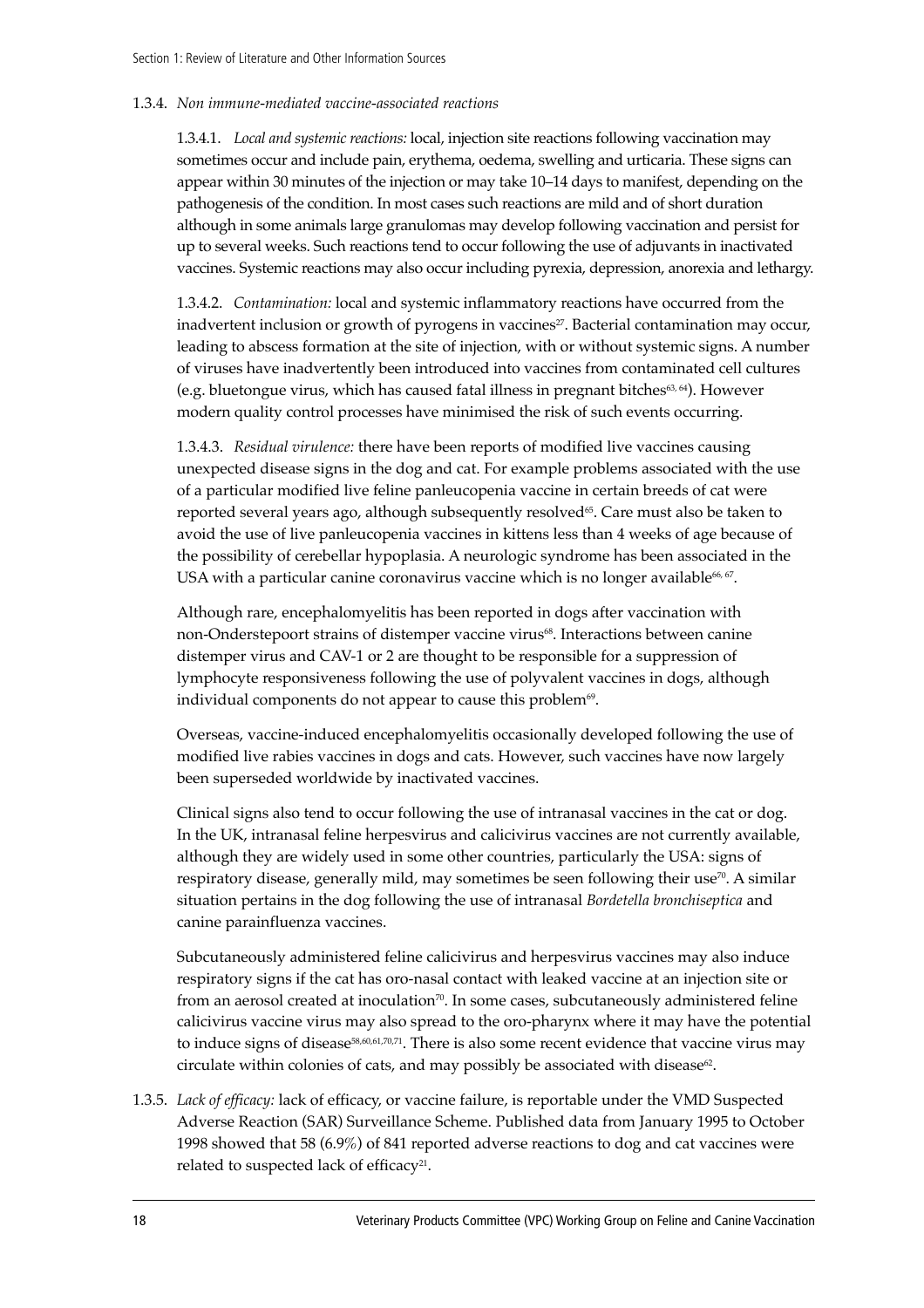Stringent testing of vaccines for efficacy is undertaken according to EU guidelines prior to authorisation, and such testing usually involves both laboratory and field trials9, 10, 11, 12, 13. However, because of biological variation, no vaccine is completely effective in all cases even under ideal conditions, and once a product is marketed and more widely used in the field, suspected lack of efficacy may be reported to occur. A number of host factors may contribute to vaccine failure, including age, health and nutritional status (reviewed by Greene<sup>27</sup>). The animal may have been immunosuppressed, possibly from concurrent infection at the time of vaccination; it may have been incubating the disease or already be a carrier; it may have been vaccinated while maternally-derived antibody was still present which interfered with the development of an active immune response; or the animal may have been infected with another agent which caused similar signs. In some cases, for example with feline calicivirus infection, it is probable that vaccine strains do not protect equally well against all strains of virus<sup>72, 73</sup>. Human error may play a role  $-$  for example the animal may not, in fact, have been vaccinated or the wrong route or product may have been used. Incorrect storage or handling of vaccine, or the use of chemicals to sterilise syringes or the use of skin disinfectants can lead to inactivation of live virus vaccines, rendering the vaccine ineffective<sup>74</sup>.

Some breeds of dogs may be more susceptible to problems with vaccination which may include lack of efficacy. For example, Rottweilers, Dobermann Pinschers and some other breeds were thought to respond poorly to vaccination although it appears this may be a reflection of a greater susceptibility to the disease<sup>27, 75, 76, 77</sup>. Weimaraners have a breedrelated immunoglobulin deficiency and possible neutrophil defect that causes immunodeficiency78, 79, 80, 81. This may lead to systemic effects following the use of modified live vaccines, and possible lack of efficacy.

### **1.4. Safety: Feline vaccine-associated sarcomas**

- 1.4.1. Sarcomas associated with sites where vaccines and other pharmaceuticals have been used in cats have been reported. A number of terms have been used to describe this condition including injection site sarcomas, vaccination-site associated sarcomas and vaccineassociated sarcomas. The last mentioned term will be used in this report
- 1.4.2. The first report proposing a possible association between vaccination and the development of fibrosarcomas in cats was in 1991 from Pennsylvania in the United States, where mandatory rabies vaccination had recently been introduced<sup>82</sup>. An increased prevalence of fibrosarcomas in cats predominantly at sites used for routine vaccination was subsequently noted in various parts of the USA<sup>83, 84, 85, 86, 87</sup>. The increase apparently paralleled the introduction and widespread use of inactivated, adjuvanted vaccines against rabies and feline leukaemia (FeLV) in the USA in the mid 1980s<sup>88</sup>. Subsequently Kass et al<sup>86</sup>, in a retrospective epidemiological study, showed a highly significant association between FeLV and, to a lesser extent, rabies vaccination and the development of a fibrosarcoma at the injection site within a year following vaccination. Other retrospective studies have shown that vaccine-associated sarcomas tend to be larger and more aggressive, have a higher recurrence rate than fibrosarcomas at other sites, and that they develop in younger cats (mean  $8.1 - 8.6$  years) compared to cats with non-vaccination site tumours (mean  $10.2 - 10.5$  years)<sup>89, 90</sup>. No breed or sex predisposition was reported.
- 1.4.3. The prevalence of soft tissue sarcomas at sites of vaccination has been reported in the USA to range from 1 to 10 per 10,000 FeLV or rabies vaccines administered<sup>86, 91, 92, 93, 94</sup>. A report from an on-going prospective study has found that 5 of 2000 cats have developed sarcomas at the site of rabies vaccination, the average time interval between last vaccination and tumour development being 26 months<sup>95</sup>.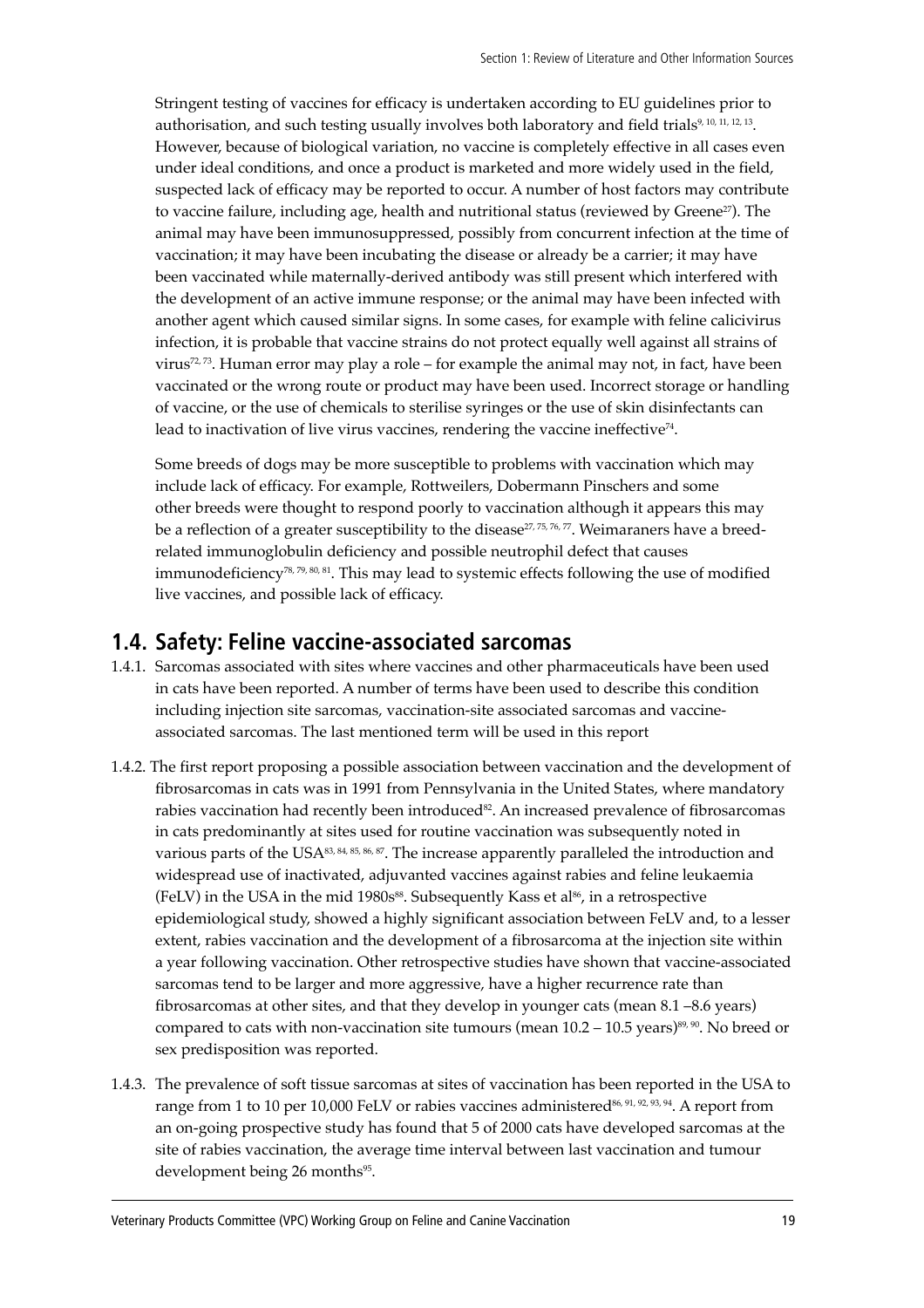- 1.4.4. Vaccine-associated sarcomas are typically mesenchymal in origin, with fibrosarcomas and malignant fibrous histiocytomas (also referred to as myofibroblastic sarcomas) most frequently reported<sup>83, 90, 96, 97</sup>. A characteristic inflammatory lesion surrounds the tumours, and the morphology is similar to that of tumours that arise following trauma or foreign bodies. The aetiology of vaccine-associated sarcomas is unclear, although it is thought to be the result of an inappropriate or excessive inflammatory response at the injection site which occurs in some, possibly genetically predisposed cats<sup>88</sup>. There is recent indirect evidence that mutations in the p53 gene (a critical cell cycle regulatory gene) may play a role in the pathogenesis of these tumours<sup>98, 99</sup>. Interestingly, although feline leukaemia vaccines seem to be epidemiologically more associated with sarcomas than rabies vaccines, rabies vaccines have been reported to induce a greater inflammatory response<sup>93</sup>.
- 1.4.5. The vaccine component considered most likely to induce such an inflammatory response is the adjuvant. Aluminium-based adjuvants have particularly been implicated, since aluminium has been detected in local macrophages in some injection site sarcomas by electron probe X-ray micro-analysis $84$  and by energy dispersive X-ray spectroscopy $97$ . However, aluminium may only be a marker of vaccination and other factors may be involved, since injection site sarcomas have in some cases been associated with the use of vaccines with other adjuvants, with non-adjuvanted vaccines and occasionally following the administration of other pharmaceuticals, for example, antibiotics or lufenuron<sup>86, 88, 99</sup>. No specific vaccines have been implicated in the development of sarcomas, although there is conflicting evidence as to whether the simultaneous administration of vaccines at the same site may lead to an increase in vaccine-associated sarcoma development<sup>86, 89, 95</sup>. Although feline sarcoma viruses (which are replication-defective, acute transforming FeLV with one of several cellular oncogenes incorporated) are known to be involved in multicentric fibrosarcomas in cats, no epidemiological association with FeLV or feline immunodeficiency virus infection has been reported with vaccine-associated sarcomas<sup>85, 86, 89</sup>. In addition, FeLV could not be detected by PCR or immunohistochemical staining in vaccine-associated feline sarcomas<sup>100</sup>.
- 1.4.6. Concern in the USA, over the issue of sarcoma formation in cats at commonly used vaccination sites, led to the formation of the Vaccine-Associated Feline Sarcoma Task Force (VAFSTF). The group was set up in 1996 and includes representatives from the American Animal Hospital Association, the American Veterinary Medical Association, the Veterinary Cancer Society, The American Association of Feline Practitioners; the Animal Health Institute and the Cornell Feline Heath Center. VAFSTF have made a number of recommendations with regard to treatment and reduction/prevention of the condition which are presented in a report of a Vaccine-Associated Feline Sarcoma Symposium on their web site (www.avma/org/vafst  $26/07/00$ ), and by Morrison, Starr et al<sup>99</sup>, and are briefly summarised in 1.4.7. and 1.4.8. below.
- 1.4.7. Treatment of post-vaccinal sarcomas is difficult (reviewed by Couto and Macy<sup>94</sup> and Morrison, Starr et al<sup>99</sup>). A number of vaccines, particularly adjuvanted vaccines, induce granulomas at the site of injection which may persist for up to two to three months.

VAFSTF currently recommend that any vaccine site masses:

- that persist for greater than 3 months following vaccination;
- that are greater than 2cm in diameter or;
- that are increasing in size 1 month after vaccination;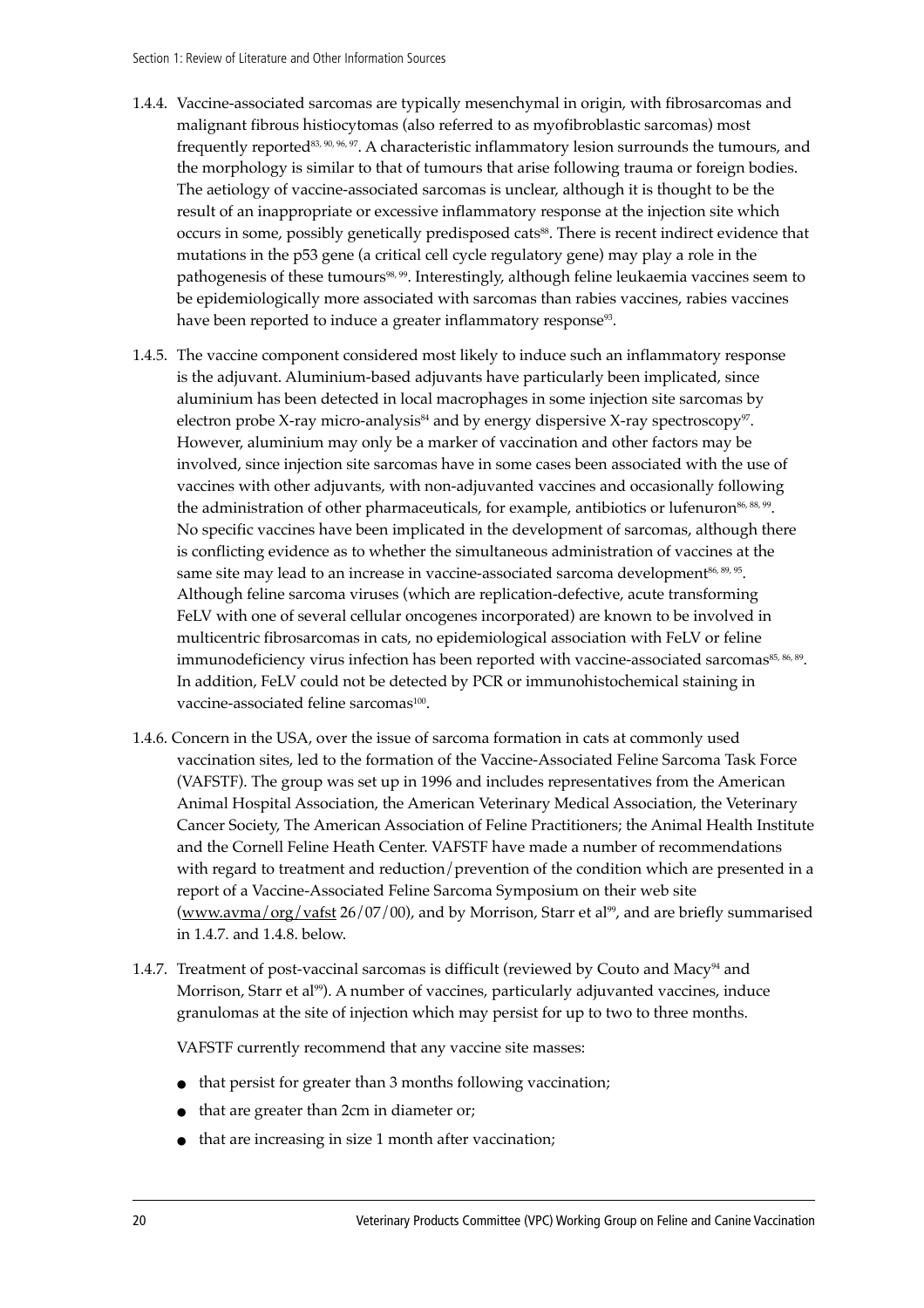should be biopsied, and if malignant, be surgically excised. Advanced diagnostic imaging to identify the full extent of the tumour is suggested before extensive surgical excision is carried out<sup>99, 101</sup>. Radiotherapy and possibly chemotherapy may also have some beneficial effect<sup>99</sup>. However, local recurrence is common, and even wide surgical excision results in a 30–70% failure rate $94$ , 102, 103. Removal of sarcomas by hind limb amputation has a higher rate of success than surgery of a sarcoma in the interscapular space<sup>94</sup>. Although the majority of vaccine-associated sarcomas are only locally invasive, 10-25% metastasise to the lungs or other sites.

1.4.8. A number of recommendations have been made to help prevent or decrease the prevalence of vaccine-associated sarcomas, some of which are still being debated. These include changing vaccination site location, decreasing the use of polyvalent vaccines, using nonadjuvanted vaccines, avoiding the use of aluminium-based adjuvants, and perhaps most importantly, avoiding over vaccination $94$ .

VAFSTF recommends a standardised approach to vaccination in order to help identify causes of local reactions, and to aid in the treatment of vaccine-associated sarcomas. This is as follows:

- (1) vaccines containing rabies antigen are given as distally as possible in the right rear limb;
- (2) vaccines containing feline leukaemia virus antigen (unless containing rabies antigen as well) are given as distally as possible in the left rear limb;
- (3) vaccines containing any other antigens except rabies or feline leukaemia virus are given on the right shoulder, being careful to avoid the midline or interscapular space.

Subcutaneous vaccination is recommended rather than intramuscular, because of earlier detection of growths<sup>94</sup>.

Other recommendations from the VAFSTF and other bodies concerned with vaccination in the USA (for example, Report from the Advisory Panel on Feline Vaccines from the American Association of Feline Practitioners and the Academy of Feline Medicine<sup>2, 3, 104</sup>) include:

- $\bullet$  the concepts of risk/benefit analysis and the use of 'core' and 'non-core' vaccines;
- the use of alternative (e.g. intranasal) vaccination routes if available;
- the use of single rather than multidose vials (note: multidose vials are not used in the UK) because of possible uneven concentration of adjuvant;
- ensuring medical records are kept of the date, site, type and serial number, and manufacturer of the vaccine;
- that any adverse reactions are reported to the appropriate authorities.

The question of whether multiple or single antigen vaccines should be used is still the subject of discussion<sup>2, 30</sup>.

1.4.9. It is clear that awareness of feline vaccine-associated sarcomas is high in the USA, and that much has been done to address the issue. In Europe, the problem has received less attention, although a study group has been formed in France<sup>105, 106</sup> (the Groupe d'Etude Francais des Fibrosarcomas (GREFFI)). In the UK, the first reported cases to the Suspected Adverse Reaction (SAR) Surveillance Scheme at the VMD were received in 1996: interestingly, inactivated adjuvanted vaccines for feline leukaemia were first authorised in the UK in 1991. It is also noteworthy that until the recent introduction of the 'Pet Travel Scheme' (PETS)<sup>107</sup> in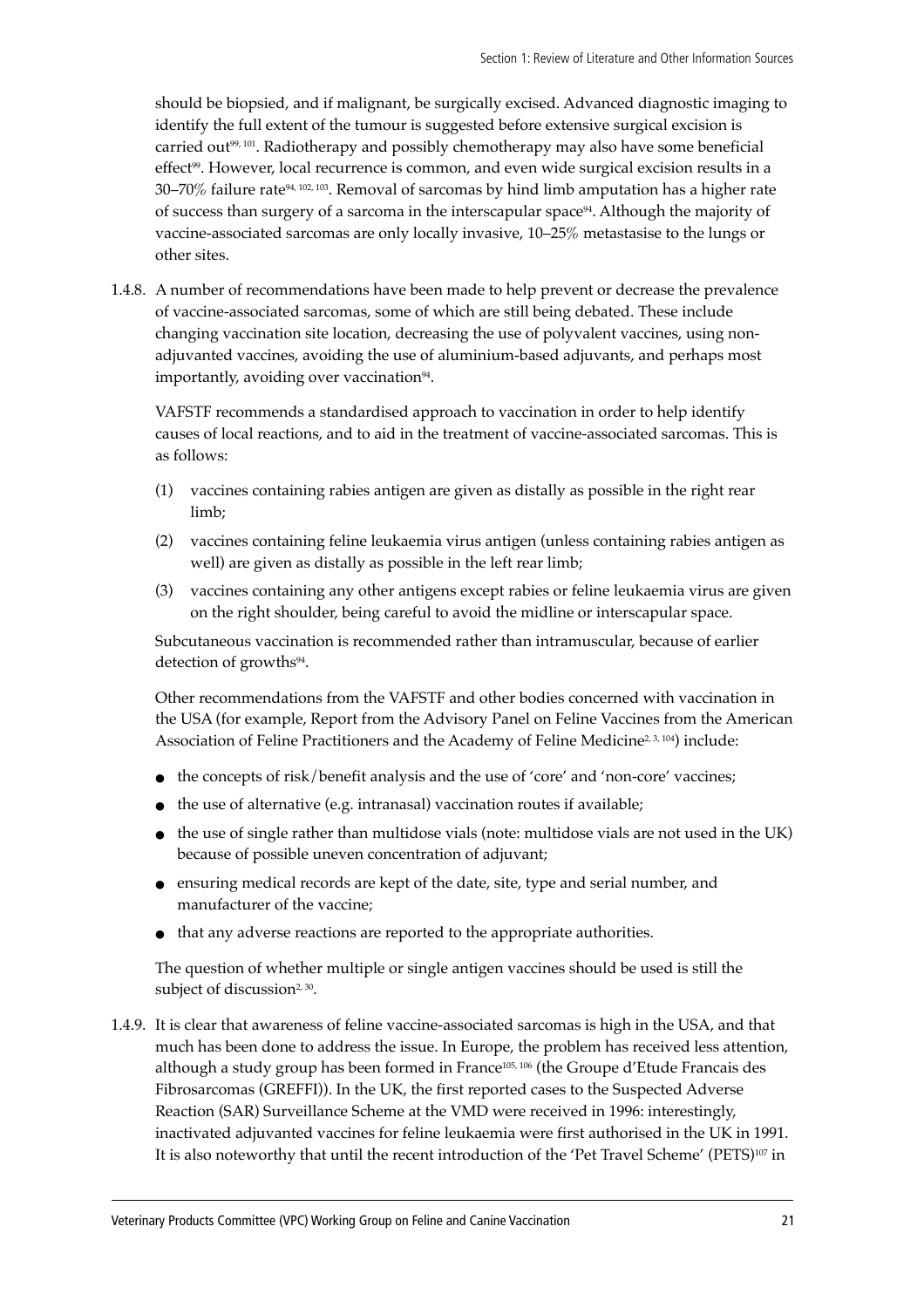February 2000, which was extended in January 2001, the only rabies vaccination allowed in the UK for cats and dogs was for animals in quarantine or going abroad.

1.4.10.A recent study conducted by the British Small Animal Veterinary Association (BSAVA)108, 109 on 64 injection site sarcomas and 19 non-injection site sarcomas reported from April 1998 – March 1999 to histopathology laboratories in the UK found that the injection site sarcomas tended to occur in younger cats compared to non-injection site sarcomas, and there was an apparent bias towards females. Breed distribution was said to reflect the general population, and the product used was thought to reflect the manufacturersí market share. A higher proportion of the injection site sarcoma group had received an FeLV vaccine component than the non-injection site group, although it was suggested that differences in the age distribution of the two groups may have accounted for this. Numbers were small in this study, however, and only limited statistical analysis was possible. Information reported recently from a commercial source indicated an incidence of feline injection-site sarcomas in the UK of one per 265,000 vaccine doses (i.e. 0.038 per 10,000 doses)<sup>24</sup>. On-going surveillance is required to determine if the incidence is rising in the UK: the BSAVA are continuing with this study, in parallel with a large epidemiological survey of disease prevalence<sup>110</sup>.

### **1.5 Consumer-related literature**

The issue of vaccination in cats and dogs has been raised in recent years, nationally and internationally, by a number of specialist journals for cat and dog owners and breeders, on Internet advice lines and also in non-specialist publications such as national newspapers111, 112, 113, 114, 115, 116, 117, 118, 119.

In relation to the dog, a major part of the non-technical literature in the UK is related to Canine Health Concern (CHC)120, 121. This organisation has stimulated considerable interest and comment from both scientists and lay people, some of whom support the views of CHC, and some of whom do not. CHC have raised the issue of possible over vaccination of dogs, and that there may be significant under reporting of vaccine reactions as assessed by surveillance schemes. CHC therefore carried out a retrospective survey involving 523 dog owners and involving 3,800 dogs, to test whether or not there was a temporal link between vaccination and the start of an illness<sup>120</sup>. Although some interesting observations were made, the study was difficult to interpret due to a number of shortcomings in the statistical analysis and study design.

Concern over feline vaccination in the UK has mainly focussed on vaccine-associated sarcomas. The condition has been highlighted for example by the Feline Advisory Bureau, which has published informed articles on the benefits and risks of vaccination, and on vaccine-associated sarcomas<sup>122, 123, 124</sup>.

## **1.6 Efficacy: with particular respect to duration of immunity**

- 1.6.1. Definition: duration of immunity and duration of protection. These terms are often used interchangeably. However, duration of immunity generally refers to the duration of a detectable humoral or cell-mediated immune response, whereas duration of protection is the length of time following vaccination that an animal is protected against challenge. In this review, duration of protection will be used where specific reference is being made to protection following challenge, otherwise the more general term duration of immunity will be used.
- 1.6.2. In the UK, all claims on the efficacy of vaccines, including the duration of protection, have to be fully supported by data from specific laboratory trials and usually supported by field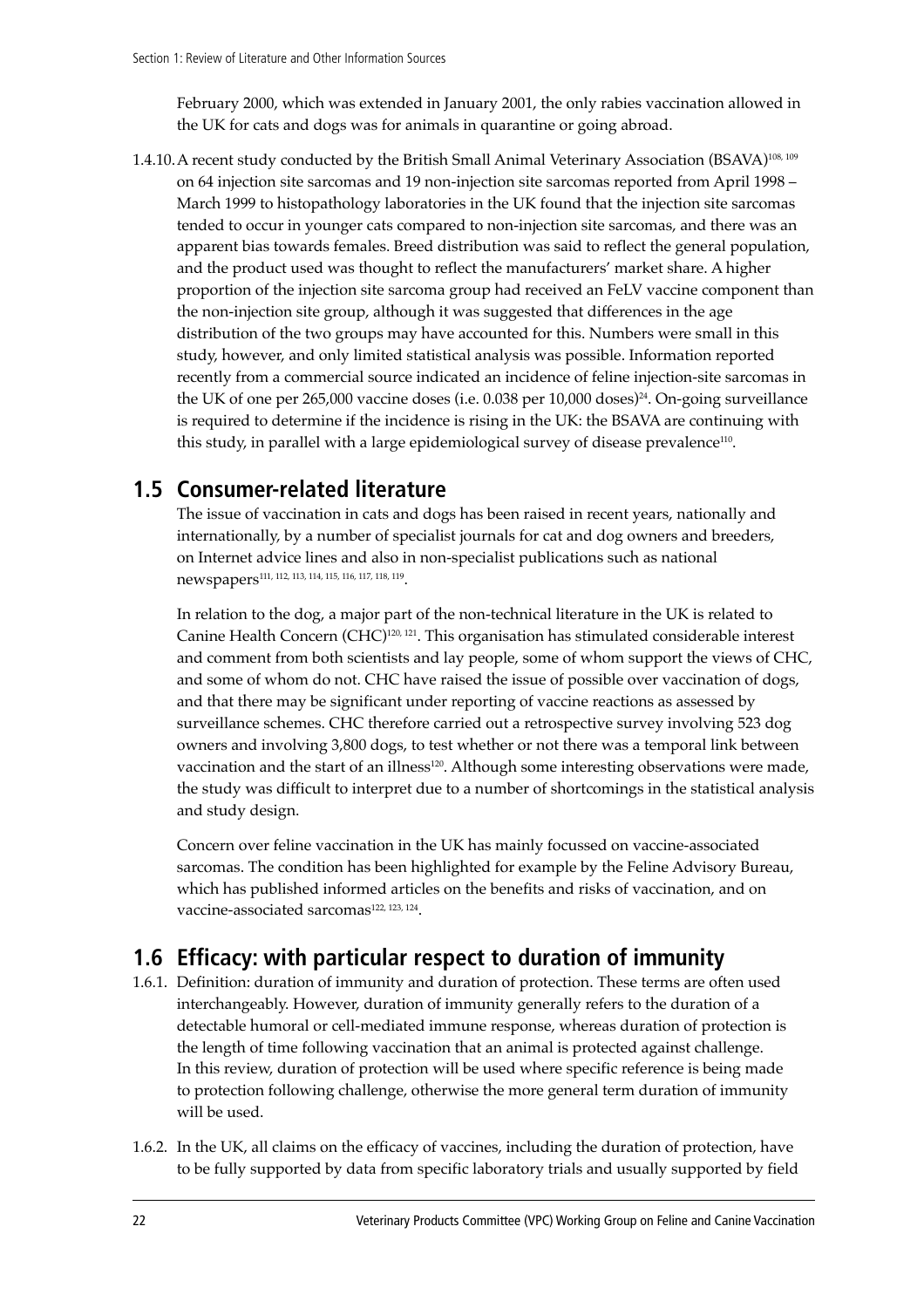studies<sup>9</sup>. The European Pharmacopoeia also states that any claim regarding duration of protection shall be supported by data from trials. Guidance is given in the 'Requirements for immunological veterinary medicinal products<sup>'10</sup> and the European Pharmacopoeia 1997<sup>11</sup>. More specific guidance is given in the CVMP guideline III/5736/94 'Specific requirements for the production and control of live and inactivated viral and bacterial vaccines for cats and dogs<sup>12</sup>. Essentially, specific claims for the efficacy and duration of immunity of a vaccine must be demonstrated for each component by means of controlled laboratory challenge trials, and in general, supported by field trials, in both cases including untreated control animals. However, where laboratory trials cannot be supportive of efficacy, the performance of field trials alone may be acceptable.

1.6.3. More recently, a Note for Guidance<sup>13</sup> has been issued on the 'Duration of protection achieved by veterinary vaccines' finalised in October 2000 and which comes in to effect on 1st May 2001. This recognises that in order to avoid frequent vaccinations, it is recommended that vaccines are studied in a manner which demonstrates the actual duration of protection provided and that products are developed that provide as long a duration of protection as possible. The Note for Guidance<sup>13</sup> does not specify the duration of protection that should be expected from a vaccine against a particular disease but states that, in all cases, the duration of protection demonstrated should be justified in relation to the length of time for which an animal is likely to be at risk. Because of the expense, time and animal welfare considerations involved in vaccination-challenge trials, the paper also considers (1) that a more limited number of animals may be used for challenge studies and (2) that protection may be measured using suitable indicators other than challenge (such as antibodies or other markers of protection) as long as there is a qualitative and quantitative correlation shown between the indicator and protection in the target species, and the indicator plays a substantial role in protection.

It is also noted that a number of factors influence the duration of protection such as the causal agent(s) of the disease, the epizootiology of the infection, the immunogenicity of the active substances of the vaccines and the nature of the immune responses of the target animals. The duration of protection may also be different under laboratory conditions compared to field conditions of use where other factors, such as exposure to the infectious agent and the health, condition and immunological status of the animals may vary.

- 1.6.4. As in other species, for cat and dog vaccines, laboratory challenge studies carried out to support the claims for duration of protection are typically of short duration, and generally use relatively few animals, due to the cost and welfare implications of keeping such animals for long periods in isolation. Thus they are designed to demonstrate a minimal, rather than a maximal duration of protection and as a consequence, annual revaccination is recommended for the majority of cat and dog vaccines currently authorised in the UK125. In addition, for multivalent products the claim for duration of protection has to reflect the claim for the component with the shortest duration shown.
- 1.6.5. Although claims for duration of protection should be supported by field data, in practice, for cat and dog vaccines, these may be difficult to carry out. Owner compliance is required, and the design of appropriate studies may be compromised by the necessity of using convenience-based sampling strategies. In many diseases, there is uncertainty as to exposure, and where disease incidence is low, there may be difficulty in obtaining a sufficiently large sample size.
- 1.6.6. In some other countries, such as the USA, manufacturers are not required to demonstrate duration of protection as part of the authorisation requirements of individual products,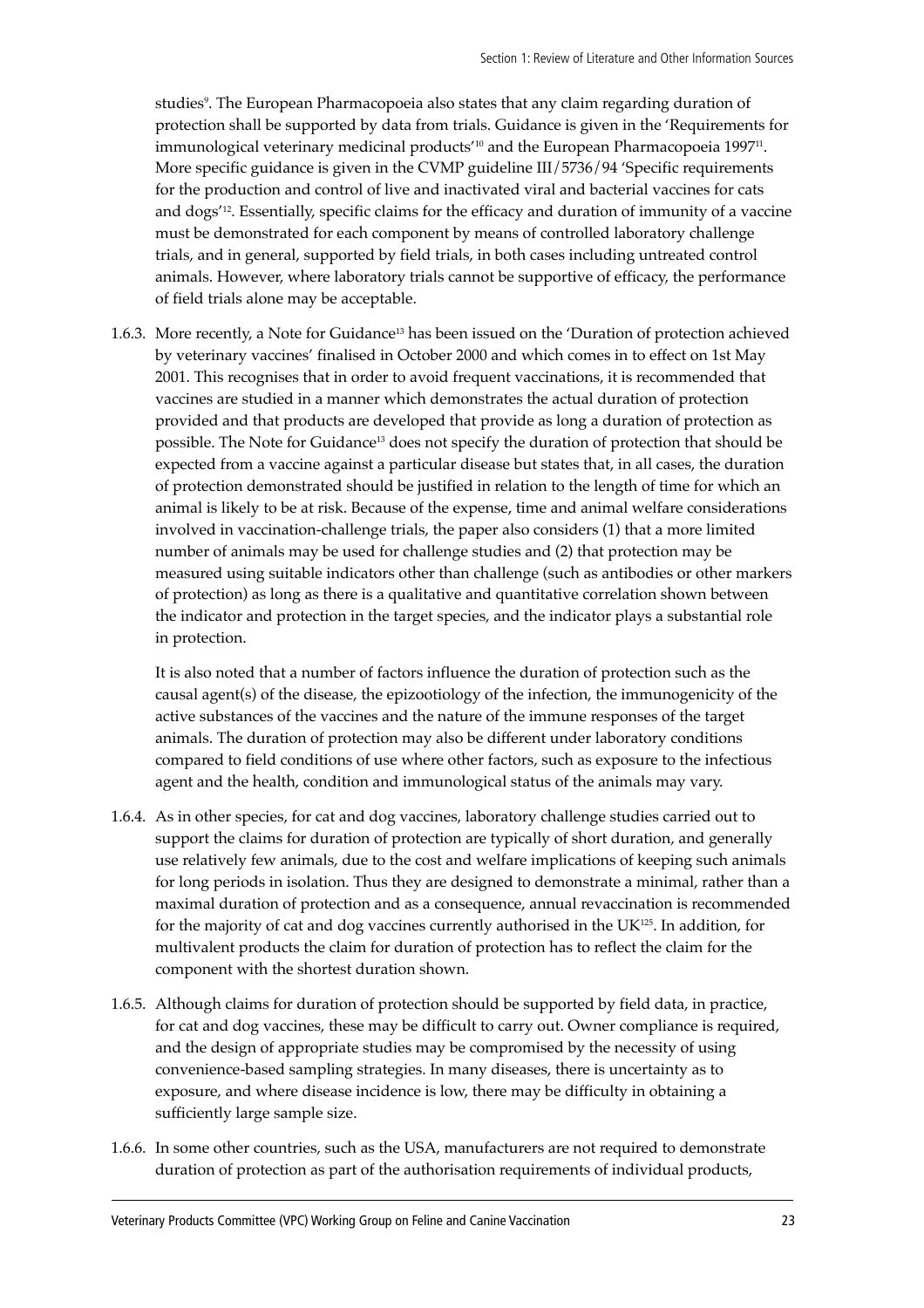except in the case of rabies vaccines, and more recently, for vaccines containing 'novel' antigens for which no other products are available<sup>27, 99, 126</sup>. Recommendations for one-year revaccination intervals, which were originally established on the basis of relatively limited scientific evidence, were applied by the United States Department of Agriculture (USDA) to label directions as a standard in order to give vaccines users some guidelines<sup>127</sup>, although a duration of immunity study may be done to show efficacy beyond one vear<sup>99</sup>.

In the light of increasing knowledge, an increasing number of products, and concerns about possible adverse reactions following vaccination<sup>128, 129</sup>, other guidelines for USA practitioners have been, or are being developed by professional and academic bodies such as The Advisory Panel on Feline Vaccines from the American Association of Feline Practitioners (AAFP) and the Academy of Feline Medicine<sup>2, 3, 104</sup>; Colorado State University's Small Animal Vaccination Protocol<sup>130</sup>; and the AVMA's Council on Biologic and Therapeutic Agents<sup>4, 127</sup>. The use of both canine and feline vaccines are under review in the USA by the AVMA Council for Biologics and Therapeutics. The council anticipates collecting information during 2001. The AVMA plans to produce new canine and feline vaccination protocols in July 2001. The disadvantage of a system where guidelines are produced from information available for each disease, rather than from specific data generated for each particular product, is that individual vaccines may vary in their content and formulation, and therefore efficacy and duration of immunity may also vary between products.

1.6.7. The USA recommendations for a change in vaccination protocols for cats and dogs have been based largely on the concept of 'core' versus 'non-core' vaccines. Such guidelines, which affect both the number of vaccine components administered, and the frequency, obviously have implications for the use of multivalent products. However, in the USA, vaccines against many more diseases are available, and rabies vaccination is also mandatory.

For cats, core vaccines in the USA are chosen on the basis of the following criteria: the consequences of infection are particularly severe (feline panleucopenia); infection poses a substantial zoonotic potential (rabies); prevalence of the disease is high and the disease is easily transmitted so that it poses a substantial risk to the population at large (feline herpesvirus and calicivirus infections); and vaccines selected are safe and efficacious. It has been proposed that all animals should undergo primary vaccination with the core vaccines as indicated by the manufacturer, followed by revaccination one year later (which is important because maternally derived antibody in young animals may interfere with the primary vaccination course). Revaccination is then recommended every three years: an exception to this may be rabies where, in some states, vaccines are legally required to be given more frequently – in this case, the use of non-adjuvanted canarypox-rabies recombinant vaccine may also be considered104. Non-core vaccines should only be used following an individual risk/benefit assessment. Such vaccines include those against feline leukaemia and *Chlamydia psittaci*, and also others such as those for feline infectious peritonitis, *Microsporum canis*, *Giardia lamblia*, and *Bordetella bronchiseptica* which are not currently available for cats in the UK.

For dogs, recommended core vaccines in the USA include canine distemper, canine parvovirus, canine adenovirus, and rabies vaccines. Again, after a primary course and the first annual booster, three-yearly vaccination is recommended except where rabies vaccines are legally required to be given more frequently. Non-core vaccines are considered to be those against canine parainfluenza, *Bordetella bronchiseptica*, and *Leptospira spp*., and also others such as vaccines for *Borrelia burgdorferi* and canine coronavirus which are not available in the UK27.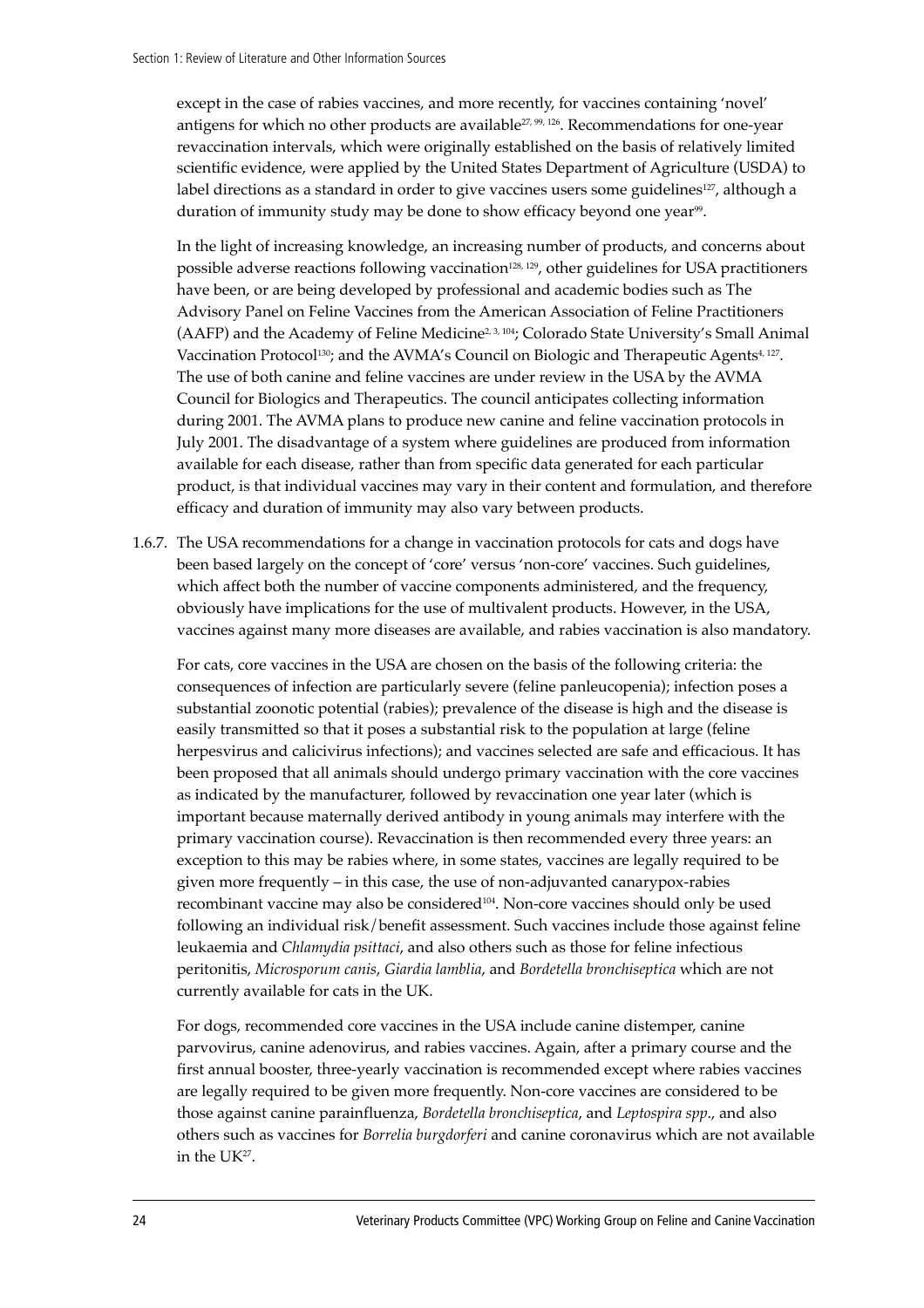- 1.6.8. Although many authorities in the USA propound less frequent and in some cases, more targeted vaccination, others, both in the USA and elsewhere, consider there is insufficient information and that other factors such as legal issues, client perceptions and preventative health-care implications should be considered<sup>131</sup>. After reviewing the evidence, an expert panel in Canada representing the Canadian Veterinary Medical Association (CVMA), produced a statement in 1998 concluding that current scientific data was insufficient to justify a change in vaccine protocols<sup>132</sup>. However, although the Canadian Animal Health Institute (CAHI) and the Veterinary Biologics and Biotechnology Section of the Canadian Food Inspection Agency (CFIA) endorsed the CVMA statement on vaccines it added a short statement indicating that the protocol should be tailored by the veterinarian to reflect the needs of the individual animal<sup>133</sup>.
- 1.6.9. It should be emphasised that whilst the Working Group took full account of the considerable body of research and experience relating to vaccination of cats and dogs in other countries such as the USA, care must be taken in extrapolating directly to the UK situation. Although the core diseases for cats and dogs are essentially similar, there are some additional diseases in the USA against which vaccines are available. For core diseases there are also a greater number of manufacturers producing vaccines in the USA, although in general a similar range of vaccine types is represented. However, although difficult to quantify, there is an impression that more adjuvanted vaccines may be used in the USA for both species. In part this is due to the greater use of rabies vaccines which are mandatory in many states of the USA and all inactivated vaccines against rabies contain adjuvants. Finally, accessibility to cat and dog vaccines and their consequent frequency of use may be different in the USA, where some may be available to the general public without prescription. In contrast in the UK they are only available as Prescription Only Medicines (POMs) through a veterinary surgeon.
- 1.6.10. In human medicine, duration of immunity is assessed in a number of ways<sup>134, 135</sup>. In some diseases (e.g. rabies, tetanus, hepatitis B), where protective antibody levels are known, duration of immunity is assessed by monitoring the decline in antibody levels over time in vaccinated sentinel groups. Serological monitoring and interpretation in human medicine are greatly facilitated by the fact that assays for *in vitro* correlates of protection, such as neutralising antibody, are standardised using accepted methodology usually in the form of commercially available kits: human vaccines are also generally of standard potency.

In other human diseases, (e.g. measles, pertussis, rubella), duration of immunity is assessed by epidemiological surveillance of disease incidence, or serological surveillance of vaccinated populations, which in some instances (e.g. measles) has been used in conjunction with mathematical modelling<sup>136, 137, 138</sup>. Vaccine failures may be detected by breakthrough outbreaks of disease, at which point, vaccination campaigns are re-introduced. Monitoring disease incidence in human medicine is greatly facilitated by centralised national disease surveillance schemes. In the UK there is the Communicable Disease Surveillance Centre (CDSC) of the Public Health Laboratory Service (PHLS), and for specific projects, the British Paediatric Surveillance Unit (BPSU). In other European countries, similar organisations exist; in the USA there are the Centers for Disease Control and Prevention139 and there are also world surveillance data collated by the World Health Organisation (WHO)<sup>140</sup>.

In general, the recommended duration of immunity for many human vaccines is considerably longer than that for veterinary products – indeed for some diseases, such as tetanus, there are also limitations on the recommended frequency of revaccination<sup>136</sup>. However, for many important human infections a greater proportion of the population is vaccinated and when coverage is high (e.g. more than 90% for diseases such as measles and pertussis) disease incidence becomes very low. In contrast, proportionately fewer cats and dogs are vaccinated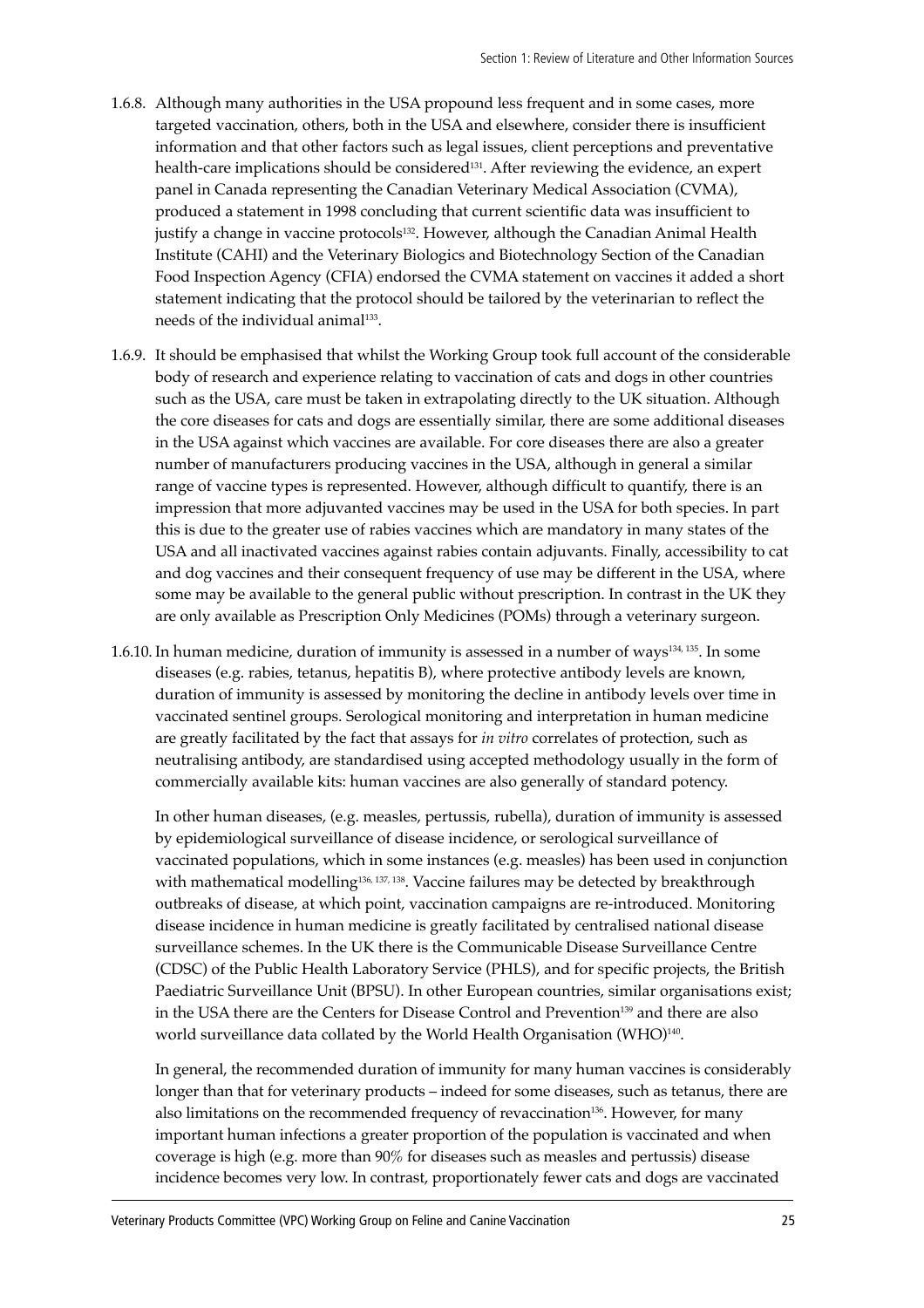(see section 2.4.1 for figures) and population immunity therefore tends to be much lower with many diseases still prevalent. This has two effects: first, in some situations it allows natural boosting of immunity to occur, but the corollary is that both vaccinated and unvaccinated animals may have to withstand higher levels of challenge in the environment.

- 1.6.11. In some diseases in cats and dogs (such as feline panleucopenia, canine distemper virus, canine parvovirus infection, canine adenovirus infection and rabies), *in vitro* assessments of, for example, neutralising antibody appear to correlate well with protection, although in most diseases it is likely that other immune mechanisms are also involved. In some cases, such as feline herpesvirus infection, cell-mediated immune responses are probably more important than the humoral antibody response<sup>141</sup>. In addition, animals may still be protected even in the absence of a detectable immune response because of immunological memory. However, before neutralising or other antibody responses can be reliably used in some diseases as a marker for revaccination, assay standardisation between veterinary laboratories is required.
- 1.6.12. The following section summarises available information on the duration of immunity for the major cat and dog diseases following natural infections or vaccination. Serological responses are also reviewed where appropriate, although the limitations in interpretation of serological data (section 1.6.5 and 1.6.11 above) should be noted. Other variables which may affect duration of immunity include biological variation in responses in the host, differences between vaccines (e.g. live versus inactivated, adjuvant, strain, dose, route), environmental factors, and differences in challenge/exposure conditions. The importance of the first annual vaccine boosters should be noted for all vaccines, since failure of the primary course may occur due to residual maternally derived immunity.

1.6.13.1. *Canine distemper.* Natural immunity to distemper in dogs is probably long-lasting. Recovered dogs surviving virulent canine distemper virus (CDV) infection have been reported to resist challenge exposure after 7 years in isolation142. Long-term protection against challenge following modified live vaccination has been shown to last for at least 12–30 months<sup>143, 144</sup>. It is generally accepted that there is a correlation between virus neutralising (VN) antibodies and protection: levels of  $\geq$ 1/16 or 1/20 are considered to be satisfactory<sup>145, 146, 147, 148</sup>, although in some laboratories higher cut-offs are used<sup>37, 149</sup>. Serological studies on dogs kept in isolation indicate that protection may persist for more than 6 years<sup>150</sup>, and, in field studies on vaccinated dogs in countries such as Iceland and Sweden that are considered distemper free, 73% and 83% of dogs vaccinated more than four years previously had titres of  $\geq 1/16^{148,151}$ . In the USA, recent field studies have shown that approximately 79 – 98% of dogs with variable or unknown vaccination histories had protective antibody titres to CDV, depending on the cut-off point selected and the antibody test used149, 152. However the level of field challenge such dogs had experienced is not known.

1.6.13.2. *Canine parvovirus 2 (CPV-2) infection*. The duration of immunity to natural canine parvovirus 2 infection has been shown to persist for up to 20 months153, although it is likely to be longer. Challenge trials following vaccination with a modified live and inactivated vaccines have also demonstrated protection for up to two years and 15 months respectively143, 154, 155, 156. Immunity to CPV-2 infection is thought to be mainly antibody mediated and a good correlation has been shown between the presence of haemagglutination inhibition (HI) antibody titres of  $\geq$ 1/80 and protection<sup>37, 150, 153, 156, 157</sup>. Such titres are largely based on maternally derived antibody levels in puppies however, and it is likely that, after active immunisation, lower titres may still be protective<sup>158</sup>. Although some variation in efficacy between modified live CPV-2 vaccines has been reported<sup>159</sup>, most vaccines now induce high levels of antibody which may persist for as long as six years<sup>150</sup>. In contrast, in a field study using an inactivated vaccine, less than 40% of dogs had protective antibody titres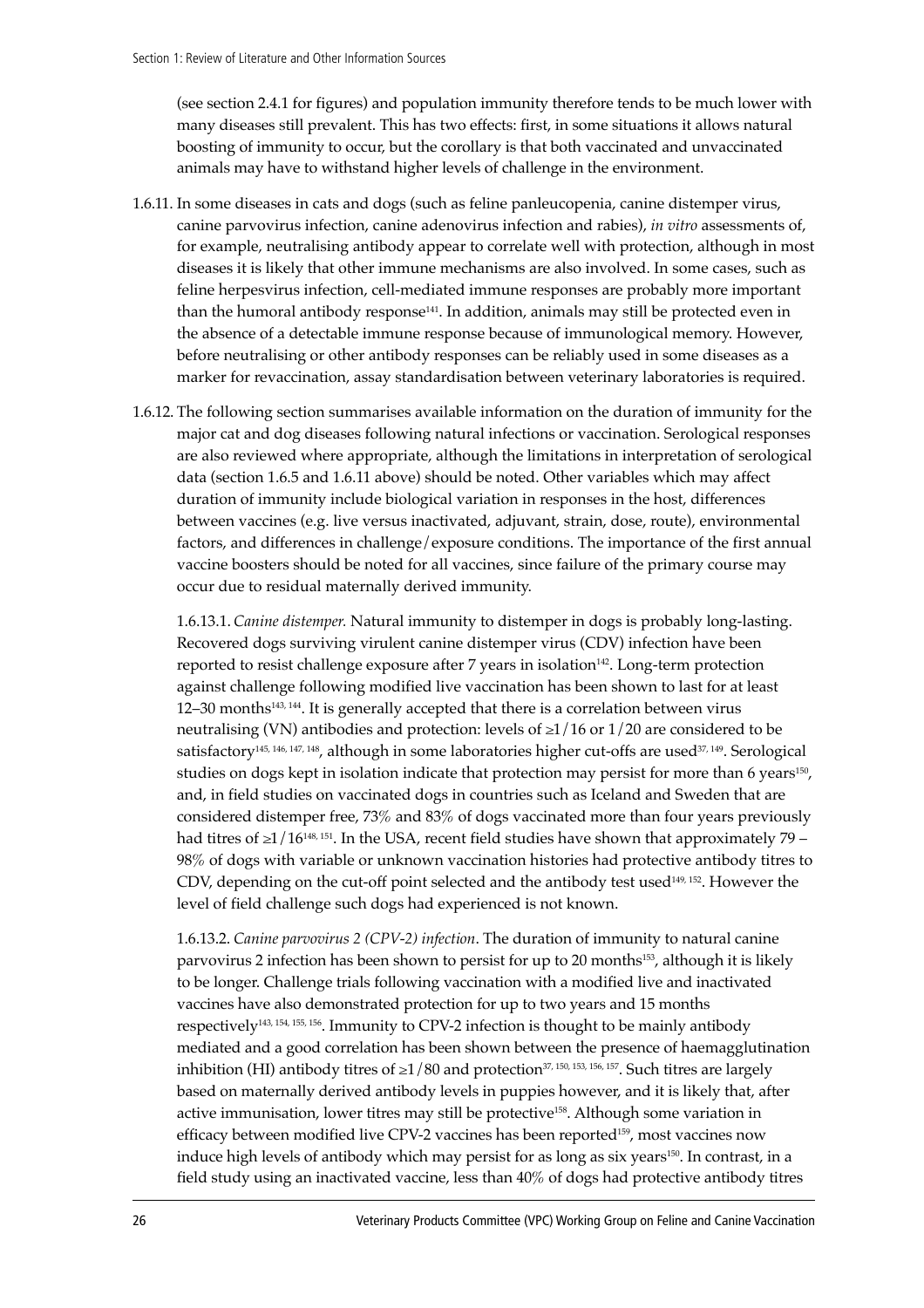by two years post-vaccination<sup>160</sup>. In two recent field studies in the USA, 73-95% of dogs with variable or unknown vaccination status had a protective antibody titre to CPV149, 152. However the level of field challenge such dogs had experienced is not known.

1.6.13.3. *Canine adenovirus (CAV) infection*. There are two serotypes of canine adenovirus: CAV-1 predominantly induces infectious canine hepatitis and CAV- 2 induces respiratory disease but cross-protection is seen between the two. Because of complications associated with the use of modified live CAV-1 vaccines (see section 1.3.3.3), all vaccines available in the UK now contain modified live CAV-2. Immunity to natural CAV-1 infection is thought to be life-long: recovered dogs kept in isolation for 5 years have been shown to be resistant to virulent CAV -1 challenge<sup>158</sup>.

The duration of immunity to CAV-2 infection is unclear. VN antibody titres of  $\geq$ 1/30 are thought to equate with protection<sup>161</sup>. Long-term protection of at least a year following modified live vaccination has been demonstrated by experimental challenge and by persistence of antibody titres<sup>143, 162</sup>. Olson et al<sup>160</sup> has shown in field studies that approximately 80% of dogs had titres of  $\geq$ 1/16 up to one year after modified live vaccination, declining to 70% by 30 months.

1.6.13.4. *Other canine diseases.* Vaccination is also available in the UK against two causes of infectious tracheobronchitis (kennel cough), canine parainfluenza and *Bordetella bronchiseptica*. In both of these diseases, both natural and vaccine-induced immunity is considered to be relatively short-lived: local immunity is important in protection163, 164. Vaccines against leptospirosis, which contain inactivated bacterins of *L. canicola* and *L.icterohaemorrhagiae*, also induce only short-lived protection<sup>27</sup>.

1.6.13.5. *Feline panleucopenia.* Natural immunity to feline panleucopenia is considered to be long-lived. There is good correlation between VN antibody and protection, with levels of between 1/8 and 1/30 being considered to be protective165, 166, 167. High levels of antibody have been shown to develop and persist for at least four years following the use of a modified live vaccine<sup>168</sup> and for six years following the use of an inactivated vaccine<sup>167, 169</sup>. Two year duration of protection following use of an inactivated feline panleucopenia vaccine and experimental challenge has been shown $170$ . In a recent study, protection against challenge was seen in cats vaccinated 7.5 years previously, although only minimal signs were seen in the unvaccinated controls, making comparison difficult<sup>169</sup>.

1.6.13.6. *Feline herpesvirus (FHV) infection*. Although natural immunity develops following feline herpesvirus infection, it is not necessarily complete in all animals and may only be of relatively short duration<sup>171</sup>. After primary infection, cats become latent carriers of virus which may periodically reactivate and induce recrudescent disease<sup>172</sup>. Only low levels of VN antibody develop following initial infection, and there is little correlation with protection<sup>173</sup>. It is likely that, as with other alphaherpesviruses, cell-mediated and local immunity play a significant role<sup>141</sup>. Similarly, although reasonable immunity develops following the use of modified live or inactivated vaccines, this may be incomplete in some animals, even if challenge takes place within three months of initial vaccination<sup>174, 175, 176</sup>. Nevertheless, similar levels of protection have been reported after a year177. A recent study has shown that the relative efficacy of an inactivated vaccine decreased from 83% shortly after the primary vaccination to 52% after 7.5 years<sup>169</sup>.

1.6.13.7. *Feline calicivirus (FCV) infection*. As with FHV, although immunity develops following natural feline calicivirus infection it may not be complete in all animals, and again, tends not to be of very long duration. In addition, there are a number of strains of FCV,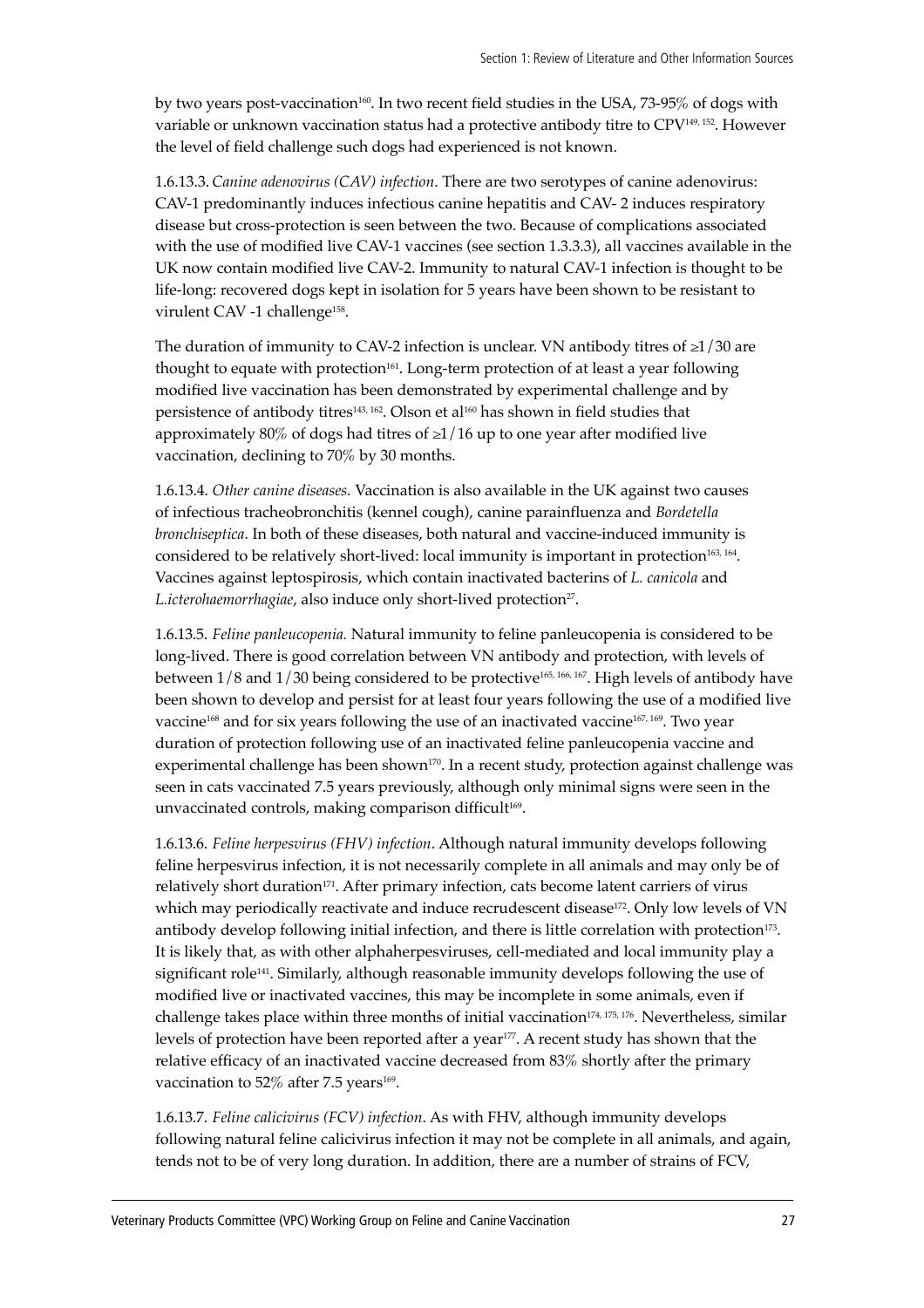which show varying degrees of cross-protection<sup>178, 179</sup>. Similarly, although reasonable immunity develops following the use of modified live or inactivated vaccines, in some cases this is incomplete, even shortly after vaccination, though this may depend on the strains and challenge system used<sup>71, 166, 174, 180</sup>. However, protection has also been stated to occur  $10$  – 12 months after vaccination181. VN antibody levels tend to be higher than with FHV, and in general there is a better correlation with protection: levels of  $1/16$  are said to be protective<sup>179</sup>. However, some protection has also been seen with lower or undetectable levels of VN antibody<sup>182</sup>, suggesting cell mediated and possibly local immunity may also play a role<sup>71, 183</sup>. In recent studies, moderate levels of VN antibody have been shown to persist in a group of vaccinated cats for at least four years, although after 7.5 years titres had declined to low or non-detectable levels<sup>167, 169</sup>. Protection against challenge decreased from 85% three weeks after vaccination to 63% after 7.5 years.

1.6.13.8. *Other feline diseases.* Vaccines against feline leukaemia virus infection vary in the degree to which they induce protection against persistent viraemia (reviewed by Sparkes<sup>184</sup>), although current EU authorisation requirements require at least 80% of vaccinated animals to be protected in experimental challenge studies where at least 80% of the controls develop persistent infection185. Protection against natural challenge following vaccination is more difficult to demonstrate, but there is limited evidence that some protection may last at least two years, but with a one year booster<sup>186</sup>, and in another study (without a booster) up to three years<sup>187</sup>. Long term challenge studies are difficult to carry out with feline leukaemia due in part to an age-related immunity to infection.

As with the natural disease, immunity following the use of feline *Chlamydia psittaci* (recently renamed *Chlamydophila felis*) vaccines is incomplete, but some protection has been shown for up to a year188, 189. Other vaccines, such as feline infectious peritonitis and *Bordetella bronchiseptica* vaccines, are not currently available in the UK.

1.6.13.9. *Rabies*. The duration of immunity in cats and dogs following natural or experimentally-induced rabies is unknown since few animals survive challenge. In both species, information on duration of immunity following vaccination is based on experimental challenge studies and serological data. Serum neutralising titres of 0.5 IU/ml following vaccination have been designated as protective by PETS and, in general, there is good correlation between circulating antibody levels and protection. However a small proportion of dogs with antibody titres are not protected in experimental challenge studies, and some seronegative but vaccinated animals may survive challenge190, 191. Indeed EU current authorisation requirements stipulate that a minimum of 80% of vaccinated animals should be protected against a challenge in which at least 80% of the controls die.

Because of safety issues (see section 1.3.4.3) inactivated adjuvanted rabies vaccines are now used in all developed countries for cats and dogs and more recently a canarypox recombinant rabies vaccine has been marketed. In dogs, protection has been demonstrated with such vaccines for at least 22-36 months post vaccination in experimental challenge studies143, 190, 192, 193, 194, and in serological studies, antibody titres have been shown to persist in most cases for at least 12–39 months<sup>143, 190, 193, 195, 196, 197, 198, 199</sup>. In cats, protection has been demonstrated from at least 7 and 44 months post vaccination in experimental challenge studies<sup>194</sup>, 200, and for at least 44 months in serological studies<sup>194</sup>. Field studies have shown persistence of protective antibody levels in a majority of dogs for one to three years following the use of inactivated adjuvanted vaccines<sup>195, 196, 197, 198</sup>.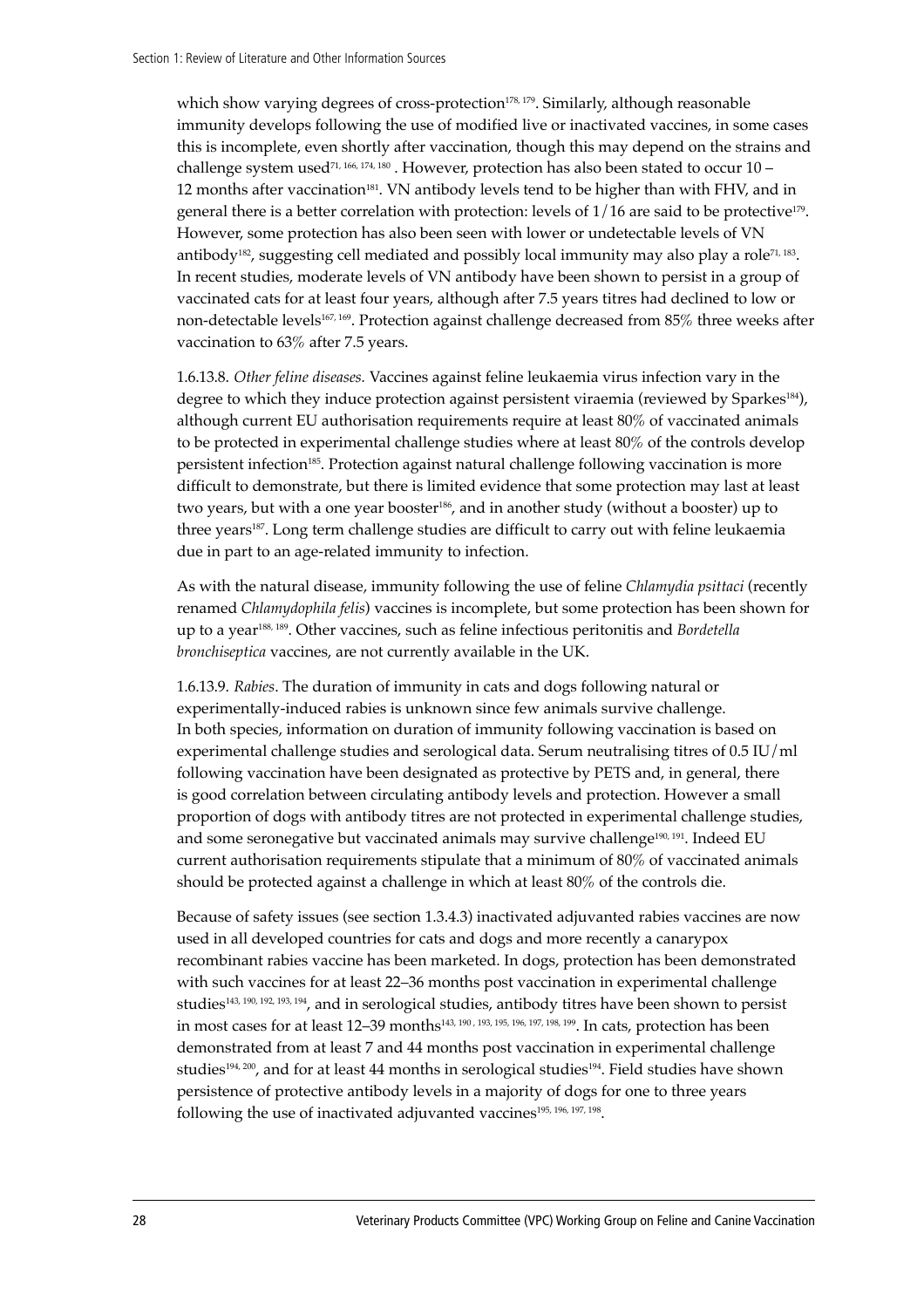# **Section 2: The Suspected Adverse Reaction (SAR) Surveillance Scheme (SARSS) and Review of Suspected Adverse Reactions data**

# **2.1. Background and definitions**

- 2.1.1. The Veterinary Medicines Directorate (VMD), which acts on behalf of the UK licensing authority in relation to veterinary medicines, operates the Suspected Adverse Reaction (SAR) Surveillance Scheme (SARSS), which is a national reporting scheme for monitoring both animal and human Suspected Adverse Reactions (SARs) to veterinary medicines. The holders of Marketing Authorisations have a legal obligation to record and submit adverse event reports to the VMD; all other reporting is voluntary.
- 2.1.2. Similar schemes exist in other countries, but in general, these are not as developed as in the UK. In the EU, Member States are required to have a similar scheme under Directive 81/851<sup>5</sup> but the development in individual Member States varies considerably. The European Medicines Evaluation Agency (EMEA) also operates a centralised, EU wide system including a Rapid Alert System. However, the EMEA scheme is currently not as advanced as that in the UK, or some other Member States. The VMD forwards reports to the EMEA every two weeks on human and animal SARs which have been coded as serious reactions (A and B category), and also all reports received on products holding a community-wide Marketing Authorisation (termed centrally authorised). The International Co-operation on Harmonisation of Technical Requirements for Registration of Veterinary Medicinal Products (VICH) is currently seeking to harmonise the pharmacovigilance systems in the European Union, Japan and the USA and has produced a draft guideline7 . The draft guidelines are currently at stage four and are therefore undergoing a consultation process. Ultimately it is intended that they will be recommended for adoption to the regulatory bodies of the European Union, Japan, and the USA, and possibly by other countries which have observer status in the VICH.

In the USA there are three regulatory bodies with responsibilities for veterinary medicines; the Food and Drug Administration Center for Veterinary Medicines (FDA CVM); The United States Department of Agriculture Center for Veterinary Biologics (USDA CVB); and the Environmental Protection Agency (EPA). They are responsible for pharmaceutical, biological and pesticide products respectively. It is mandatory for companies to report SARs to the FDA CVM and the EPA, but not to the USDA CVB, which has no formal pharmacovigilance programme or database. The US Pharmacopoeia (USP) is a non-governmental, non-profit making organisation that runs a voluntary adverse reaction reporting scheme for veterinarians called the Veterinary Practitioners Reporting (VPR) Program. It has no regulatory powers. The reports received are shared with the manufacturer, the appropriate regulatory authority and the American Veterinary Medical Association (AVMA). Recent reports suggest the USDA may develop a central monitoring scheme for vaccinovigilance to provide analysis and to distribute information from this analysis to the user of the product<sup>127, 201</sup>.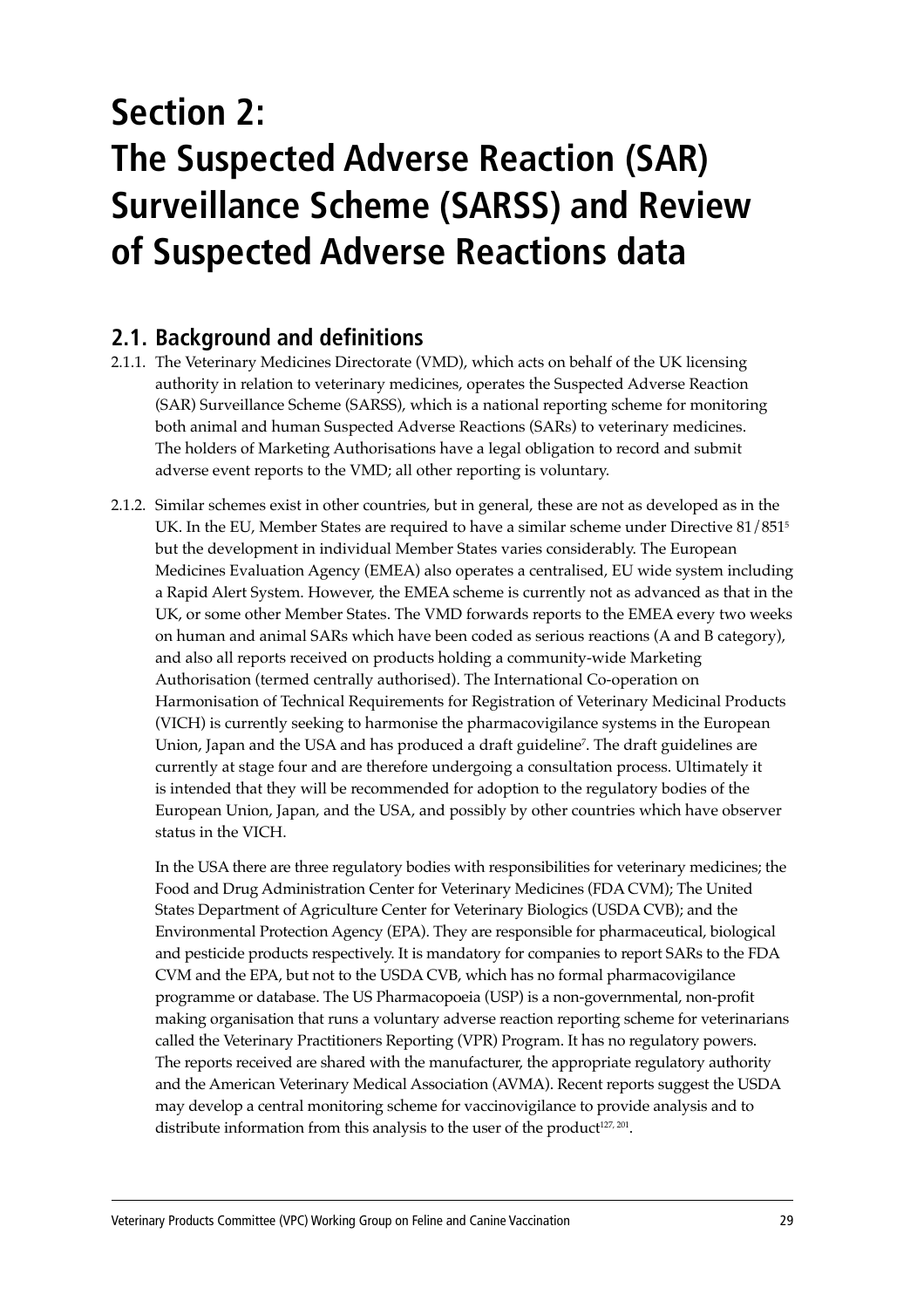2.1.3. There are a number of possible definitions for a suspected adverse reaction. For the purpose of this report, the definition in Article 42b of EU Directive 81/8515 is adopted, which is also used in the CVMP Note for Guidance (NfG): Pharmacovigilance of Veterinary Medicinal Products'; Pharmacovigilance of Veterinary Medicinal Products: Management of Adverse Event Reports (AERs) VICH GL24 CVMP/547/007 and the VMD guidance note Animal Medicines European Licensing Information and Advice (AMELIA) 128 . The definition agreed by the Working Group includes the concepts of lack of efficacy and causal relationship and is as follows:

ìA reaction (to a veterinary product) which is harmful and unintended, and which occurs at doses normally used in animals for the prophylaxis, diagnosis or treatment of disease or modification of physiological function. This includes significant failure of expected efficacy, and indicates that a causal relationship between product and undesirable event is at least a reasonable possibility."

- 2.1.4. Lack of efficacy is defined as "lack of expected efficacy of a veterinary medicinal product according to the indications claimed" (CVMP Note for Guidance (NfG): Pharmacovigilance of Veterinary Medicinal Products'; Pharmacovigilance of Veterinary Medicinal Products: Management of Adverse Event Reports (AERs) VICH GL24 CVMP/547/007 and the VMD guidance note AMELIA 128 .). Lack of efficacy is included in the SAR definition (see 2.1.3.).
- 2.1.5. Suspected serious adverse reactions are defined in Article 42b of Directive 81/8515 , CVMP Note for Guidance (NfG): Pharmacovigilance of Veterinary Medicinal Products (CVMP/183/96)<sup>6</sup>; Pharmacovigilance of Veterinary Medicinal Products: Management of Adverse Event Reports (AERs) VICH GL24 CVMP/547/007 and VMD guidance note AMELIA 128 .

ìA suspected serious adverse reaction is one defined in paragraph 7 (i.e. as for an adverse reaction) which is also fatal, life threatening, lesion producing, disabling, incapacitating or which results in permanent or prolonged symptoms (signs) in animals treated (Article 42b of Directive  $81/851$ )".

From the above definition it is evident that judgement is needed in individual cases to decide whether or not the adverse event is a serious reaction and guidance on this is given in VMD Guidance note AMELIA 128 . The Working Group suggests that classification of serious/non-serious SARs needs continual monitoring and the guidelines should be amended as appropriate. For example, since 1/1/00 companies have been requested to report injection site sarcomas in cats as serious reactions.

# **2.2 Collection of data**

- 2.2.1. SARs data are obtained by the VMD from two sources:
	- (i) *Yellow forms (MLA 252A)*<sup>202</sup> (Appendix 1b) These forms were updated in January 1999. They include voluntary reports from veterinary surgeons, the general public and other interested parties. In addition, yellow forms or their equivalent are received from pharmaceutical companies according to their legal obligations (see (ii) below). A breakdown of reporting sources for vaccine and non-vaccine SARs for cats and dogs, over the period 1/1/95 to 31/12/99, showing that veterinary surgeons and companies are the main reporters, is given in Figures 1a and 1b.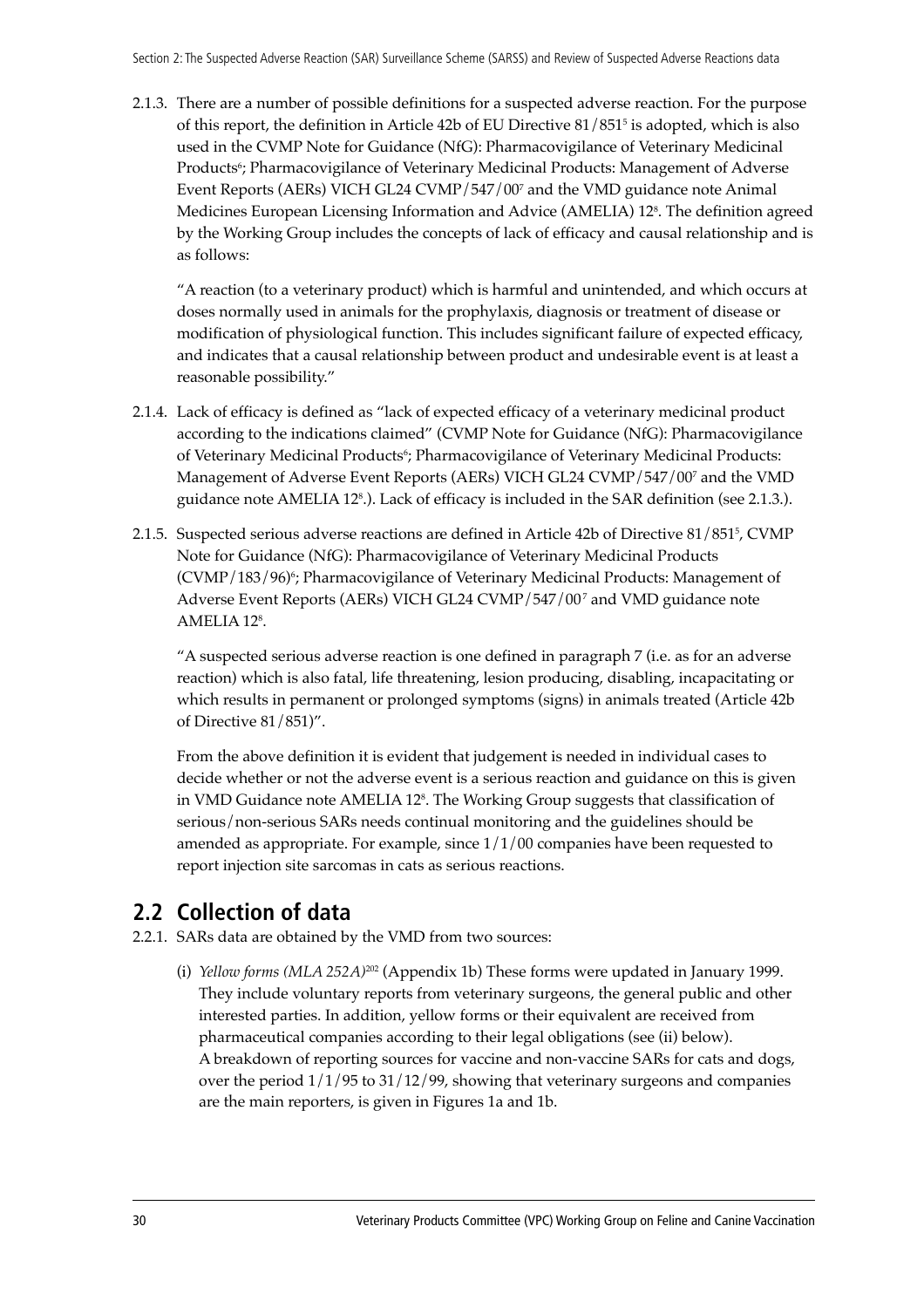

**Figure 1a. Number and percentage of reporting sources of vaccine SARs compared to non-vaccine SARs for cats between 1995–1999**

**Figure 1b. Number and percentage of reporting sources of vaccine SARs compared to non-vaccine SARs for dogs between 1995–1999**

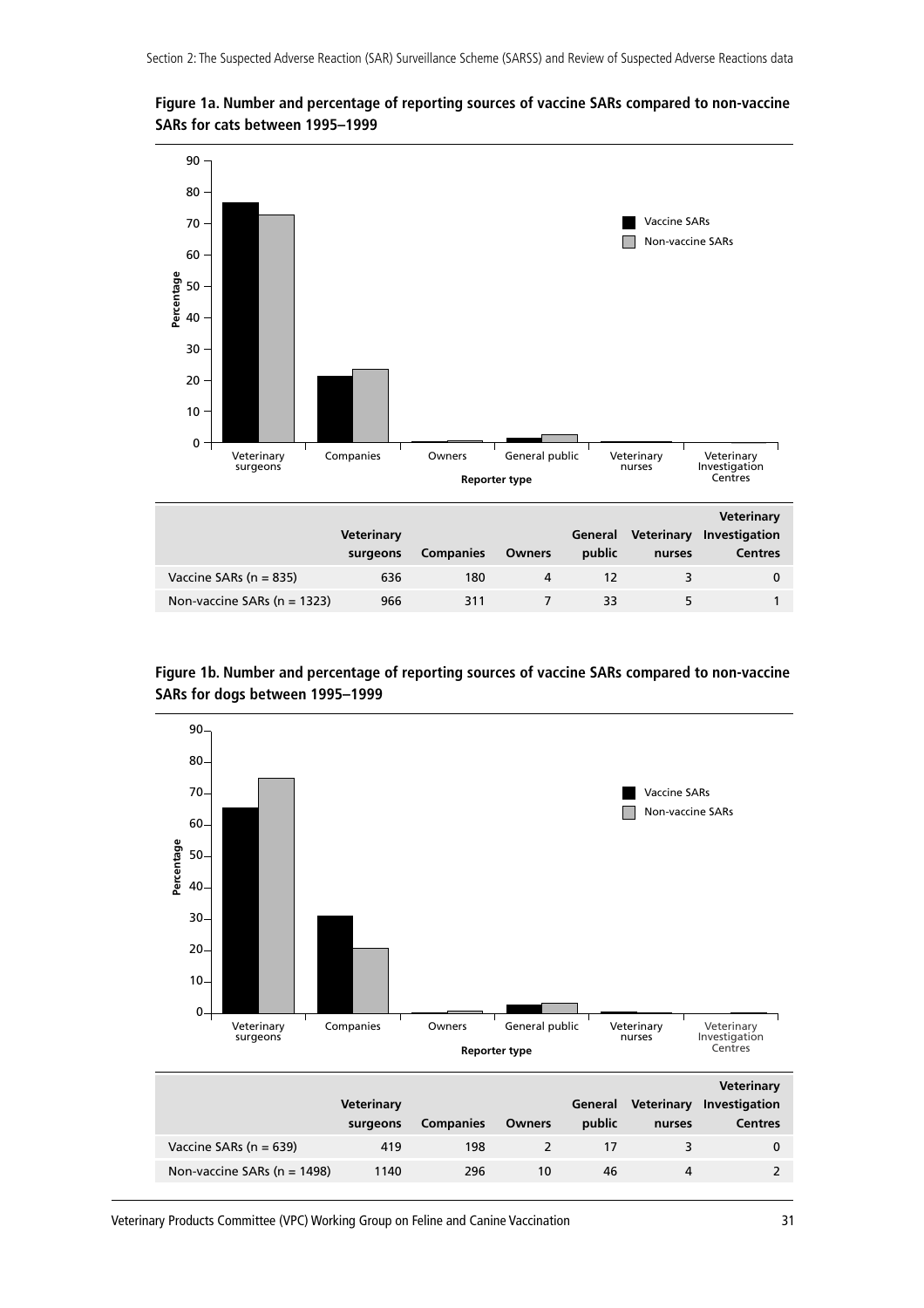Each report form is checked to ascertain whether or not it has already been received from another source, before being added to the SAR Surveillance Scheme database. The report is then assessed, and a summary of the reaction completed using veterinary clinical terms from the Veterinary Dictionary for Drug Regulatory Authorities (VeDDRA). An assessor assigns a causality code of A, B, O, or N (see 2.3.6 for explanation of ABON causality code system). If necessary, further questions may be asked of the reporter to complete the information on the reaction.

It was noted that in the human field in the UK, reports from all sources are collated and recorded by the Medicines Control Agency (MCA), although only medically confirmed cases of adverse reactions (i.e. reported by doctors, dentists, pharmacists and coroners) are used in the analyses carried out for inclusion in official publications of the MCA.

(ii) *Periodic safety update reports (PSURs)*. These are mandatory reports from the Marketing Authorisation Holders (MAH) which contain all adverse reaction reports received by the MAH, with sales figures, over a stated period. The period of the report is laid down in the Marketing Authorisation (MA) and the SAR Surveillance Scheme assessor will select the appropriate paragraph to be included as a condition when the MA is issued. This is selected according to several criteria including issues such as whether the active ingredient is new, whether the active has been used in the species before, and previous SARs performance. The conditions included in the MA will be one of the following;

Unless other requirements have been laid down as a condition of granting authorisation, these records shall be submitted to the competent authorities immediately on request or at least every six months during the first two years following authorisation, and once a year for the following three years. Thereafter the records shall be submitted at five yearly intervals together with the application for renewal of the authorisation, or immediately on request.

On request or every 3 months for the first year, annually for the next four years and then every five years at renewal

On request or annually for five years and then every five years at renewal

On request or every five years at renewal

In order to increase the sensitivity of evaluation, the VMD, on behalf of the Working Group, requested that Marketing Authorisation Holders (MAHs) provide 6-monthly PSURs and sales for all current cat and dog vaccines from January 1999. (see section 2.5.9).

It was noted that the PSURs received by the SAR Surveillance Scheme do not include a scientific evaluation and are abbreviated text in the form of a line listing. The SAR Surveillance Scheme is unable to assess the individual SARs in depth due to the lack of information in a line listing and rely on the Marketing Authorisation Holder's (MAH's) assessment.

Although companies report all adverse reactions as outlined above they are also legally required to report serious SARs, separately, within 15 days of receiving notification (Article 42d Directive 81/8515; CVMP/183/96 NfG Pharmacovigilance of Veterinary Medicinal Products<sup>6</sup>; and VMD Guidance AMELIA 128).

2.2.2. Currently, cross-referencing by the VMD of SARs reported on MLA 252A forms (ëyellow formí SARs) and PSUR incidents occurs for fatal PSUR incidents only. Therefore, only yellow form SARs data provide a comprehensive source of suspected adverse reactions and these data, together with sales data from PSURs, have been the subject of scrutiny in this report.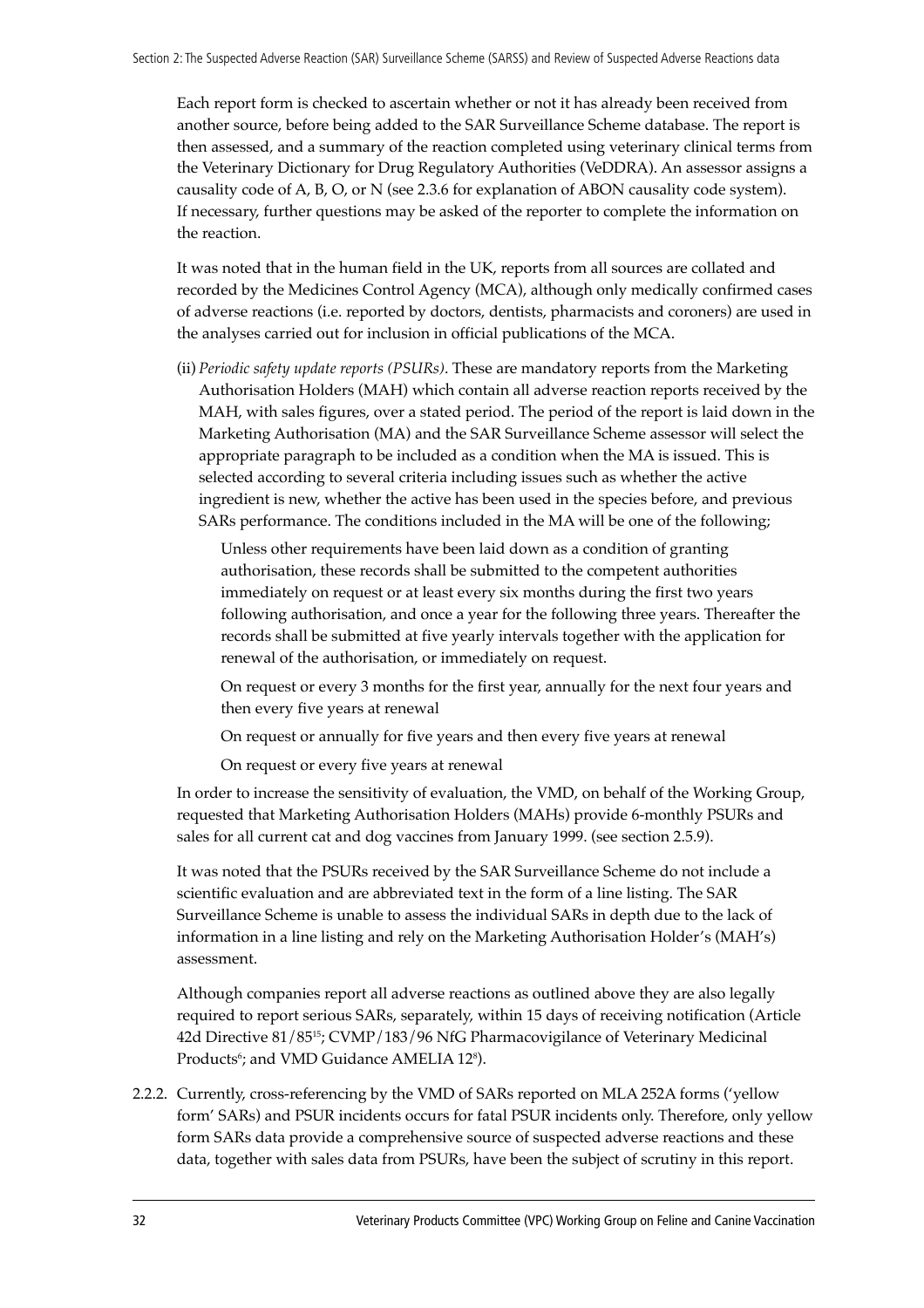It was recommended that in the future a system should be developed which enables crossreferencing of all yellow form SARs and PSUR incidents. It is important that, in order to facilitate cross-referencing in the future, companies encourage reporters to also report directly to the VMD.

- 2.2.3. It was recognised that all reporting should be encouraged and ways in which this might be facilitated were considered, including more publicity for the SAR Surveillance Scheme and more active targeting of potential reporters and reporting groups. Yellow forms are currently freely available, for example, in the National Office of Animal Health (NOAH) Compendium of Data Sheets for Veterinary Products<sup>125</sup>, on the World Wide Web<sup>203</sup>, the Citizen's Advice Bureau, and the Trading Standards Authority. Other outlets including retailers, pharmacists and libraries may be used. Circulation of the 'Is this medicine suitable for my pet?' leaflet, which makes reference to adverse reactions and is available on request, should be increased. The Working Group also recommends that ways should be found to increase the quality of information reported to the SAR Surveillance Scheme, possibly with a more pro-active approach. The format of the yellow forms, should be reviewed periodically to ensure ease of reporting and compatibility with the database. An interactive Internet reporting system should be developed that is capable of direct uploading of data into the VMD database. Concerns over data protection and security on the Internet were considered, but it was acknowledged that the Government is committed to progressing electronic communication.
- 2.2.4. It was acknowledged that the SAR Surveillance Scheme, like all such surveillance schemes, is passive, but reactive. Such schemes are a valuable method of monitoring trends in a population over time, although they are not entirely satisfactory measures of the incidence or prevalence of reaction rates in a population unless the surveillance is based on a properly randomised sampling scheme. It is also recognised that such schemes principally address the early detection and cause of adverse reactions occurring at point of treatment, with long term, low incidence, or unrecognised adverse events being difficult to detect. Underreporting is also likely to be a feature of such schemes. In addition, surveillance schemes are subject to a number of factors which may influence reporting sources and reporting rates. Such factors include media attention, and owner, breeder or professional concerns. The effect on reporting rates of developing more active surveillance measures, as outlined in section 2.2.3, above should also be noted. The effectiveness of the individual companies' pharmacovigilance system may also influence the reporting rate of serious SARs. Although the Working Group recognises that the term reporting rate is more accurate the term incidence will be used throughout this report.
- 2.2.5. The efficiency of data collection from the yellow forms is also dependent on response rates for further information requests from the VMD to the reporter. Figures for the calendar year 1999 record follow-up response rates of 59% for feline vaccine SARs and 53% for canine vaccine SARs, with an overall combined response of 57%. The VMD operates a system whereby further information is requested once only: after three weeks a response is considered no longer pending, but will be included if received. It is important that this response rate is improved and the Working Group therefore strongly recommend that ways should be found to improve this low response to requests for further information. The Working Group recommend that follow-up action should be taken by contacting reporters that have not responded within the three week period: reporters could also be made more aware that responses may be made by telephone.
- 2.2.6. It was recognised that there may be differences in interpretation by companies and other reporting sources over the type of reactions that should be reported. It is important that 'expected' reactions (i.e. those noted on the data sheet) should be reported as well as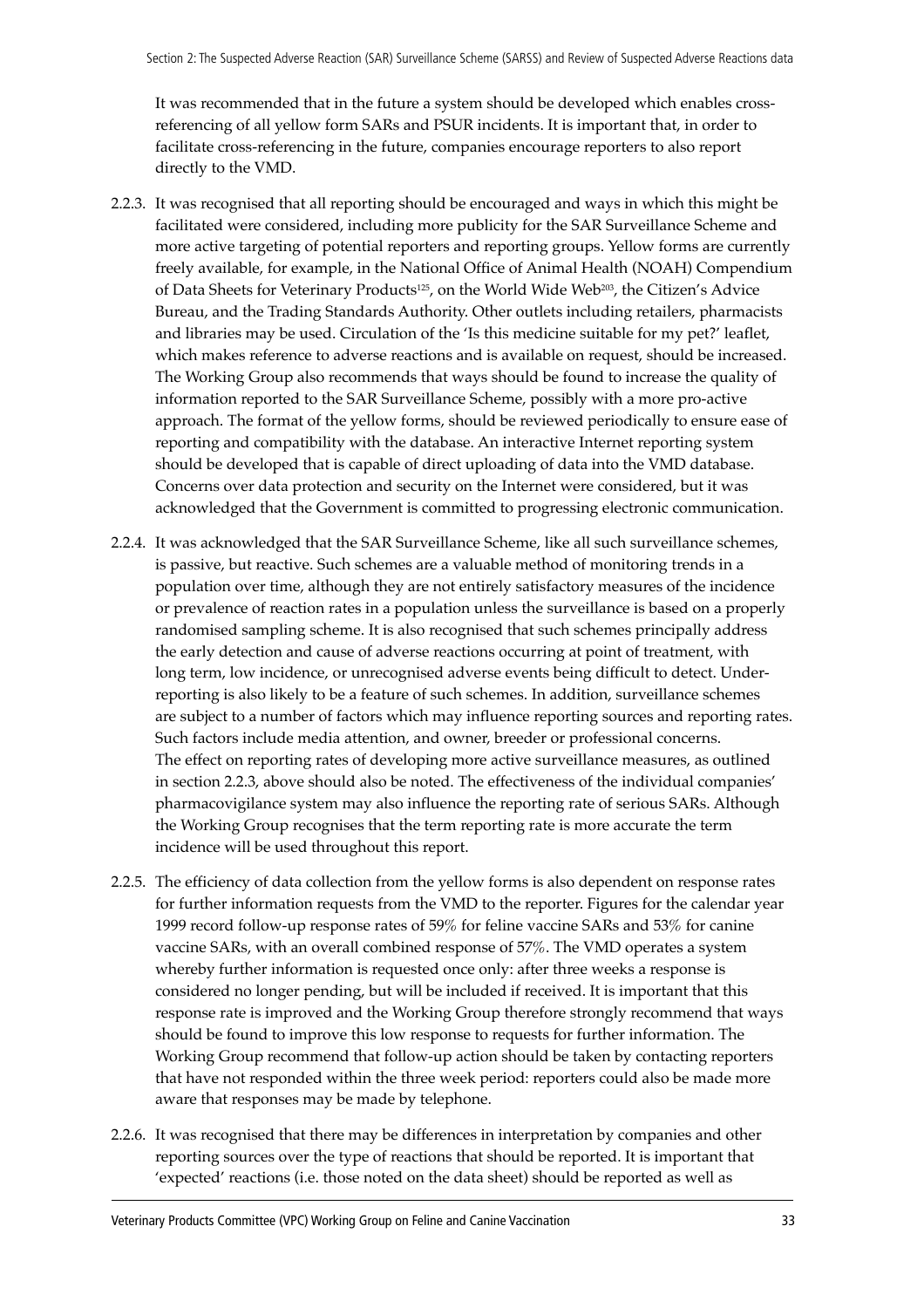'unexpected' reactions, and that expected reactions at all levels of frequency or severity should be included. The Working Group concluded that all reports should be encouraged, although it was recognised that reliable reporting of mild and/or frequent reactions may not occur, particularly when such reactions are listed in the product literature. It was also recognised that some adverse reactions may be hard to detect particularly if they occur infrequently or a long time after vaccination. (See section 3.2 and 3.3)

# **2.3. Data management of adverse reactions and product details**

- 2.3.1. The Totally Integrated Graphical Relational Electronic Surveillance System (TIGRESS) is an electronic database recently introduced to replace older databases within the VMD. It contains details of all reported adverse reactions, i.e. demography of the animal, clinical signs, time of onset, reporter category, product characteristics, administration details, type of reaction, SAR Surveillance Scheme assessment etc. This database is the principal database that underpins the SAR Surveillance Scheme, providing the necessary information that describes the circumstances under which SARs occur, and is used to investigate possible causality.
- 2.3.2. Clinical signs are classified in the TIGRESS database according to the Veterinary Dictionary for Drug Regulatory Authorities (VeDDRA) system<sup>204</sup> with a few minor amendments to general and systemic disorders, and the addition of a System Organ Class (SOC) for Suspected Lack of Efficacy. The VeDDRA is a dictionary of clinical terms originally started in the EU by the Pharmacovigilance VeDDRA Working Group, which has been further developed by the UK for use in their SAR Surveillance Scheme database TIGRESS. It is based on a hierarchical or tree structure beginning at the highest level with a System Organ Class (SOC) which generally refers to the body system affected. e.g. digestive tract disorder. Within these SOCs there are Higher Level Group terms (e.g. defaecation disorders), Higher Level Terms (e.g. emesis), Preferred Terms (e.g. emesis) and Lower Level Terms (e.g. vomiting). The structure of the dictionary allows searching of individual terms at each of the levels as appropriate.
- 2.3.3. Cat and dog breeds are entered into the TIGRESS database and classified according to the Governing Council of the Cat Fancy (GCCF) and UK Kennel Club breed lists (Appendix 1c). Dog breeds were classified for the purpose of analysis according to breed groups rather than individual breeds, which may have masked some specific breed effects. However, details of individual breeds are available on the database and where appropriate, further analysis of some breeds considered at possible risk was undertaken.
- 2.3.4. In most cases, both the date when the incident occurred and the date when the SAR report was received by the VMD are recorded on the TIGRESS system. However, there was a small percentage of SARs (1.2% for cats and 2.3% for dogs of vaccine SARs) seen between 1985 to 1999 for which the incident date was not reported (see section 2.4.2). These cases were not included in the analyses reported here, except where indicated.
- 2.3.5. Except for age, sex, breed and clinical sign comparisons, and the control charts which detailed each individual vaccine, only SARs reported to currently authorised vaccines were included in the analyses. It was felt that little would be gained from investigations into products which are no longer authorised. However, SARs were included to products whose authorisation had expired merely due to a change in the name of the product itself or the Marketing Authorisation Holder. This is because these changes result in a new authorisation being issued and the old authorisation withdrawn whilst the product itself remains unchanged making it appropriate to include the relevant SARs.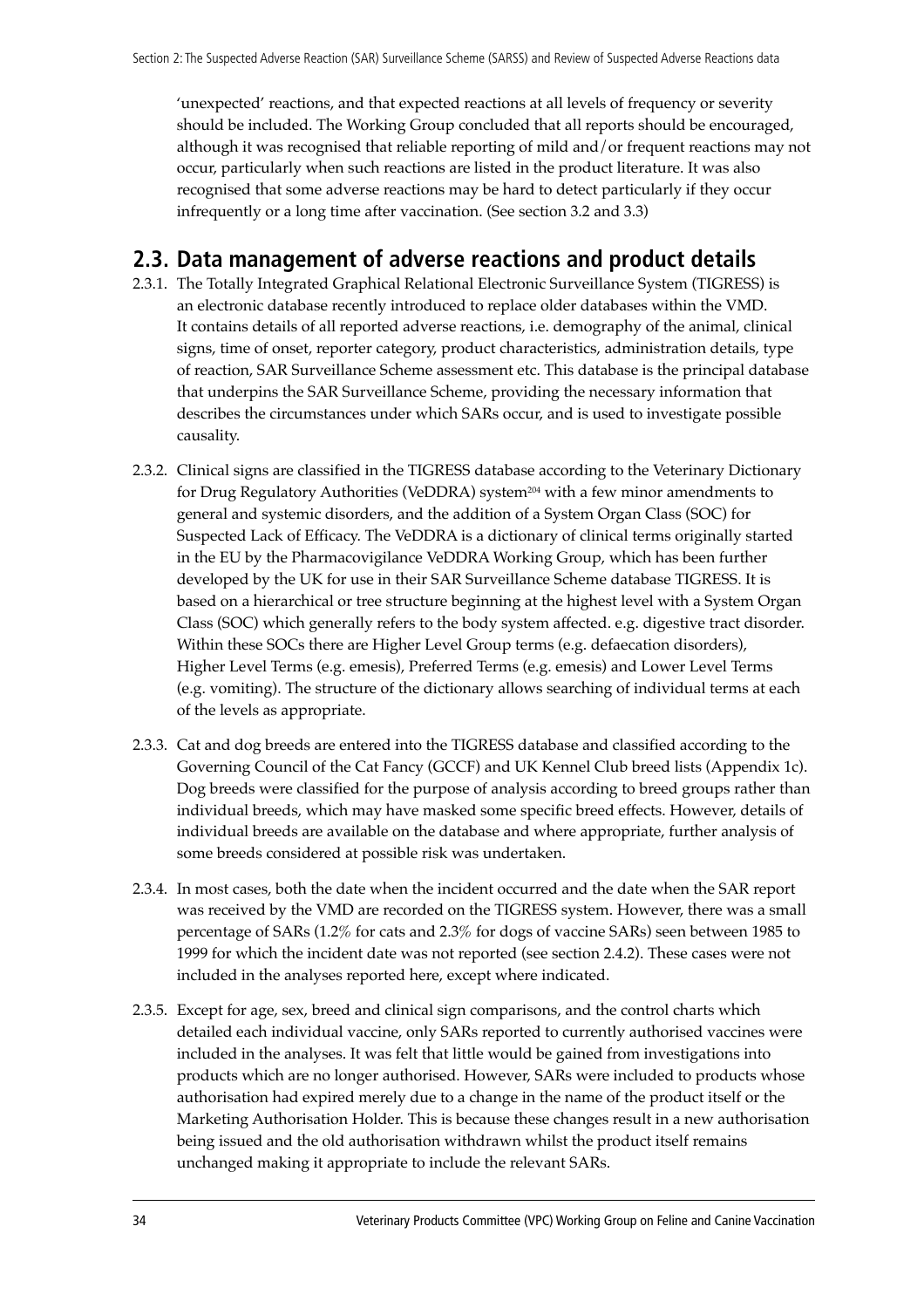- 2.3.6. An ABON causality code system is used to categorise the SARs within the TIGRESS database. The aims of this system are summarised by Stephens et al<sup>205</sup> as:
	- 1. Classification of adverse event.
	- 2. To decide on nature of further enquiries.
	- 3. To satisfy regulatory requirements.
	- 4. To decide whether the drug can cause an Adverse Drug Reaction (ADR).
	- 5. To aid signal recognition (i.e. reviewing cases of particular causality in order to assess emerging trends).
	- 6. To provide a basis for label change (or, in practice, sometimes other changes in the product authorisation).

It should be noted that ABON code allocation is regularly reviewed and as further information is received, or a trend emerges, the coding of an individual SAR may be changed.

The ABON system has been in use in the EU since  $1/1/95$  and is based on that described in the CVMP/183/96 NfG Pharmacovigilance of Veterinary Medicinal Products<sup>6</sup> and VMD Guidance AMELIA 12<sup>s</sup>, with some modifications. However for operational UK purposes additional subcodes have been introduced. These subcodes are for internal assessment purposes only. For published reports the standard ABON classification is used. The classification used for this report is as follows:

| $\overline{A}$ |              | Reaction probably related to use of the product                                               |
|----------------|--------------|-----------------------------------------------------------------------------------------------|
| B              |              | Reaction possibly related to use of the product                                               |
| $Bm*$          |              | Multiple vaccines used concurrently prior to the reaction which is possibly related to        |
|                |              | use of one or more of the products                                                            |
| O              | <b>Bm</b>    | Multiple products (vaccines and pharmaceuticals) used concurrently prior to reaction          |
|                |              | occurring which is possibly related to one or more of the products used (excluding Bm*)       |
| O              | $B -$ Opru   | A concurrent product is thought to possibly be related to the reaction rather than            |
|                |              | the product reported                                                                          |
| $\Omega$       | $B - Factor$ | Multifactorial aetiology but still a possibility that the product is involved in the reaction |
| O              |              | Insufficient data to assess whether reaction due to use of the product                        |
| N              |              | Reaction not due to use of the product                                                        |

#### **Table 2. ABON causality codes**

The Bm, B-Opru, and B-Factor are used by the UK SAR Surveillance Scheme to subdivide Os where there is a possible product reaction but there is insufficient information to be sure. Bm\* was a further category used in this report, as it was identified as important where vaccines were involved.

For the purposes of analysis of data in this report, the SARs were grouped into three categories: (1) A, B, Bm<sup>\*</sup>; (2) Total O's, i.e. Bm, B-Opru, B-Factor, and O; and (3) All ABONs, i.e. (1) and (2) plus Ns.

2.3.7. *Ingredients database.* A spreadsheet information system containing detailed information on each vaccine has been constructed, outwith the TIGRESS database. Different spreadsheets are used for feline and canine vaccines and each sheet lists the products and their associated details, i.e. the Marketing Authorisation Holder, alternative presentation, type of vaccine, and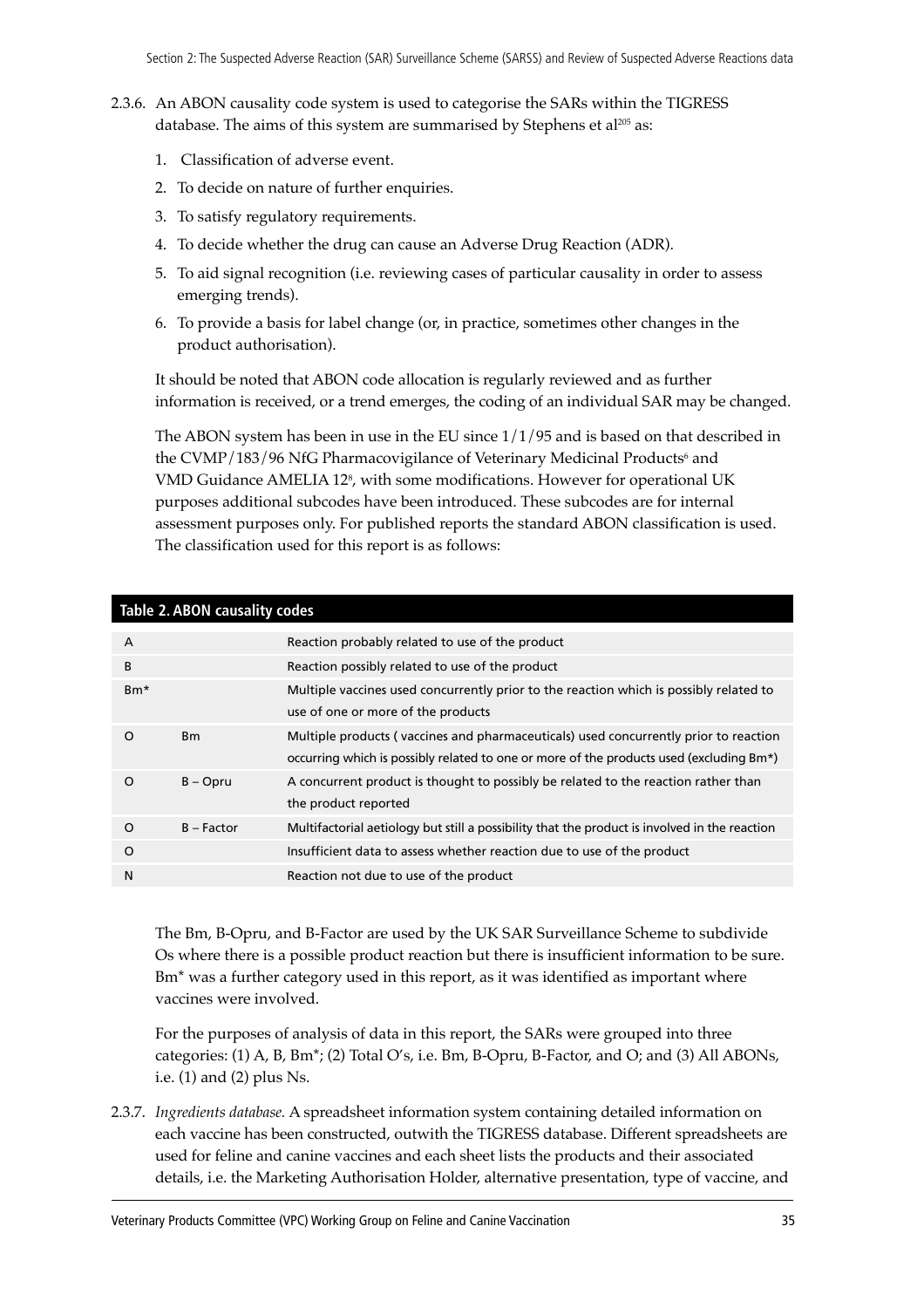ingredients. For each vaccine, details are recorded on its nature, strain, quantity per dose, adjuvants, excipients etc. The purpose of this data set is to enable the SAR Surveillance Scheme team to carry out detailed examinations of vaccine ingredients to determine if certain products or ingredients may be associated with types of reactions or number of SARs.

2.3.8. Non-vaccine SARs were used as a control population for statistical comparison with vaccine SARs for sex, breed, age and clinical signs. In addition sex and age data were obtained from the GfK Home Audit (1999), an external audit commissioned by Pedigree Masterfoods. It was recognised that neither of these sources was ideal in that they were not comparable, unvaccinated, vet-visiting control populations. The use of non-vaccine SARs may have had other limitations particularly with respect to comparison of clinical signs. However, two separate control populations were used for sex and age to check how comparable these samples were of the UK cat and dog populations.

For age, sex, breed and clinical signs, where pre-1995 comparisons were used, not all non-vaccine SARs data were available for logistical reasons. Nevertheless, the comparisons were considered to be based on representative samples. However, the proportionately lower number of non-vaccine SARs in the pre-1995 data may have affected some analyses, for example breed distribution, which may be subject to changing owner preference over time.

2.3.9. *Statistical Analysis:* Comparison between the demographic vaccine SARs data and the non-vaccine SARs control population was carried out for a range of risk factors. These comparisons were undertaken using chi-squared analysis, including Yates' corrected chi-squared, and Fishers exact test where appropriate. Those factors which indicated difference between vaccine and non-vaccine SARs groups at the 5% level (p< 0.05) were considered significant.

Multifactorial analysis, i.e. analysis of a range of factors within the SARs, using the TIGRESS and ingredients database, was also carried out using chi-squared analysis. This enabled assessment, where appropriate, of possible associations and risk factors for vaccine SARs, the aim being to determine whether or not certain products or particular animal characteristics were contributing to an abnormal number or type of incidents.

The incidences of certain clinical signs (e.g. sarcomas) associated with specific vaccine products and therapeutic types were determined using sales figures as denominator data.

Although follow up information was requested (see 2.2.5) information on the TIGRESS database was not always complete for each SAR. Consequently the various analyses undertaken involved different numbers of reports, according to the information available.

The statistical approaches were effective in screening for potential risk factors, while it was recognised that the data sources were not random samples and, in addition, factors could be confounded.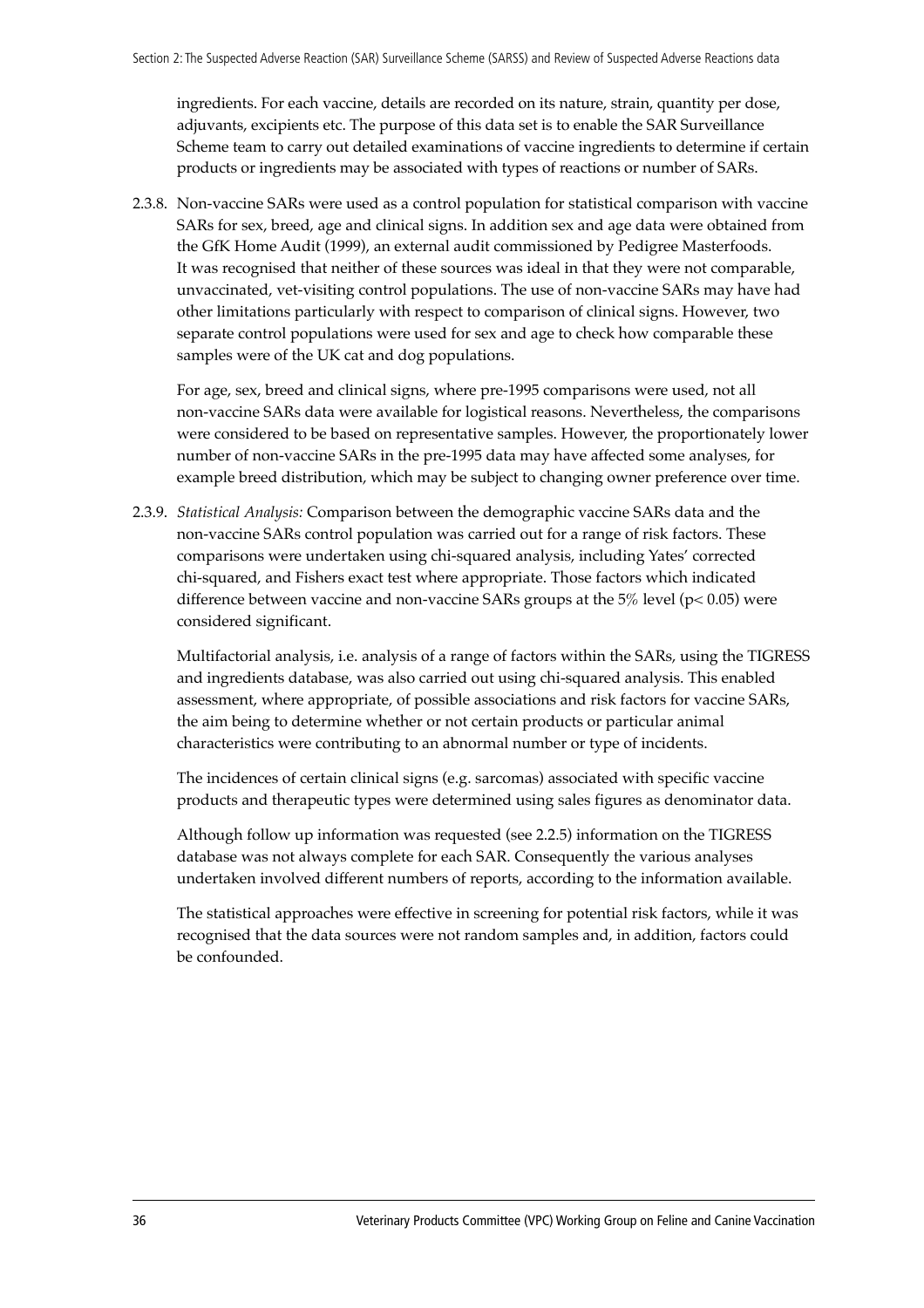# **2.4 Analysis of the SARs database**

- 2.4.1. The estimated size of the cat and dog populations of the UK in 1999 were 7.7 and 6.7 million respectively206. PSUR vaccine sales data for 1999 suggests that 35.4%, 35.7% and 14.2% of cats were vaccinated against feline panleucopenia, feline herpesvirus/feline calicivirus and feline leukaemia respectively. Likewise, 72.0%, 81.7%, 71.9%, 78.2% and 56.1% of dogs were vaccinated against canine distemper, canine parvovirus, canine adenovirus 2, canine parainfluenza virus and leptospirosis respectively. These calculations do not take into account the effect of primary vaccination where two doses may be used in some cases as part of the primary course (see section 2.4.9.). The data compares with other estimates that within the population of cats and dogs approximately one third of cats and half of dogs have up to date vaccinations<sup>207</sup>.
- 2.4.2. Over the period 1985 to 1999, 1204 vaccine SARs and 1455 non-vaccine SARs were received for cats, and 1160 vaccine SARs and 1651 non-vaccine SARs were received for dogs, with or without an incident date (see sections 2.3.4 and 2.3.8). The corresponding figures for this period with an incident date were 1190 and 1358 vaccine and non-vaccine SARs respectively for cats, and 1133 and 1545 vaccine and non-vaccine SARs respectively for dogs. For analyses of sex, breed and age, 1985–1999, the actual numbers of animals involved were used, with and without an incident date, i.e. 1531 and 1576 cats with vaccine and non-vaccine SARs respectively, and 1332 and 1846 dogs with vaccine and non-vaccine SARs respectively. It should be noted that there may be more than one animal involved in an individual SAR.

The level of reporting of all SARs is in the same order for both species, although there were more non-vaccine compared to vaccine SARs for both cats and dogs. However over the past five years, although the number of biological (vaccine) products in relation to pharmaceutical products with marketing authorisations has decreased for both cats and dogs, the proportion of vaccine SARs reported compared to pharmaceutical (non-vaccine) SARs has risen for both species (Table 3).

|                               |      | Cats        |      |      |      |
|-------------------------------|------|-------------|------|------|------|
|                               | 1995 | 1996        | 1997 | 1998 | 1999 |
| Number of biological SARs     | 78   | 119         | 179  | 187  | 293  |
| Number of biological MAs      | 57   | 54          | 54   | 38   | 26   |
| Number of pharmaceutical SARs | 184  | 215         | 321  | 295  | 308  |
| Number of pharmaceutical MAs  | 512  | 541         | 516  | 493  | 475  |
|                               |      |             |      |      |      |
|                               |      | <b>Dogs</b> |      |      |      |
|                               | 1995 | 1996        | 1997 | 1998 | 1999 |
| Number of biological SARs     | 83   | 90          | 148  | 158  | 218  |
| Number of biological MAs      | 103  | 95          | 79   | 52   | 35   |
| Number of pharmaceutical SARs | 217  | 236         | 380  | 314  | 351  |
| Number of pharmaceutical MAs  | 745  | 795         | 781  | 744  | 717  |

#### **Table 3. Number of SARs to biological (vaccine) and pharmaceutical products per year for cats and dogs in relation to the number of marketing authorisations (MAs) (1995–1999)**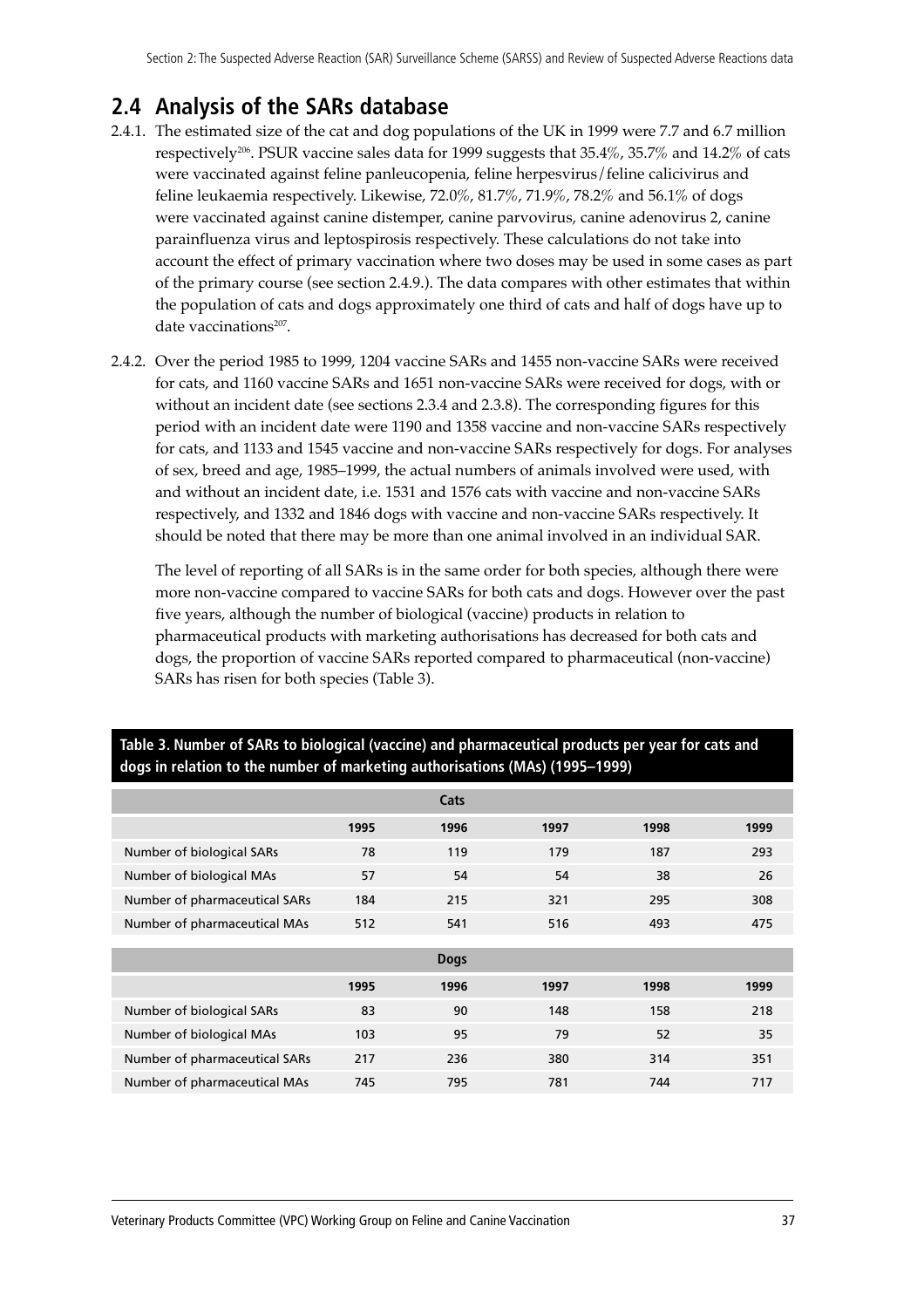Similarly, the incidence per 10,000 doses sold for cat vaccines has risen over the past five years from 0.30 to 0.82 (mean 0.61), although for dogs it has ranged from 0.13 to 0.26 (mean 0.21) over the same period (Table 4).

#### **Table 4. Number of vaccine SARs and incidence per 10,000 doses sold for cats and dogs (1995 – 1999) for products authorised at 31/12/99**

|         |                                  | Cats                                |                                            |                                        |
|---------|----------------------------------|-------------------------------------|--------------------------------------------|----------------------------------------|
| Year    | Number of<br><b>Vaccine SARs</b> | Incidence per<br>10,000 doses sold* | <b>Number of products</b><br>not included* | <b>Number of SARs</b><br>not included* |
| 1995    | 56                               | 0.30                                | 1                                          | 17                                     |
| 1996    | 93                               | 0.55                                | $\overline{2}$                             | 21                                     |
| 1997    | 173                              | 0.70                                | 1                                          | 5                                      |
| 1998    | 183                              | 0.55                                | $\mathbf{1}$                               | 3                                      |
| 1999    | 283                              | 0.82                                | $\mathbf{1}$                               | 8                                      |
| Overall | 788                              | 0.61                                | Between 1 and 2                            | 54                                     |
|         |                                  | <b>Dogs</b>                         |                                            |                                        |
| Year    | <b>Number of</b>                 | Incidence per                       | <b>Number of products</b>                  | <b>Number of SARs</b>                  |
|         | <b>Vaccine SARs</b>              | 10,000 doses sold*                  | not included*                              | not included*                          |
| 1995    | 56                               | 0.13                                | 3                                          | 11                                     |
| 1996    | 68                               | 0.14                                | 1                                          | 4                                      |
|         |                                  |                                     |                                            |                                        |

1997 127 0.24 3 6 1998 149 0.26 3 6 1999 207 0.22 1 5 Overall 607 0.21 Between 1 and 3 32

\*Any product with SARs for a particular year but no sales figures were not included in the calculations.

Sales data prior to 1995 were insufficiently complete and therefore were excluded from such analyses.

2.4.3. A breakdown of the proportion of vaccine-related SARs for cats and dogs in each of the ABON causality codes is shown for the period 1985 to1999 in Figure 2. This shows that the majority of vaccine SARs for cats and dogs are classified in the O category i.e. where essentially there is insufficient information to determine causality. However the demographic characteristics and the distribution of clinical signs seen in the O category were broadly similar to that seen in the A and B categories (data not shown) and therefore for the analyses in section 2.4 all ABON categories were analysed together.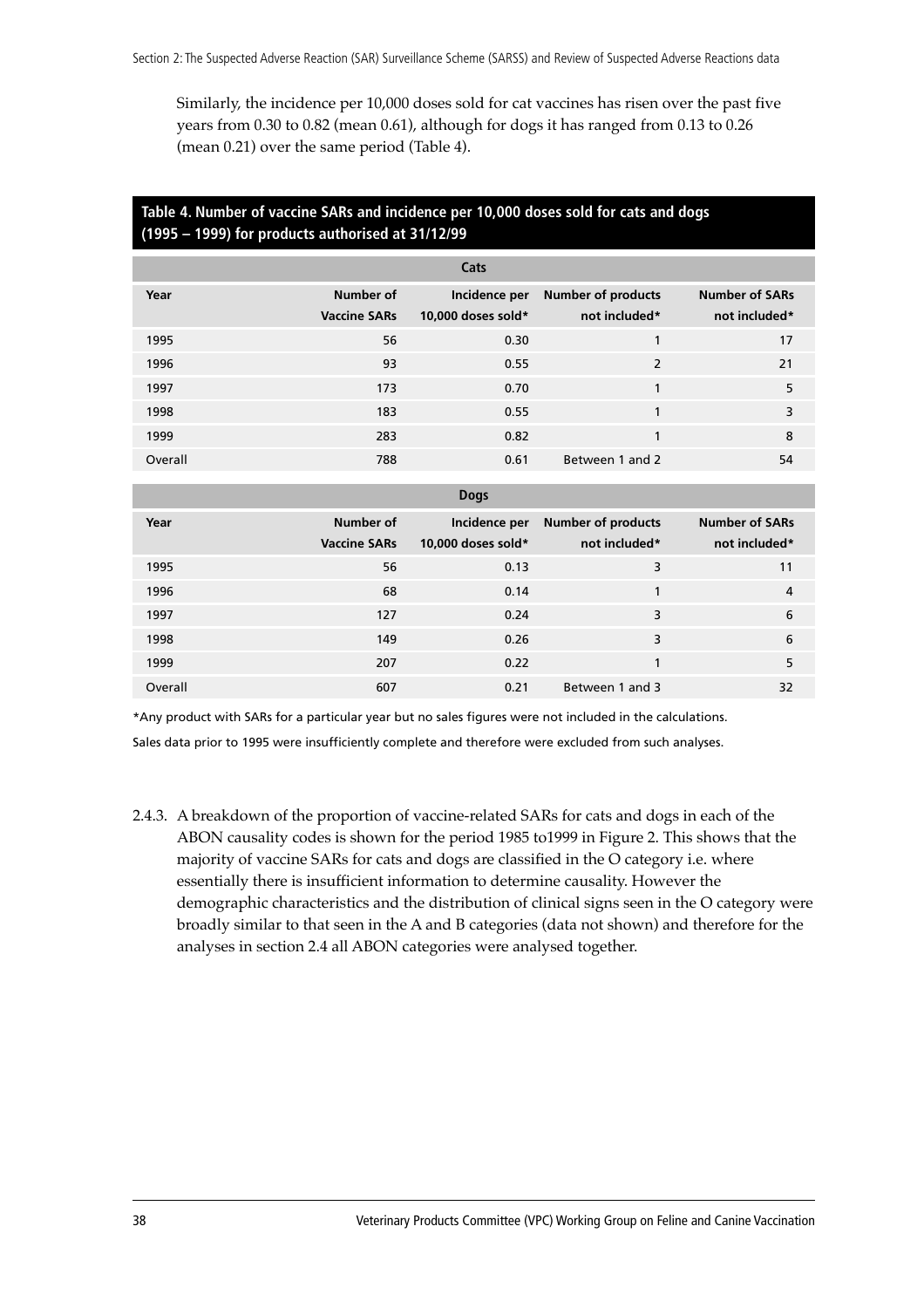

Dog (n = 1160) 125 339 621 75

**Figure 2. Number and percentage of vaccine SARs received\* between 1985 – 1999 for cats and dogs in relation to each of the ABON causality codes**

- A Reaction probably related to use of the product
- B Reaction possibly related to use of the product
- O Insufficient data to assess whether reaction due to use of the product
- N Reaction not due to use of the product
- With and without incident date (see section 2.3.4)
- 2.4.4. When a report is received by the SAR Surveillance Scheme the time of onset of the reaction is recorded if it is known. The length of this onset period for SARs received between 1995 to 1999 is shown in Figures 3a and b. These onset periods were categorised as immediate (within 24 hours), short term (within 3 weeks) and long term (after 3 weeks). The majority of SARs (38% of cats and 41% of dogs) occurred within 24 hours. However an onset time was not reported in 40% of cat and 35% of dog SARs.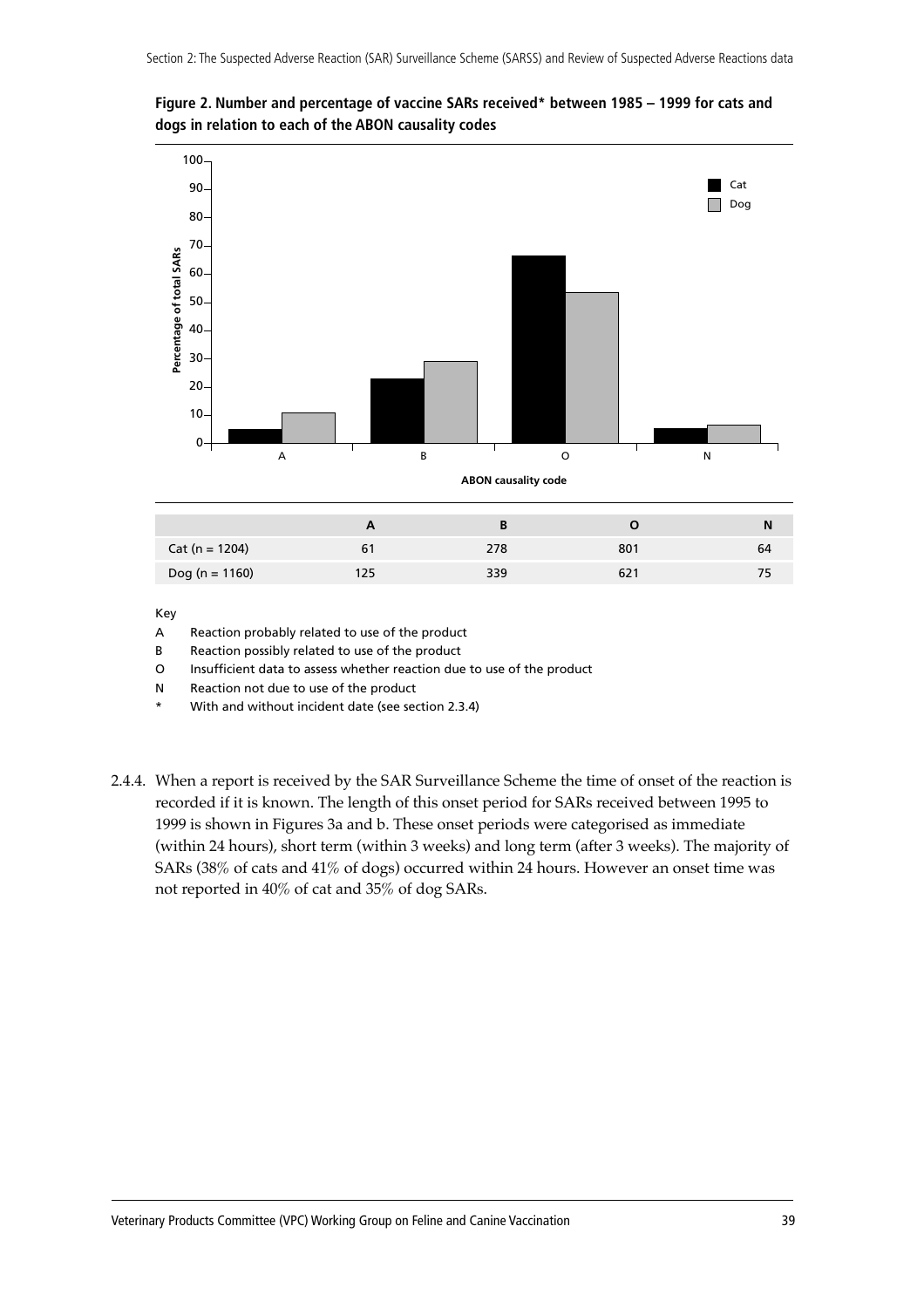



**Figure 3b. Number and percentage of reaction onset times that were immediate, short term, long term or unknown for canine vaccine SARs between 1995–1999**



Key

Immediate onset: less than or equal to 24 hours Short term onset: less than or equal to 3 weeks Long term onset: greater than 3 weeks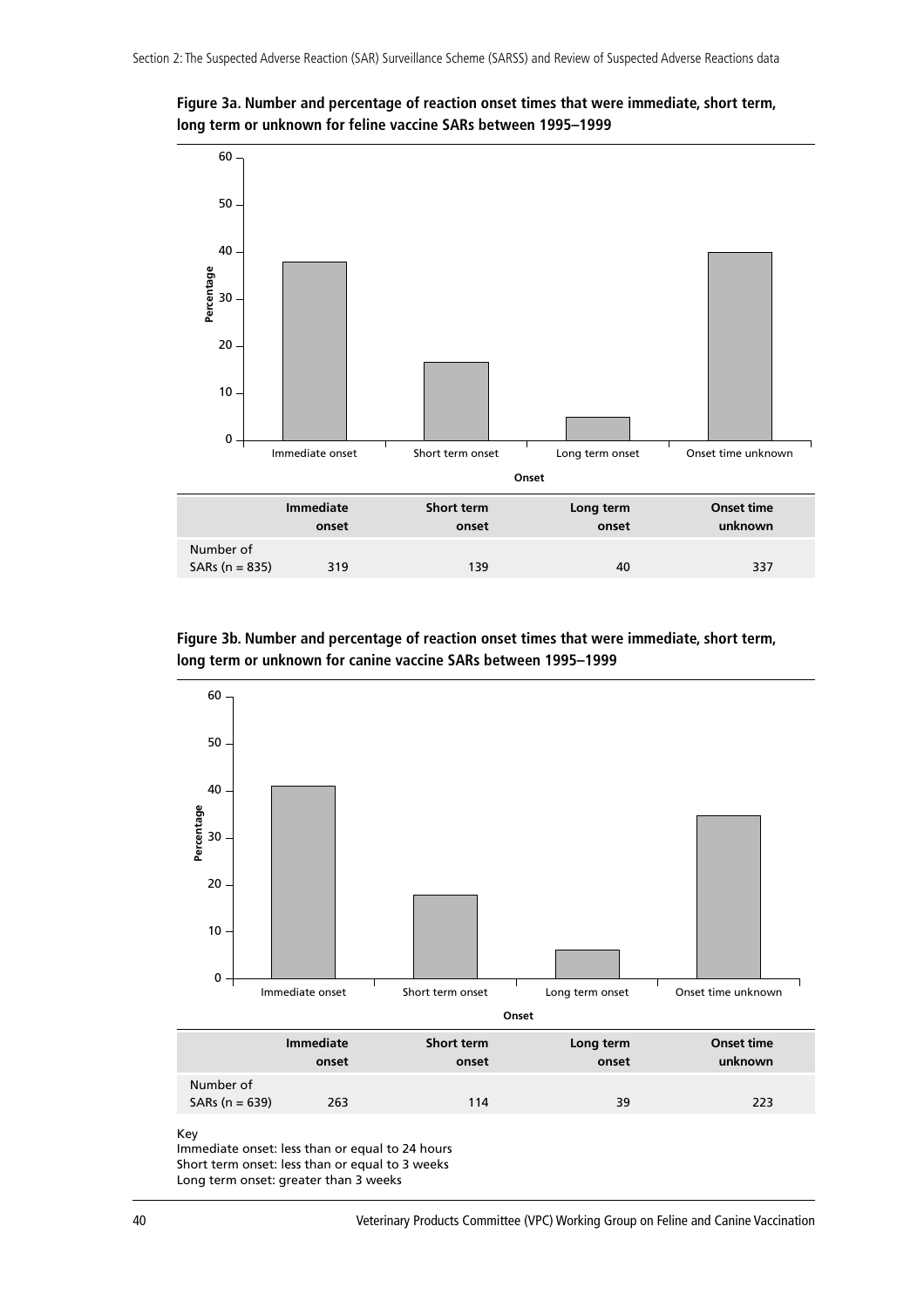- 2.4.5. The sex, breed and age profiles of the number of animals involved in cat and dog vaccine SARs compared with non-vaccine SARs from 1985–1999 are shown in Appendices 1d, 1e and 1f. The sex and age distributions for the GfK population are shown in Appendices 1g and 1h.
- 2.4.6. There appeared to be evidence of a significant difference in sex distribution for cats between vaccine SARs and non-vaccine SARs with the proportion of males being higher in the vaccine SARs (48%) than in the non-vaccine SARs (44%)( $p = 0.044$ ) (Table 5) (Appendix 1d). For dogs, there is also evidence of a significant difference in distribution of male and female dogs between the vaccine SARs and the non-vaccine SARs with the percentage of males again being higher (52%) in the vaccine SARs than in the non-vaccine SARs (46%) ( $p = 0.008$ ) (Table 5) (Appendix 1d). The GfK sex distribution data are included for comparison, and for cats there is broad agreement with the SARs data (Table 5) (Appendix 1g). For dogs, the GfK ratio of females to males more closely resembles the vaccine SARs data than the non-vaccine SARs controls.

#### **Table 5. Sex distribution: female:male ratios and (percentages) in cats and dogs with vaccine SARs and two control groups (1985–1999)**

|          |                     |                     | <b>Control Populations</b> |
|----------|---------------------|---------------------|----------------------------|
|          | vaccine SARs        | non-vaccine SARs    | GfK data (1999 only)       |
| Cats $*$ | $1.09:1(52\%:48\%)$ | $1.29:1(56\%:44\%)$ | $1.17:1(54\%:46\%)$        |
| Dogs $*$ | $0.93:1(48\%:52\%)$ | $1.16:1(54\%:46\%)$ | $1.00:1(50\%:50\%)$        |

\*Cats: vaccine SARs: number of animals = 1073; non-vaccine SARs: number of animals = 1305 \*Dogs: vaccine SARs: number of animals = 1022; non-vaccine SARs: number of animals = 1462 For details of sample populations and statistical analyses see sections 2.3.8 and 2.3.9.

2.4.7. Comparison of the breed distribution in cats for vaccine and non-vaccine SARs showed that there was a significantly higher proportion of pedigree cats in the vaccine SARs compared to the non-vaccine SARs, and proportionately fewer non-pedigree animals (p<0.001), with some breeds (in particular Burmese and Semi-longhair) being over-represented (p<0.001) (Table 6) (Appendix 1e).

|                                              |                                                   | <b>Percentage of Reports</b>                          |
|----------------------------------------------|---------------------------------------------------|-------------------------------------------------------|
| <b>Breed</b>                                 | <b>Vaccine SARs</b><br>(number of animals = 1060) | <b>Non-vaccine SARs</b><br>(number of animals = 1094) |
| Foreign                                      | 5.0                                               | 2.0                                                   |
| <b>Burmese</b>                               | 9.6                                               | 3.0                                                   |
| Siamese                                      | 8.8                                               | 4.5                                                   |
| Semi-longhair                                | 7.3                                               | 2.3                                                   |
| Non Pedigree                                 | 57.3                                              | 78.2                                                  |
| <b>Other Pedigree &amp; Pedigree Crosses</b> | 12.0                                              | 10.0                                                  |

#### **Table 6. Percentage of cats with vaccine and non-vaccine SARs reported by breed\* (1985–1999)**

\*Those cats with breed recorded as 'others' and 'unknown' were omitted from the analysis (30.9% and 31.4% of cats with vaccine and those with non-vaccine SARs respectively).

For details of sample populations and statistical analyses see sections 2.3.8 and 2.3.9.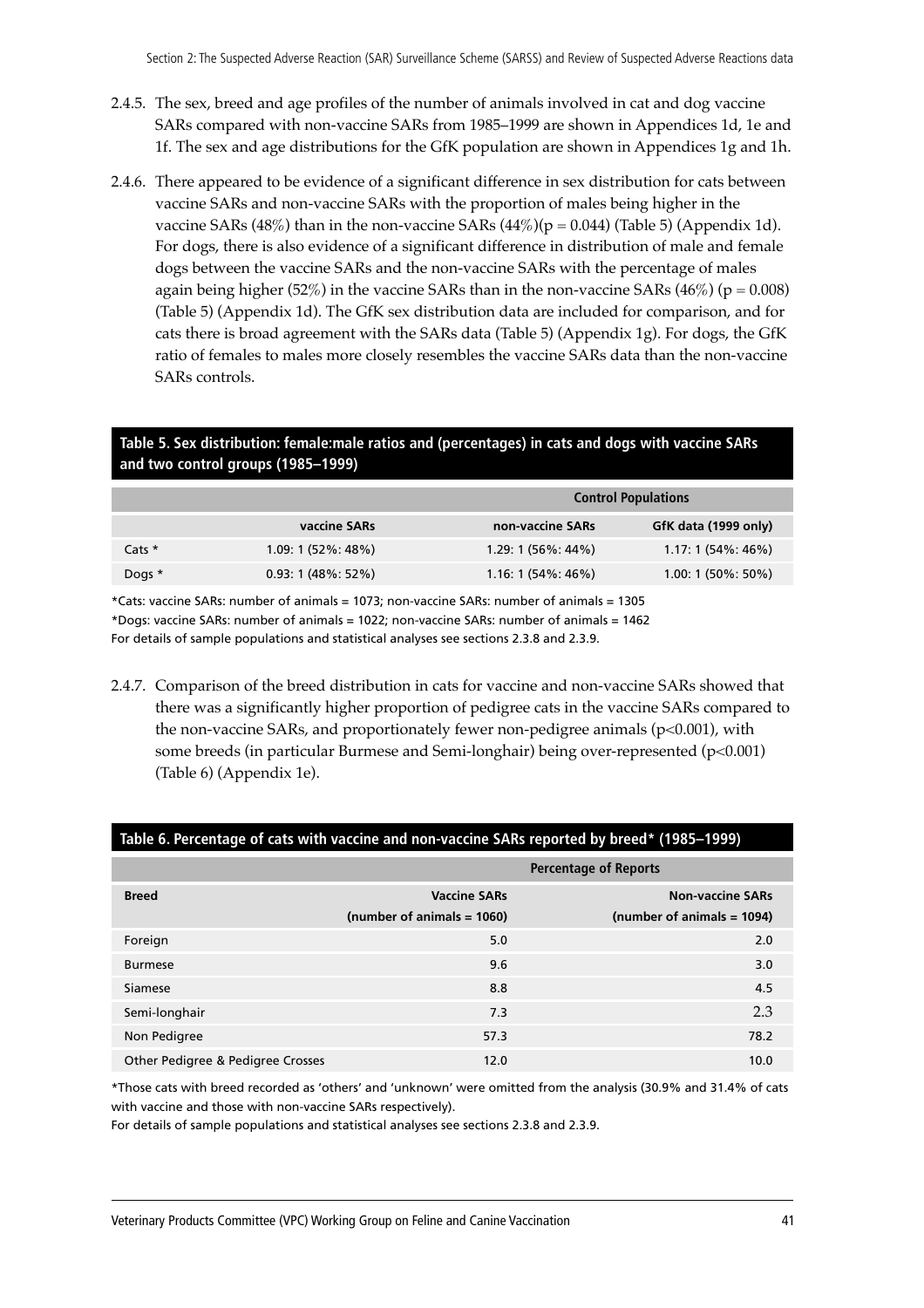This higher than expected incidence of vaccine SARs in pedigree cats may be explained in a number of ways. First, it may be a real effect whereby some breeds are more predisposed to reactions following vaccination: such a finding requires in-depth, systematic examination for possible causality. However, it may also be a reflection of possibly greater usage of vaccines in pedigree animals, and owners of such cats may be more inclined to report any reactions seen. Further analyses to examine the possible effects of confounding (for example, by age) were not undertaken.

In dogs, comparison of the number of animals involved in vaccine and non-vaccine SARs indicated evidence of significant difference (p<0.001) amongst breed groups (Table 7) (Appendix 1e). In particular, there was a higher proportion of the Toy, and to a lesser extent, the Utility breed groups in the vaccine SARs compared to the non-vaccine SARs. In contrast, there was a lower proportion of the Gun breed group in the vaccine SARs. The reason for this is unknown but comparison of the distribution of VeDDRA SOCs 1995-1999 for the Toy breed group compared to all other breeds showed no marked difference in the distribution of clinical signs for vaccine SARs. Comparison of the distribution of individual breeds within the Toy breed group showed no marked difference in distribution for vaccine SARs compared to non-vaccine SARs. In both vaccine and non-vaccine SARs, the most commonly occurring Toy breeds were Yorkshire Terriers (29% and 44% respectively) and Cavalier King Charles Spaniels (CKCS) (21% and 27% respectively): the limitations of using the non-vaccine SARs as a comparator population for clinical signs are noted in section 2.3.8. Although CKCS appear to be susceptible to some cardiovascular and haemopoietic disorders<sup>208, 209, 210</sup> which might predispose them to certain types of vaccine SARs, the distribution of VeDDRA SOC codes of CKCS for vaccine SARs compared to all other breeds showed no marked difference in the incidence of cardiac and associated signs. In fact there was a lower proportion of cardiac signs (0% CKCS cf. 6.9% all other breeds) and proportionately more application site (21.7% cf. 8%), behaviour (21.7 cf. 9.6%) and respiratory disorders (17.4% cf. 9.7%).

Further analysis of some individual breeds considered at possible risk was also undertaken (see sections 2.4.11.).

|                       |                            | <b>Percentage of Reports</b> |
|-----------------------|----------------------------|------------------------------|
| <b>Breed</b>          | <b>Vaccine SARs</b>        | <b>Non-vaccine SARs</b>      |
|                       | (number of animals = 1081) | (number of animals = 1636)   |
| Toy                   | 15.9                       | 7.1                          |
| Utility               | 10.0                       | 6.4                          |
| Gun                   | 17.9                       | 27.8                         |
| Pastoral              | 16.0                       | 14.2                         |
| <b>Terriers</b>       | 14.2                       | 14.6                         |
| Hound                 | 7.4                        | 7.9                          |
| Working               | 8.9                        | 9.7                          |
| Crossbreed and Others | 9.7                        | 12.3                         |

#### **Table 7. Percentage of dogs with vaccine and non-vaccine SARs reported by breed\* (1985–1999)**

\*Those dogs classified as others (5.3% of those with vaccine SARs and 6.2% of those with non-vaccine SARs) were included with crossbreed but the analysis excluded unknowns (14.9% of dogs with vaccine SARs and 11.4% of those with non-vaccine SARs).

For details of sample populations and statistical analyses see sections 2.3.8 and 2.3.9.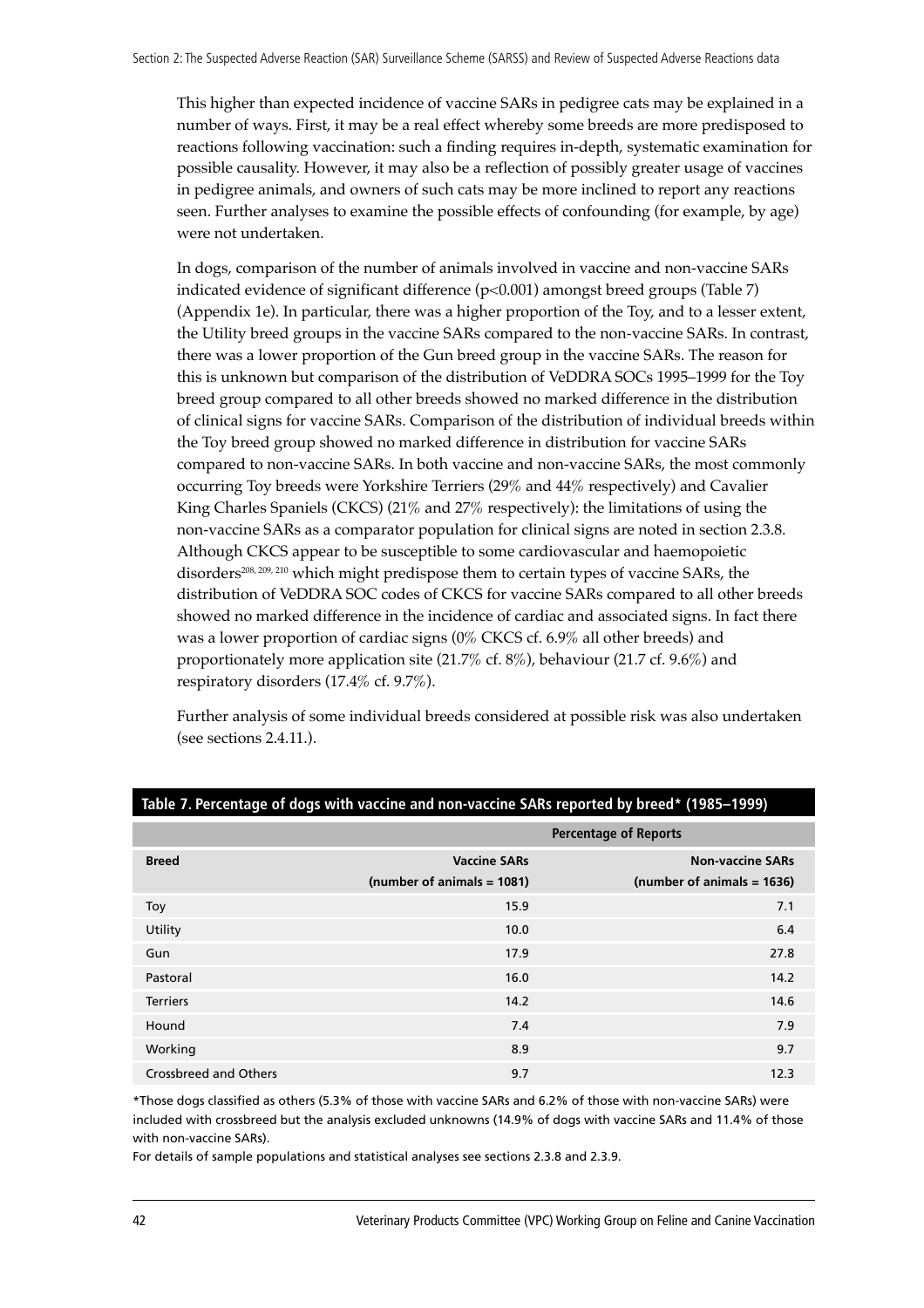2.4.8. Comparison of the age distribution in both cats and dogs showed that the percentages in each of the age classes observed for vaccine and non-vaccine SARs are clearly different, with a significantly higher proportion of  $0-6$  month old animals in the vaccine SARs group compared to non-vaccine SARs and proportionately fewer animals over the age of one year (p<0.001 for both cats and dogs) (Table 8) (Appendix 1f). This effect is also clearly different to the small percentage of  $0-6$  month old animals as estimated for the age distribution of the GfK population (Table 8) (Appendix 1h). The possible effects of confounding were not examined.

#### **Table 8. Percentage of animals in each age class for cat and dog vaccine SARs and two control groups (1985–1999)**

|                 |              |                  | <b>Control Populations</b> |
|-----------------|--------------|------------------|----------------------------|
|                 | vaccine SARs | non-vaccine SARs | GfK data (1999 only)       |
| Number of cats  | 1335         | 1361             | Unknown                    |
| 0-6 months      | 44.8%        | 18.8%            | 4.6%                       |
| 6 months-1 year | 2.8%         | 5.8%             | 4.4%                       |
| >1 year         | 52.4%        | 75.4%            | 91.0%                      |
|                 |              |                  |                            |
| Number of dogs  | 1137         | 1468             | Unknown                    |
| 0-6 months      | 47.2%        | 16.9%            | 4.2%                       |
| 6 months-1 year | 4.5%         | 4.8%             | 4.8%                       |
| >1 year         | 48.3%        | 78.3%            | 91.0%                      |

For details of sample populations and statistical analyses see sections 2.3.8 and 2.3.9.

The higher than expected reaction rate to vaccines in young kittens and puppies may relate to proportionately greater vaccine usage in this age group, or a higher reporting rate by owners. However there is evidence that it may indeed be a real effect (see section 2.4.9 below). Animals less than six months of age will be undergoing a primary course and they may therefore be more susceptible to some types of adverse reactions. However, some of these apparent reactions may be due to the coincidental onset of age-related diseases, or coincidental infection with field viruses: kittens and puppies are generally vaccinated at a stage when maternally derived antibody has just waned, leaving them susceptible to field virus infections.

2.4.9. The proportion of vaccines used in a primary course, as opposed to boosters, for vaccine SARs for cats and dogs was difficult to determine. However, information for the vet-visiting population was obtained by the Working Group from a small practice survey\*. Of 14 veterinary practices questioned for the year 1999 six (42.8%) responded but one of these practices was unable to provide information. For cats the overall figure for primary vaccinations was  $13.5\%$  (range  $9-20\%)$  with boosters comprising 86.5%. For dogs, the overall figure for primary vaccination was  $17.5\%$  (range  $10-22\%$ ) and  $82.5\%$  for boosters. Although not all primary vaccination courses will be given to young animals, this data nevertheless strongly supports the observation that young animals are over-represented with respect to vaccine SARs, since 44.8% and 47.2% of cat and dog vaccine SARs respectively were in animals less than six months of age (see section 2.4.8 above). An analysis of the distribution of VeDDRA SOC codes within the vaccine SARs shows no marked difference between each of the age groups, except for possibly greater suspected lack of efficacy in younger dogs and possibly more application site, behaviour, immunological, respiratory and skin disorders in older cats.

The Working Group acknowledges with gratitude the contribution made by all the participating practices.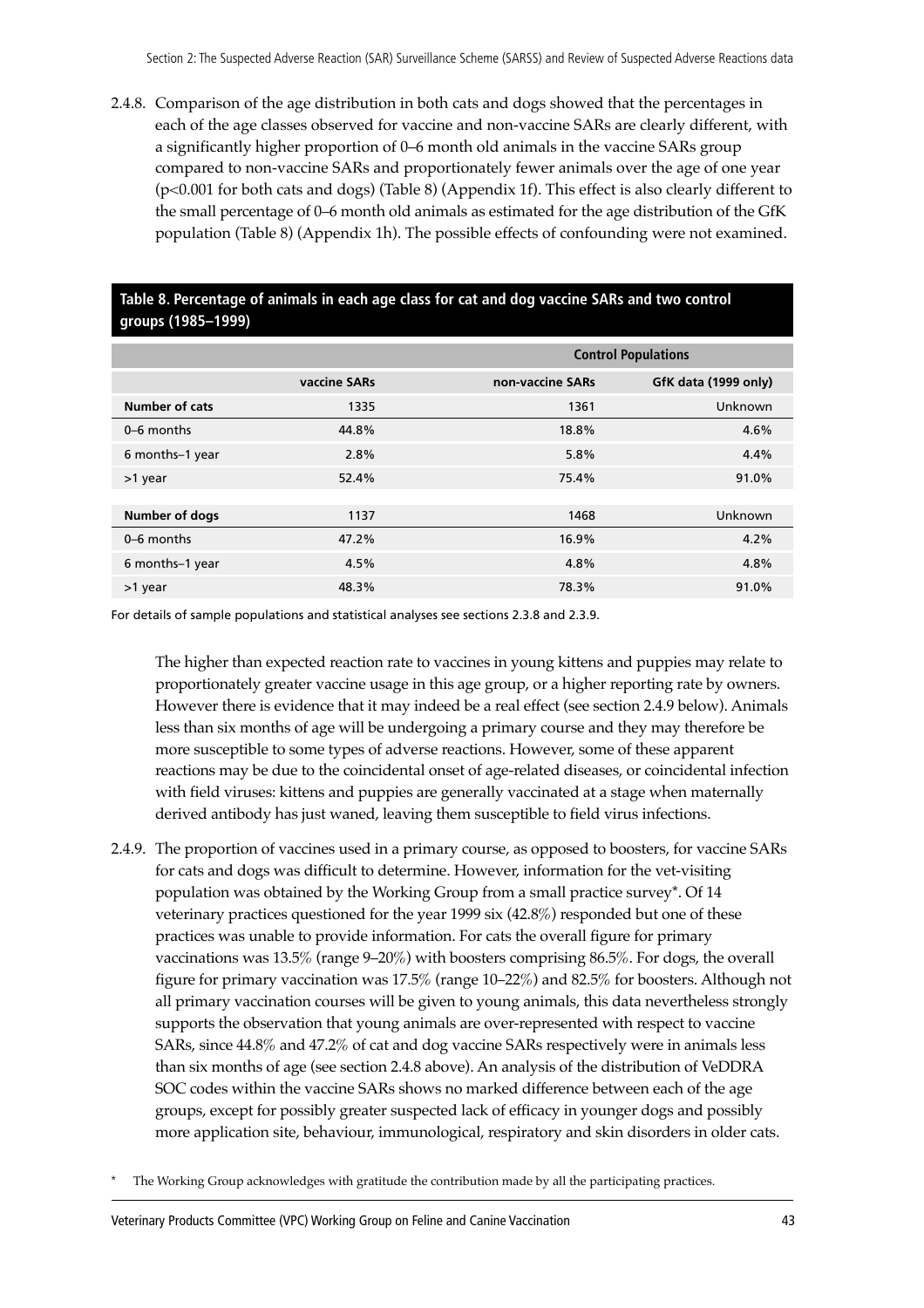2.4.10. A breakdown of clinical signs according to VeDDRA SOC codes 1985–1999 for cat and dog vaccine and non-vaccine SARs is shown in Appendix 1i. It was recognised that non-vaccine SARs were not ideal for the purposes of comparison particularly with respect to clinical signs: the difficulty of obtaining data from a matched control population and other limitations of the control population are discussed in section 2.3.8.

For cats, the distribution of clinical signs appeared to be different between vaccine and nonvaccine SARs for some clinical signs (Appendix 1i). The most common clinical signs for vaccine SARs in cats were systemic, general, neurological and behavioural signs; in the nonvaccine SARs group the most common codes were systemic, neurological, digestive and skin disorders (Appendix 1i). In quantitative terms between 1995–1999, there appeared to be proportionately more vaccine SARs than non-vaccine SARs with general (29.5% cf. 9.7%), behavioural (24.9% cf. 14.3%) and immunological signs (8% cf. 2.5%) (all p=<0.001) in the vaccine SARs group compared to the non-vaccine SARs. Similarly, there were proportionately fewer cats with skin (4.6% cf. 28.5%), digestive (15.4% cf. 20.7%) and neurological signs (24.9% cf. 29.7%) (p=<0.001, 0.007, and 0.03 respectively) in the vaccine SARs group compared to non-vaccine SARs.

For dogs, the distribution of clinical signs again appeared to be slightly different between vaccine and non-vaccine SARs for some clinical signs (Appendix 1i). The most common clinical signs for vaccine SARs in dogs were systemic, digestive, immunological and neurological signs; in the non-vaccine SARs group the most common codes were systemic, digestive, neurological, and skin disorders. Between 1995–1999 there were proportionately more dogs with suspected lack of efficacy (7.4% cf. 2.9%), general signs (22.8% cf. 10.6%), and immune disorders (26.3% cf.10.5%) in the vaccine SARs group compared to the non-vaccine SARs (p=<0.001). Similarly there were proportionately fewer dogs with skin disorders in the vaccine SARs compared to the non-vaccine SARs  $(7.7\% \text{ cf. } 18.8\%)$  (p=<0.001).

2.4.11. Further analysis was undertaken of specific clinical signs or conditions identified in the literature review (Section 1) as being of possible importance. The case definition for such signs was based on the VeDDRA system where the Higher Level Term (HLT) e.g. application site/injection site injection reaction incorporates a range of signs in the lower level terms. However, in some instances, both higher and lower level terms represented a predetermined diagnosis (e.g. anaphylaxis). The number of vaccine SARs for cats and dogs for specific disease signs for the period 1985–1999, 1995–1999, and for the year 2000 are shown in Tables 9 and 10. The number of non-vaccine SARs for particular disease signs is also given for comparison for the period 1995–1999 and for the year 2000. For the period 1995–1999 (where more accurate sales figures are available) the incidence per 10,000 doses sold of particular vaccine SARs was also calculated. Sales figures for the year 2000, and therefore incidence figures, were not available at the time of writing this report.

2.4.11.1. Over the period 1995–1999 the number of cases of anaphylaxis was 34 in cats and 63 in dogs giving incidences per 10,000 doses sold of 0.026 and 0.018 respectively, which is much lower than the estimated incidence of 1:15,000 vaccinated animals cited by Paul and Wolf<sup>30</sup> (section 1.3.3.1.) (Tables 9 and 10). Over the same period there were 28 and 88 cases of hypersensitivity in cats and dogs, with incidences of 0.022 and 0.028 per 10,000 doses respectively. In dogs there were also 21 cases of urticaria over this period, with no significant difference in the proportion of Dachshunds with anaphylaxis or urticaria compared to all other breeds<sup>27</sup>. Comparison by vaccine therapeutic group (i.e. live vaccines (LV), inactivated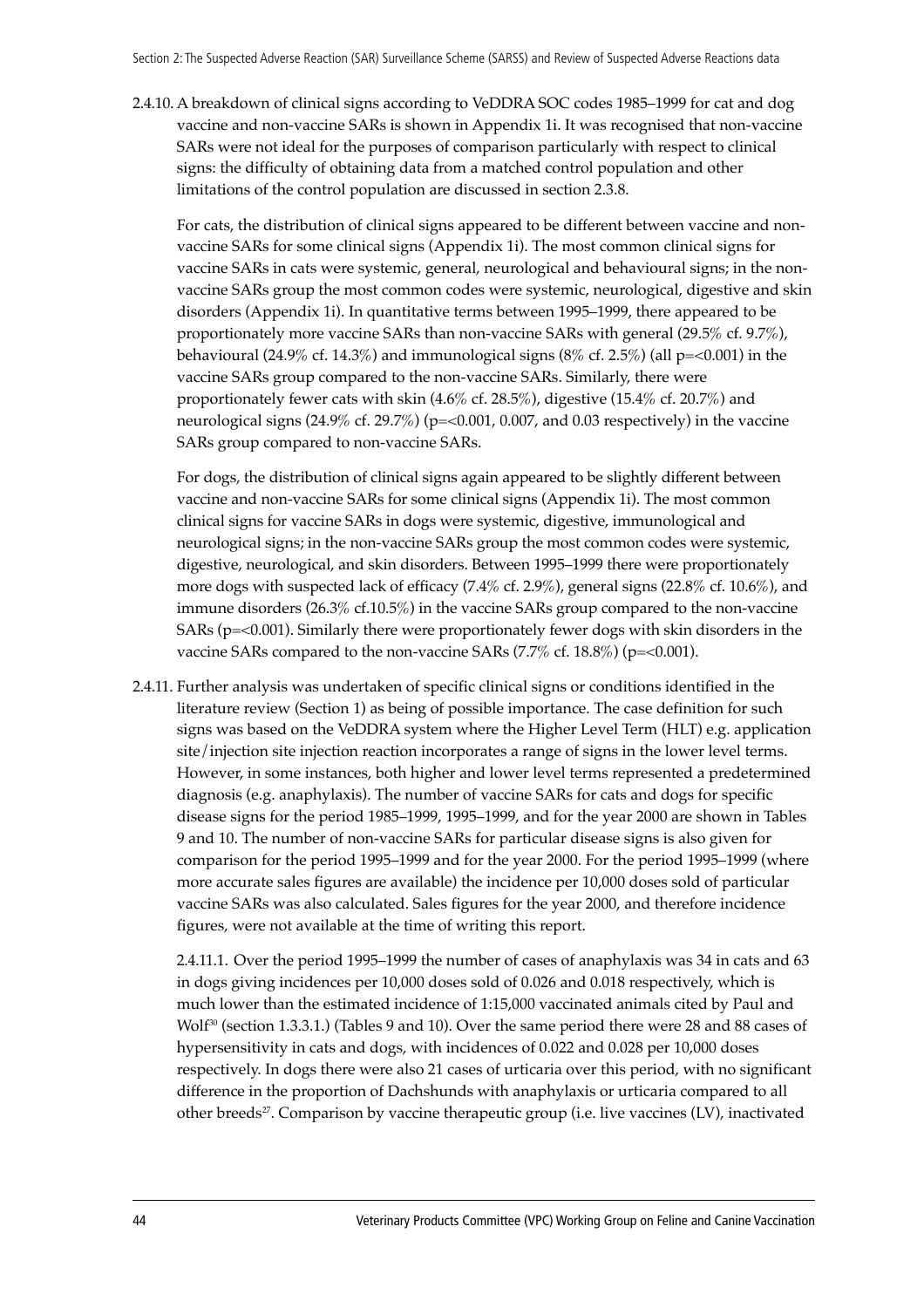| Comments<br>Number of non-<br>$2000, n = 329$<br>$(% of total)+$<br>vaccine SARS for<br>clinical signs for vaccine and non-vaccine SARs in the cat<br>Number of vaccine<br><b>SARs for 2000</b><br>(% of total)<br>$n = 262*$<br>Number of non-<br>vaccine SARs<br>$n = 1323*$<br>1995-1999,<br>Incidence of vaccine<br>(number of SARs<br><b>SARS</b> per 10,000<br>doses sold 1995-1999<br>Number of vaccine<br>$n = 835*$<br>(% of total)<br>SARs 1995-1999, | (% of total)<br>included <sup>+</sup> ) | 1995-1999, 22 of them involved<br>Of the 34 vaccine SARs from<br>domestic shorthair cats<br>4(1.2)<br>13(5.0)<br>(0.8)<br>0.026 (33 SARs)<br>34 (4.1) | 11(3.3)<br>13(5.0)<br>17(1.3)<br>$0.022(28$ SARs)<br>28 (4.4) | Of the 133 vaccine SARs from<br>1995-1999, 76 involved<br>non-pedigree cats<br>17(5.2)<br>62(23.7)<br>93 (7.0)<br>0.099 (127 SARs)<br>133(15.9) | Of the 26 vaccine SARs from<br>1995-1999, 18 involved non<br>pedigree cats<br>1(0.3)<br>Four of<br>these do not state<br>injection site<br>24 (9.2).<br>3(0.2)<br>0.021 (26 SARs)<br>26(3.1) | There were no cat SARs involving<br>immune mediated haemolytic<br>anaemia<br>$\frac{1}{2}$<br>$\frac{6}{6}$<br>$\frac{0}{0}$<br>$0(0$ SARs)<br>$\circ$ | 1(0.3)<br>1(0.4)<br>$\circ$<br>0.001 (1 SAR)<br>1(0.1) | Of the 59 vaccine SARs from<br>1995-1999, 31 involved non<br>pedigree cats.<br>2(0.6)<br>14(5.3)<br>6(0.4)<br>0.044 (57 SARs)<br>59 (7.1) | 1995-1999, 27 involved live vaccines<br>Of the 38 vaccine SARs from<br>$\frac{1}{2}$<br>$\frac{1}{2}$<br>$\circ$<br>0.028 (36 SARs)<br>38 (4.6) | 1995-1999, 6 involved live vaccines<br>Of the 8 vaccine SARs from<br>$\frac{0}{0}$<br>$\circ$<br>$\overline{0}$<br>0.006 (8 SARs)<br>8(1.0) | 1995-1999, 41 involved live and<br>39 involved vaccines grouped<br>Of the 92 vaccine SARs from<br>therapeutically as mixed<br>$\frac{0}{0}$<br>21 (8.0)<br>5(0.4)<br>0.071 (91 SARs)<br>92(11.0) | 11(3.3)<br>15(5.7)<br>10(0.8)<br>0.027 (35 SARs)<br>date recorded<br>52 (6.2)                                |
|-----------------------------------------------------------------------------------------------------------------------------------------------------------------------------------------------------------------------------------------------------------------------------------------------------------------------------------------------------------------------------------------------------------------------------------------------------------------|-----------------------------------------|-------------------------------------------------------------------------------------------------------------------------------------------------------|---------------------------------------------------------------|-------------------------------------------------------------------------------------------------------------------------------------------------|----------------------------------------------------------------------------------------------------------------------------------------------------------------------------------------------|--------------------------------------------------------------------------------------------------------------------------------------------------------|--------------------------------------------------------|-------------------------------------------------------------------------------------------------------------------------------------------|-------------------------------------------------------------------------------------------------------------------------------------------------|---------------------------------------------------------------------------------------------------------------------------------------------|--------------------------------------------------------------------------------------------------------------------------------------------------------------------------------------------------|--------------------------------------------------------------------------------------------------------------|
|                                                                                                                                                                                                                                                                                                                                                                                                                                                                 |                                         |                                                                                                                                                       |                                                               |                                                                                                                                                 |                                                                                                                                                                                              |                                                                                                                                                        |                                                        |                                                                                                                                           |                                                                                                                                                 |                                                                                                                                             |                                                                                                                                                                                                  |                                                                                                              |
| Table 9. Summary table: number and incidence of selected<br>Number of vaccine<br>(% of total)<br>$n = 1190*$<br>SARs 1985-1999,<br><b>Disease</b>                                                                                                                                                                                                                                                                                                               | Signs                                   | 51 (4.3)<br>Anaphylaxis                                                                                                                               | 48 (4.0)<br>Hypersensitivity                                  | 157 (13.2)<br>Local, injection site reactions#                                                                                                  | 26 (2.2)<br>Sarcoma                                                                                                                                                                          | $\circ$<br>haemolytic anaemia<br>Immune mediated                                                                                                       | $\circ$<br>thrombocytopenia<br>Immune mediated         | 64 (5.4)<br>polyarthropathies/polyarthrosis<br>Polyarthritis/                                                                             | 40 (3.4)<br>URT^ +/- oral ulceration                                                                                                            | 8(0.7)<br>URT $\wedge$ +/- oral ulceration,<br>+ lameness                                                                                   | 102(8.6)<br>Lameness with lethargy,<br>pyrexia or anorexia                                                                                                                                       | *This figure is based on SARs received where there was an incident<br>80 (6.0)<br>Suspected lack of efficacy |

^ URT = Upper respiratory tract disease ^ URT =Upper respiratory tract disease # including alopecia # including alopecia

† Sales data pre – 1995 incomplete so incidence figures are not available. Where no sales figures are available the SARs for the product for the years concerned are not included

t Sales data pre - 1995 incomplete so incidence figures are not available. Where no sales figures are available the SARs for the product for the years concerned are not included

+ Sales data for 2000 not available at time of writing report, so incidences per 10,000 doses are not available

+ Sales data for 2000 not available at time of writing report, so incidences per 10,000 doses are not available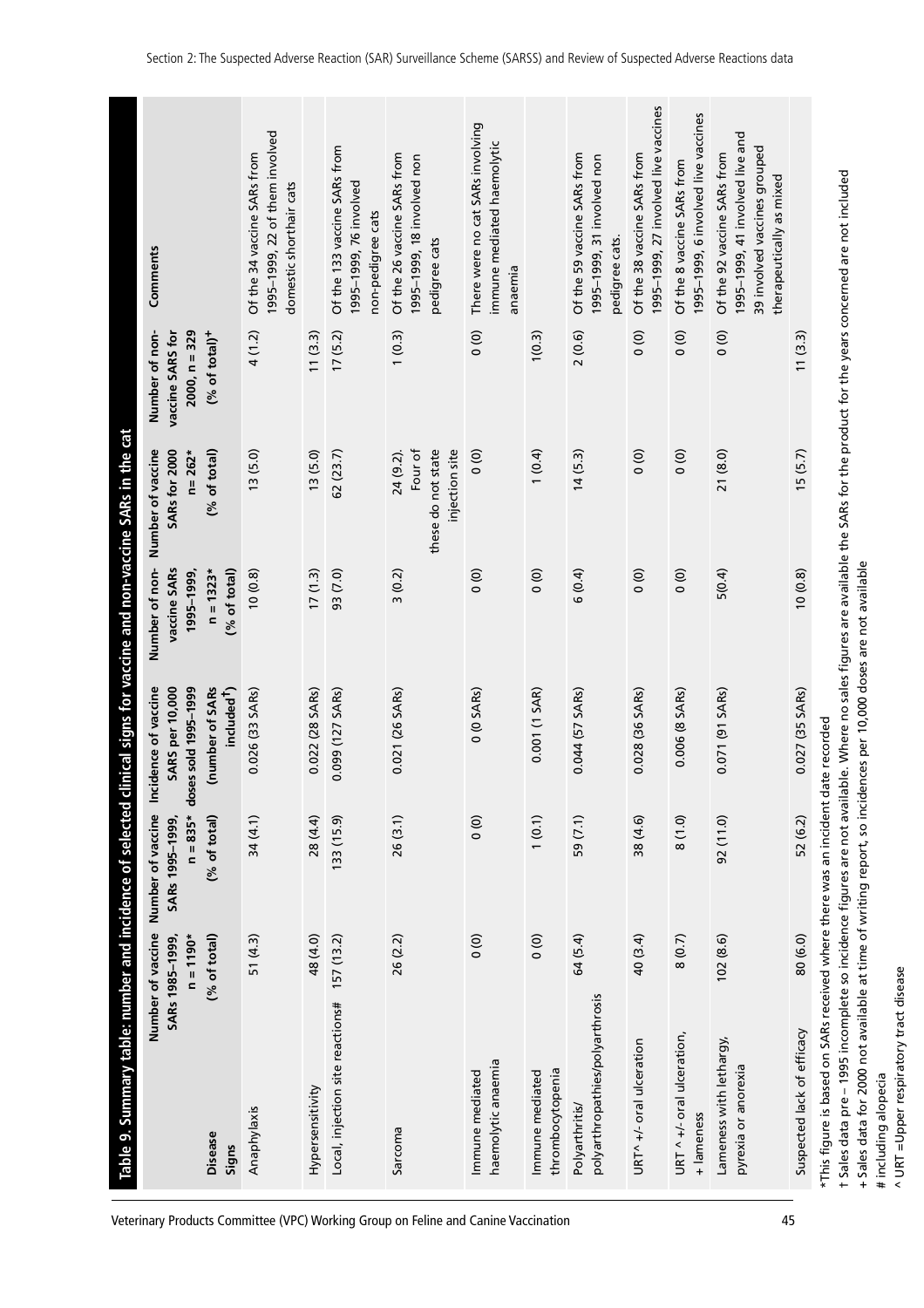| 46                                                                                 | Table 10.                                                                          | Summary table: number and incidence of selected     |                                                    |                                                                    |                             | d clinical signs for vaccine and non-vaccine SARs in the dog   |                                                       |                                                                                                                                                                                                                                                                         |
|------------------------------------------------------------------------------------|------------------------------------------------------------------------------------|-----------------------------------------------------|----------------------------------------------------|--------------------------------------------------------------------|-----------------------------|----------------------------------------------------------------|-------------------------------------------------------|-------------------------------------------------------------------------------------------------------------------------------------------------------------------------------------------------------------------------------------------------------------------------|
|                                                                                    |                                                                                    | Number of vaccine<br>$n = 1133*$<br>SARs 1985-1999, | Number of vaccine<br>$n = 639*$<br>SARs 1995-1999, | Incidence of vaccine<br>SARS per 10,000<br>ses sold 1995-1999<br>웅 | vaccine SARs<br>1995-1999   | Number of non-Number of vaccine<br>SARs for 2000<br>$n = 226*$ | Number of non-<br>vaccine SARS for<br>$2000, n = 362$ | Comments                                                                                                                                                                                                                                                                |
|                                                                                    | <b>Disease</b><br>Signs                                                            | (% of total)                                        | (% of total)                                       | (number of SARs<br>included <sup>1</sup> )                         | (% of total)<br>$n = 1498*$ | (% of total)                                                   | $(% of total)+$                                       |                                                                                                                                                                                                                                                                         |
|                                                                                    | Anaphylaxis                                                                        | $(6.8)$ 101                                         | 63 (9.9)                                           | $0.018$ (53 SARs)                                                  | 25(1.7)                     | 30(13.3)                                                       | 8(2.2)                                                |                                                                                                                                                                                                                                                                         |
|                                                                                    | Hypersensitivity                                                                   | 235 (20.7)                                          | 88 (13.8)                                          | 0.028 (81 SARs)                                                    | 109(7.2)                    | 46 (20.6)                                                      | 24 (6.6)                                              | the Gun breed group (15 labradors /<br>1995-1999, 20 involved breeds from<br>Of the 88 vaccine SARs between<br>retrievers)                                                                                                                                              |
|                                                                                    | Urticaria                                                                          | 37(3.3)                                             | 21(3.3)                                            | 0.007 (19 SARs)                                                    | 65 (4.3)                    | 14(6.2)                                                        | (3.3)                                                 |                                                                                                                                                                                                                                                                         |
|                                                                                    | Local, injection site reactions #                                                  | 48 (4.2)                                            | 40 (4.8)                                           | 0.012 (37 SARs)                                                    | 50 (3.3)                    | 19(8.4)                                                        | 16(4.4)                                               | 1995-1999, 8 involved breeds from<br>Of the 40 vaccine SARs between<br>the Toy breed group                                                                                                                                                                              |
|                                                                                    | Immune mediated haemolytic<br>anaemia                                              | 5(0.4)                                              | 4(0.6)                                             | $0.001(4$ SARs)                                                    | $\frac{0}{0}$               | 2(0.9)                                                         | 2(0.6)                                                | group. None of the dogs were related.<br>involved breeds from the Gun breed<br>All 5 vaccine SARs from 1985-1999                                                                                                                                                        |
|                                                                                    | thrombocytopenia<br>Immune mediated                                                | 5(0.4)                                              | 5(0.8)                                             | $0.002$ (5 SARs)                                                   | 7(0.62)                     | 3(1.3)                                                         | 1(0.3)                                                |                                                                                                                                                                                                                                                                         |
|                                                                                    | Pemphigus                                                                          | $\frac{0}{0}$                                       | $\circ$                                            | $0(0$ SARs)                                                        | $\circ$                     | $\frac{1}{2}$                                                  | 2(0.6)                                                | No cases of pemphigus in dogs<br>between 1985-1999                                                                                                                                                                                                                      |
|                                                                                    | Myaesthenia gravis                                                                 | $\circ$                                             | $\circ$                                            | $0(0$ SARs)                                                        | $\circ$                     | $\frac{0}{0}$                                                  | $\circ$                                               | No cases of myaesthenia gravis in<br>dogs between 1985-1999                                                                                                                                                                                                             |
| Veterinary Products Committee (VPC) Working Group on Feline and Canine Vaccination | Eye corneal oedema<br>"Blue eye" /                                                 | 16(1.4)                                             | 6(0.9)                                             | 0.002 (6 SARs)                                                     | 2(0.1)                      | 1(0.4)                                                         | $\frac{1}{2}$                                         | Hound (no Afghans) and 4 from the<br>from the Gun, 3 from the Pastoral,<br>vaccines. Five of the breeds were<br>2 from the Working, 2 from the<br>unknown, Crossbreeds or Other,<br>associated with the use of CAV2<br>Of the 16 vaccine SARs, 15 were<br>breed groups. |
|                                                                                    | * This figure is based on SARs received where there was an incident date recorded. |                                                     |                                                    |                                                                    |                             |                                                                |                                                       | Sales data pre – 1995 incomplete so incidence figures are not available. Where no sales figures are available the SARs for the product for the years concerned are not included.                                                                                        |

+ Sales data for 2000 not available at time of writing report, so incidences per 10,000 doses are not available

# including alopecia.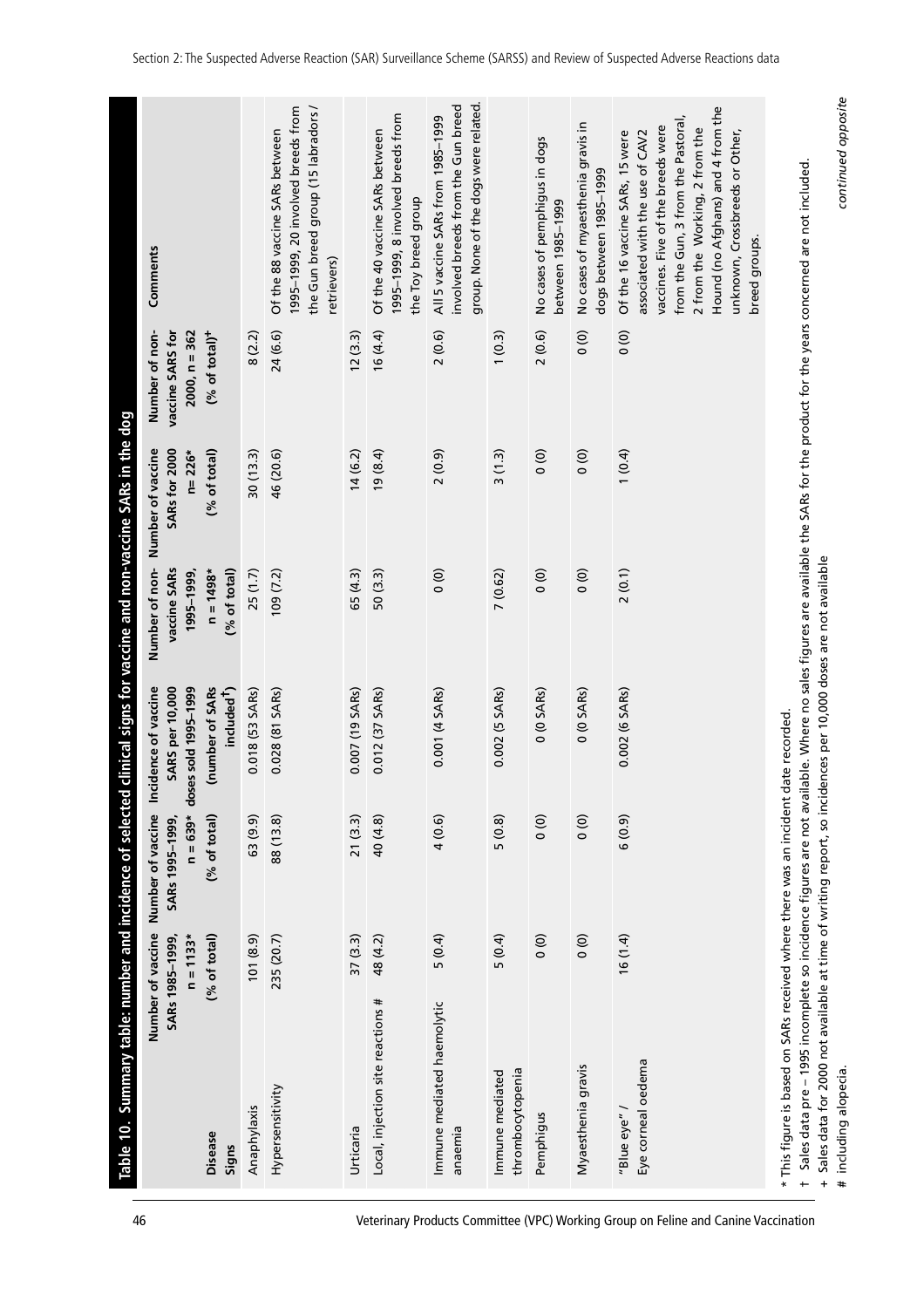|                                                                                    | Table 10. Summary table: number and incidence of selecte                                                                                                                                                                                                                                                                                                             |                                                                     |                                                                    | ed clinical signs for vaccine and non-vaccine SARs in the dog - continued                 |                                                             |                                                                  |                                                                          |                                                                                                                                                                                                                        |
|------------------------------------------------------------------------------------|----------------------------------------------------------------------------------------------------------------------------------------------------------------------------------------------------------------------------------------------------------------------------------------------------------------------------------------------------------------------|---------------------------------------------------------------------|--------------------------------------------------------------------|-------------------------------------------------------------------------------------------|-------------------------------------------------------------|------------------------------------------------------------------|--------------------------------------------------------------------------|------------------------------------------------------------------------------------------------------------------------------------------------------------------------------------------------------------------------|
|                                                                                    | <b>Disease</b>                                                                                                                                                                                                                                                                                                                                                       | Number of vaccine<br>(% of total)<br>$n = 1133*$<br>SARs 1985-1999, | Number of vaccine<br>$n = 639*$<br>(% of total)<br>SARs 1995-1999, | Incidence of vaccine<br>doses sold 1995-1999<br>(number of SARs<br><b>SARS</b> per 10,000 | Number of non-<br>vaccine SARs<br>$n = 1498*$<br>1995-1999, | Number of vaccine<br>SARs for 2000<br>$n = 226*$<br>(% of total) | Number of non-<br>vaccine SARS for<br>$2000, n = 362$<br>$(% of total)+$ | Comments                                                                                                                                                                                                               |
|                                                                                    | Signs                                                                                                                                                                                                                                                                                                                                                                |                                                                     |                                                                    | included <sup>1</sup> )                                                                   | (% of total)                                                |                                                                  |                                                                          |                                                                                                                                                                                                                        |
|                                                                                    | Cutaneous vasculopathy/<br>vasculitis/skin vascular<br>disorders                                                                                                                                                                                                                                                                                                     | $\frac{1}{2}$                                                       | $\frac{0}{0}$                                                      | 0 (0 SARs)                                                                                | 1(0.1)                                                      | 2(0.9)                                                           | 1(0.3)                                                                   |                                                                                                                                                                                                                        |
|                                                                                    | Hypertrophic osteodystrophy                                                                                                                                                                                                                                                                                                                                          | $\overline{0}$                                                      | $\overline{0}$                                                     | $0(0$ SARs)                                                                               | 0(0)                                                        | $\frac{0}{0}$                                                    | $\frac{1}{2}$                                                            | No cases of hypertrophic<br>osteodystrophy in dogs<br>between 1985-1999                                                                                                                                                |
|                                                                                    | Cellulitis                                                                                                                                                                                                                                                                                                                                                           | 2(0.2)                                                              | 2(0.3)                                                             | 0.001 (2 SARs)                                                                            | $\frac{0}{0}$                                               | $\frac{1}{2}$                                                    | $\frac{0}{0}$                                                            |                                                                                                                                                                                                                        |
|                                                                                    | Polyarthritis/polyarthropathies/<br>polyarthrosis                                                                                                                                                                                                                                                                                                                    | 20(1.8)                                                             | 17(2.7)                                                            | $0.006$ (17 SARs)                                                                         | 26(1.1)                                                     | 6(2.7)                                                           | 8(2.2)                                                                   |                                                                                                                                                                                                                        |
|                                                                                    | Polyneuritis                                                                                                                                                                                                                                                                                                                                                         | $\circ$                                                             | $\overline{0}$                                                     | $0(0$ SARs)                                                                               | $\frac{6}{10}$                                              | $\overline{0}$                                                   | $\overline{0}$                                                           |                                                                                                                                                                                                                        |
| Veterinary Products Committee (VPC) Working Group on Feline and Canine Vaccination | Suspected lack of efficacy                                                                                                                                                                                                                                                                                                                                           | 170(15.0)                                                           | 47 (7.4)                                                           | 0.016 (46 SARs)                                                                           | 37(2.5)                                                     | $(6.4)$ 11                                                       | 10(2.8)                                                                  | Of the 47 SARs between 1995-1999<br>nine involved Rottweilers. Forty out<br>of the 47 suspected lack of efficacy<br>SARs involved parvovirus vaccine.<br>Working breed group. Of these,<br>11 involved breeds from the |
|                                                                                    | Sales data pre-1995 incomplete so incidence figures are not available. Where no sales figures are available the SARs for the product for the years concerned are not included.<br>* This figure is based on SARs received where there was an incident date recorded<br>Sales data for 2000 not available at time of writing report, so inc<br>$\ddot{}$<br>$\ddot{}$ |                                                                     |                                                                    | idences per 10,000 doses are not available                                                |                                                             |                                                                  |                                                                          |                                                                                                                                                                                                                        |
| 47                                                                                 |                                                                                                                                                                                                                                                                                                                                                                      |                                                                     |                                                                    |                                                                                           |                                                             |                                                                  |                                                                          |                                                                                                                                                                                                                        |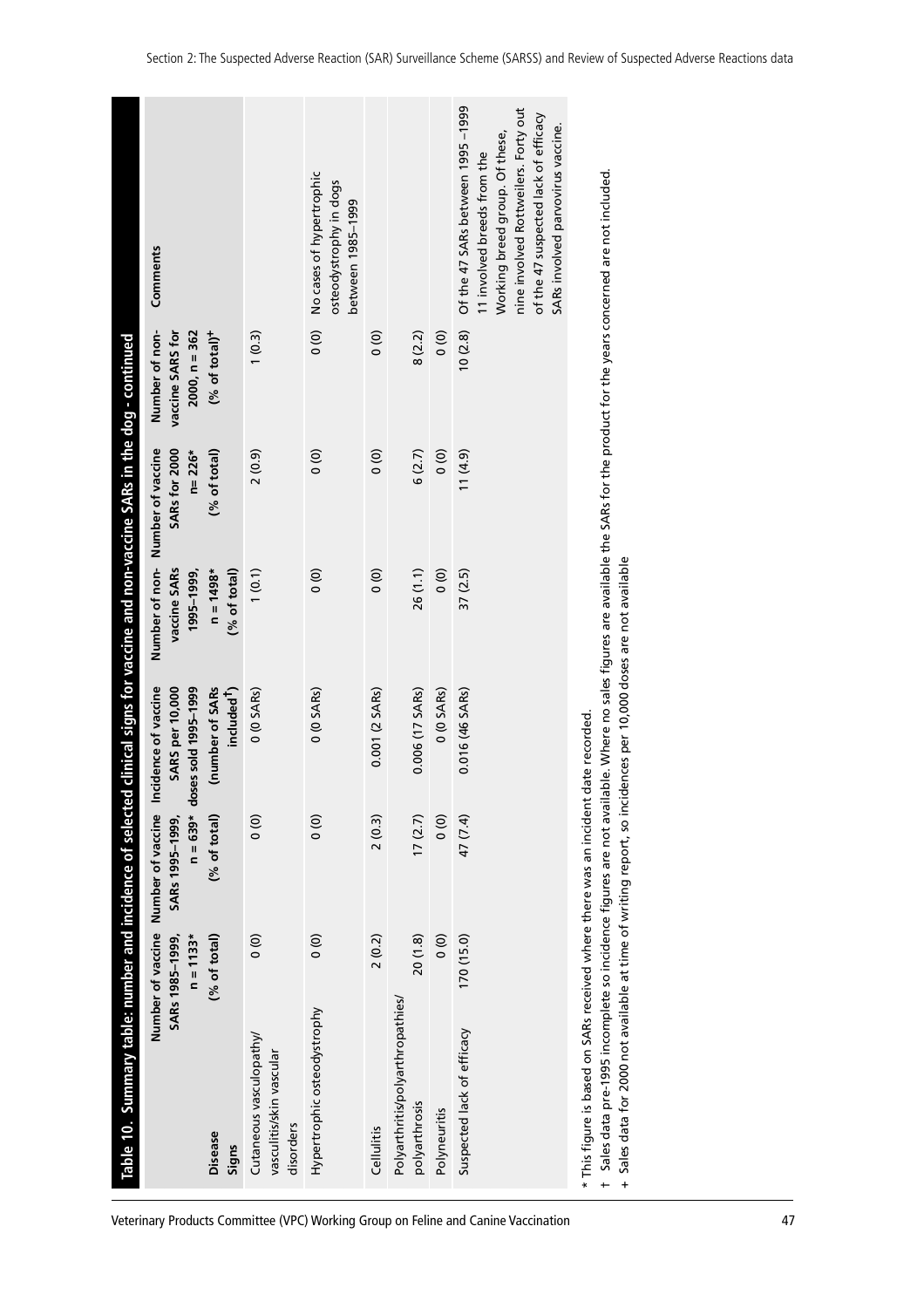vaccines with aluminium-based adjuvants (IVAA), inactivated vaccines with other adjuvants (IVOA), or mixed vaccines (MV)) showed that in cats, a higher proportion of cases of anaphylaxis were in the IVOA and LV group compared to the other two groups (p< 0.001) (Table 11). There was a higher proportion of cases of hypersensitivity in cats in the LV group and a lower proportion in the IVAA group compared to the MV group ( $p= 0.002$ ): numbers in the IVOA group were small for reliable comparisons. In dogs there was a higher proportion of anaphylaxis in the MV group compared to the LV group  $(p<0.001)$  (Table 12), but no significant difference between the groups for hypersensitivity.

2.4.11.2. Local (injection site) reactions were more common in cats than dogs, with 133 cases reported from 1995-1999 (an incidence of 0.099 per 10,000) in cats compared to 40 cases in dogs (0.012 per 10,000 doses) (Tables 9 and 10). In cats, there was a lower proportion of injection site reactions in the LV group compared to the other three therapeutic groups (p<0.001) (Table 11). In contrast, in dogs, there was no significant difference between the two therapeutic groups (Table 12). Interestingly, there are a number of cat vaccines which are inactivated or mixed and contain various adjuvants, whereas the only inactivated components of dog vaccines are leptospiral antigens, which are not adjuvanted. (Rabies vaccines, which are used in specific circumstances in the UK, do contain aluminium-based adjuvants but were excluded from the analysis for dogs).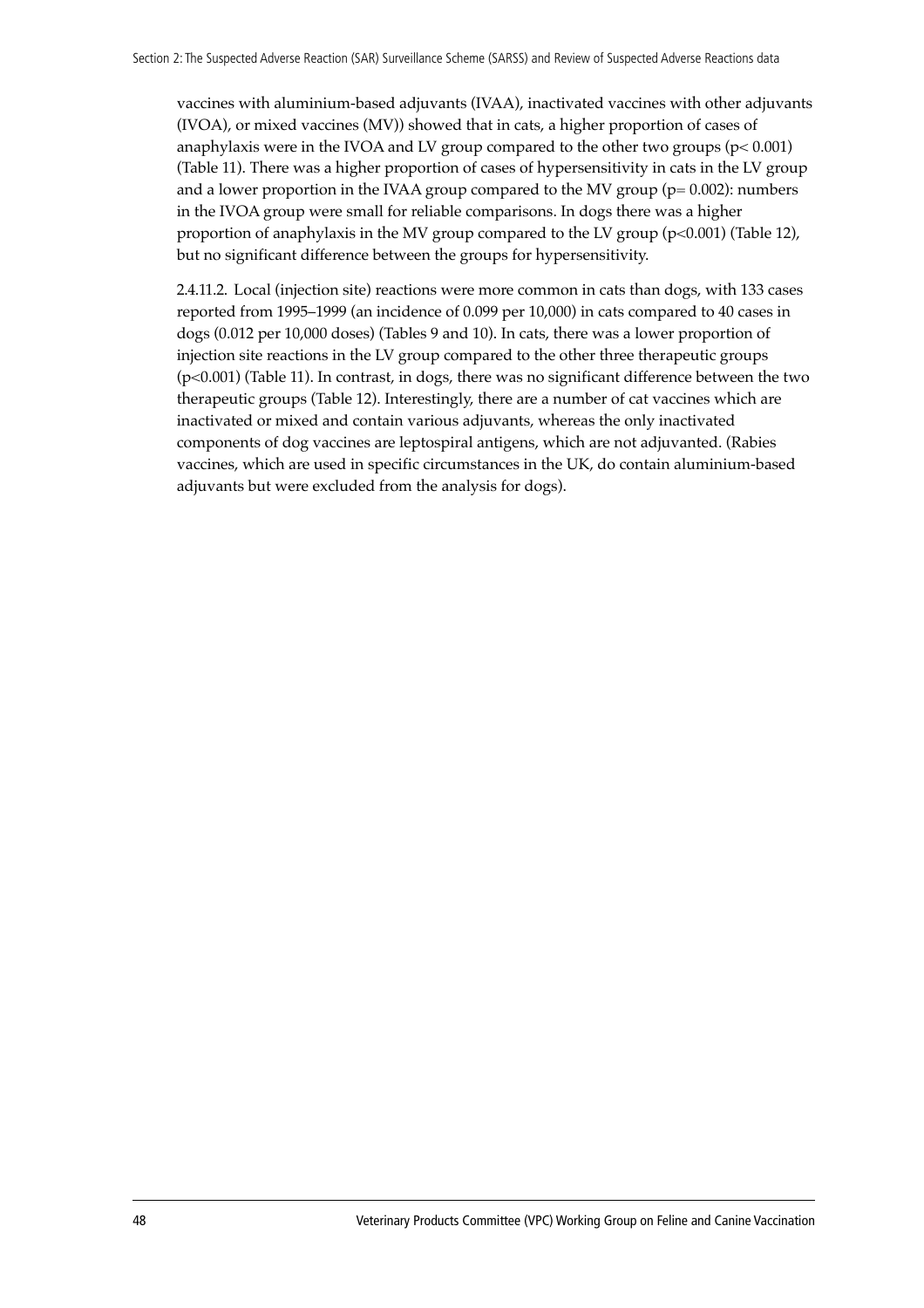#### **Table 11: Results of chi-squared tests carried out on specific clinical signs for vaccine SARs in the cat (1995–1999)**

| Disease sign                                          | <b>Possible association</b><br>tested                                              | <b>Chi-squared</b><br>probability | <b>Comments</b>                                                                                                                                                                 |
|-------------------------------------------------------|------------------------------------------------------------------------------------|-----------------------------------|---------------------------------------------------------------------------------------------------------------------------------------------------------------------------------|
| Anaphylaxis                                           | Therapeutic group* <sup>T</sup>                                                    | < 0.001                           | Higher proportion of anaphylaxis in the IVOA and LV<br>group compared to the other two therapeutic groups                                                                       |
| Hypersensitivity                                      | Therapeutic group* <sup>T</sup>                                                    | 0.002                             | Higher proportion of hypersensitivity in the LV group<br>and lower in the IVAA compared to the MV group <sup>#</sup>                                                            |
| Local, injection<br>site reaction                     | Therapeutic group*                                                                 | < 0.001                           | Lower proportion of injection site reactions in the LV<br>group compared to the other three therapeutic groups                                                                  |
| Sarcoma                                               | <b>FeLV vaccines</b><br>versus all others                                          | 0.085 (Yates<br>corrected)        | No significant difference although there is a slightly<br>higher percentage of sarcomas in the FeLV group<br>compared to all other vaccines                                     |
| Sarcoma                                               | Therapeutic group* <sup>T</sup>                                                    | < 0.001                           | Higher proportion of sarcomas in the IVAA group<br>compared to the live and mixed therapeutic groups‡                                                                           |
| Sarcoma                                               | Age                                                                                | < 0.001                           | Higher proportion of sarcomas in cats aged 5-10 years<br>old and over compared to younger cats                                                                                  |
| Sarcoma                                               | Pedigree compared<br>to non pedigree                                               | 0.027 (Yates<br>corrected)        | Lower proportion of sarcomas in the pedigree<br>compared to the non pedigree group                                                                                              |
| tract disease +/-<br>oral ulceration                  | Upper respiratory Therapeutic group* <sup>T</sup>                                  | 0.009                             | Higher proportion of SARs with upper respiratory<br>tract disease +/- oral ulceration in the LV group<br>compared to the IVAA and MV therapeutic groups‡                        |
| tract disease +/-<br>oral ulceration.<br>and lameness | Upper respiratory Therapeutic group* <sup>T</sup>                                  | 0.14                              | No significant difference in the proportion of SARs<br>with upper respiratory tract disease +/- oral<br>ulceration, + lameness between the different<br>therapeutic groups      |
| Lameness with<br>lethargy, pyrexia<br>or anorexia     | Therapeutic group*                                                                 | 0.03                              | Higher proportion of SARs with lameness with lethargy,<br>pyrexia or anorexia in the MV group compared to the<br>other three therapeutic groups                                 |
| Suspected lack<br>of efficacy                         | Semi-longhair<br>compared to other<br>pedigree + non<br>pedigree cats <sup>T</sup> | < 0.001                           | Higher proportion of suspected lack of efficacy in the<br>Semi-longhair group compared to all others (6 of the<br>8 Semi-long hair cats came from the same breeding<br>cattery) |
|                                                       |                                                                                    |                                   |                                                                                                                                                                                 |

- \* Live vaccine (LV), Inactivated vaccine with aluminium adjuvant (IVAA), Inactivated vaccine with other adjuvant (IVOA), Mixed vaccine – inactivated adjuvanted / live vaccine (MV)
- T Small sample sizes required pairwise 2x2 tables for comparisons of groups and the use of Yates' continuity correction.
- ‡ In some cases the number of SARs associated with the IVOA group were small for reliable comparisons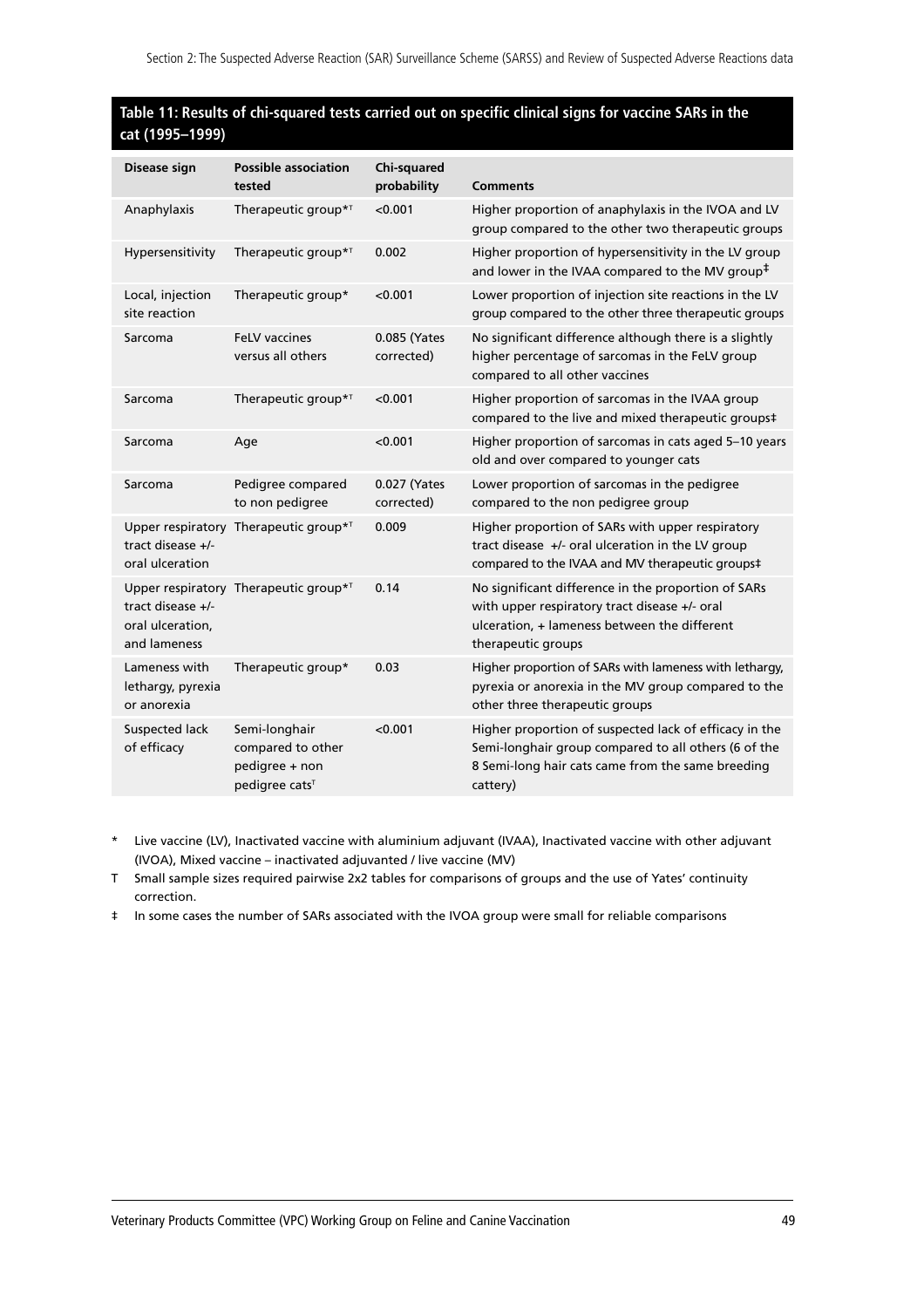#### **Table 12: Results of chi-squared tests carried out on specific clinical signs for vaccine SARs in the dog (1995–1999)**

| Disease sign                  | <b>Possible association</b><br>tested                                            | <b>Chi-squared</b><br>probability | <b>Comments</b>                                                                                                                                                                                |
|-------------------------------|----------------------------------------------------------------------------------|-----------------------------------|------------------------------------------------------------------------------------------------------------------------------------------------------------------------------------------------|
| Anaphylaxis                   | Therapeutic group*                                                               | 0.001 (Yates<br>corrected)        | Lower proportion of anaphylaxis in the LV group<br>compared to the MV group                                                                                                                    |
| Anaphylaxis                   | Dachshunds compared<br>to all other breeds                                       | 0.18 (Yates<br>corrected)         | No significant difference in the proportion of<br>anaphylaxis in Dachshunds compared to all other breeds                                                                                       |
| Hypersensitivity              | Therapeutic group*                                                               | 1.00 (Yates<br>corrected)         | No significant difference in the proportion of<br>hypersensitivity reactions when comparing the two<br>therapeutic groups.                                                                     |
| Injection site<br>reaction    | Therapeutic group*                                                               | 0.31 (Yates<br>corrected)         | No significant difference in the proportion of injection<br>site reactions when comparing the two therapeutic<br>groups                                                                        |
| Urticaria                     | Therapeutic group*                                                               | 0.17 (Yates<br>corrected)         | No significant difference in the proportion of urticaria<br>reactions when comparing the two therapeutic groups                                                                                |
| Urticaria                     | Dachshunds compared<br>to all other breeds                                       | 0.52                              | No significant difference in the proportion of urticaria<br>in Dachshunds compared to all other breeds (of the<br>25 Miniature Dachshunds involved in vaccine SARs<br>only one had urticaria). |
| Suspected lack<br>of efficacy | Working breed group<br>compared to all other<br>breed groups                     | 0.0001 (Yates<br>corrected)       | Higher proportion of suspected lack of efficacy in<br>the Working breed group compared to all other<br>breed groups. Nine of the 11 dogs in the Working<br>breed group were Rottweilers        |
| parvovirus                    | Suspected lack of Rottweilers compared<br>efficacy involving to all other breeds | 0.22 (Yates<br>corrected)         | No significant difference in the proportion of<br>parvovirus suspected lack of efficacy when comparing<br>Rottweilers to all other breeds                                                      |

\* Live vaccines (LV) compared to mixed inactivated/live vaccines (MV)

Feline vaccine associated sarcomas are discussed below (see section 2.4.11.7).

2.4.11.3. There were five cases each of IMHA and IMTP in dogs between 1985 and 1999, and two and three cases respectively in the year 2000 (Table 10). All five cases of IMHA between 1985 and 1999 were in the Gun breed group (which were unrelated). The incidence of IMHA and IMTP between 1995 and 1999 was 0.001 and 0.002 respectively per 10,000 doses, which is lower than the incidence of 0.0001% (i.e. 0.01 per 10,000) estimated by Duval and Giger (1996)34 (section 1.3.3.2.).

2.4.11.4. Sixteen cases of corneal oedema ('blue eye') occurred between 1985 and 1999, and 6 between 1995 and 1999 (Table 10). The incidence between 1995–1999 was 0.002 per 10,000 doses. Interestingly, 15 of the 16 cases involved modified live CAV-2 vaccines (one case involved neither), but, unlike live CAV-1 vaccines, CAV-2 vaccines are not thought likely to induce this syndrome (see section 1.3.3.3.). It is probable that some of these dogs were exposed to wildtype CAV-1, but the situation with respect to CAV-2 vaccines may also need further evaluation. There was no evidence of a breed disposition in these cases, although a breed disposition for this condition has been reported previously (see section 1.3.3.3.).

2.4.11.5. Fifty nine cases of polyarthropathies/arthritis/arthrosis were reported in cats and 17 in dogs between 1995–1999, giving incidences per  $10,000$  doses of 0.044 and 0.006 respectively, indicating the condition appears to be more common in cats than dogs (Tables 9 and 10). Lameness with lethargy, pyrexia or anorexia (LLPA) in cats following vaccination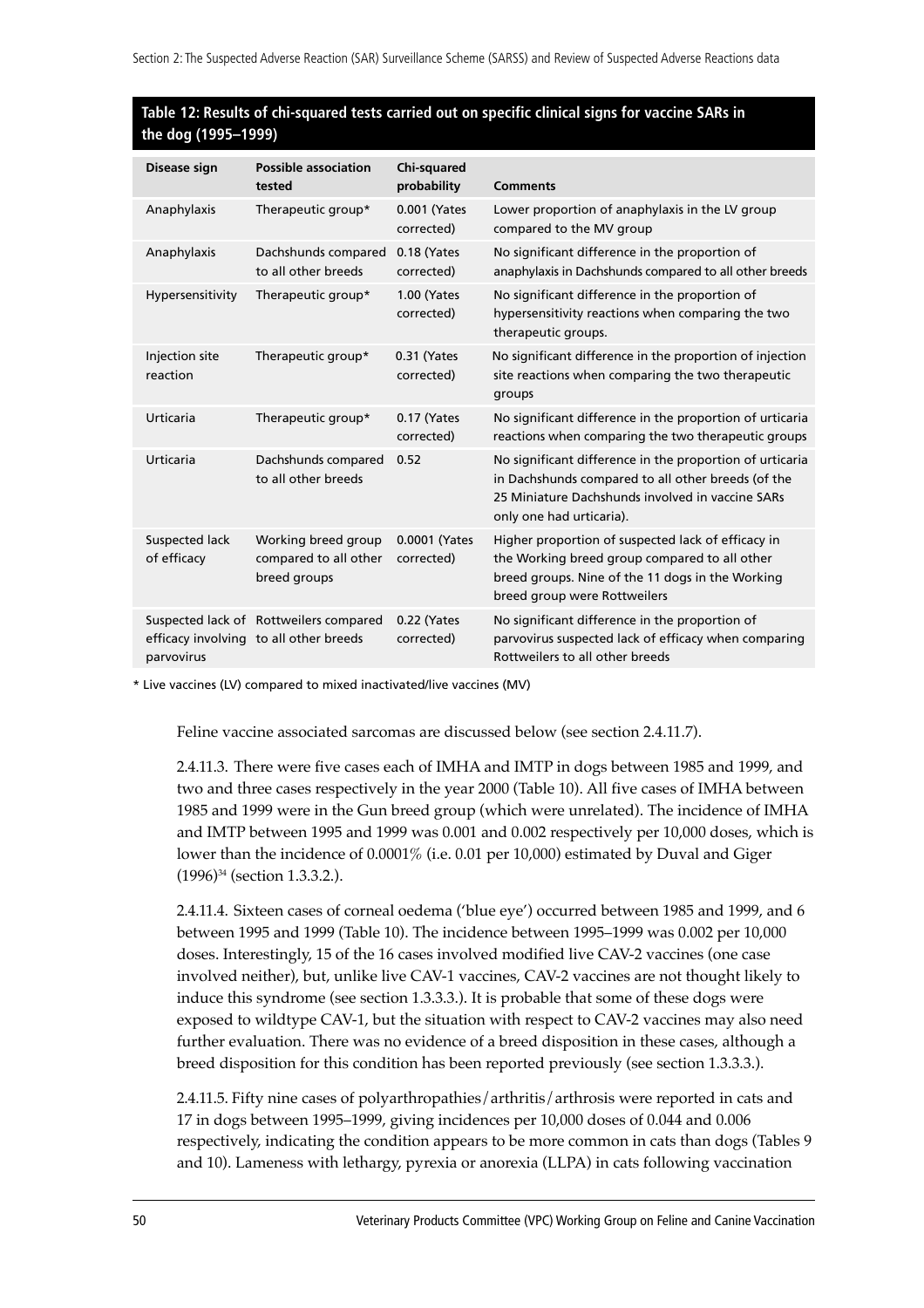appears to be relatively common: 92 cases were reported between 1995–1999 (incidence of 0.071 per 10,000 doses) and a further 21 cases were reported in 2000. This syndrome may be related to the use of adjuvants, but may also be difficult to distinguish from the febrile lameness syndrome, with or without respiratory/oral signs, that has also been reported in association with the use of live feline calicivirus vaccines<sup>56</sup> (section 1.3.3.5.). Interestingly, of the 92 cases of LLPA reported between 1995-1999, 41 involved the LV group, and 39 involved the MV group. On chi-squared analysis, there were proportionately more cases of LLPA amongst vaccine SARs in the MV group compared to the other three therapeutic groups (p=0.03) (Table 11). Thirty-eight cases of upper respiratory tract disease in cats with or without oral ulceration occurred between 1995–1999 (incidence of 0.028 per 10,000 doses) (Table 9). In this case, there was a significantly higher proportion of such cases in the LV group compared to the IVAA and MV groups  $(p= 0.009)$  (Table 11): numbers in the IVOA group were small for reliable comparisons. Sequence analysis has shown that in some cases such vaccines reactions may be due to feline calicivirus vaccine although in other cases, it is due to coincidental field virus infection $60, 61$  (section 1.3.3.5).

2.4.11.6. Fifty-two cases of suspected lack of efficacy were reported in cats and 47 in dogs between 1995–1999, giving incidences of 0.027 and 0.016 per 10,000 doses respectively (Tables 9 and 10). For cats and dogs, 15 (15.2%) occurred within three weeks of vaccination, 57 (57.6%) after three weeks, and for 27 (27.3%) the onset time was unknown. Of the 47 cases in dogs, 40 were suspected canine parvovirus vaccine lack of efficacy. There was a higher proportion of the Working breed group with suspected lack of efficacy compared to all other breed groups (p=<0.001): nine of the 11 working breed group cases were Rottweilers (Table 12). However, when Rottweilers were compared to all other breeds for suspected parvovirus lack of efficacy, no significant difference was shown, possibly because of small numbers. (See section 1.3.5).

In cats with suspected lack of efficacy, there appeared to be a higher proportion of Semilonghairs compared to all other pedigree and non-pedigree breeds (p < 0.001) (Table 11): however the Semi-longhairs all came from the same breeding cattery and the significance of this is therefore unclear.

2.4.11.7. Twenty six vaccine-associated sarcomas were reported in cats between 1995-1999 (0.021 incidence per 10,000 doses): the incidence appears to be rising over this period, with a further 24 cases reported in the year 2000 (Table 9, Figure 4). This suggests either increased occurrence, recognition, or reporting rate is occurring. In four of the 24 cases seen in the year 2000 an association with injection site was not stated, and four cases of sarcoma were also reported in cats in the non-vaccine SARs between 1995–2000. The incidence of sarcomas in FeLV vaccines in the UK for 1995–1999 was 0.045 per 10,000 FeLV vaccine doses sold, which compares to 0.009 per 10,000 non-FeLV vaccine doses, and 0.021 per 10,000 doses overall. This compares with estimates of 1-10 per 10,000, for FeLV or rabies vaccines administered in the USA (section 1.4.3.): in the UK, relatively few rabies vaccines (which all have aluminium based adjuvants) are used and also FeLV vaccine usage appears to be relatively low (see section 2.4.1). Although there was a higher percentage of sarcomas amongst vaccine SARs with FeLV vaccines compared with non-FeLV vaccines, this was not significant at the five percent level (p=0.085) (Table 11). A breakdown of the 1995–1999 UK figures per vaccine therapeutic group found incidences of 0.011, 0.053, 0.011 and 0.024 per 10,000 doses in therapeutic groups LV, IVAA, IVOA, and MV respectively, the highest figure being in the inactivated, aluminium adjuvanted group. Similarly, chi-squared analysis showed a significantly higher proportion of sarcomas in the IVAA therapeutic group compared to the LV and MV groups  $(p=<0.001)$  (Table 11): numbers in the IVOA group were small for reliable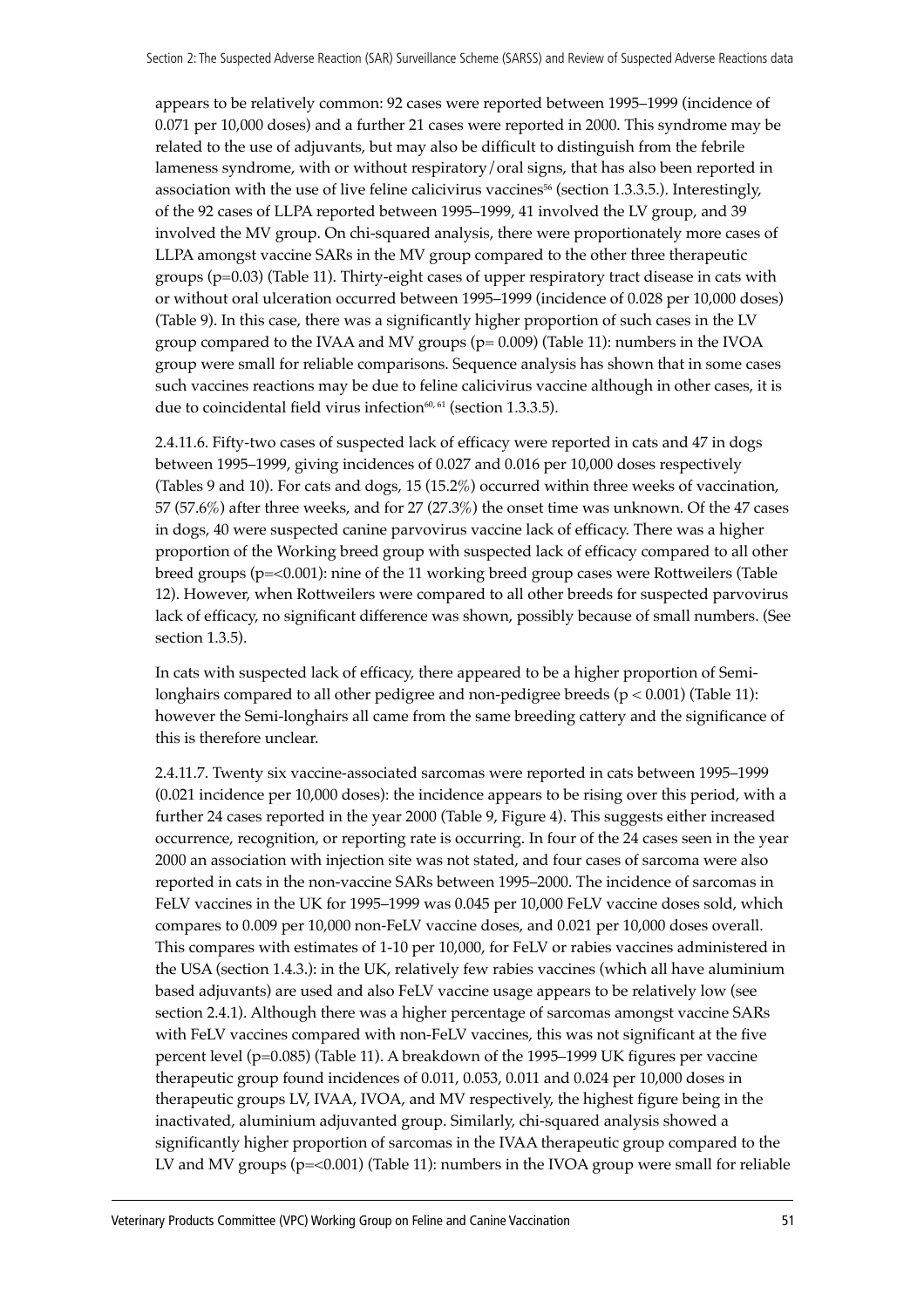comparisons. It should be noted that the therapeutic group classification used in this study was based on the last vaccine used.



**Figure 4. Number of feline vaccine-associated sarcomas reported to the SAR Surveillance Scheme between 1996 and 2000**

The age analysis showed that amongst cats with vaccine SARs, a significantly higher proportion of cats aged five to ten years or more were in the sarcoma group than in the non-sarcoma group  $(85\%$  compared to  $29\%$ , and proportionately fewer cats aged 0–2 years (0% compared to 50%) (p<0.001) (Table 11). The mean age of vaccine-associated sarcomas for the SAR Surveillance Scheme data between 1995–1999 was found to be 7.91 years  $\pm$ 2.5 s.d. which compares with a mean age for vaccine sarcomas of 8.1 years ±2.9 s.d. and that of nonvaccine sarcomas 10.5 years  $\pm 4.1$  s.d. found by Hendrick et al<sup>89</sup>. Breed analysis showed that there was a significantly lower proportion of pedigree cats in the sarcoma group compared to the non-pedigree cats ( $p = 0.027$ ) (Table 11).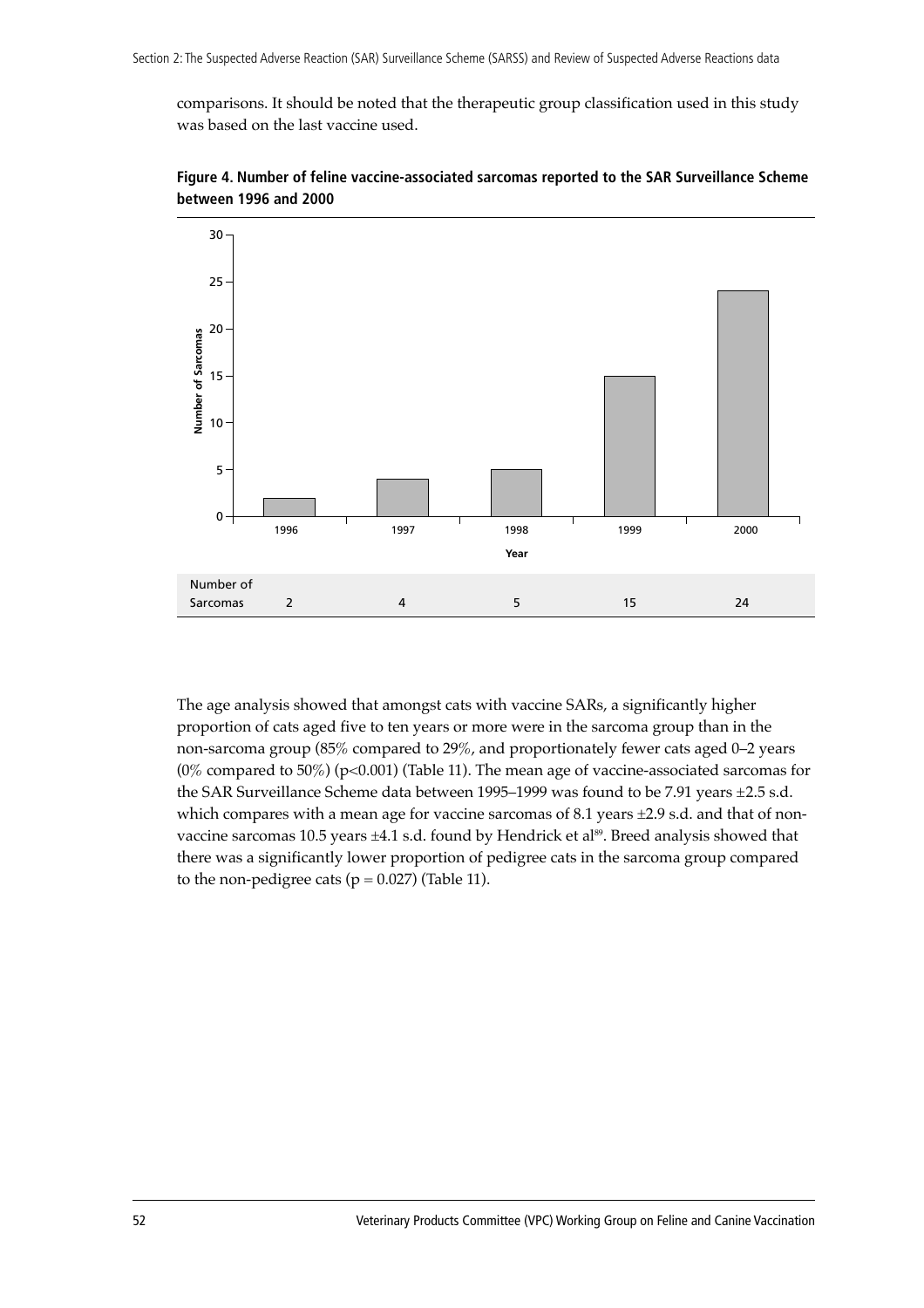## **2.5. Product-related control charts**

- 2.5.1. Although pre-licensing laboratory and clinical trials should detect most adverse events associated with product use, not necessarily all of these will be identified, particularly those with a low incidence. Thus national schemes for post-marketing surveillance such as the VMD SAR Surveillance Scheme, although a passive reporting system, are important to detect accumulated problems or those that occur a long time after vaccination or are too rare to be detected in pre-licensing trials. Such schemes identify temporal (but not necessarily causal) relationships between vaccinations and adverse events.
- 2.5.2. The Working Group has produced a system for identifying temporal changes in the incidence of SARs per 10,000 doses sold for each of the vaccines. Plotting SARs incidence rates on a yearly, and more recently, (since 1999) half-yearly period, provides a very powerful way of detecting changes in incidence rates, both within products, and across products. This is an approach widely used in quality control systems<sup>211, 212</sup>. When used in conjunction with product characteristics information, it offers the possibility of identifying a likely cause. Related approaches are discussed by Siev<sup>213</sup>.
- 2.5.3. The approaches developed for cat and dog vaccine SARs are likely to have a bearing on non-vaccine products and the Working Group recommends that at a future date the VMD should give consideration to extending the methods and establish similar data sets for monitoring all SARs.
- 2.5.4. Control charts were devised and implemented for each vaccine for cats and dogs for the period 1985–1999 showing the incidence of SARs per 10,000 doses sold: the SARs were grouped into three ABON categories as in section 2.3.6. (i.e. A, B, Bm\*; Total Os; and all ABONs). Twenty-three cat vaccines and 35 dog vaccines were represented at various times during this period. Figures 5a, b and c illustrate typical examples of the control charts produced for cat and dog vaccines showing the individual trend of adverse reactions for each vaccine over the fifteen year period. Similar control charts for all vaccines were produced by year, enabling comparison between products for an individual year: typical examples are shown in Figures 5d, e and f. Actual product related control charts were presented as part of this report to the VPC.
- 2.5.5. The control limit or "warning line" for incidence figures which signals that further investigation may be required has been set at 1 or more per 10,000 sold. It is recommended that action will be taken if:
	- (i) two out of three consecutive years have incidences of 1 or more per 10,000 for a particular vaccine;
	- (ii) an exceptional incidence of 3 or more per 10,000 occurs on any one occasion;
	- (iii) a consistent rising trend is seen over 5 years, irrespective of whether or not each incidence figure is above the warning line.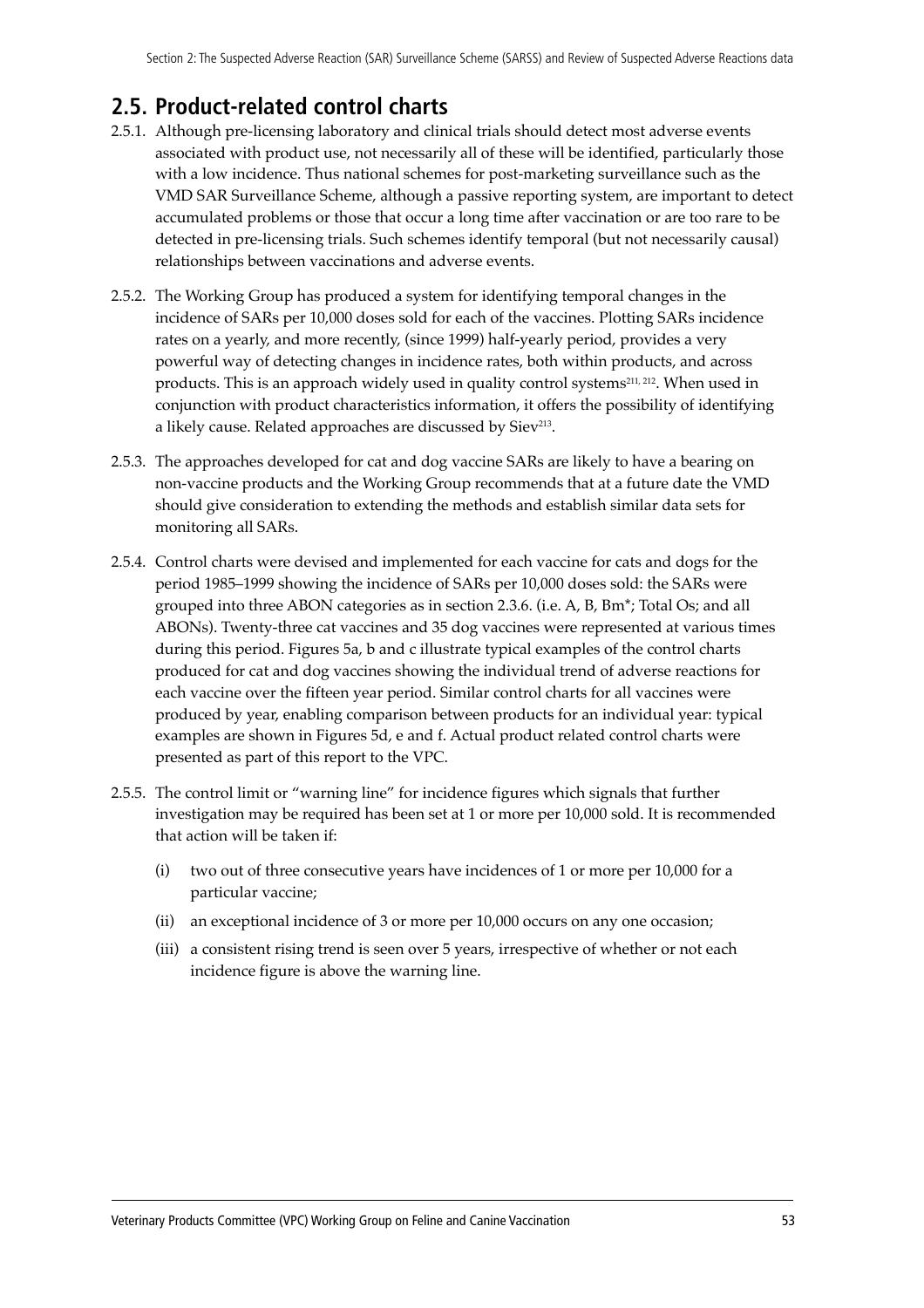**Figure 5a. An example of a control chart for the number of vaccine SARs (A, B, Bm\*) to a specific product per 10,000 doses sold from 1985–1999\*\***



| Number of SARs (A, B, Bm <sup>*</sup> ) reported to a vaccine by year |  |           |      |      |           |  |  |  |                                                                          |  |  |  |  |
|-----------------------------------------------------------------------|--|-----------|------|------|-----------|--|--|--|--------------------------------------------------------------------------|--|--|--|--|
| Year                                                                  |  | 1985 1986 | 1987 | 1988 | 1989 1990 |  |  |  | 1991 1992 1993 <sup>a</sup> 1994 1995# 1996# 1997# 1998# 1999(1) 1999(2) |  |  |  |  |
| Non-fatal                                                             |  |           |      |      |           |  |  |  | 0 0 0 0 0 0 0 0 0 0 0 0 4 9 6 3 3                                        |  |  |  |  |
| Fatal                                                                 |  |           |      |      |           |  |  |  | 0 0 0 0 0 0 0 0 0 0 0 0 0 1                                              |  |  |  |  |

Key

| A, B, Bm*-      |                                                                                                                                                                                 |
|-----------------|---------------------------------------------------------------------------------------------------------------------------------------------------------------------------------|
| $\overline{A}$  | Reaction probably related to use of the product                                                                                                                                 |
| B               | Reaction possibly related to use of the product                                                                                                                                 |
| Bm <sup>*</sup> | Multiple vaccines used concurrently prior to the reaction which is possibly related to use of one or<br>more of the products                                                    |
| Total O-        |                                                                                                                                                                                 |
| B <sub>m</sub>  | Multiple products (vaccines and pharmaceuticals) used concurrently prior to reaction occurring which is<br>possibly related to one or more of the products used (excluding Bm*) |
| B-Opru          | A concurrent product is thought to possibly be related to the reaction rather than the product<br>reported                                                                      |
| B-factor        | Multifactorial aetiology but still a possibility that the product is involved in the reaction                                                                                   |
| $\Omega$        | Insufficient data to assess whether the reaction due to use of the product                                                                                                      |
| All ABONs-      |                                                                                                                                                                                 |
|                 | A, B, Bm <sup>*</sup> , Total O and N (reaction not due to use of the product)                                                                                                  |
|                 |                                                                                                                                                                                 |

| a   | For figures 5a-c, this represents the first year the product was authorised. |
|-----|------------------------------------------------------------------------------|
| @   | SARs reported during the year but there are no sales figures available       |
| #   | Sales figures averaged from periodic safety update reports                   |
| (1) | First half of the year (01/01/99 - 30/06/99)                                 |
| (2) | Second half of the year (01/07/99 - 31/12/99)                                |

\*\* Some details have been changed to preserve confidentiality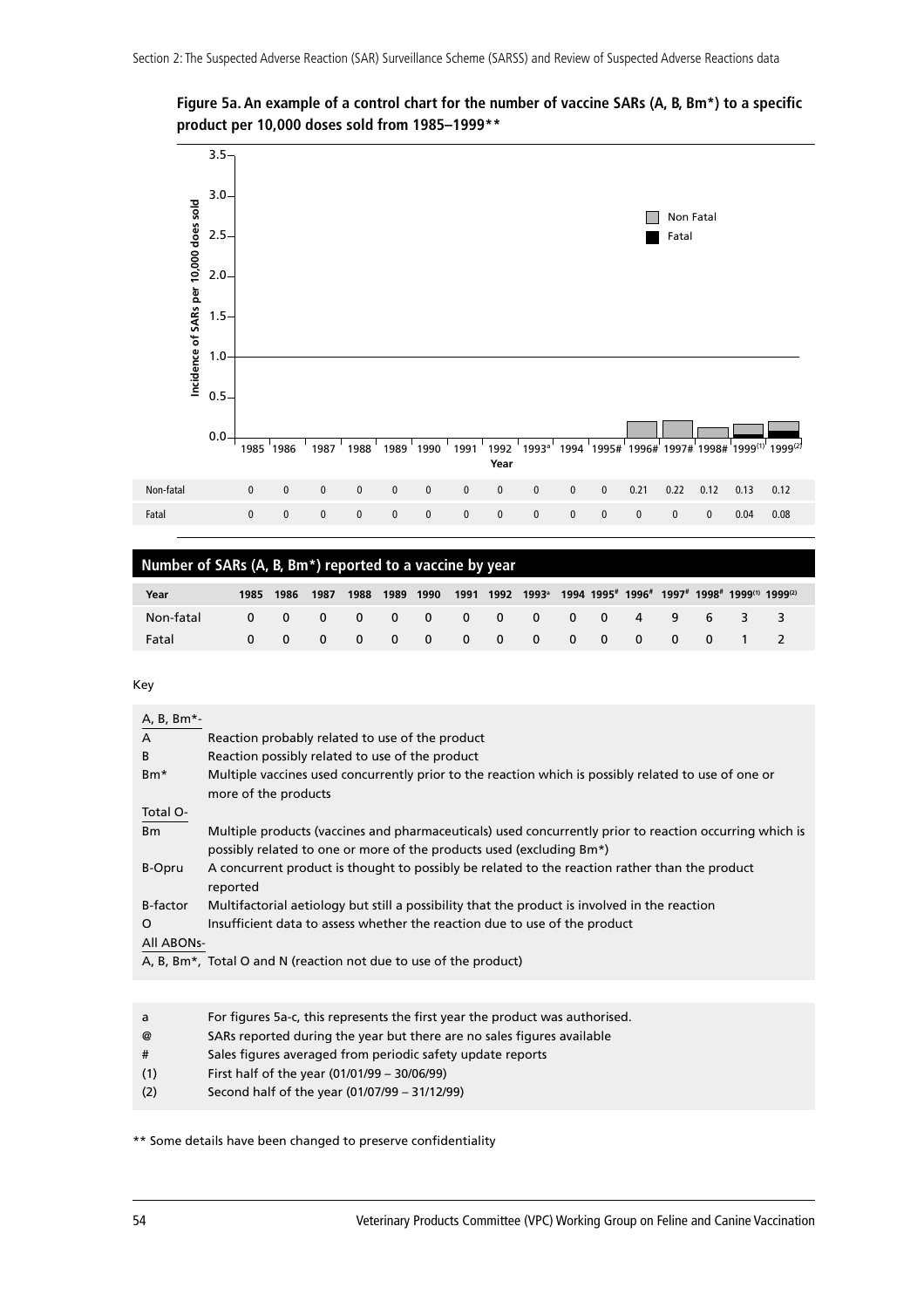



### **Number of SARs (Total O) reported to a vaccine by year**

| Year      | 1985 | 1986     | 1987                     | 1988                                        |  |                                                  |                          |                         |               |       |     |                | $1989$ 1990 1991 1992 $^{\circ}$ 1993 1994#1995#1996#1997#1998#1999 $^{(1)}$ 1999 $^{(2)}$ |  |
|-----------|------|----------|--------------------------|---------------------------------------------|--|--------------------------------------------------|--------------------------|-------------------------|---------------|-------|-----|----------------|--------------------------------------------------------------------------------------------|--|
| Non-fatal |      | 0        | $0\quad 0\quad 0\quad 0$ |                                             |  | $\begin{array}{ccc} & & 0 & & 0 \end{array}$     | $0\qquad 0$              |                         | $4 \quad 21$  | 59 35 |     | - 39           | - 38                                                                                       |  |
| Fatal     |      | $\Omega$ | $\overline{\mathbf{0}}$  | $\begin{array}{cccc} 0 & 0 & 0 \end{array}$ |  | $\begin{array}{ccc} & & 0 & \quad 0 \end{array}$ | $\overline{\phantom{0}}$ | $\overline{\mathbf{0}}$ | $0 \t 4 \t 3$ |       | -10 | 5 <sub>5</sub> | -10                                                                                        |  |

Key

| A, B, Bm*-      |                                                                                                                                                                                 |
|-----------------|---------------------------------------------------------------------------------------------------------------------------------------------------------------------------------|
| $\mathsf{A}$    | Reaction probably related to use of the product                                                                                                                                 |
| B               | Reaction possibly related to use of the product                                                                                                                                 |
| Bm <sup>*</sup> | Multiple vaccines used concurrently prior to the reaction which is possibly related to use of one or<br>more of the products                                                    |
| Total O-        |                                                                                                                                                                                 |
| B <sub>m</sub>  | Multiple products (vaccines and pharmaceuticals) used concurrently prior to reaction occurring which is<br>possibly related to one or more of the products used (excluding Bm*) |
| B-Opru          | A concurrent product is thought to possibly be related to the reaction rather than the product<br>reported                                                                      |
| <b>B-factor</b> | Multifactorial aetiology but still a possibility that the product is involved in the reaction                                                                                   |
| $\Omega$        | Insufficient data to assess whether the reaction due to use of the product                                                                                                      |
| All ABONs-      |                                                                                                                                                                                 |
|                 | A, B, Bm <sup>*</sup> , Total O and N (reaction not due to use of the product)                                                                                                  |

| a   | For figures 5a-c, this represents the first year the product was authorised. |
|-----|------------------------------------------------------------------------------|
| @   | SARs reported during the year but there are no sales figures available       |
| #   | Sales figures averaged from periodic safety update reports                   |
| (1) | First half of the year (01/01/99 - 30/06/99)                                 |
| (2) | Second half of the year (01/07/99 - 31/12/99)                                |

\*\* Some details have been changed to preserve confidentiality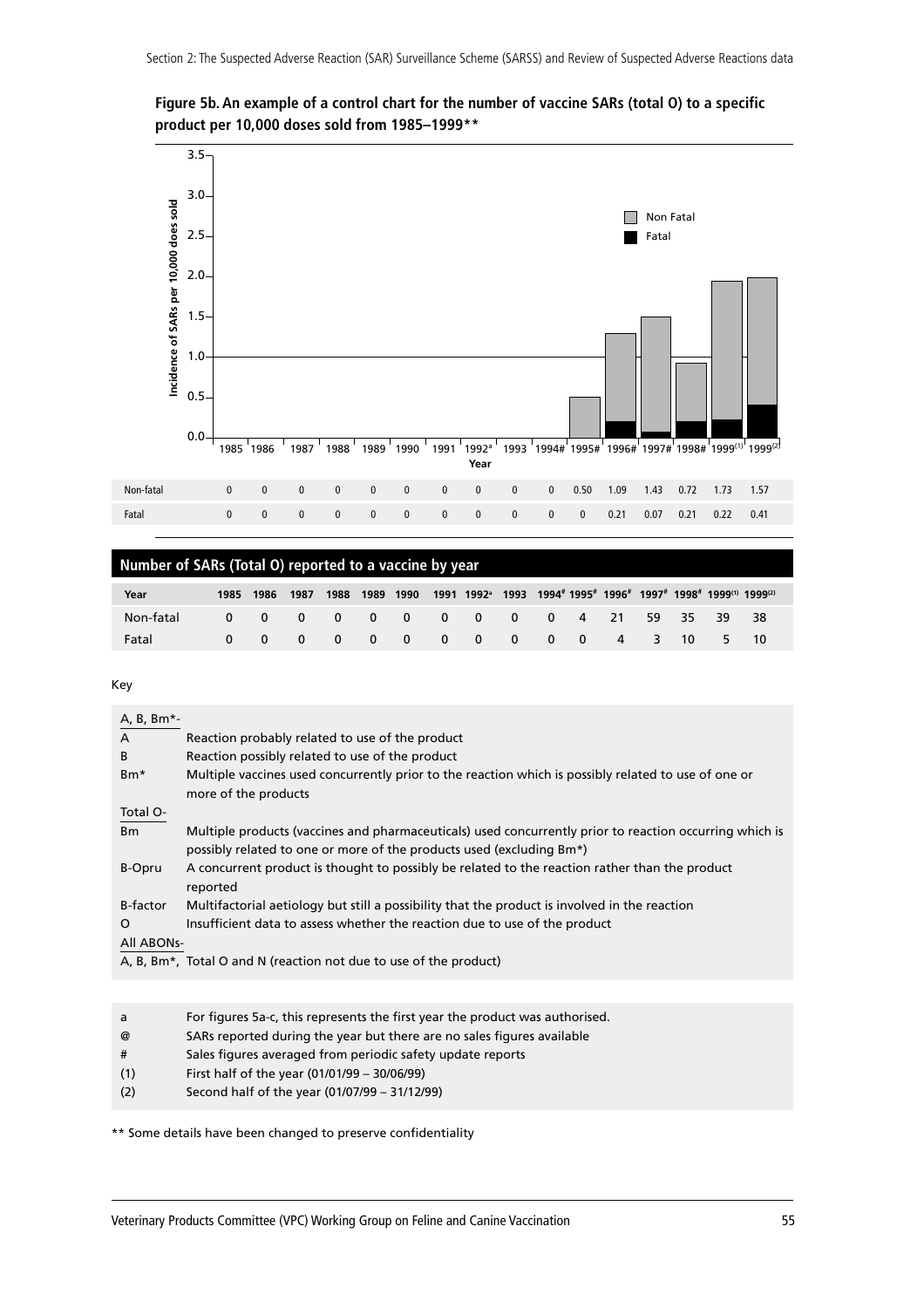**Figure 5c. An example of a control chart for the number of vaccine SARs (all ABONS) to a specific product per 10,000 doses sold from 1985–1999\*\***



|           | Number of SARs (All ABONs) reported to a vaccine by year |  |  |  |  |  |  |  |  |  |  |  |  |                                                                                                                                                                                                                                    |  |
|-----------|----------------------------------------------------------|--|--|--|--|--|--|--|--|--|--|--|--|------------------------------------------------------------------------------------------------------------------------------------------------------------------------------------------------------------------------------------|--|
| Year      |                                                          |  |  |  |  |  |  |  |  |  |  |  |  | 1985 <sup>a</sup> 1986 <sup>®</sup> 1987 1988 <sup>®</sup> 1989 <sup>®</sup> 1990 <sup>#</sup> 1991 <sup>#</sup> 1992 <sup>#</sup> 1993 <sup>#</sup> 1994 <sup>#</sup> 1995 1996 1997 1998 1999 <sup>(1)</sup> 1999 <sup>(2)</sup> |  |
| Non-fatal |                                                          |  |  |  |  |  |  |  |  |  |  |  |  | 0 3 0 1 2 3 2 5 4 5 7 12 18 21 19 23                                                                                                                                                                                               |  |
| Fatal     |                                                          |  |  |  |  |  |  |  |  |  |  |  |  | 0 0 0 0 0 0 1 2 1 1 4 5 8 9 2 5                                                                                                                                                                                                    |  |

Key

| A, B, Bm*-                                                                                                                                                                                        |  |
|---------------------------------------------------------------------------------------------------------------------------------------------------------------------------------------------------|--|
|                                                                                                                                                                                                   |  |
| $\mathsf{A}$<br>Reaction probably related to use of the product                                                                                                                                   |  |
| Reaction possibly related to use of the product<br>B                                                                                                                                              |  |
| Multiple vaccines used concurrently prior to the reaction which is possibly related to use of one or<br>Bm <sup>*</sup><br>more of the products                                                   |  |
| Total O-                                                                                                                                                                                          |  |
| Multiple products (vaccines and pharmaceuticals) used concurrently prior to reaction occurring which is<br>B <sub>m</sub><br>possibly related to one or more of the products used (excluding Bm*) |  |
| A concurrent product is thought to possibly be related to the reaction rather than the product<br>B-Opru<br>reported                                                                              |  |
| B-factor<br>Multifactorial aetiology but still a possibility that the product is involved in the reaction                                                                                         |  |
| Insufficient data to assess whether the reaction due to use of the product<br>$\Omega$                                                                                                            |  |
| All ABONs-                                                                                                                                                                                        |  |
| A, B, Bm*, Total O and N (reaction not due to use of the product)                                                                                                                                 |  |

- a For figures 5a-c, this represents the first year the product was authorised.
- @ SARs reported during the year but there are no sales figures available
- # Sales figures averaged from periodic safety update reports
- (1) First half of the year (01/01/99 30/06/99)
- (2) Second half of the year (01/07/99 31/12/99)

\*\* Some details have been changed to preserve confidentiality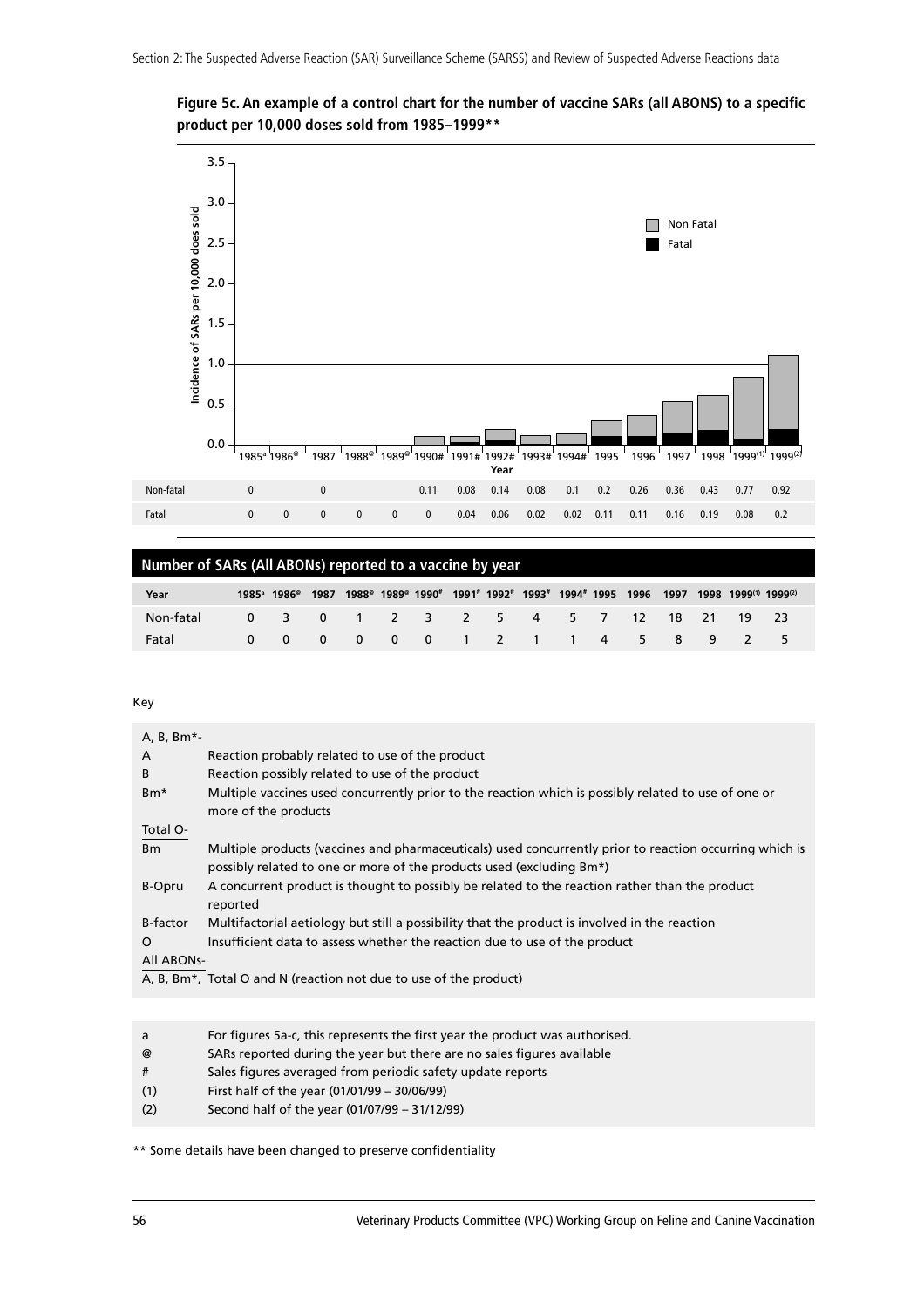

**Figure 5d. An example of a control chart for the number of SARs (A, B, Bm\*) per 10,000 doses sold for the individual vaccines for the year 1998**

#### **Year 1998, A, B, Bm\* Number of SARs reported to the Individual Vaccines**

| Vaccine Code 1a* 2a* 3a 4a* 5a* 6a* 7a 8a* 9a*10a*11a*12a*13a*14a*15a*16a*17a*18a*19a*20a*21a*22a*23a 24a25a*26a*27a |  |  |  |  |  |  |  |  |  |  |  |                                                          |  |  |
|----------------------------------------------------------------------------------------------------------------------|--|--|--|--|--|--|--|--|--|--|--|----------------------------------------------------------|--|--|
| Non-fatal                                                                                                            |  |  |  |  |  |  |  |  |  |  |  | 0 0 0 2 1 1 0 1 10 0 0 0 0 10 2 0 4 0 0 6 2 0 21 0 0 0 1 |  |  |
| Fatal                                                                                                                |  |  |  |  |  |  |  |  |  |  |  |                                                          |  |  |

| A, B, Bm*-     |                                                                                                                                                                                 |
|----------------|---------------------------------------------------------------------------------------------------------------------------------------------------------------------------------|
| $\mathsf{A}$   | Reaction probably related to use of the product                                                                                                                                 |
| B              | Reaction possibly related to use of the product                                                                                                                                 |
| $Bm*$          | Multiple vaccines used concurrently prior to the reaction which is possibly related to use of one or<br>more of the products                                                    |
| Total O-       |                                                                                                                                                                                 |
| B <sub>m</sub> | Multiple products (vaccines and pharmaceuticals) used concurrently prior to reaction occurring which is<br>possibly related to one or more of the products used (excluding Bm*) |
| B-Opru         | A concurrent product is thought to possibly be related to the reaction rather than the product<br>reported                                                                      |
| B-factor       | Multifactorial aetiology but still a possibility that the product is involved in the reaction                                                                                   |
| $\Omega$       | Insufficient data to assess whether the reaction due to use of the product                                                                                                      |
| All ABONs-     |                                                                                                                                                                                 |
|                | A, B, Bm <sup>*</sup> , Total O and N (reaction not due to use of the product)                                                                                                  |

- a For figures 5d-f, this represents whether the authorisation was current for that year.
- @ SARs reported during the year but there are no sales figures available
- # Sales figures averaged from periodic safety update reports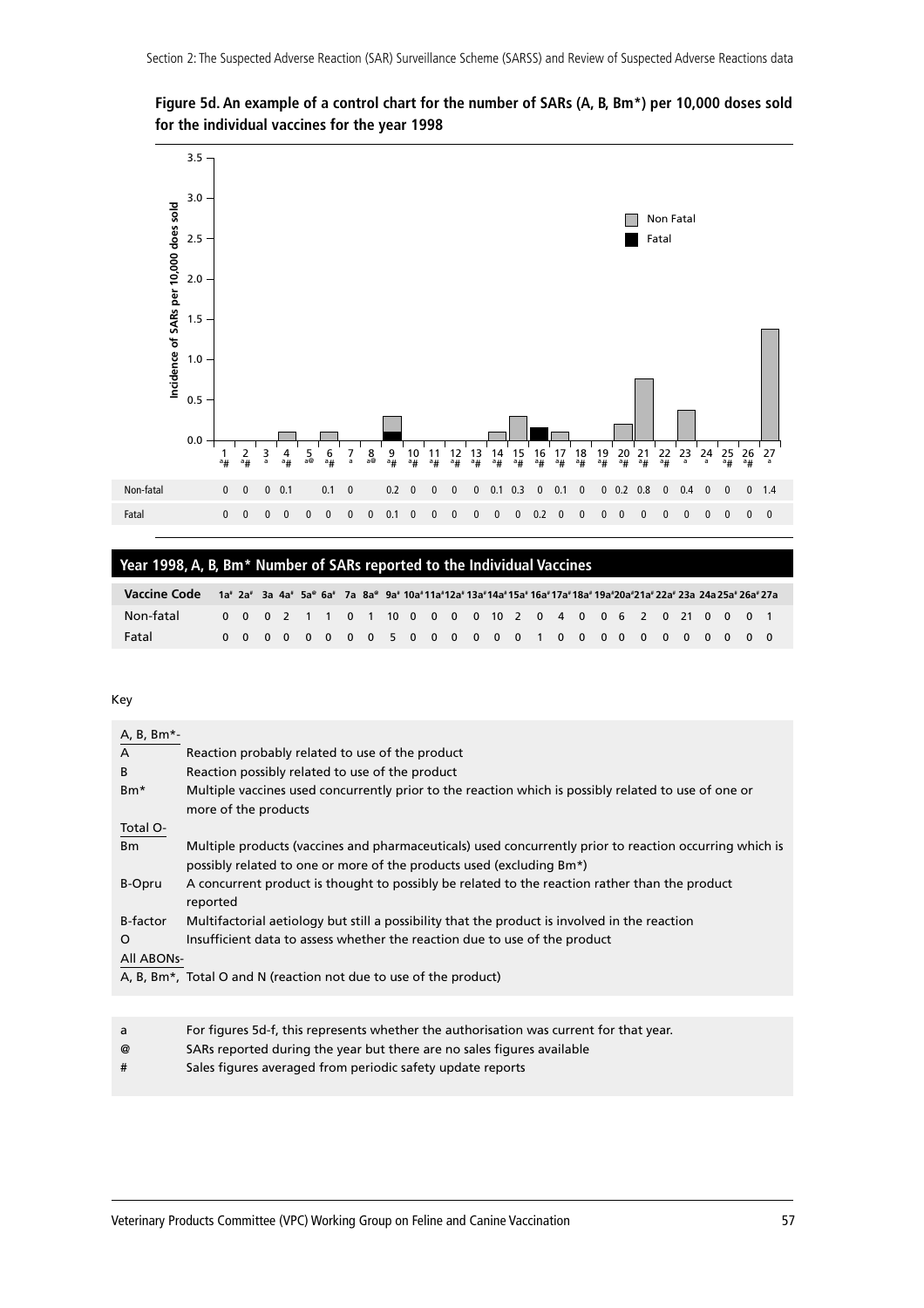**Figure 5e. An example of a control chart for the number of SARs (total O) per 10,000 doses sold for the individual vaccines for the year 1998**



#### **Year 1998, Total O, Number of SARs reported to the Individual Vaccines**

| Vaccine Code 1a* 2a* 3a* 4a* 5a* 6a* 7a 8a* 9a* 10a*11a*12a* 13a*14a*15a* 16a*17a*18a* 19a*20a*21a* 22a* 23a* 24a 25a* 26a* 27a |  |  |  |  |                                                         |  |  |  |  |  |  |  |  |  |
|---------------------------------------------------------------------------------------------------------------------------------|--|--|--|--|---------------------------------------------------------|--|--|--|--|--|--|--|--|--|
| Non-fatal                                                                                                                       |  |  |  |  | 0 0 1 2 4 2 0 0 16 0 0 0 0 15 3 0 1 0 0 5 0 0 9 1 0 0 0 |  |  |  |  |  |  |  |  |  |
| Fatal                                                                                                                           |  |  |  |  | 0 0 0 0 0 0 0 2 16 0 0 0 0 7 0 0 1 0 0 4 0 0 6 1 0 0 0  |  |  |  |  |  |  |  |  |  |

| A, B, Bm*-      |                                                                                                                                                                                 |
|-----------------|---------------------------------------------------------------------------------------------------------------------------------------------------------------------------------|
| $\overline{A}$  | Reaction probably related to use of the product                                                                                                                                 |
| B               | Reaction possibly related to use of the product                                                                                                                                 |
| Bm <sup>*</sup> | Multiple vaccines used concurrently prior to the reaction which is possibly related to use of one or<br>more of the products                                                    |
| Total O-        |                                                                                                                                                                                 |
| B <sub>m</sub>  | Multiple products (vaccines and pharmaceuticals) used concurrently prior to reaction occurring which is<br>possibly related to one or more of the products used (excluding Bm*) |
| B-Opru          | A concurrent product is thought to possibly be related to the reaction rather than the product<br>reported                                                                      |
| B-factor        | Multifactorial aetiology but still a possibility that the product is involved in the reaction                                                                                   |
| $\Omega$        | Insufficient data to assess whether the reaction due to use of the product                                                                                                      |
| All ABONs-      |                                                                                                                                                                                 |
|                 | A, B, Bm <sup>*</sup> , Total O and N (reaction not due to use of the product)                                                                                                  |
|                 |                                                                                                                                                                                 |

- a For figures 5d-f, this represents whether the authorisation was current for that year.
- @ SARs reported during the year but there are no sales figures available
- # Sales figures averaged from periodic safety update reports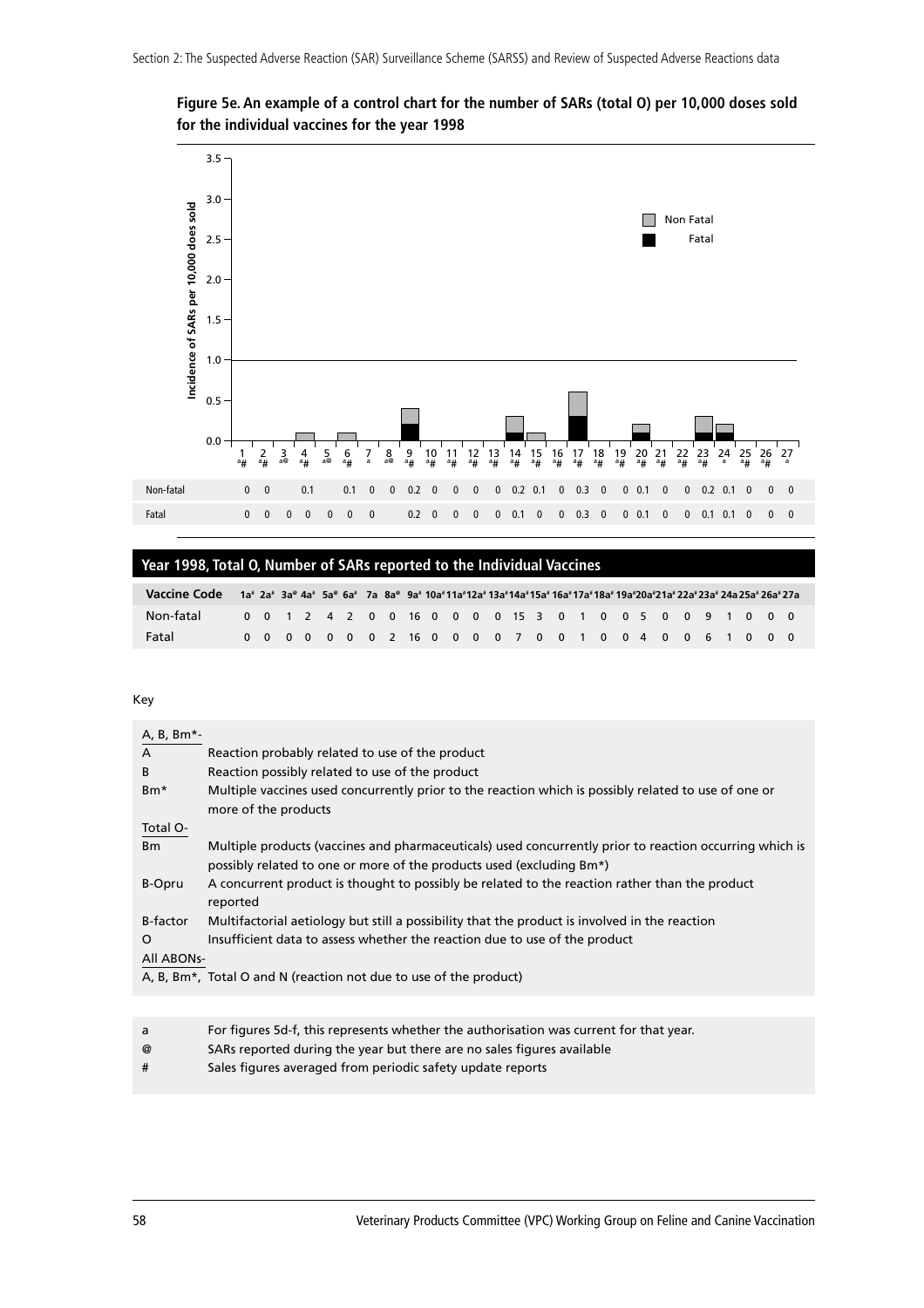

#### **Figure 5f. An example of a control chart for the number of SARs (all ABONs) per 10,000 doses sold for the individual vaccines for the year 1998**

#### **Year 1998, All ABONs, Number of SARs reported to the Individual Vaccines**

| Vaccine Code 1a* 2a* 3a* 4a* 5a* 6a* 7a 8a* 9a* 10a*11a*12a*13a*14a*15a*16a*17a*18a*19a*20a*21a*22a*23a 24a 25a 26a*27a |  |  |  |  |  |  |  |  |  |  |  |                                                           |  |  |
|-------------------------------------------------------------------------------------------------------------------------|--|--|--|--|--|--|--|--|--|--|--|-----------------------------------------------------------|--|--|
| Non-Fatal                                                                                                               |  |  |  |  |  |  |  |  |  |  |  | 0 0 1 4 2 3 0 1 21 0 0 0 0 25 5 0 5 0 0 12 2 0 30 1 0 0 1 |  |  |
| Fatal                                                                                                                   |  |  |  |  |  |  |  |  |  |  |  | 0 0 0 0 0 0 0 2 17 0 0 0 0 8 0 1 2 0 0 5 0 0 6 1 0 0 0    |  |  |

| A, B, Bm*-       |                                                                                                         |
|------------------|---------------------------------------------------------------------------------------------------------|
| $\overline{A}$   | Reaction probably related to use of the product                                                         |
| B                | Reaction possibly related to use of the product                                                         |
| B <sub>m</sub> * | Multiple vaccines used concurrently prior to the reaction which is possibly related to use of one or    |
|                  | more of the products                                                                                    |
| Total O-         |                                                                                                         |
| B <sub>m</sub>   | Multiple products (vaccines and pharmaceuticals) used concurrently prior to reaction occurring which is |
|                  | possibly related to one or more of the products used (excluding Bm*)                                    |
| B-Opru           | A concurrent product is thought to possibly be related to the reaction rather than the product          |
|                  | reported                                                                                                |
| <b>B-factor</b>  | Multifactorial aetiology but still a possibility that the product is involved in the reaction           |
| O                | Insufficient data to assess whether the reaction due to use of the product                              |
| All ABONs-       |                                                                                                         |
|                  | A, B, Bm <sup>*</sup> , Total O and N (reaction not due to use of the product)                          |
|                  |                                                                                                         |

- a For figures 5d-f, this represents whether the authorisation was current for that year.
- @ SARs reported during the year but there are no sales figures available
- # Sales figures averaged from periodic safety update reports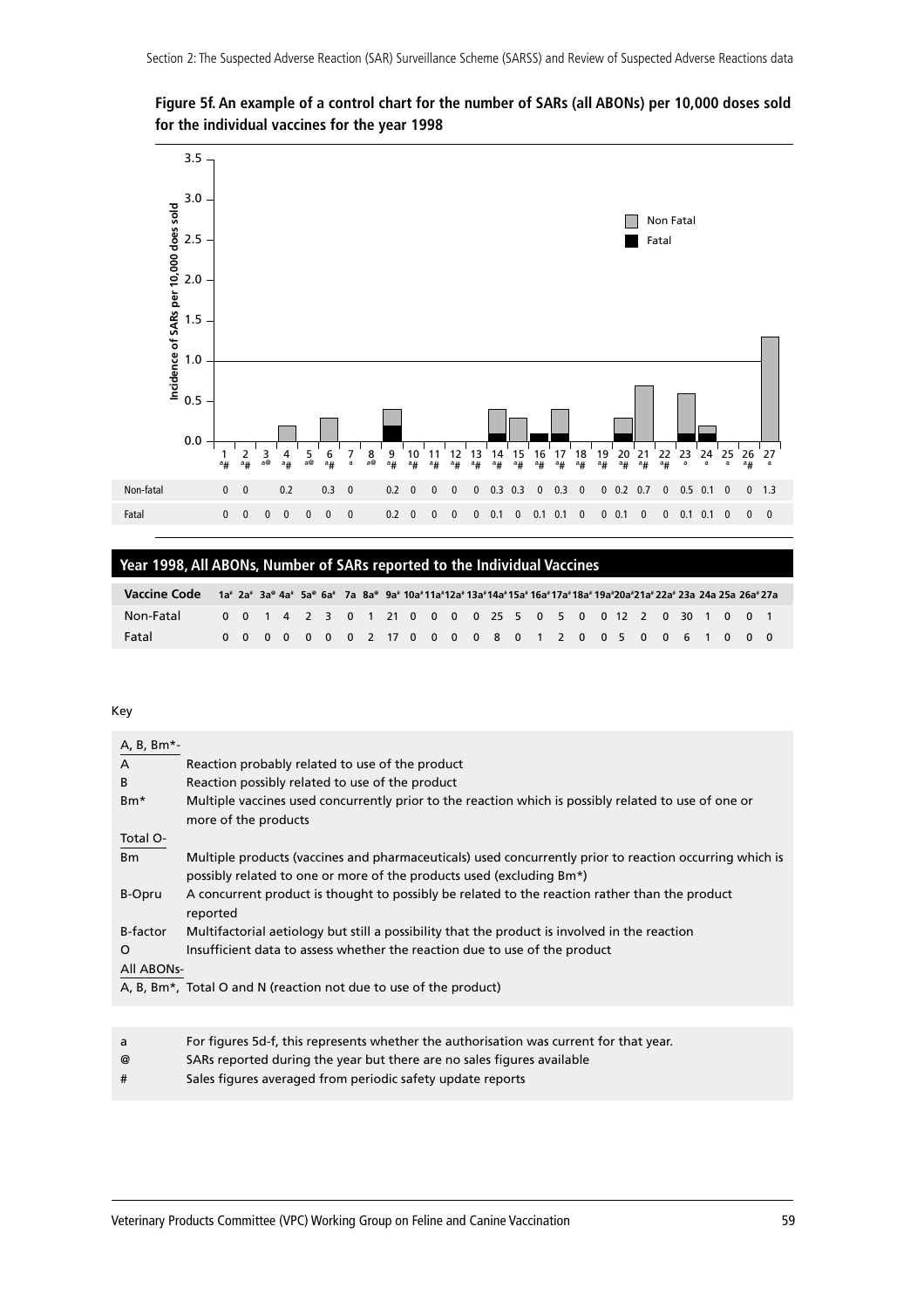- 2.5.6. Amongst the cat vaccines, no vaccine fulfilled the criteria for action in the A, B, Bm\* causality code. Four vaccines fulfilled criterion (i) (section 2.5.5) in the "total Os" and "all ABON" groups in the last five years, although all were at less than 3 per 10,000. One vaccine also fulfilled criterion (iii) in the "all ABON" causality code over the past five years, although all annual incidences for this product for the five years were very low (less than one per 10,000). A rising trend in "total Os" or "all ABON", but not in A, B, Bm\*s may reflect a rise in non-specific reporting, or it may reflect a rise in real but possibly unrecognised vaccine reactions which may need further investigation.
- 2.5.7. For dog vaccines, no vaccine fulfilled the criteria for action except one vaccine in "total Os" which fulfilled criterion (iii). However, all the annual incidences for this vaccine over the period in question (1995–1999) were very low (less than  $0.5$  per10,000).
- 2.5.8. The average annual incidence per 10,000 doses sold for each product, per number of years authorised, for "all ABON" group is shown in Table 13. Out of 23 cat vaccines where sales figures were available, five had zero average annual incidence, the remainder ranging from 0.07-1.67. Similarly, of 27 dog vaccines where sales figures were available, three had zero average annual incidence, and the rest ranged from  $0.03 - 0.79$ .
- 2.5.9. The validity of the incidence data depends on the integrity of the denominator (sales figures) data, which until 1999, were in some cases averaged, cumulative data (see section 2.2.1.), or unobtainable, and this was an area of concern for the Working Group. From 1999 onwards, six-monthly sales figures have been used and thus the validity of the control charts should increase in strength with each six-monthly period. Nevertheless, some inconsistencies and anomalies were noted with both recent and historic sales data, and companies were given the opportunity to confirm their figures. It was also noted that PSURs are not usage figures but sales figures and that products could be held at wholesalers prior to use by veterinary surgeons/owners of animals. As accurate sales data are fundamental to the validity of the control charts, the Working Group strongly recommends that audited sales figures should be provided by the companies.
- 2.5.10. The Working Group discussed the concept of using a formal risk assessment procedure for evaluating SARs (as in the Report of the CIOMS Working Group IV, 199819) and of determining the relative risk for each product with a view to releasing such information into the public domain. However it was felt that at the present time, notwithstanding the current climate of freedom of information, it was inappropriate to do so, given the variable quality of, and many factors influencing the reporting rates and denominator data. It was also noted that in human medicine, although product information is given out, only medically substantiated SAR reports are used in the MCA report (see section 2.2.1) making the data released more reliable.
- 2.5.11. At the present time therefore, the Working Group recommends that if deviations from the normal trend occur for a particular vaccine in the control charts, the company should be approached first for a possible explanation. Subsequent analysis of the database as in section 2.4. would then be carried out if appropriate. If it was decided that the risk/benefit of the product had altered significantly, then the licensing authority, usually in conjunction with the VPC, would consider what action needed to be taken in terms of the product itself, and the need to inform the veterinary profession and the end-user.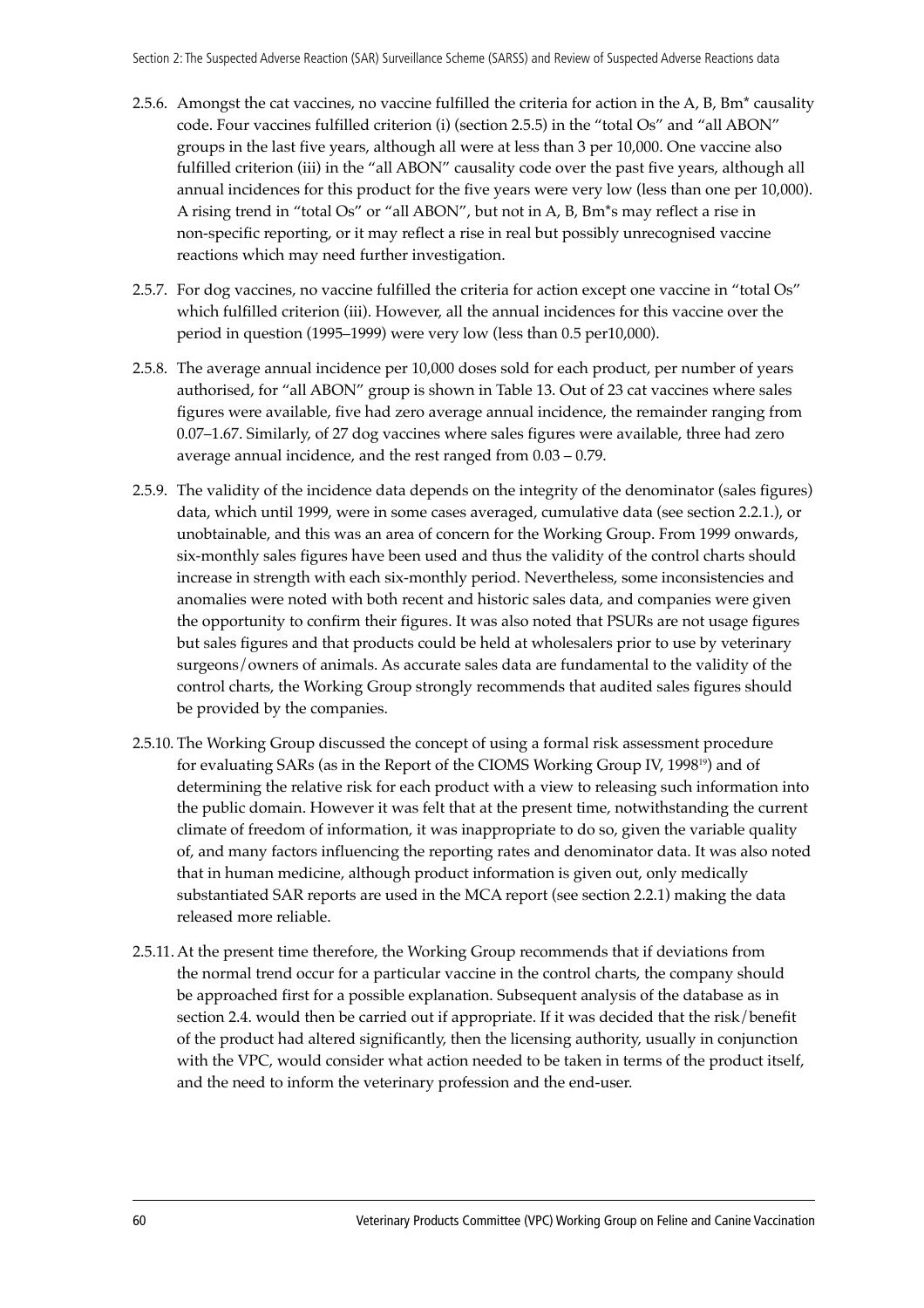|                                                                                                        |     |                     |                   |     |                          |                   | Veterinary Products Committee (VPC) Working Group on Feline and Canine Vaccination | 61 |
|--------------------------------------------------------------------------------------------------------|-----|---------------------|-------------------|-----|--------------------------|-------------------|------------------------------------------------------------------------------------|----|
| Table 13: Ranking table of the average annual incidence of<br>period when sales figures were available |     | Vaccine code        | Overall Incidence |     | Vaccine code             | Overall Incidence | SARs do exist to this product however no sales figures are availabl<br>$\ast$      |    |
|                                                                                                        |     |                     | 1.67              |     | $\overline{9}$           | 0.79              |                                                                                    |    |
|                                                                                                        |     |                     | 1.65              |     |                          | 0.62              |                                                                                    |    |
|                                                                                                        |     | $\tilde{1}$         | 1.46              |     | $\overline{2}$           | 0.52              |                                                                                    |    |
|                                                                                                        |     | $\infty$            |                   |     | 4                        |                   |                                                                                    |    |
|                                                                                                        |     | <b>e</b>            | 0.94              |     | $\overline{\mathcal{L}}$ | 0.43              |                                                                                    |    |
|                                                                                                        |     | $\overline{ }$      | 0.89              |     | 23                       | 0.41              |                                                                                    |    |
|                                                                                                        |     | 12                  | 0.61              |     | თ                        | 0.39              |                                                                                    |    |
|                                                                                                        |     | $\overline{1}$      | 0.55              |     | m                        | 0.38              | $\pmb{\mathsf{v}}$                                                                 |    |
|                                                                                                        |     | $\overline{c}$      | 0.49              |     | 22                       | 0.36              |                                                                                    |    |
|                                                                                                        |     | $\frac{6}{2}$       | 0.41              |     | $\overline{24}$          | 0.32              |                                                                                    |    |
|                                                                                                        |     | 6                   | 0.39              |     | $\overline{c}$           | 0.31              |                                                                                    |    |
|                                                                                                        | Cat | $\frac{8}{2}$       | 0.34              | Dog | $\overline{c}$           | 0.30              |                                                                                    |    |
| vaccine SARs for each cat and dog vaccine per 10,000 doses sold between 1985-1999 or over the          |     | m                   | 0.32              |     | 27                       | 0.29              |                                                                                    |    |
|                                                                                                        |     | S                   | 0.31              |     | $\overline{4}$           | 0.26              |                                                                                    |    |
|                                                                                                        |     | $\overline{1}$      | 0.29              |     | $\frac{6}{2}$            | 0.21              |                                                                                    |    |
|                                                                                                        |     | $\sim$              | 0.27              |     | $\overline{1}$           | 0.20              |                                                                                    |    |
|                                                                                                        |     | $\Omega$            | 0.13<br>0.26      |     | $\frac{8}{2}$            | 0.10<br>0.19      |                                                                                    |    |
|                                                                                                        |     | ō                   | 0.07              |     | $\overline{1}$           | 0.10              |                                                                                    |    |
|                                                                                                        |     | $\overline{2}1$     | 0.00              |     | م                        | 0.06              |                                                                                    |    |
|                                                                                                        |     | $\overline{4}$<br>4 | 0.00              |     | 26<br>25                 | 0.05              |                                                                                    |    |
|                                                                                                        |     | $17*$               | 0.00              |     |                          | 0.04              |                                                                                    |    |
|                                                                                                        |     | $\overline{2}$      | 0.00              |     | $\frac{15}{2}$<br>LN     | 0.03              |                                                                                    |    |
|                                                                                                        |     | 23                  | 0.00              |     | $\overline{ }$           | 0.03              |                                                                                    |    |
|                                                                                                        |     |                     |                   |     | $\sim$                   | 0.03              |                                                                                    |    |
|                                                                                                        |     |                     |                   |     | $\stackrel{*}{\infty}$   | 0.00              |                                                                                    |    |
|                                                                                                        |     |                     |                   |     | $\overline{ }$           | $0.00\ 0.00$      |                                                                                    |    |
|                                                                                                        |     |                     |                   |     | $\frac{2}{3}$            |                   |                                                                                    |    |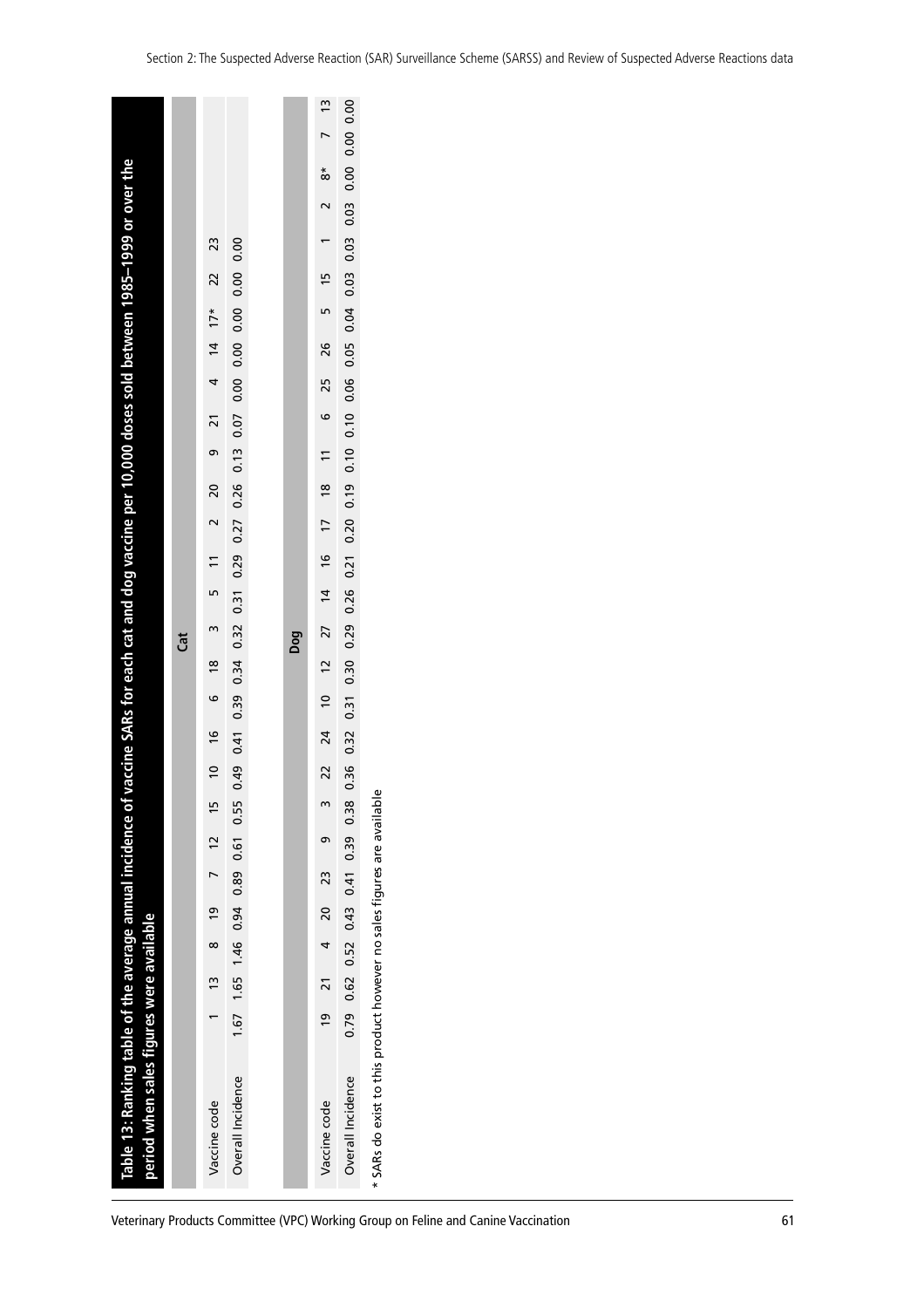## **2.6. Resource implications**

2.6.1. The collation and interpretation of data is central to the work of the SAR Surveillance Scheme. Most of this activity revolves around the records of reported SARs and the scrutiny of information on vaccine product ingredients combined with the interpretative experience and expertise of the surveillance team in identifying trends. The recent developments associated with the TIGRESS database for recording the details associated with each vaccine adverse reaction has proved invaluable and this investment in information technology (IT) now represents an important resource.

During the course of the review it was recognised that the function and efficiency of the SAR Surveillance Scheme team could be enormously enhanced by making greater use of new analytical methods and IT. Consequently the Working Group, in association with the surveillance team, explored (a) the use of control charts for monitoring trends associated with each vaccine over time and (b) the development of the multivariate component data set using spreadsheet information systems. Both of these approaches have now been successfully piloted. This has required extensive use of manual data extractions from a variety of information sources, and full scale use of the approaches will require IT expertise. It is therefore recognised that specialist IT support should be incorporated within the SAR Surveillance Scheme function.

The Working Group concludes that:

- IT support should be provided for routine maintenance and periodic reviews of the TIGRESS database;
- an early detection system for adverse reactions associated with each vaccine should be implemented using controls charts; and
- that these approaches should be extended from vaccines to all veterinary products.

The Working Group advises that the SAR Surveillance Scheme team should further evaluate the use and analysis approaches to the multivariate component data set.

2.6.2. In the longer term, the Working Group recommends that a way should be found to allow the data held by the VMD SAR Surveillance Scheme to be analysed in partnership with the wider research community. The Working Group recognises that there are issues of confidentiality and reliability of data that need to be addressed before this can take place. Nevertheless, the Working Group considers that this represents a means whereby there can be expert, independent and ongoing scrutiny of SAR Surveillance Scheme data to identify significant associations and newly emerging trends.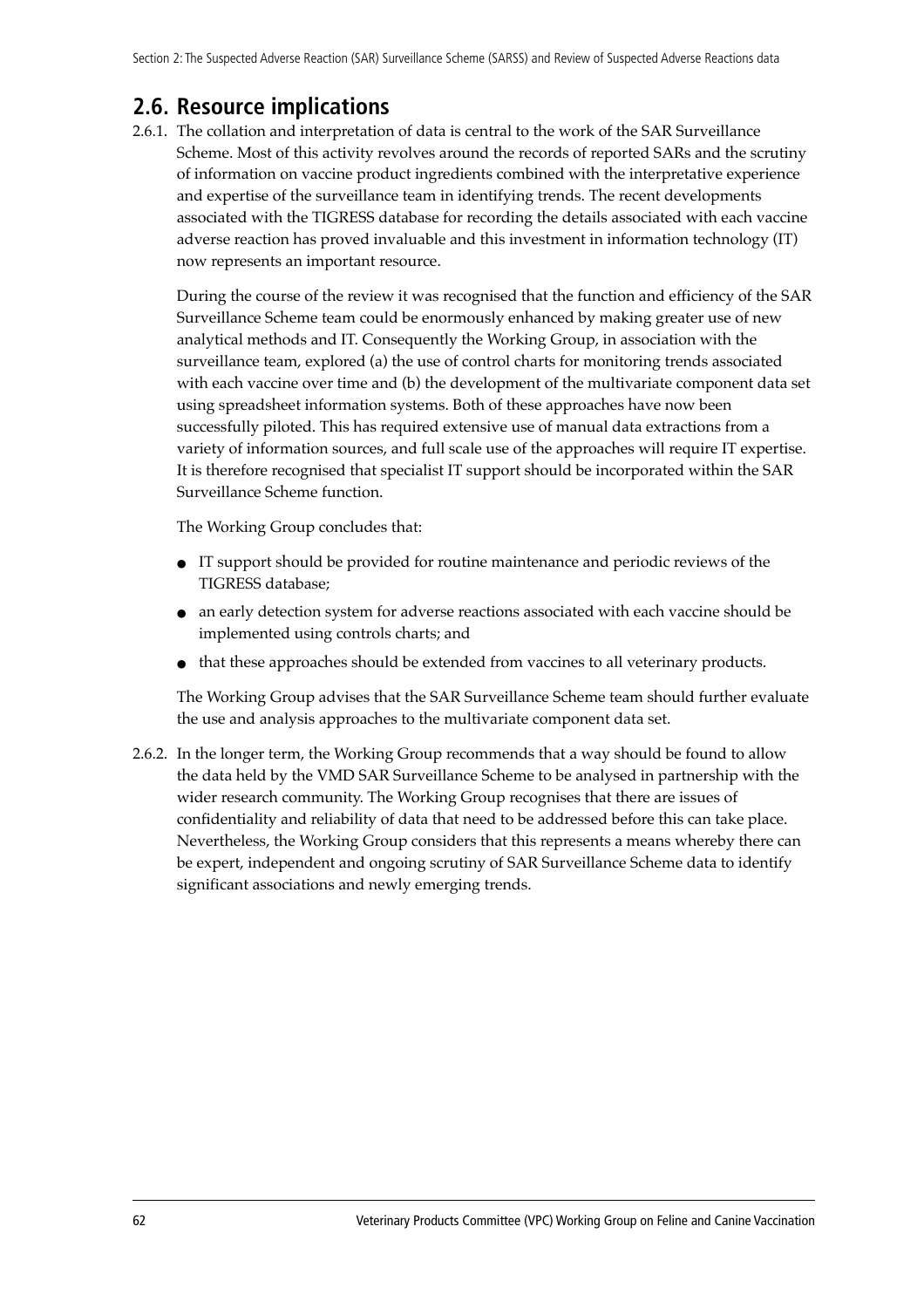# **Section 3: The Feasibility and Value of Conducting a Survey of Feline and Canine Post Vaccination Reactions**

- 3.1. There is clear evidence that the SAR Surveillance Scheme has and will continue to play an increasingly important role in the identification and cause of adverse reactions. Recent improvements in the design of the collection and analysis of the data will lead to a process which will further enhance the value of the SARs data and its potential for early identification of health risks that could be associated with cat and dog vaccinations
- 3.2. It is recognised that the SAR Surveillance Scheme principally addresses the early detection and cause of adverse reactions occurring at point of treatment. However, broader issues of the occurrence of long-term, low incidence, or unrecognised adverse effects will have to be addressed by epidemiological studies. Although several studies have recently been reported or initiated, there are major constraints to identifying such adverse reactions.
- 3.3. In the first instance, such adverse events have low rates of occurrence in vaccinated populations. To detect changes in the incidence of rare events requires large representative samples of both vaccinated and unvaccinated control animals to be compared in order to have sufficient statistical power to substantiate any effect that could arise due to vaccination. Secondly, accessing information on unvaccinated animals is particularly difficult in view of the large proportion of companion animals that currently receive some form of vaccination during their life span.
- 3.4. Several epidemiological approaches could be adopted. A cross-sectional case-control study could be applied at a single point in time. Animals could be classified into groups: those with a particular adverse reaction (cases) and those without (controls). Vaccination history, sex, breed, nutrition etc. could then be examined as risk factors. Case-control studies are often preferable because they are fast, less expensive and suitable for rare diseases. However, they have the disadvantage of requiring recalled information that is often inaccurate and unreliable. This is likely to be the case for cat and dog populations. Moreover, it would not be possible to estimate rates of disease from such a study because of the absence of denominator data and data not being collected over time.
- 3.5. Alternatively, a prospective cohort study could follow a large number of vaccinated and unvaccinated animals to monitor the rate at which adverse reactions such as sarcomas occur in animals. Comparisons could be made for animals of age one year, two years, three years and so on up until ten years. The study would reveal whether vaccination produced a higher proportion of animals with a particular long term adverse effect, it would indicate age of onset of the adverse reaction, the time of the adverse effect following primary and booster vaccinations etc. Moreover, a 'dose response' effect could be tested by comparing the incidence of the adverse effect in animals vaccinated one, twice, three times etc. Health records of each animal would have to be maintained, in particular all events pertaining to vaccination.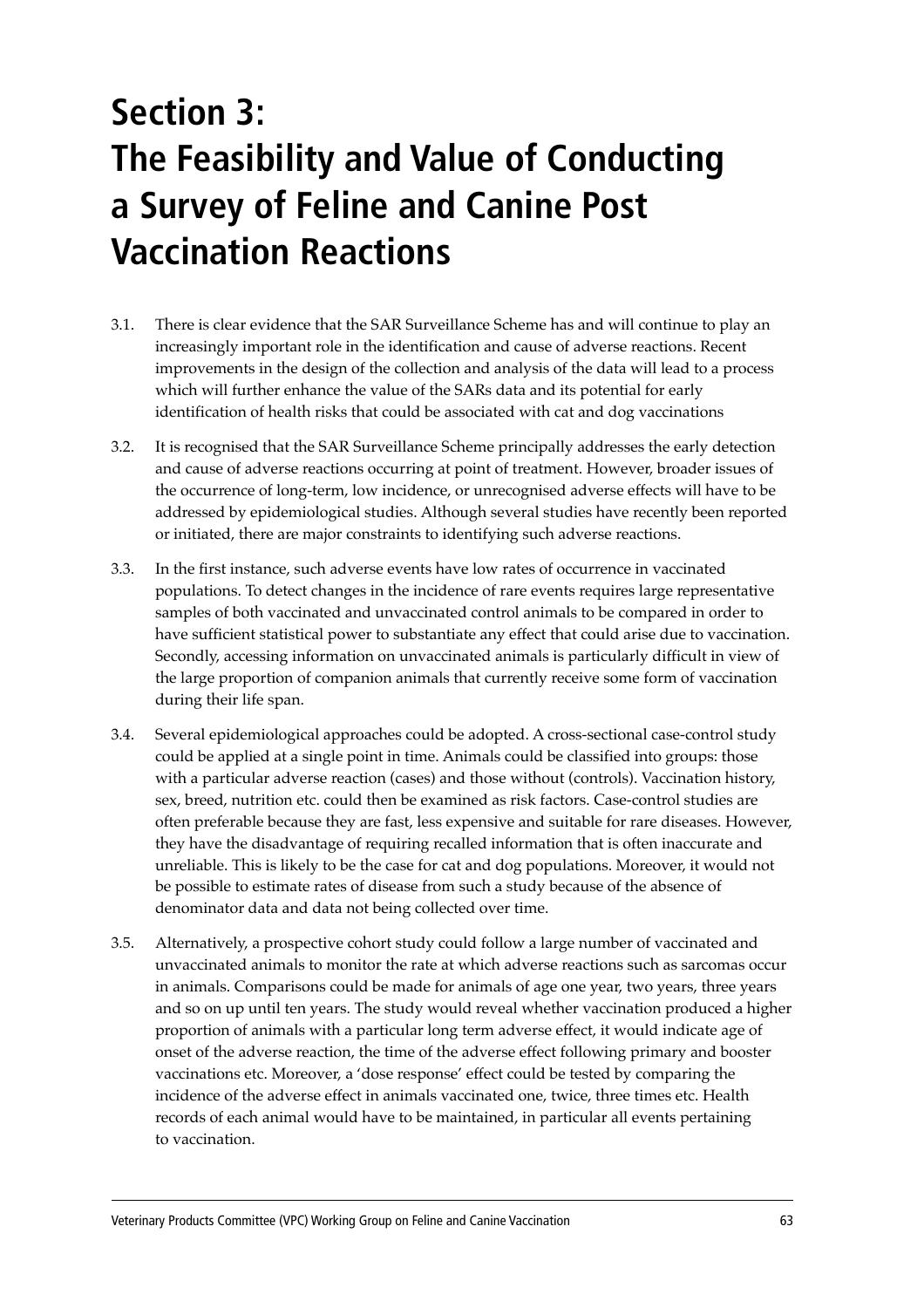- 3.6. The Working Group conclude that although a cohort study would have the disadvantage of taking time and also being expensive, it would have the advantage of providing better quality information, providing estimates of relative risk and disease incidence rates. Moreover, such a long-term surveillance scheme would provide information on a large number of treatment related problems and it could pioneer the establishment of a national database for small-animal populations that could be used for monitoring the effects of veterinary medicines other than vaccines. This is an approach which has been adopted in some human studies, and in particular in the ongoing Avon Longitudinal Study of Parents and Children (2001) (formerly the Avon Longitudinal Study of Pregnancy and Childhood) (2000) (ALSPAC) study,18 although it is recognised that there may be some logistical problems associated with this approach.
- 3.7. Irrespective of what type of study is implemented, statistical power calculations indicate that a very large sample of animals would have to be studied if there were to be any reasonable prospect of detecting long term increased risk associated with vaccination in view of many of the adverse events being very rare. Small-scale short term studies are not likely to be sufficiently discerning. Such an investigation would require commitment and need to be carried out under a national management programme using veterinary practices, University veterinary hospitals, research centres, diagnostic laboratories etc. Central to the study would be the establishment of a centralised database to deal with the collection and analysis of data. Funding and co-ordination would be a major challenge. However, considering the number of stake holders i.e. industry, government, charities, universities, research councils, welfare groups etc. it could become cost effective and also generate information beyond the immediate goals of the study.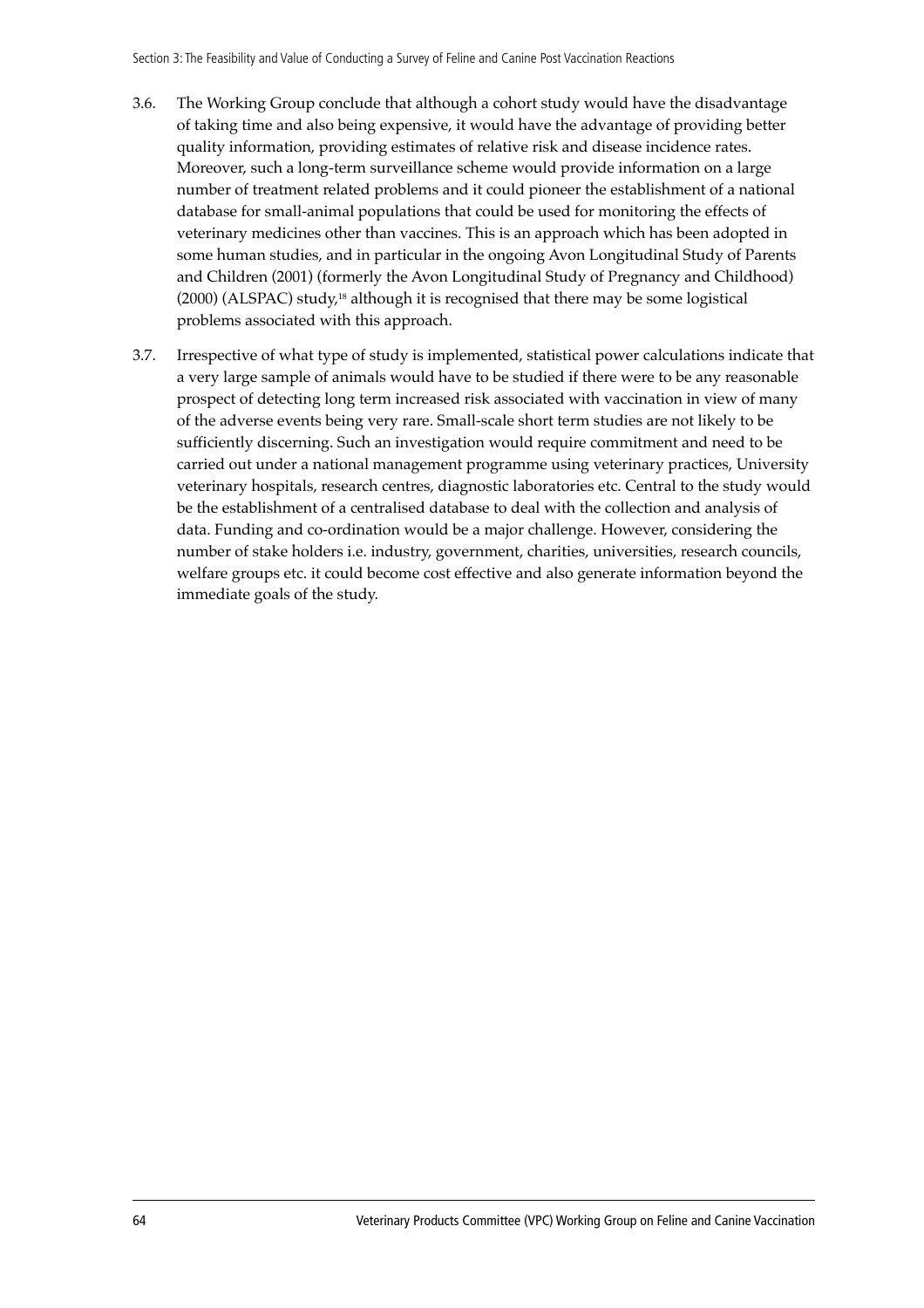# **Section 4: Current Vaccination Programmes and Current Advice on Repeat Immunisation**

- 4.1. For the majority of current cat and dog vaccines authorised in the UK, re-vaccination intervals of one year are recommended by the manufacturers based on controlled experimental challenge data and field studies carried out for each component of each individual product. Because of expense, time, and animal welfare considerations, such studies tend to determine a minimum rather than a maximum duration of immunity. In addition, in multivalent vaccines the claim for duration of immunity has to reflect the component with the shortest duration demonstrated.
- 4.2. The Working Group concluded from the literature review (section 1.6.) that there is some reasonable evidence that duration of protection may be significantly longer than one year for some diseases such as canine distemper, canine parvovirus 2 infection, infectious canine hepatitis, and feline panleucopenia. For other diseases such as feline herpesvirus and feline calicivirus infection, whilst protection may last longer in some animals, it is likely to be incomplete. Such conclusions are generally based, however, on extrapolation from the natural disease, from serological studies, and from studies on different vaccines within a product category using various challenge systems which may not reflect the field situation.
- 4.3. The Working Group recognises that ideally, in the longer term, the true duration of immunity, rather than the minimum duration should be established for each disease and for each vaccine, under normal conditions of use. It is recognised that this may be difficult to achieve, but ways in which it may be facilitated include:
	- $(i)$  undertaking long-term experimental challenge studies  $-$  but bearing in mind the limitations outlined in section 1.6.3;
	- (ii) developing standardised potency tests for each disease and their vaccines, where European Pharmacopoeia monographs are not available;
	- (iii) standardising serological assays between veterinary laboratories;
	- (iv) where appropriate, developing *in vitro* correlates of protection, and determining duration of immunity by monitoring vaccinated sentinel groups in the field;
	- (v) developing centralised surveillance schemes and carrying out epidemiological studies (including modelling studies) to determine disease incidence and risk factors for a disease;
	- (vi) obtaining audited vaccine sales figures and population estimates for cats and dogs such that the level of vaccine coverage in the population can be accurately determined and in the long-term increased.
- 4.4. At present, the Working Group concludes that there is currently insufficient information to propose re-vaccination intervals on product literature other than those proposed by the manufacturer, and approved by the regulatory process. However, the Working Group recommends that for both cat and dog vaccines a statement be added to the product literature indicating that the regime for booster vaccinations is based on a minimum duration of immunity rather than a maximum, and that a risk/benefit assessment should be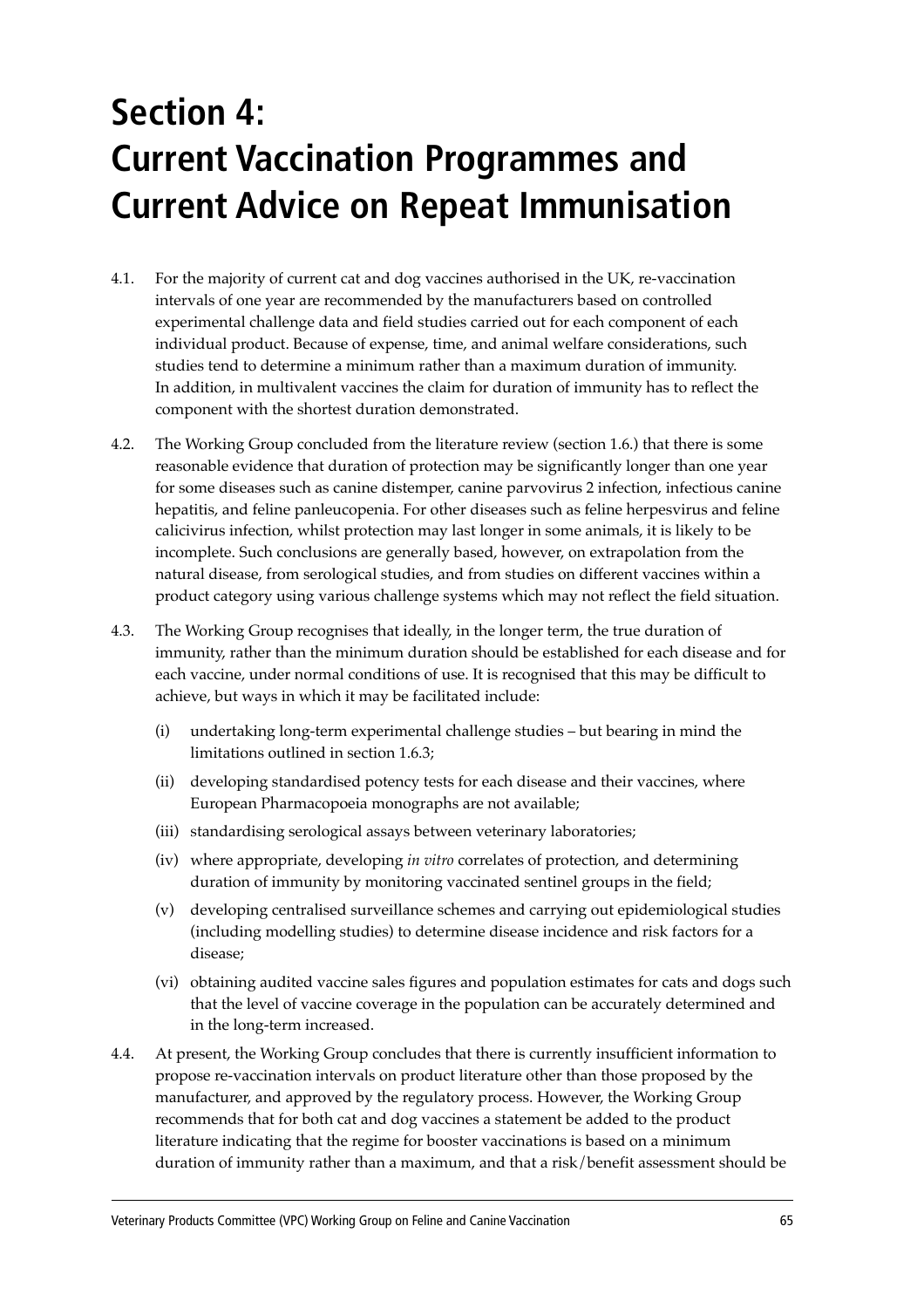made for each individual animal by the veterinary surgeon in consultation with the owner so that, if required, an informed choice may be made by the owner with respect to the necessity for a particular vaccine and the frequency of its use. The assessment should include discussion on the likelihood of exposure, available data on duration of immunity, and the risks related to vaccination. The Working Group also recommends that more information should be provided for veterinary surgeons and owners by Marketing Authorisation Holders in order to facilitate such decision-making.

In view of the findings of the Working Group on vaccine-associated feline sarcomas, (see section 2.4.11.7) and the seriousness of the condition, the Working Group recommends that a generic warning should be placed on the product literature for all feline vaccines administered by injection. The proposed warning should state that current knowledge suggests that, very rarely, sarcomas may occur at the site of vaccination, and that although other vaccines may be involved, there is some evidence to suggest that this may be more associated with the use of aluminium adjuvanted vaccines. The situation with respect to the role of FeLV vaccines in general, or the use of other adjuvants, is unclear and should be kept under review. The Working Group further recommends that discussion of such risks should be part of the informed risk/ benefit assessment carried out, as above, by the veterinary surgeon in consultation with the owner.

It is also suggested that professional and educational bodies in the UK should recommend that good veterinary practice should include the use of standardised vaccination procedures, as recommended by VAFSTF, in terms of sites of vaccination, in order to help identify causes of such reactions and aid treatment. VAFSTF also note that any vaccine site masses that persist for greater than three months following vaccination; are greater than 2cm in diameter; or are increasing in size one month after vaccination, should be biopsied, and if malignant, be surgically excised. Advanced diagnostic imaging to identify the full extent of the tumour is suggested before extensive surgical excision is carried out<sup>99, 101</sup>.

- 4.5. In the longer term, manufacturers and other organisations should be encouraged to obtain data on disease incidence and duration of immunity in the field. Epidemiological studies should help identify risk factors for a disease. Once such information is available it may be possible to alter recommended revaccination intervals, initially on an individual vaccine basis, and perhaps, in the longer term, overall. It is recognised that the current system maximises protection for the individual and that in some cases this may be helpful, since there may be biological variation in response. However, in the longer term, population immunity should be increased such that exposure to infection is reduced. It is also recommended that manufacturers are encouraged to market single component as well as multivalent products in order to retain flexibility in their use.
- 4.6. The Working Group also recommends that the EU Member States' regulatory authorities produce clear legislation and guidelines which encourage determination of as long a duration of immunity for each product as possible. It is important that the regulatory authorities distinguish between companion animals in their guidelines, and food-producing animals, in view of the longer life expectancy of companion animals and the likelihood of their receiving many repeated vaccinations over their lifetime.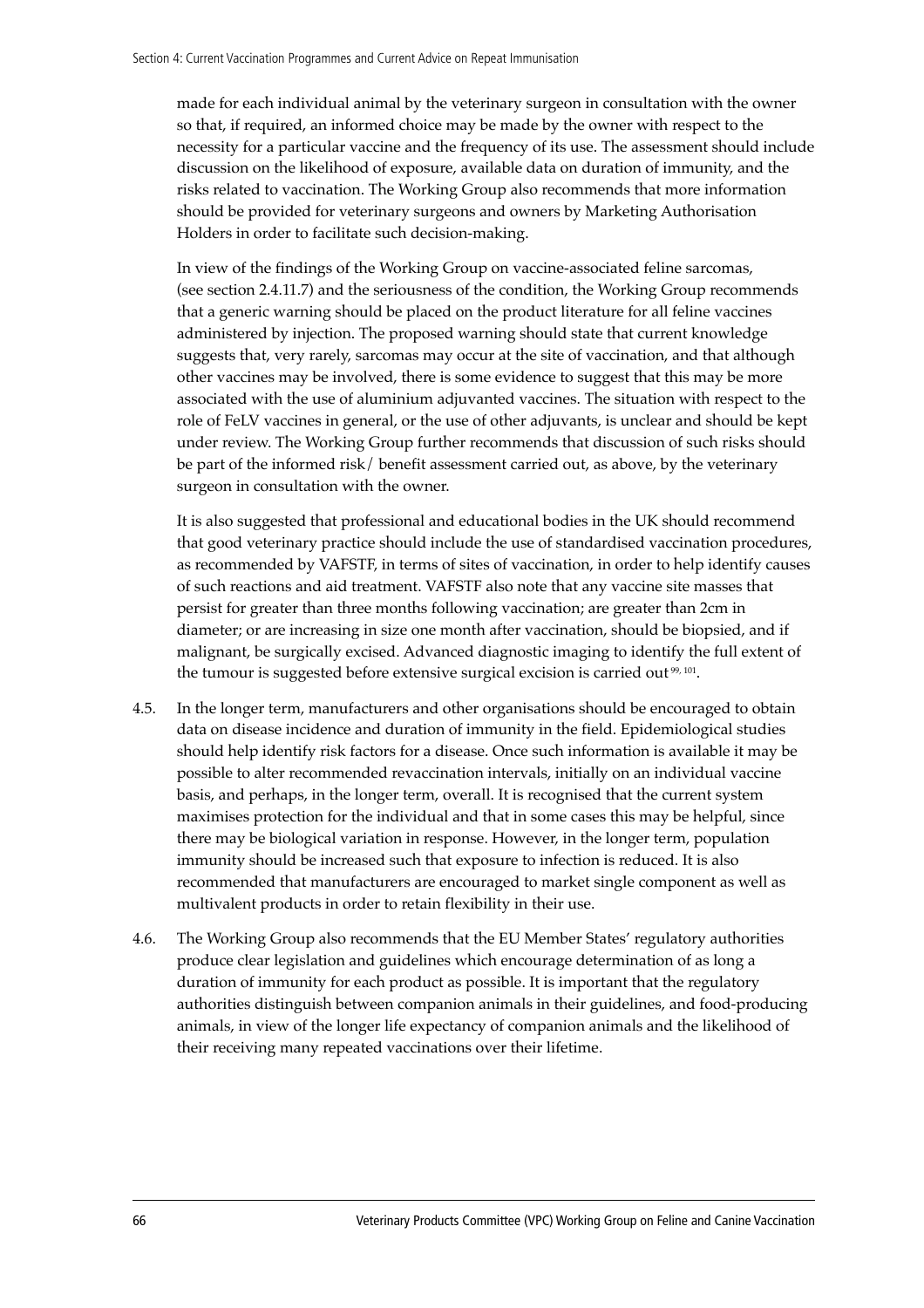# **Acknowledgements**

The Working Group would like to thank all the many people, organisations and institutions who contributed to this report, but in particular, Pedigree Masterfoods for their contribution of GfK Home Audit 1999 data on sex and age distribution of cats and dogs in the UK; the veterinary practices who contributed to the survey on primary and booster vaccinations administered in their practice in 1999; Mr David Sutton, Chairman of the Companion Animal Veterinary Group, National Office of Animal Health Limited; Professor Michael Day, Department of Pathology and Microbiology, University of Bristol ; Professor Philip H. Kass, Associate Professor of Epidemiology, Department of Population Health and Reproduction, School of Veterinary Medicine, University of California; Dr Michael Herrtage, Queens Veterinary School Hospital, University of Cambridge; and Dr Martha Spagnuolo-Weaver, VMD Immunologicals Team.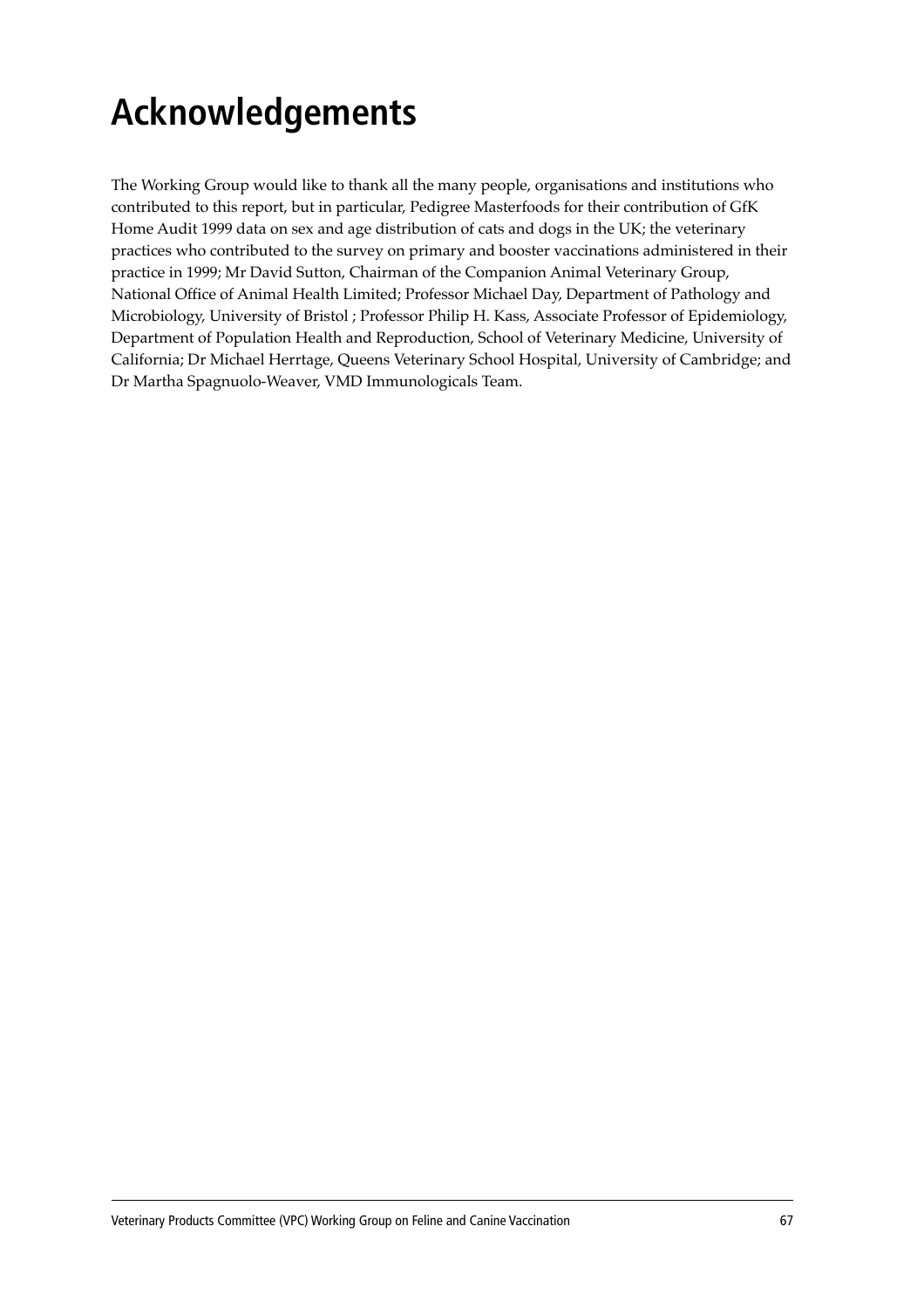# Appendix 1a

### **Sources of Information**

Information on issues which related to the objectives of the Working Group was obtained from a variety of sources:

- (i) the scientific literature
- (ii) lay articles and those related to consumer concerns.
- (iii) requests for information from veterinary schools in the USA and UK; to licensing authorities in the USA and EU; and to various other UK professional bodies including veterinary and trade associations and animal groups such as the Kennel Club and the Governing Council of the Cat Fancy. ( In general, response rates were relatively low, but some useful information was obtained.)
- (iv) information obtained through the Internet, including useful client information prepared by various USA interest groups and USA veterinary schools, and information provided by the American Veterinary Medical Association (AVMA) Vaccine-Associated Feline Sarcoma Task Force (VAFSTF) www.avma.org/vafstf<sup>1</sup>
- (v) guidelines developed for USA practitioners, in particular, the Feline Vaccine Guidelines from the Advisory Panel on Feline Vaccines<sup>2, 3</sup>, and the AVMA Council for Biologics and Therapeutics (www.avma.org)4
- (vi) EU legislation; EU Directive 81/851 Article 42b5 ; Committee for Veterinary Medicinal Products guidelines (CVMP Note for Guidance (NfG): Pharmacovigilance of Veterinary Medicinal Products(CVMP/183/96)°); The International Co-operation on Harmonisation of Technical Requirements for Registration of Veterinary Medicinal Products (VICH) Pharmacovigilance of Veterinary Medicinal Products: Management of Adverse Event Reports (AERs) VICH GL24 CVMP/547/007 and Veterinary Medicines Directorate (VMD) Guidance Animal Medicines European Licensing Information and Advice (AMELIA) 12<sup>s</sup>; EU directive 81/852/EEC°; 'Requirements for immunological veterinary medicinal products' Title II, part 8 of the Annex to EC directive  $92/18/EEC^{10}$ ; the European Pharmacopoeia 1997 Evaluation of Safety of Veterinary Vaccines section 5.2.6 and Evaluation of Efficacy of Veterinary Vaccines section 5.2.7<sup>11</sup>; CVMP guideline III/5736/94 'Specific requirements for the production and control of live and inactivated viral and bacterial vaccines for cats and dogs<sup>'12</sup>; CVMP Note for Guidance: Duration Of Protection Achieved By Veterinary Vaccines CVMP/682/9913.
- (vii) relevant areas in the human field, in particular, literature searches of vaccine-associated safety issues including the possible association of autism with measles, mumps and rubella (MMR) vaccination in human infants14,15; Medicines Control Agency16; Committee on Safety of Medicines (1999)<sup>17</sup>; the Avon Longitudinal Study of Parents and Children (2001) (formerly the Avon Longitudinal Study of Pregnancy and Childhood (2000)) (ALSPAC) (www.ich.bris.ac.uk/alspacext/Default.html)18; Report of Council for International Organisations for Medical Science (CIOMS) Working Group IV Benefit-Risk Balance for Marketed Drugs: Evaluating Safety Signals (a US-discussion paper on periodic safety updates and risk benefit analysis)<sup>19</sup>; guidelines of the International Conference on Harmonisation of Technical Requirements for Registration of Pharmaceuticals for Human Use: Clinical Safety Data Management: periodic safety update reports for marketed drugs (ICH Harmonised Tripartite Guideline CPMP/ICH/288/95 Adopted December 199620).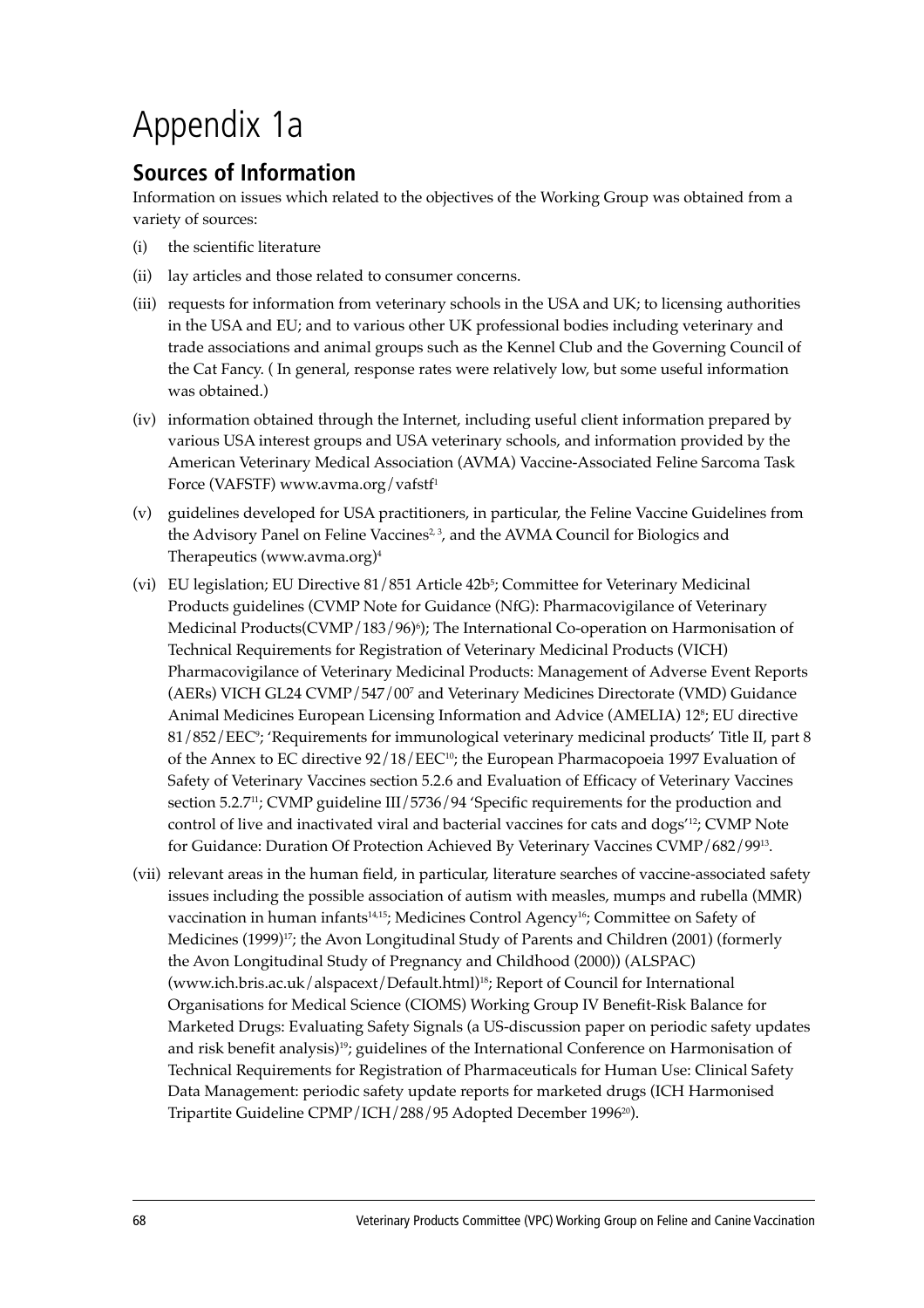# Appendix 1b

## **Yellow Forms (MLA252A)**

|                                                                                                      | Suspected Adverse Reaction Surveillance Scheme (SARSS)<br>Animal suspected adverse reaction report<br>This form should be completed in BILOGK LETTER'S and sent to the FREEPOST address.<br>gwyr Abdyn whoneyer a suspacied abydusel yarnori siabseryed in aniffraet impludyfiol |                                        | 548 Ve<br>Date received.<br>$=$<br>Cety Pude                                                                        |
|------------------------------------------------------------------------------------------------------|----------------------------------------------------------------------------------------------------------------------------------------------------------------------------------------------------------------------------------------------------------------------------------|----------------------------------------|---------------------------------------------------------------------------------------------------------------------|
|                                                                                                      | thrus and high, quangita after the use - 4 a veterinary institution                                                                                                                                                                                                              |                                        |                                                                                                                     |
| Sullandre dal producti                                                                               | All reporters MUST complete this section                                                                                                                                                                                                                                         |                                        | Full the full care and help symptoms are some as this face in the VAID.                                             |
| den om mented av datas C                                                                             | ⊀akhi m'ni                                                                                                                                                                                                                                                                       | f. a. d.<br>Port and                   | they of                                                                                                             |
|                                                                                                      | no form will be comed to the Umipers (Marso ang-<br>Authority at an incollection behavior that they approach in the con-<br>repented suggested, als give reaction to the spoonbact. They                                                                                         | Full arbhoses concerned time spacement |                                                                                                                     |
| or the Company, pages fick this law.                                                                 | ado, west the restaura contraction the plot (18 - 18 record), mor-<br>actor the harperst and addressles) on the form to be revisible? (1)                                                                                                                                        | Concerting                             | <b>Benade</b>                                                                                                       |
| Has the Company already been informed?                                                               | YES INCL.                                                                                                                                                                                                                                                                        |                                        | full name and address or veterinarian overly wh-                                                                    |
| Your historia - No of 30st                                                                           |                                                                                                                                                                                                                                                                                  |                                        |                                                                                                                     |
| Details of animal<br>suspected adverse reaction(s)<br>Report to                                      |                                                                                                                                                                                                                                                                                  | Court L                                | <b>Bookley</b>                                                                                                      |
| p-ing production<br>Not rate agends how team<br>on this seculo on<br>Administered by<br>occupations. | <br>t Nachfungsals =<br>reacting.<br>- Date of first Inc.<br>a administration - 11                                                                                                                                                                                               | No of th<br>coults =                   | these and insurance or<br>⊥ przieku) zdeseństwod L<br>Durchwood [<br>ha a thrìomh-                                  |
| ste & incorpor<br>rdin nouaiton.                                                                     | Previácia de contra                                                                                                                                                                                                                                                              | proglede in this ordinates. YES        | t di YES, maraber<br><b>CONTRACTOR</b>                                                                              |
| 11.111<br>and from se                                                                                | ward L<br>へいこ<br>Species Kingdi<br>N.H.I<br>he i<br>No.                                                                                                                                                                                                                          |                                        | Nation of concrete and udoty temped<br>most and duration of symptoms.                                               |
|                                                                                                      |                                                                                                                                                                                                                                                                                  |                                        |                                                                                                                     |
|                                                                                                      |                                                                                                                                                                                                                                                                                  |                                        |                                                                                                                     |
|                                                                                                      | fuil di ra surficiadad curecci condurents in avoi                                                                                                                                                                                                                                | Jimmediate acament aschi candi         |                                                                                                                     |
|                                                                                                      |                                                                                                                                                                                                                                                                                  |                                        | Previous succidance hoove in enhancing of poditions cheft in ruspecies are recommitted and received and back member |
|                                                                                                      |                                                                                                                                                                                                                                                                                  |                                        |                                                                                                                     |
|                                                                                                      |                                                                                                                                                                                                                                                                                  |                                        |                                                                                                                     |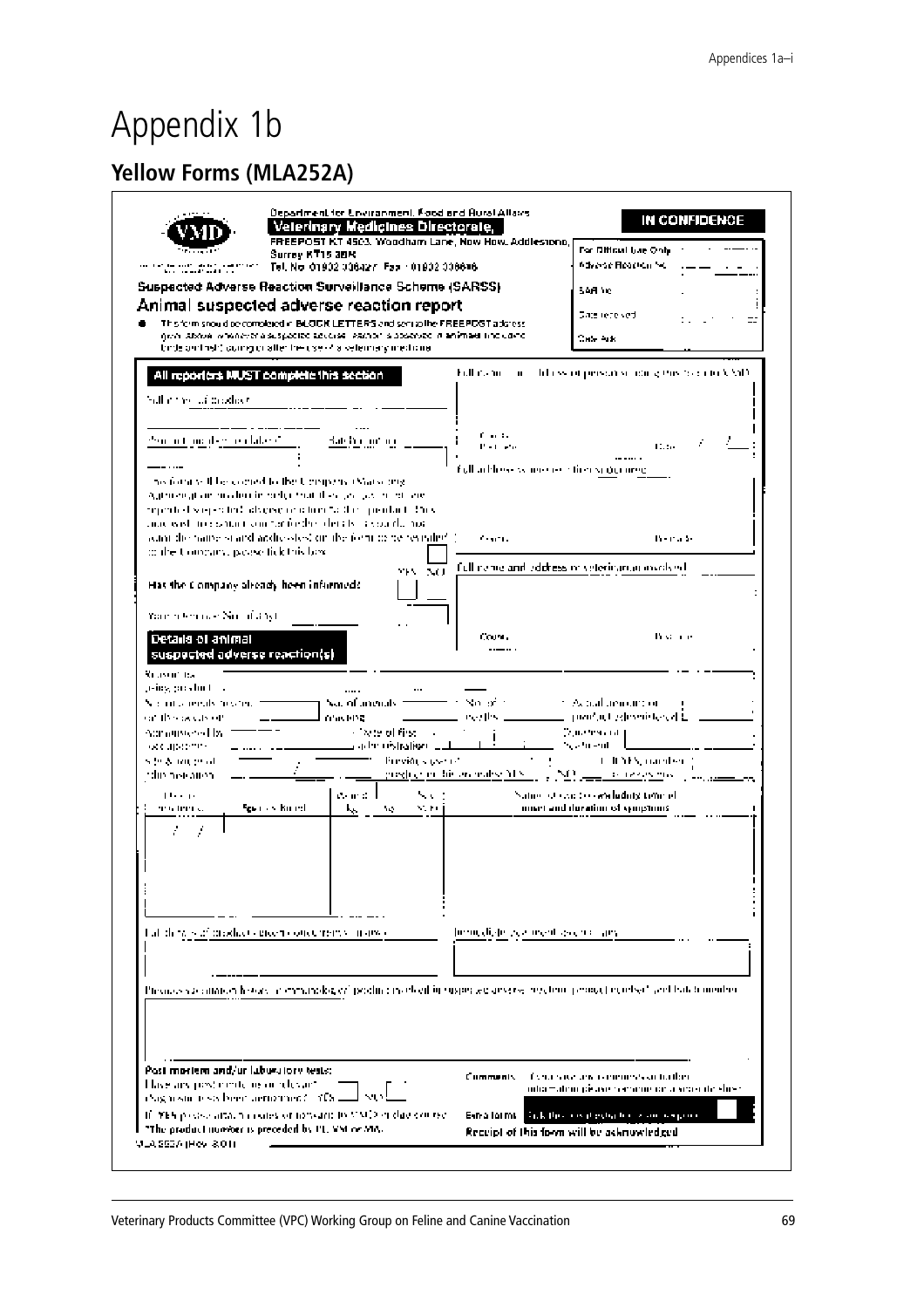# Appendix 1c

### **Governing Council of the Cat Fancy (GCCF) Recognised Breeds**

| Longhair<br>(Persian)                           | Semi-longhair           | <b>British</b><br><b>Shorthair</b>    | Foreign                                 | <b>Oriental</b>                                                 | <b>Burmese</b> | <b>Siamese</b>                               |
|-------------------------------------------------|-------------------------|---------------------------------------|-----------------------------------------|-----------------------------------------------------------------|----------------|----------------------------------------------|
| <b>Bicolour</b>                                 | <b>Birman</b>           | <b>Bicolour</b>                       | Abyssinian                              | Angora                                                          | Self           | Self-pointed                                 |
| Cameo                                           | Mainecoon               | Colour-<br>pointed                    | Asian (incl.<br>Bombay and<br>Burmilla) | <b>Oriental Selfs</b><br>(incl. Havana<br>and Foreign<br>White) | Tortie         | $Tabby -$<br>pointed (incl.<br>Tortie Tabby) |
| Chinchilla                                      | Norwegian<br>Forest cat | Manx                                  | Tiffanie<br>(longhaired<br>Asian)       | Shaded                                                          |                | Tortie $-$<br>pointed                        |
| Colourpoint                                     | Ragdoll                 | Self                                  | Bengal                                  | Smoke                                                           |                | <b>Balinese</b><br>(Longhaired<br>Siamese)   |
| <b>Exotic short</b><br>haired<br>(persian type) | Somali                  | Smoke                                 | Cornish Rex                             | Tabby (Incl.<br>Tortie Tabby)                                   |                |                                              |
| Golden                                          | <b>Turkish Van</b>      | Tabby (incl.<br>Tortie Tabby)         | Devon Rex                               | Tortie                                                          |                |                                              |
| Pewter                                          |                         | Tipped                                | Korat                                   |                                                                 |                |                                              |
| Self                                            |                         | Tortie (incl.<br>Tortie and<br>White) | Ocicat                                  |                                                                 |                |                                              |
| Shaded                                          |                         |                                       | Russian                                 |                                                                 |                |                                              |
| Smoke                                           |                         |                                       | Singapura                               |                                                                 |                |                                              |
| Tabby (incl.<br>Tortie Tabby)                   |                         |                                       | Tonkinese                               |                                                                 |                |                                              |
| Tortie (Incl.<br>Tortie and<br>White)           |                         |                                       |                                         |                                                                 |                |                                              |

### For the purposes of this report further categories were added to the above list to include the following

Pedigree Crosses

Non Pedigree - Domestic shorthair (DSH), Domestic longhair (DLH)

Other – This category included animals where the exact breed grouping was not stated and therefore they could not be classified into one of the above groups.

Web site - http://ourworld.compuserve.com/homepages/GCCF\_CATS/breed.htm (accessed 11/05/01)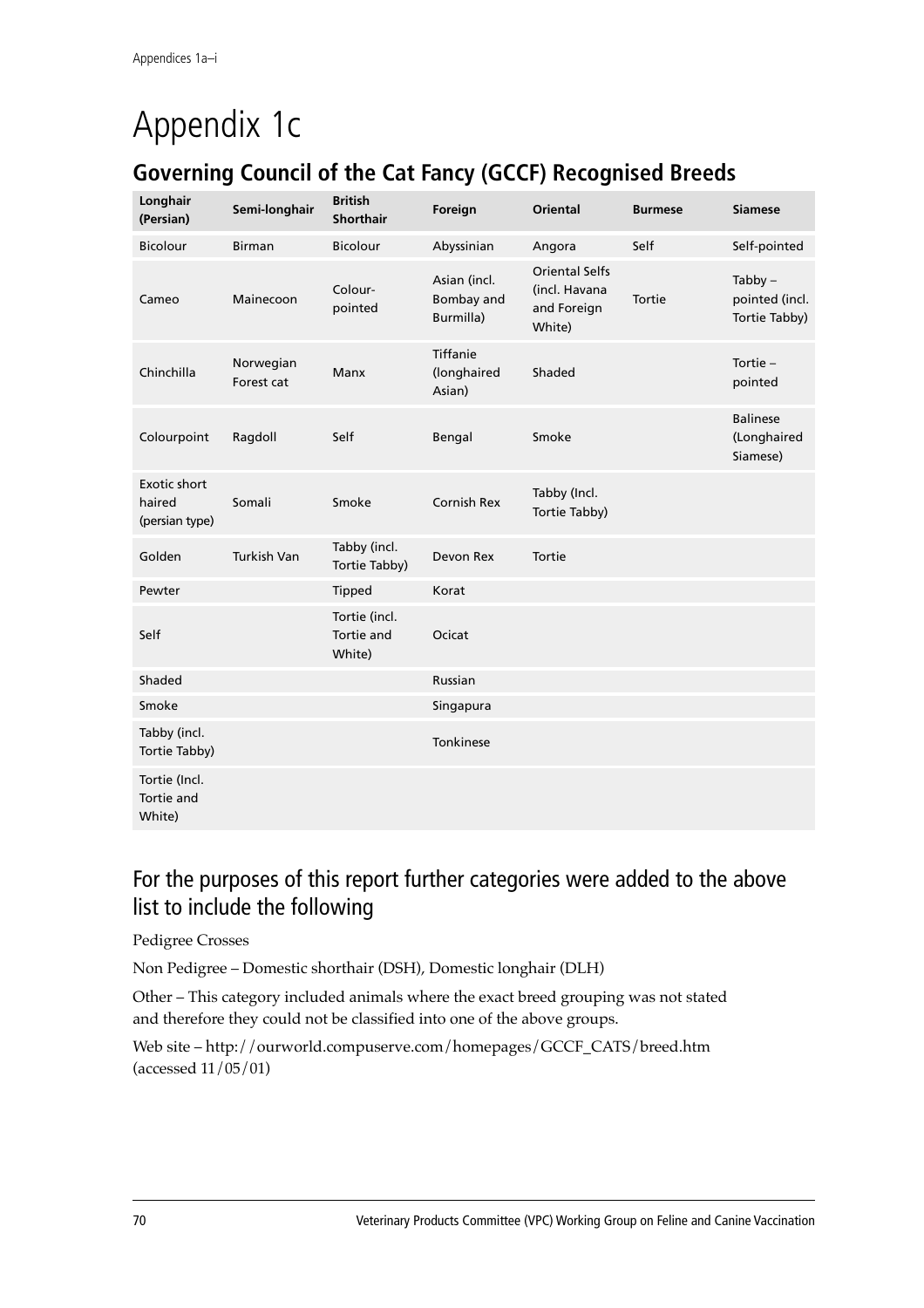# Appendix 1c – **Continued**

## **Kennel Club UK Recognised Breeds**

| Hound                                          | <b>Toy</b>                                 | Gun                                      | Working                           | <b>Utility</b>                  | <b>Terrier</b>                      | <b>Pastoral</b>                               |
|------------------------------------------------|--------------------------------------------|------------------------------------------|-----------------------------------|---------------------------------|-------------------------------------|-----------------------------------------------|
| Afghan<br>Hound                                | Affenpinscher                              | <b>Bracco</b><br>Italiano                | Alaskan<br>Malamute               | <b>Boston Terrier</b>           | Airedale<br><b>Terrier</b>          | Anatolian<br>Shepherd<br>Dog                  |
| Basenji                                        | Australian<br><b>Silky Terrier</b>         | <b>Brittany</b>                          | <b>Beauceron</b>                  | <b>Bulldog</b>                  | Australian<br><b>Terrier</b>        | Australian<br>Cattle Dog                      |
| <b>Basset Blue</b><br>de Gascogne              | <b>Bichon Frise</b>                        | <b>English Setter</b>                    | <b>Bernese</b><br>Mountain<br>Dog | Canaan Dog                      | Bedlington<br><b>Terrier</b>        | Australian<br>Kelpie                          |
| <b>Basset Fauve</b><br>De Bretagne             | Bolognese                                  | German<br>Short-Haired<br>Pointer        | Bouvier de<br><b>Flanders</b>     | Dalmatian                       | <b>Border Terrier</b>               | Australian<br>Shepherd<br>Dog                 |
| <b>Basset</b><br>Griffon<br>Vendeen<br>(grand) | <b>Cavalier King</b><br>Charles<br>Spaniel | German<br>Wired-Haired<br>Pointer        | Boxer                             | French<br><b>Bulldog</b>        | <b>Bull Terrier</b><br>(Miniature)  | <b>Bearded</b><br>Collie                      |
| <b>Basset</b><br>Griffon<br>Vendeen<br>(petit) | Chihuahua<br>(long coat)                   | Gordon Setter                            | <b>Bullmastiff</b>                | German Spitz<br>(Klein)         | <b>Bull Terrier</b><br>(Standard)   | Belgian<br>Shepherd<br>$Doq -$<br>Groenendael |
| <b>Basset</b><br>Hound                         | Chihuahua<br>(smooth coat)                 | Hungarian<br>Wirehaired<br>Vizsla        | Dobermann                         | <b>German Spitz</b><br>(Mittel) | Cairn Terrier                       | Belgian<br>Shepherd<br>$Dog -$<br>Laekenois   |
| <b>Beagle</b>                                  | Coton Tuléar                               | Irish Red and<br><b>White Setter</b>     | Dogue de<br><b>Bordeaux</b>       | Japanese<br>Akita               | <b>Ceskey Terrier</b>               | Belgian<br>Shepherd Dog<br>- Malinois         |
| <b>Bloodhound</b>                              | <b>English Toy</b><br><b>Terrier</b>       | <b>Irish Setter</b>                      | Eskimo Dog                        | Japanese<br>Shibu Inu           | Dandie<br>Dinmont<br><b>Terrier</b> | Belgian<br>Shepherd<br>$Dog -$<br>Tervueren   |
| <b>Borzoi</b>                                  | Griffon<br><b>Bruxellois</b>               | Italian<br>Spinone                       | Giant<br>Schnauzer                | Japanese<br>Spitz               | <b>Fox Terrier</b><br>(Smooth)      | Bergamasco                                    |
| Dachshund<br>(Standard<br>Long haired)         | Havanese                                   | Kooikerhondje                            | <b>Great Dane</b>                 | Keeshond                        | <b>Fox Terrier</b><br>(Wire)        | <b>Briard</b>                                 |
| Dachshund<br>(Minature<br>Long haired)         | Italian<br>Greyhound                       | Large<br>Munsterlander                   | Hovawart                          | Lhaso Apso                      | Glen of Imaal<br><b>Terrier</b>     | Collie<br>(Rough)                             |
| Dachshund<br>(Standard<br>Smooth<br>haired)    | Japanese Chin                              | Nove Scotia<br>Duck Tolling<br>retriever | Leonberger                        | Miniature<br>Schnauzer          | <b>Irish Terrier</b>                | Collie<br>(Smooth)                            |
| Dachshund<br>(Miniature<br>Smooth<br>haired)   | <b>King Charles</b><br>Spaniel             | Pointer                                  | <b>Mastiff</b>                    | Poodle<br>(Miniature)           | <b>Kerry Blue</b><br><b>Terrier</b> | Estrela<br>Mountain<br>Dog                    |

Veterinary Products Committee (VPC) Working Group on Feline and Canine Vaccination 71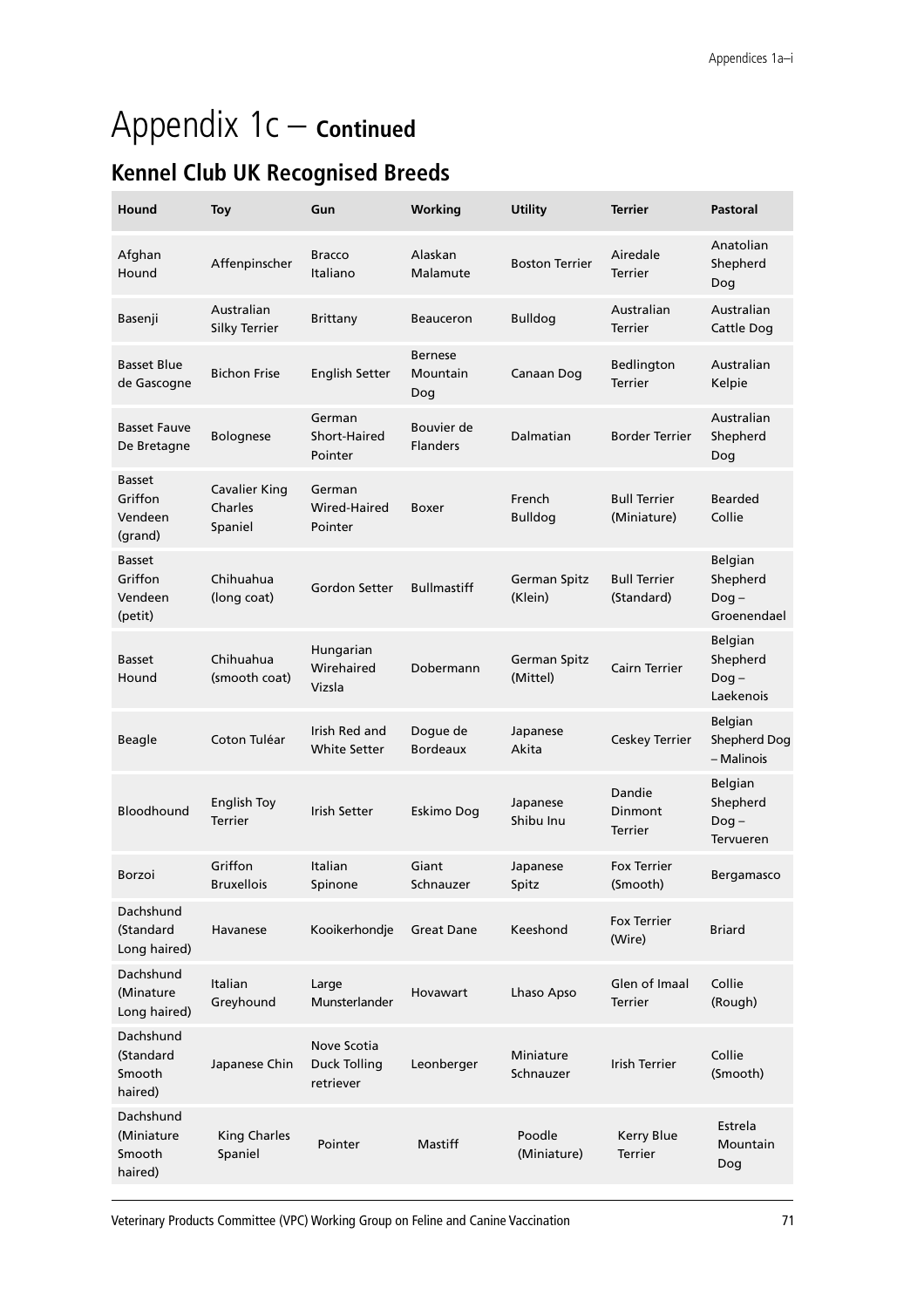# Appendix 1c – **Continued**

| Hound                                  | <b>Toy</b>            | Gun                              | Working                       | <b>Utility</b>          | <b>Terrier</b>                           | Pastoral                    |
|----------------------------------------|-----------------------|----------------------------------|-------------------------------|-------------------------|------------------------------------------|-----------------------------|
| Dachshund<br>(Standard<br>Wire haired) | Lowchen               | Retriever<br>(Chesapeake<br>bay) | Neopolitan<br>Mastiff         | Poodle<br>(Standard)    | Lakeland<br><b>Terrier</b>               | Finnish<br>Lapphund         |
| Dachshund<br>(Minature<br>Wire haired) | Maltese               | Retriever<br>(Curly Coat)        | Newfoundland                  | Poodle (Toy)            | Manchester<br><b>Terrier</b>             | German<br>Shepherd<br>Dog   |
| Deerhound                              | Miniature<br>Pinscher | Retriever<br>(Flat Coat)         | Pinsher                       | Schipperke              | <b>Norfolk</b><br><b>Terrier</b>         | Hungarian<br>Kuvaz          |
| Elkhound                               | Papillon              | Retriever<br>(Golden)            | Portugese<br><b>Water Dog</b> | Schnauzer<br>(Standard) | Norwich<br><b>Terrier</b>                | Hungarian<br>Puli           |
| Finnish Spitz                          | Pekingese             | Retriever<br>(Labrador)          | Rottweiler                    | Shar Pei                | Parson Russell<br><b>Terrier</b>         | Komondor                    |
| Foxhound                               | Pomeranian            | Spaniel<br>(American<br>Cocker)  | <b>St Bernard</b>             | Shih Tzu                | Scottish<br><b>Terrier</b>               | Lancashire<br>Heeler        |
| Grande<br><b>Bleu De</b><br>Gascoigne  | Pug                   | Spaniel<br>(Clumber)             | Siberian<br>Husky             | Tibetian<br>Spaniel     | Sealyham<br><b>Terrier</b>               | Maremma<br>Sheepdog         |
| Greyhound                              | Yorkshire<br>Terrier  | Spaniel<br>(Cocker)              | Tibetan<br>Mastiff            | Tibetian<br>Terrier     | Skye Terrier                             | Norweigian<br><b>Buhund</b> |
| Hamiltonst-<br>ovare                   |                       | Spaniel<br>(English<br>Springer) |                               |                         | Soft Coated<br>Wheaten<br><b>Terrier</b> | Old English<br>Sheep Dog    |
| Ibizian<br>Hound                       |                       | Springer<br>(Field)              |                               |                         | Staffordshire<br><b>Bull Terrier</b>     | Polish<br>Lowland           |
| Norweigian<br>Lundehound               |                       | Spaniel<br>(Irish Water)         |                               |                         | <b>Welsh Terrier</b>                     | Pyrenean<br>Sheepdog        |
| Otterhound                             |                       | Spaniel<br>(Sussex)              |                               |                         | West Highland<br><b>White Terrier</b>    | Samoyed                     |
| Pharaoh<br>Hound                       |                       | Spaniel<br>(Welsh<br>Springer)   |                               |                         |                                          | Shetland<br>Sheepdog        |
| Rhodesian<br>Ridgeback                 |                       | Spanish<br><b>Water Dog</b>      |                               |                         |                                          | Swedish<br>Lapphund         |
| Saluki                                 |                       | Weimaraner                       |                               |                         |                                          | Swedish<br>Vallhund         |
| Segugio<br>Italiano                    |                       |                                  |                               |                         |                                          | Welsh Corgie<br>- Cardigan  |
| Sloughi                                |                       |                                  |                               |                         |                                          | Welsh Corgie<br>- Pembroke  |
| Whippet                                |                       |                                  |                               |                         |                                          |                             |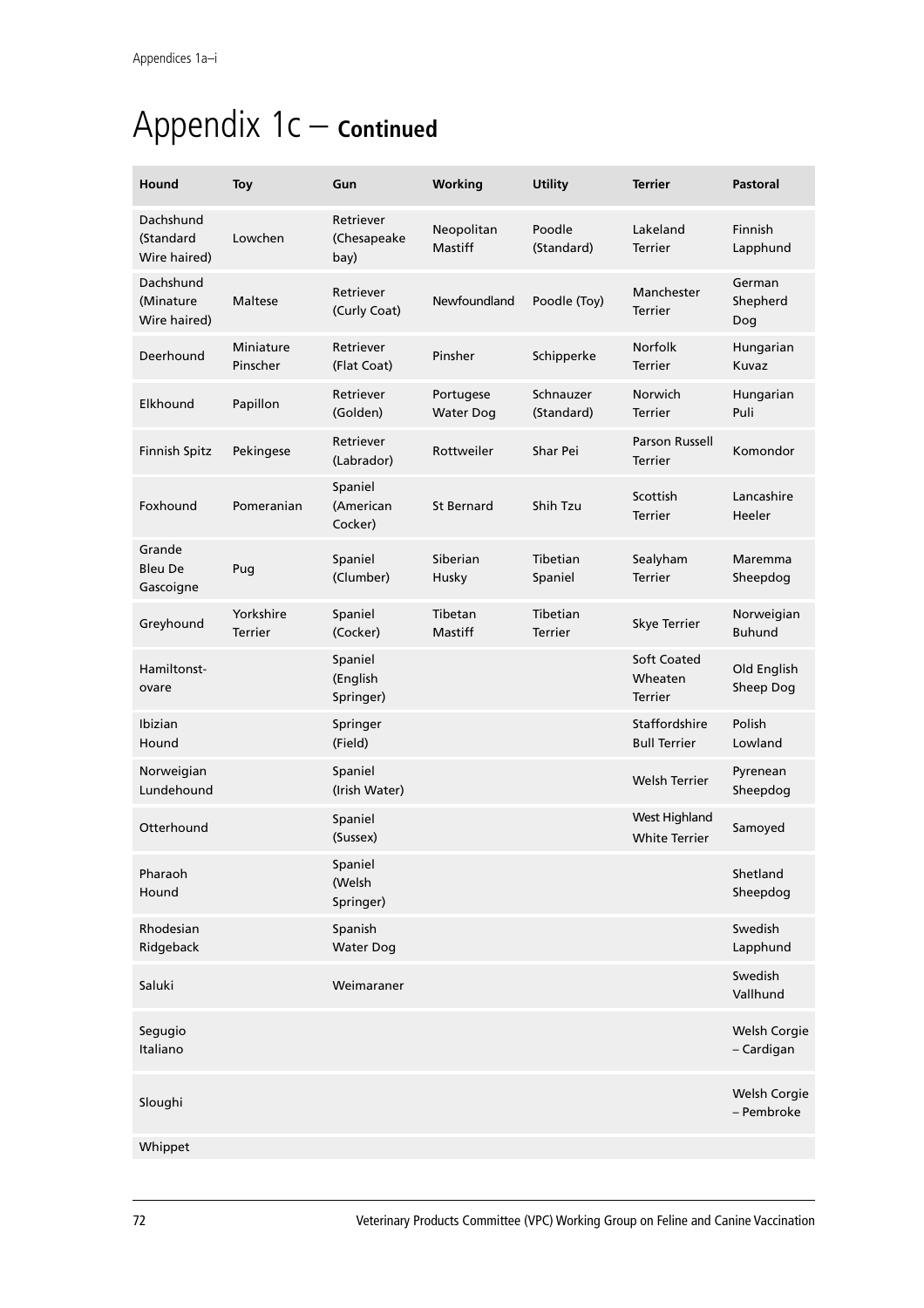### For the purposes of this report further categories were added to the above list to include the following –

Crossbreed

Other - Breeds not recognised by the Kennel Club

Web Site - http://web.ukonline.co.uk/ukdogs/ (accessed 11/05/01)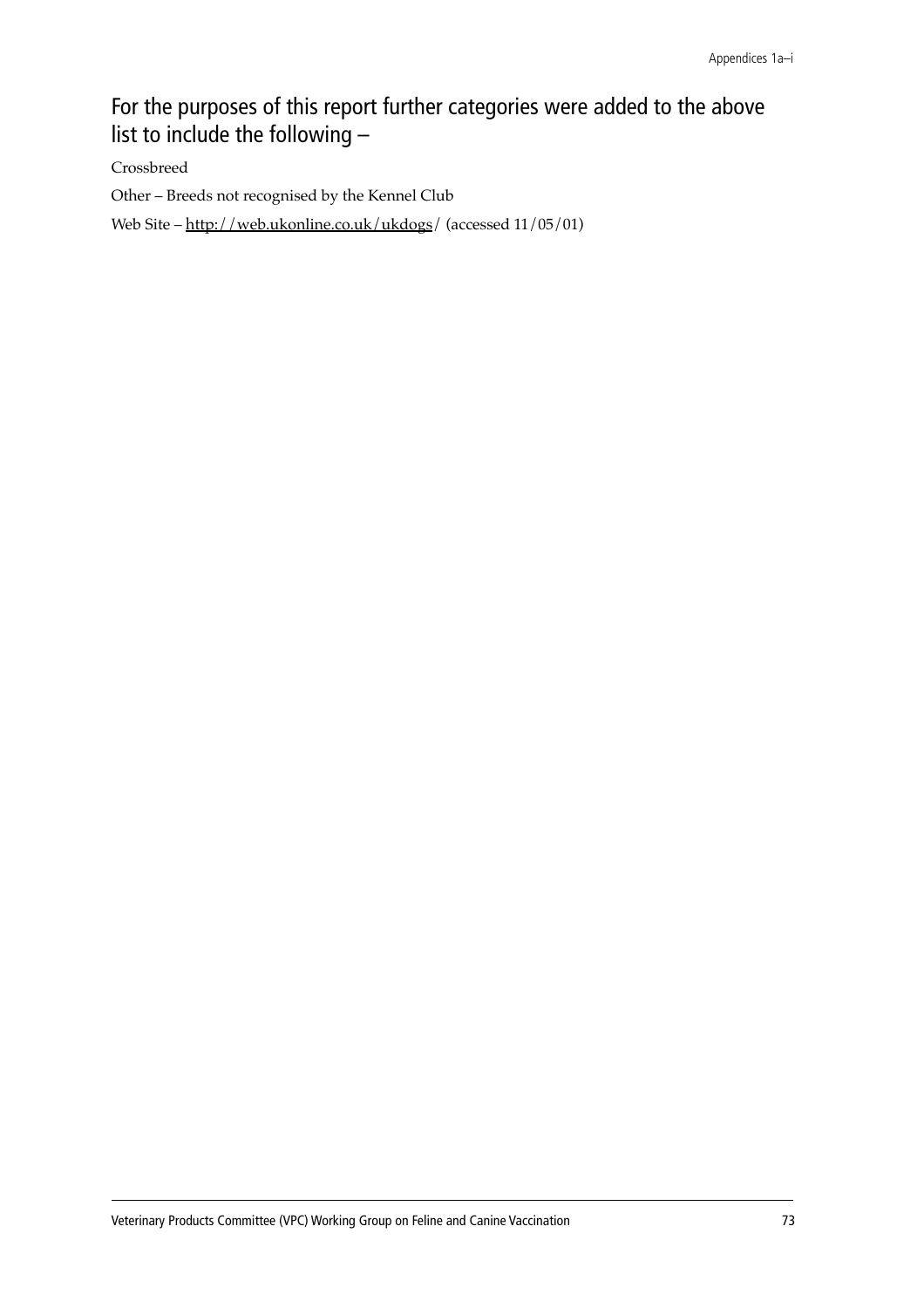## Appendix 1d





**Appendix 1d(ii). Vaccine and non-vaccine SARs (1985–1999): number of dogs reported by sex\***



74 Veterinary Products Committee (VPC) Working Group on Feline and Canine Vaccination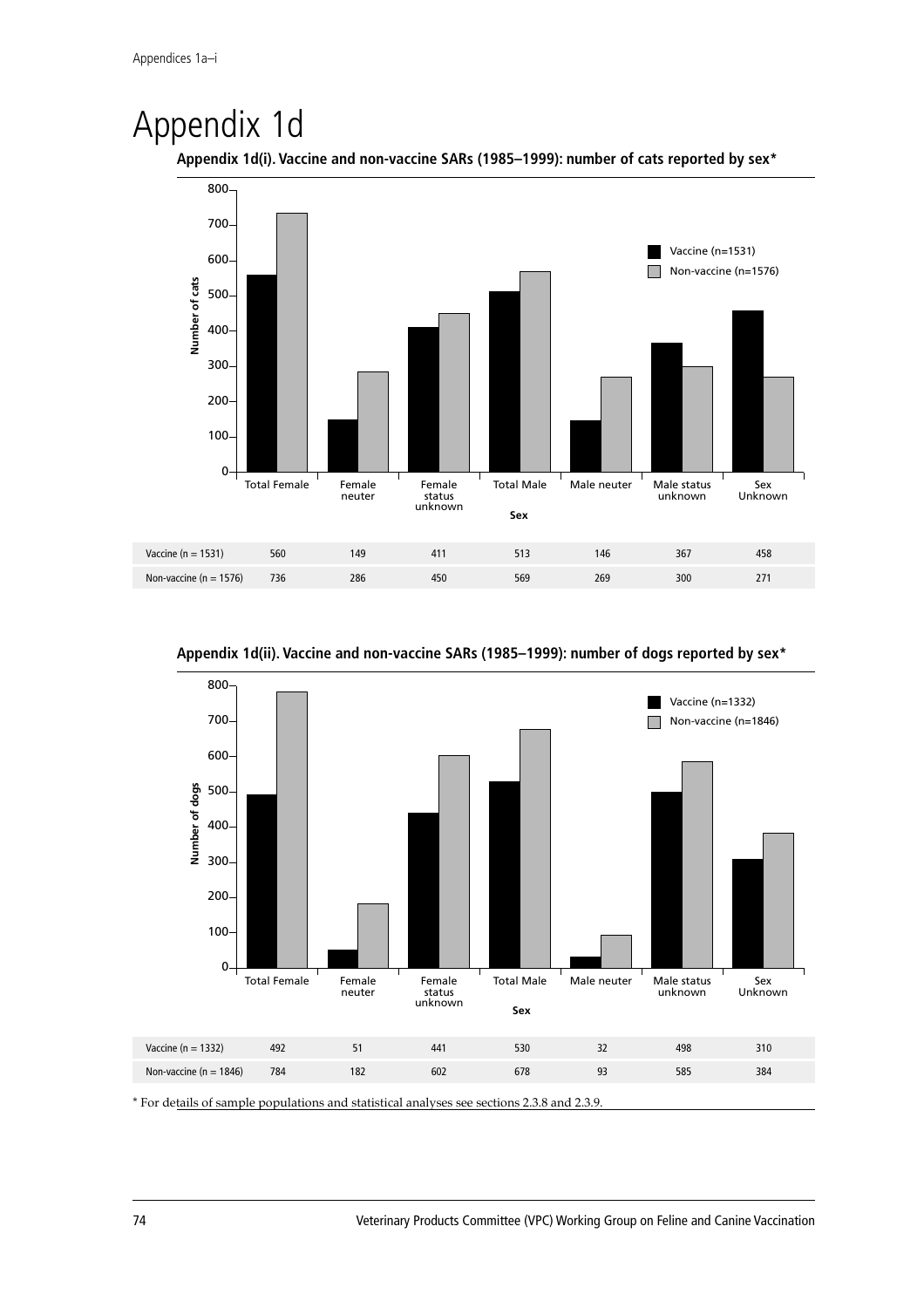## Appendix 1e

**Appendix 1e(i). Vaccine and non-vaccine SARs (1985–1999): number of cats reported by breed\***



**Appendix 1e(ii). Vaccine and non-vaccine SARs (1985–1999): number of dogs reported by breed\***



\* For details of sample populations and statistical analyses see sections 2.3.8 and 2.3.9.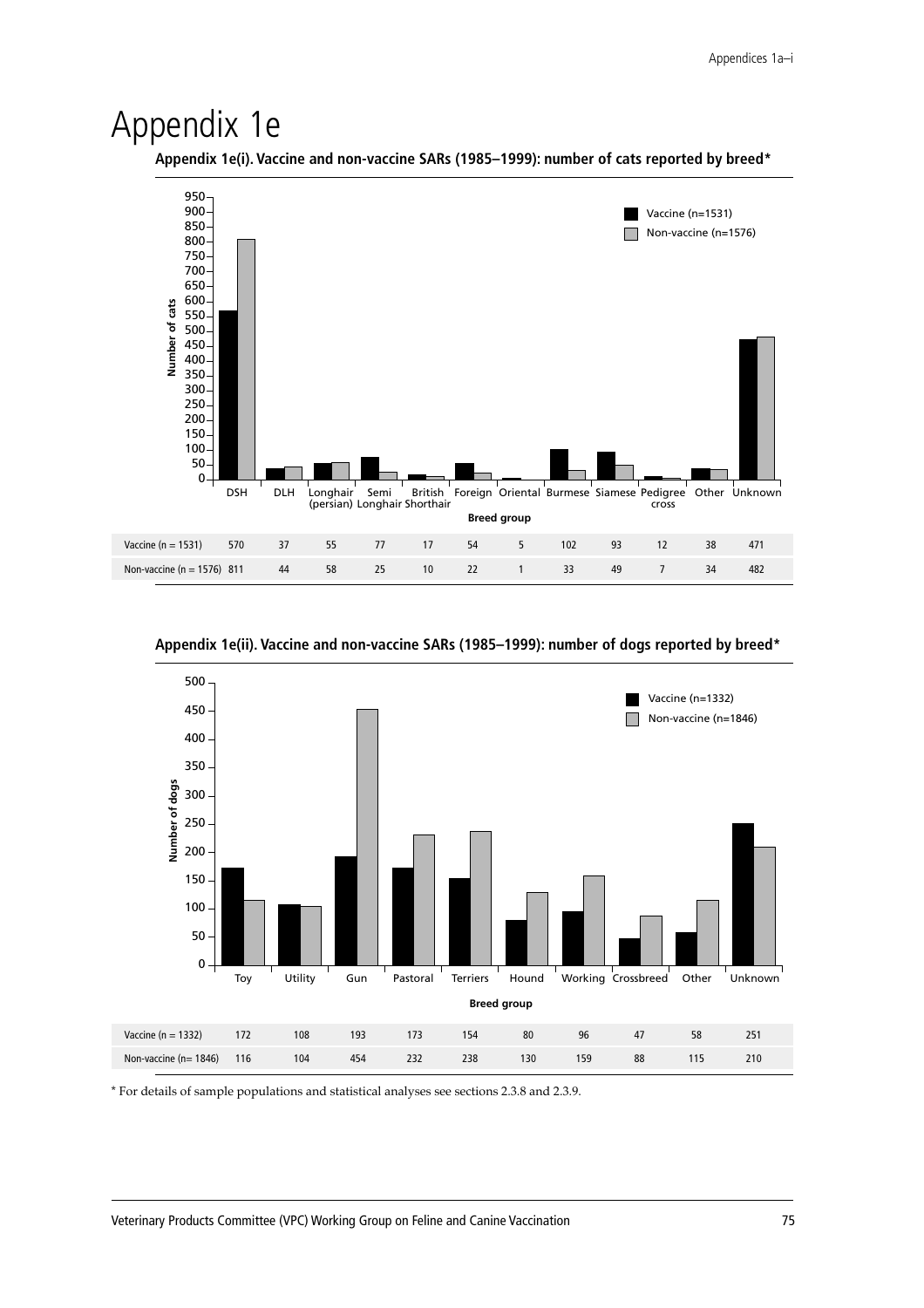# Appendix 1f



**Appendix 1f(ii). Vaccine and non-vaccine SARs (1985–1999): number of dogs reported by age\***



\* For details of sample populations and statistical analyses see sections 2.3.8 and 2.3.9.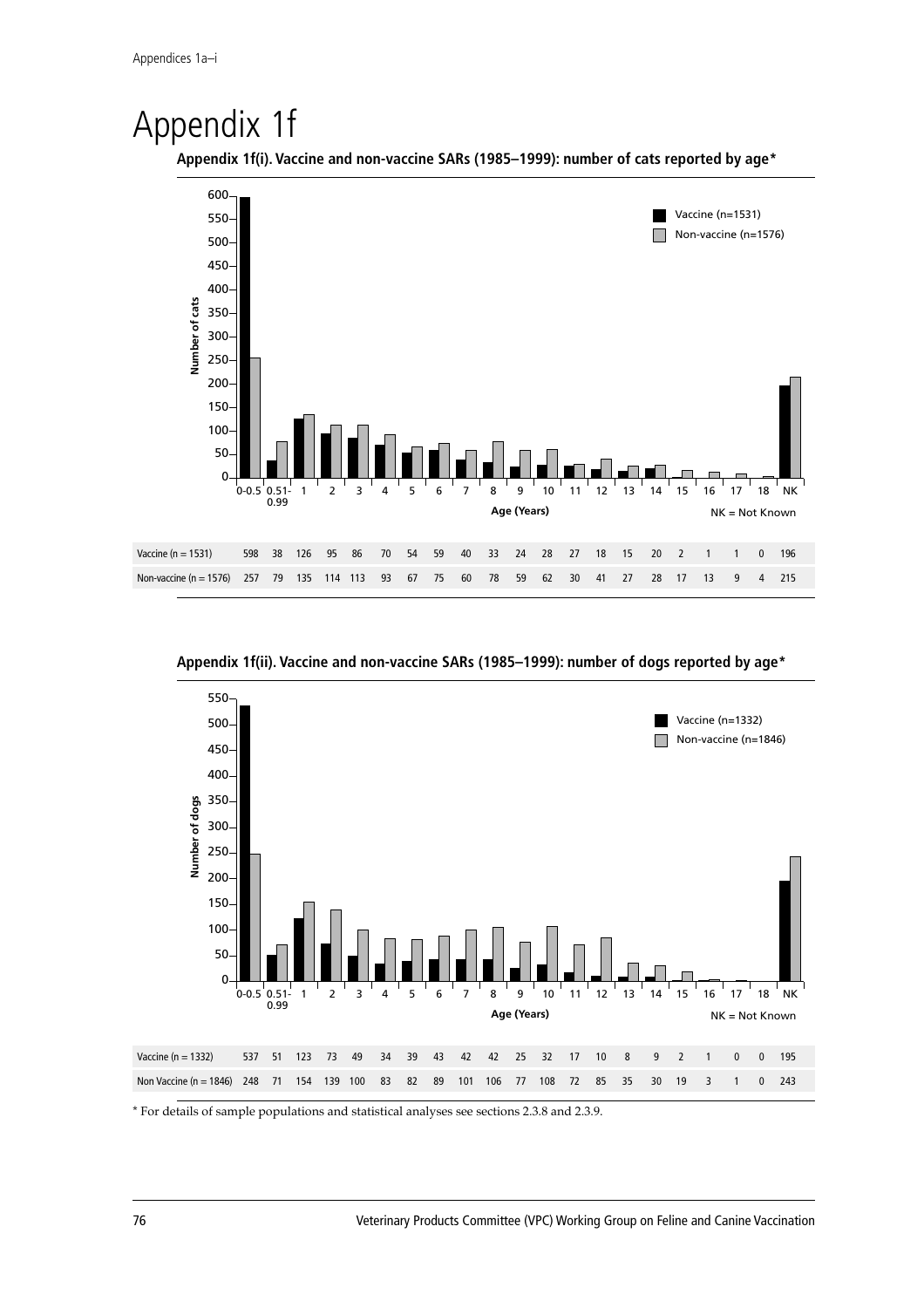## Appendix 1g



**Appendix 1g(i) GfK Home Audit 1999: UK estimated cat sex distribution\***

\*Total population estimated to be 7.74 million cats



**Appendix 1g(ii) GfK Home Audit 1999: UK estimated dog sex distribution\***

\*Total population estimated to be 6.73 million dogs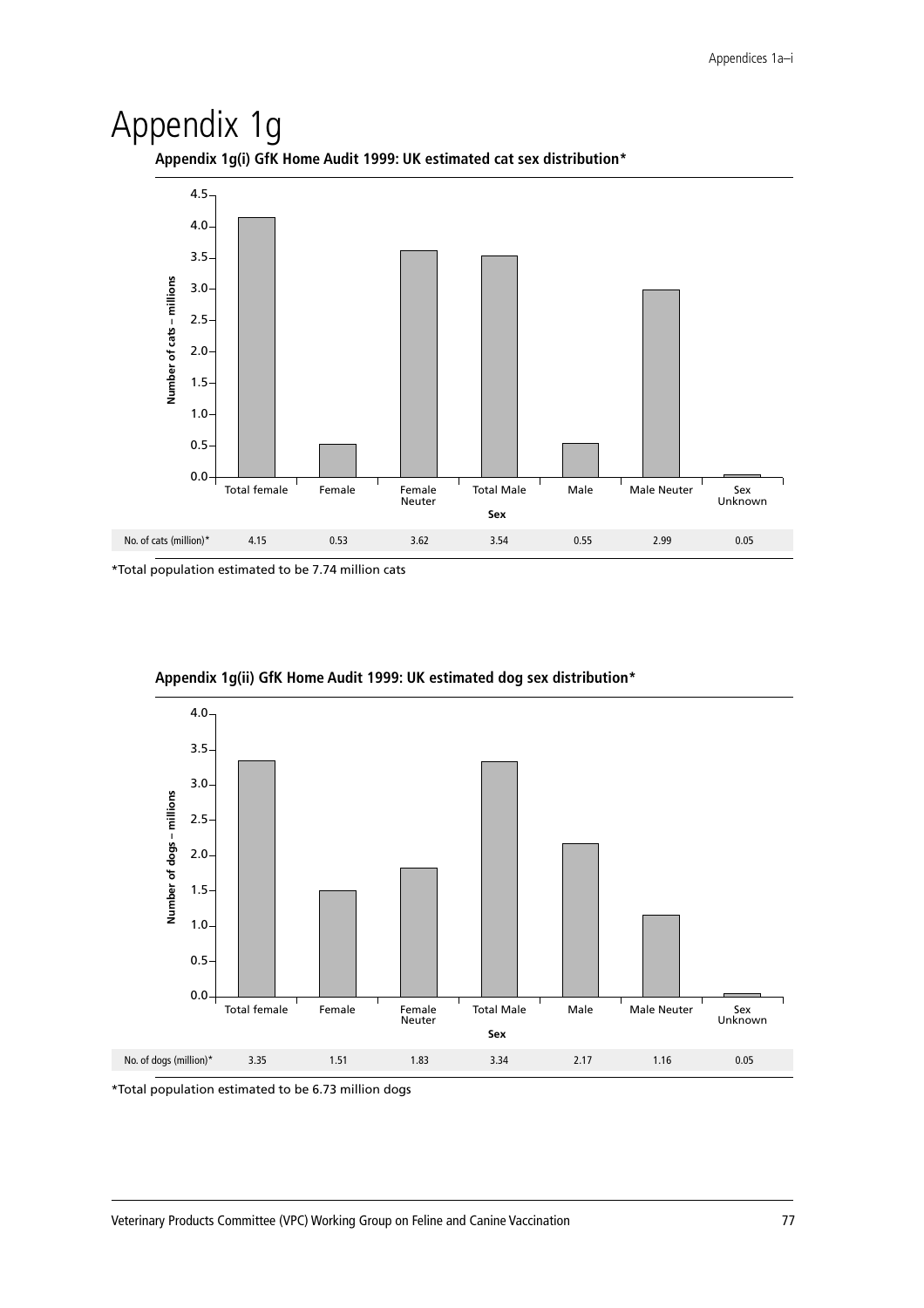# Appendix 1h



The data for cats aged more than 6 years are in 2 year class intervals instead of 1 year and all cats aged more than

14 years are grouped together

\*Total population estimated to be 7.74 million cats



**Appendix 1h(ii). GfK Home Audit 1999: UK estimated dog age distribution**

**Appendix 1h(i). GfK Home Audit 1999: UK estimated cat age distribution**

The data for dogs more than 6 years are in 2 year class intervals instead of 1 year and all dogs aged more than 14 years are grouped together

\*Total population estimated to be 6.73 million dogs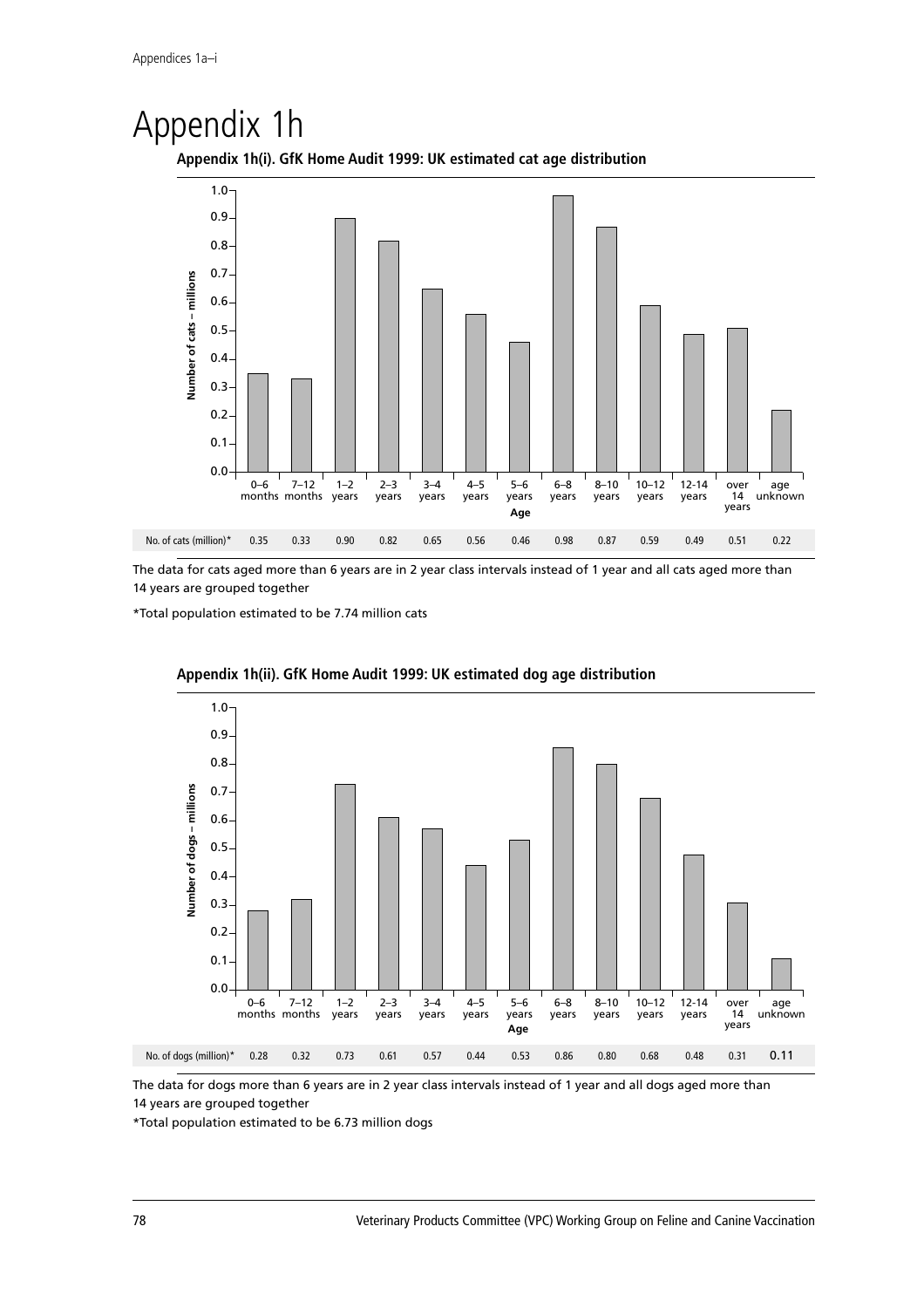## Appendix 1i

**Appendix 1i(i).Vaccine and non-vaccine SARs (1985–1999): distribution of VeDDRA SOC codes for cats\***



1 Total number of feline vaccine SARs = 1531

2 Total number of feline non-vaccine SARs = 1576

n.b. – There can be more than one VeDDRA SOC code per SAR

For key to clinical signs see over page.

\*For details of sample populations and statistical analyses see sections 2.3.8 and 2.3.9.



#### **Appendix 1i(ii).Vaccine and non-vaccine SARs (1985–1999): distribution of VeDDRA SOC codes for dogs\***

1 Total number of canine vaccine SARs = 1332

2 Total number of canine non-vaccine SARs = 1846

n.b. – There can be more than one VeDDRA SOC code per SAR

For key to clinical signs see over page.

\*For details of sample populations and statistical analyses see sections 2.3.8 and 2.3.9.

Veterinary Products Committee (VPC) Working Group on Feline and Canine Vaccination 79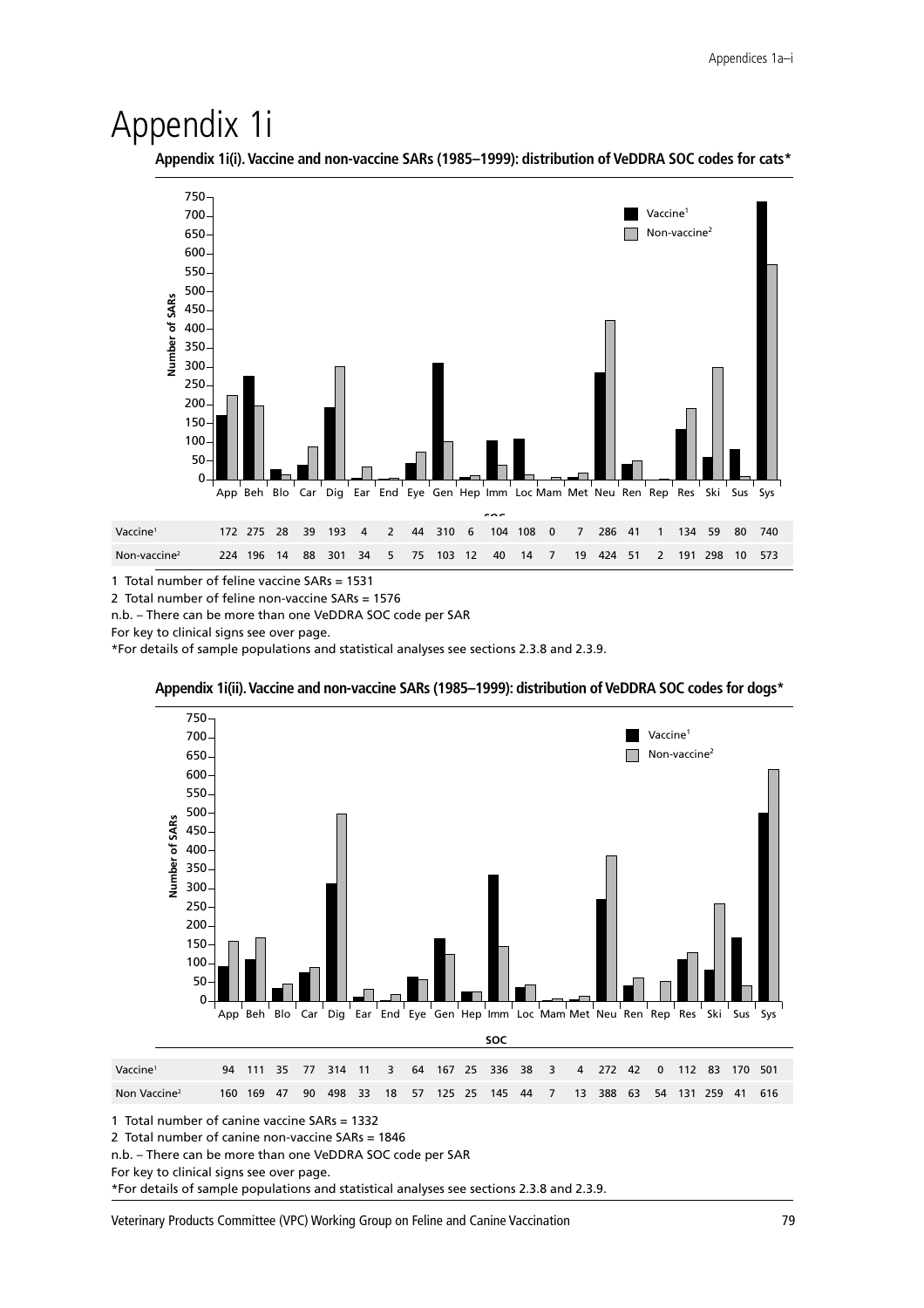Appendices 1a–i

#### **Key –**

- App = Application site disorders Loc = Locomoter Disorders Beh = Behaviour disorders Mam = Mammary gland disorders Blo = Blood and lymphatic system Met = Metabolism and Nutrition Car = Cardiovascular disorder Neu = Neurological disorders Dig = Digestive tract disorders Ren = Renal and urinary disorders  $Ear = Ear$  and labyrinth  $Rep = Reproduction$  system End = Endocrine System Res = Respiratory disorders Eye = Eye disorders extending the Ski = Skin and integument disorders Gen = General disorders Sys = Systemic disorders Hep = Hepatobiliary disorders Sus = Suspected lack of efficacy Imm = Immune System
	-
	-
	-
	-
	-
	-
	-
	-
	-
	-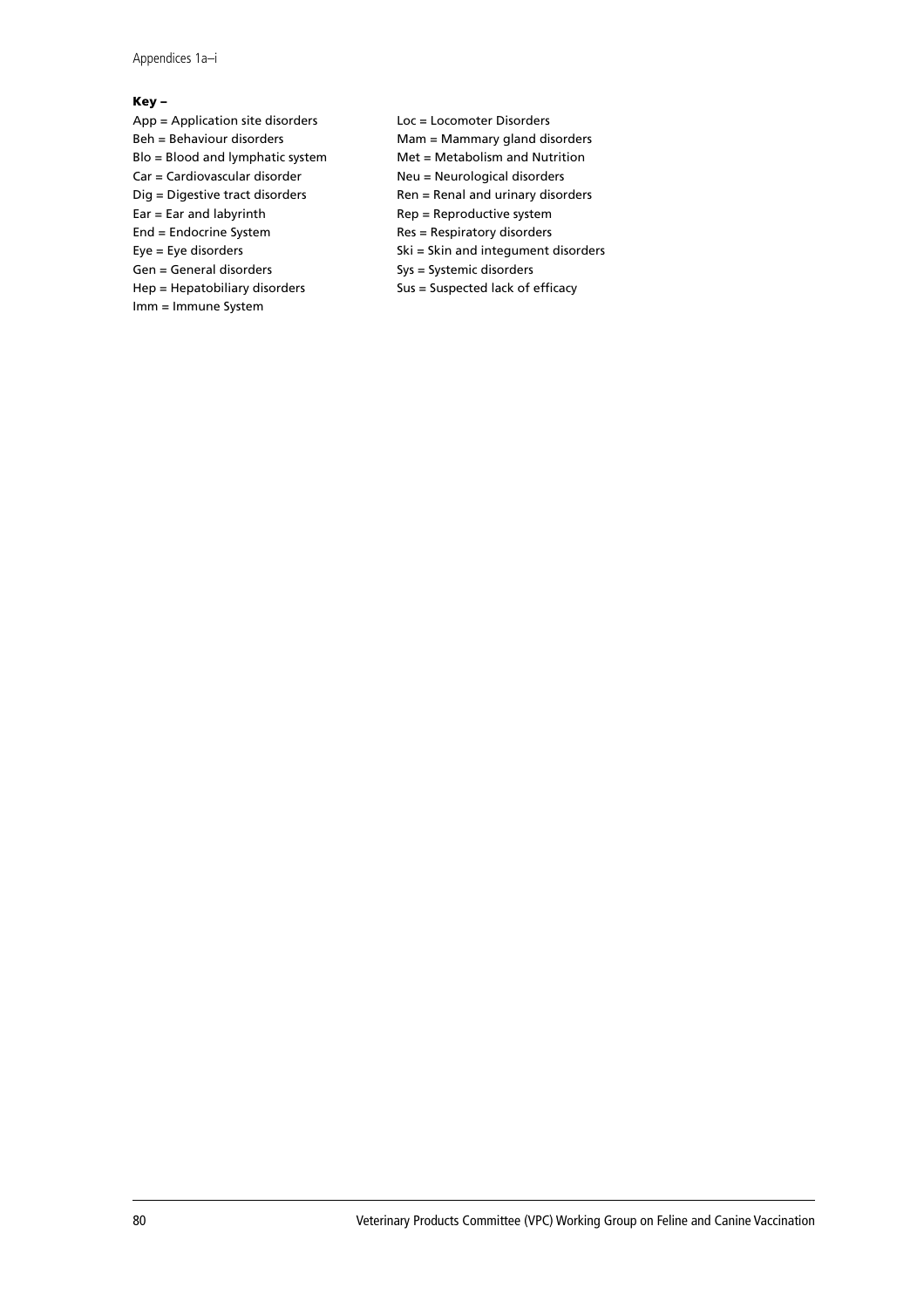# **Glossary**

| Active                                      | The ingredient in a product which induces an immune response                                                                                          |
|---------------------------------------------|-------------------------------------------------------------------------------------------------------------------------------------------------------|
| Adjuvants                                   | Substances used to enhance an immune response                                                                                                         |
| Alphaherpesviruses                          | A particular group of herpes viruses                                                                                                                  |
| Anaphylaxis                                 | An acute generalised allergic reaction                                                                                                                |
| Anterior uveal tract                        | A group term for the iris, ciliary body and choroid of the eye                                                                                        |
| Antigen                                     | A substance, typically a protein, which induces an immune response                                                                                    |
| Ataxia                                      | Inco-ordination and difficulty standing or walking                                                                                                    |
| Autoagglutination                           | A clump or grouping of red blood cells                                                                                                                |
| Autoimmuntiy                                | A condition where the immune system works against the host's normal<br>body tissues                                                                   |
| Basophil                                    | A type of white blood cell                                                                                                                            |
| Bordetella bronchiseptica                   | An organism involved in respiratory disease in cats, dogs and some other<br>species                                                                   |
| Borrelia burgdorferi                        | A cause of Lyme disease in animals and man transmitted by ticks                                                                                       |
| Canine adenovirus                           | A virus causing an infectious liver disease or respiratory signs in dogs                                                                              |
| Canine coronavirus                          | A virus which causes enteric disease in dogs                                                                                                          |
| Canine parainfluenza                        | A virus which causes tracheobronchitis or kennel cough in dogs                                                                                        |
| Canine parvovirus                           | A virus causing acute disease involving fever, diarrhoea, vomiting and<br>death in dogs                                                               |
| Cell mediated immune<br>response            | Immunity involving sensitised white blood cells                                                                                                       |
| (Juvenile) cellulitis                       | Painful skin condition with swelling and discharge usually of face and lips                                                                           |
| Cerebellar hypoplasia                       | A congenital reduction in the size of the cerebellum of the brain resulting<br>in poor movement control                                               |
| Challenge (of a vaccine)                    | To expose animals to a substance or virus to test immunity                                                                                            |
| Chlamydia psittaci<br>(Chlamydophila felis) | An organism which induces conjunctivitis and also in some cases<br>respiratory signs in cats. Closely related organisms affect some other<br>species. |
| Complement                                  | A component of serum involved in the immune response                                                                                                  |
|                                             | Cutaneous vasculopathy Inflammation and degeneration of blood vessels in the skin                                                                     |
| Degranulation                               | Discharge of the contents of cytoplasmic granules by basophils and mast<br>cells                                                                      |
| Dyspnoea                                    | <b>Breathing difficulties</b>                                                                                                                         |
| Encephalitis                                | Inflammation of the brain                                                                                                                             |
| Encephalomyelitis                           | Inflammation of the brain and spinal cord                                                                                                             |
| Epizootiology                               | The science of how a disease spreads in a population of animals                                                                                       |
| Erythema                                    | A reddening of the skin                                                                                                                               |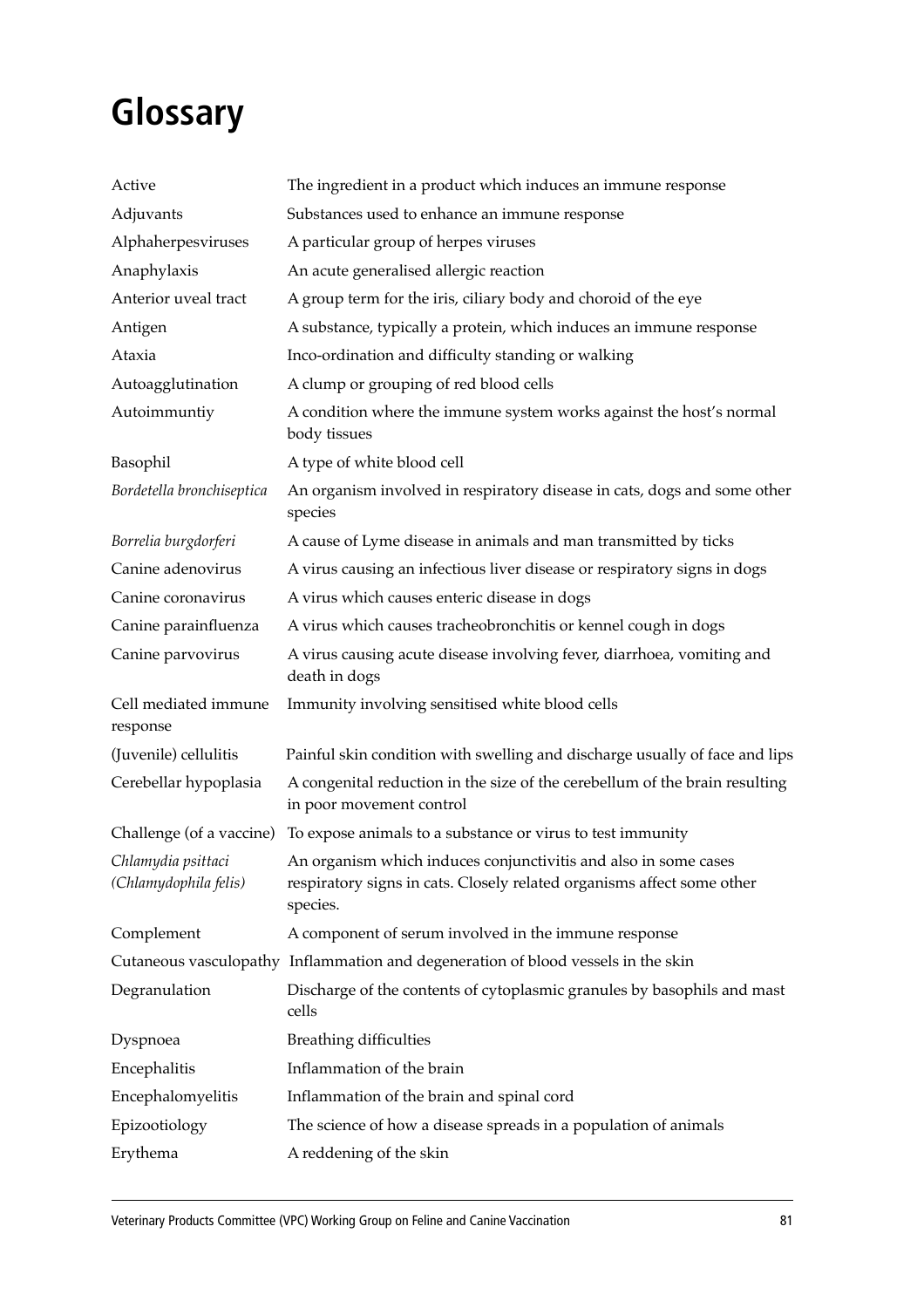#### Glossary

| Feline calicivirus                              | A virus which causes moderate flu like signs and oral ulceration in cats                                                                                 |
|-------------------------------------------------|----------------------------------------------------------------------------------------------------------------------------------------------------------|
| Feline herpesvirus                              | A virus which causes flu like signs in cats                                                                                                              |
| Feline<br>immunodeficiency virus                | A chronic viral infection of cats which affects their immune system<br>making them susceptible to secondary infections                                   |
| Feline leukaemia virus                          | A virus which suppresses the immune system and causes tumours<br>(lymphosarcomas) and in some cases anaemia in cats                                      |
| Feline panleucopenia                            | A virus which causes a severe enteritis and a reduction in the number of<br>white blood cells in cats                                                    |
| Fibrosarcomas                                   | A tumour formed from fibrous connective tissue                                                                                                           |
| Follicular epithelium                           | Lining cells of hair follicles in the skin                                                                                                               |
| Giardia lamblia                                 | An organism commonly causing chronic diarrhoea but which does not<br>always cause clinical signs                                                         |
| Granuloma                                       | A chronic localised inflammatory lesion                                                                                                                  |
| Humoral immune<br>response                      | Immunity involving antibody responses                                                                                                                    |
| Hypersensitivity                                | An allergic reaction to a substance that the individual has been<br>previously exposed to                                                                |
| Hypertrophic<br>osteodystrophy                  | An inflammatory bone disease of unknown cause that leads to bone<br>enlargement and lameness                                                             |
| Hypotensive shock                               | A sudden fall in blood pressure due to a stress or challenge to the body                                                                                 |
| Idiopathic                                      | A disease or condition where the cause is unknown                                                                                                        |
| (Antigen-specific) IgE                          | A type of antibody involved in allergic reactions which is specific for a<br>particular antigen                                                          |
| IgG                                             | A type of antibody mainly found in the circulatory system which also<br>transfers immunity to offspring                                                  |
| Immune-mediated<br>haemolytic anaemia<br>(IMHA) | A reduction in the number and/or size of red blood cells as a result of<br>damage or destruction of these cells by the individual's own immune<br>system |
| Immune-mediated<br>thrombocytopenia<br>(IMTP)   | A reduction in the number of platelets in the blood as a result of<br>destruction of these cells by the individual's own immune system                   |
| Immunodeficiency                                | A deficient immune system                                                                                                                                |
| Immunogenicity                                  | The ability of a substance to stimulate an immune response                                                                                               |
| Immunohistochemistry                            | A method of identifying an agent (e.g. a virus) within tissue by probing<br>the tissue with antibodies specific for the agent                            |
| Intranasal                                      | Into the nose                                                                                                                                            |
|                                                 | Intravascular haemolysis A breakdown of the red blood cells within the circulation                                                                       |
| Ischaemic vasculopathy                          | Degeneration or blockage of blood vessels resulting in death of the tissue<br>supplied by those vessels                                                  |
| Leptospira spp                                  | A group of organisms which cause damage to the liver and kidneys                                                                                         |
| Lymphocyte                                      | A type of white blood cell involved in the immune response                                                                                               |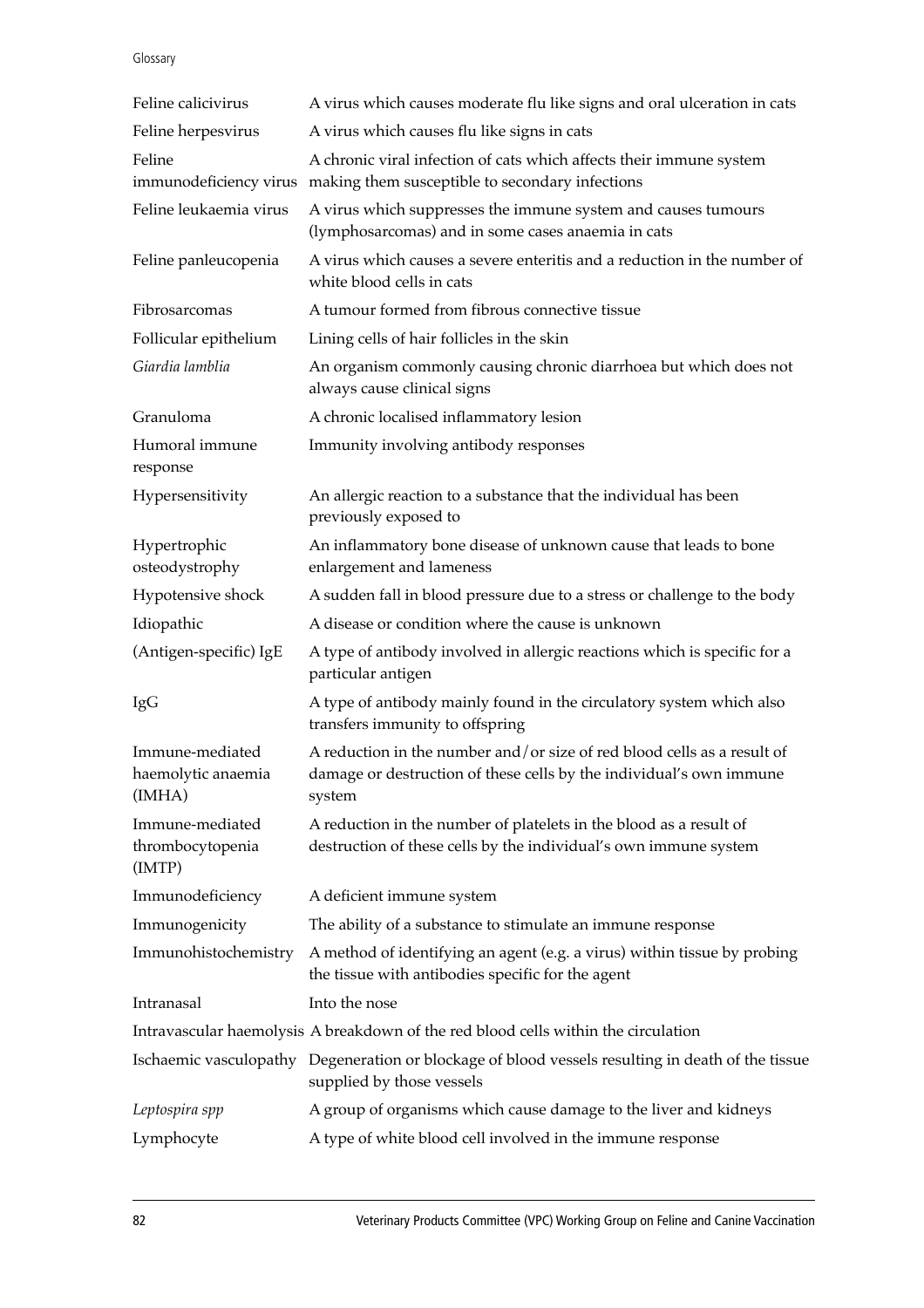| Macrophage                             | A type of white blood cell which has migrated into tissues and is<br>involved in the immune response                                                                       |
|----------------------------------------|----------------------------------------------------------------------------------------------------------------------------------------------------------------------------|
| Malignant fibrous<br>histiocytomas     | A type of tumour derived from mesenchymal tissue                                                                                                                           |
| Mast cell                              | A type of white blood cell found in connective tissue, particularly in the<br>skin and mucosae (e.g. gut, respiratory tract)                                               |
| Maternally derived<br>antibody         | Antibody acquired without exposure to the antigen passed mainly in cats<br>and dogs from mother to offspring via colostrum (early milk)                                    |
| Mesenchymal                            | Derived from embryonic connective tissue                                                                                                                                   |
| Microsporum canis                      | An organism causing dermatophytosis (ringworm) in cats, dogs and<br>humans                                                                                                 |
| Modified live                          | A live infectious agent which has been modified for inclusion in a vaccine<br>in order to produce an immune response without causing disease                               |
| Morbilliviruses                        | A group of viruses which includes canine distemper and measles viruses                                                                                                     |
| Multicentric<br>fibrosarcomas          | Multiple fibrosarcomas throughout the body                                                                                                                                 |
| Multifocal ischaemic<br>dermatopathy   | Degeneration or blockage of multiple small blood vessels supplying areas<br>of skin, resulting in death of those areas supplied by the vessels                             |
| Multivalent vaccine                    | A vaccine containing more than one active viral/bacterial component                                                                                                        |
| Myaesthenia gravis                     | A condition which may be inherited or acquired, in which antibodies<br>block the acetylcholine receptors at the neuromuscular junction causing<br>episodic muscle weakness |
| Myofibroblastic<br>sarcomas            | A type of sarcoma, similar to fibrosarcomas                                                                                                                                |
| Neutralising antibody                  | Antibody which binds to antigen rendering it ineffective                                                                                                                   |
|                                        |                                                                                                                                                                            |
| Neutrophil                             | A type of white blood cell                                                                                                                                                 |
| Oedema                                 | Swelling caused by the accumulation of fluid in tissues                                                                                                                    |
| Oro-nasal                              | Oral and nasal                                                                                                                                                             |
| Oro-pharynx                            | Oral and pharyngeal area                                                                                                                                                   |
| Pathogenesis                           | How a disease is caused and progresses                                                                                                                                     |
| Pemphigus                              | An autoimmune disease where an individual's own antibodies disrupt<br>the structure of skin epidermis causing blistering                                                   |
| Peripheral<br>polyneuropathy           | An inflammatory disease affecting peripheral nerves                                                                                                                        |
| Platelet                               | A cellular component of the blood involved in the formation of blood clots                                                                                                 |
| Polyarthritis                          | Multiple, simultaneous joint inflammation                                                                                                                                  |
| Polyneuritis<br>(polyradiculoneuritis) | An inflammatory disease which affects nerve roots and peripheral nerves                                                                                                    |
| Polyvalent vaccine                     | A vaccine containing more than one active viral/bacterial component                                                                                                        |
| Prophylaxis                            | Prevention of a condition by treatment of a healthy individual, for<br>example prevention of a specific disease by vaccination                                             |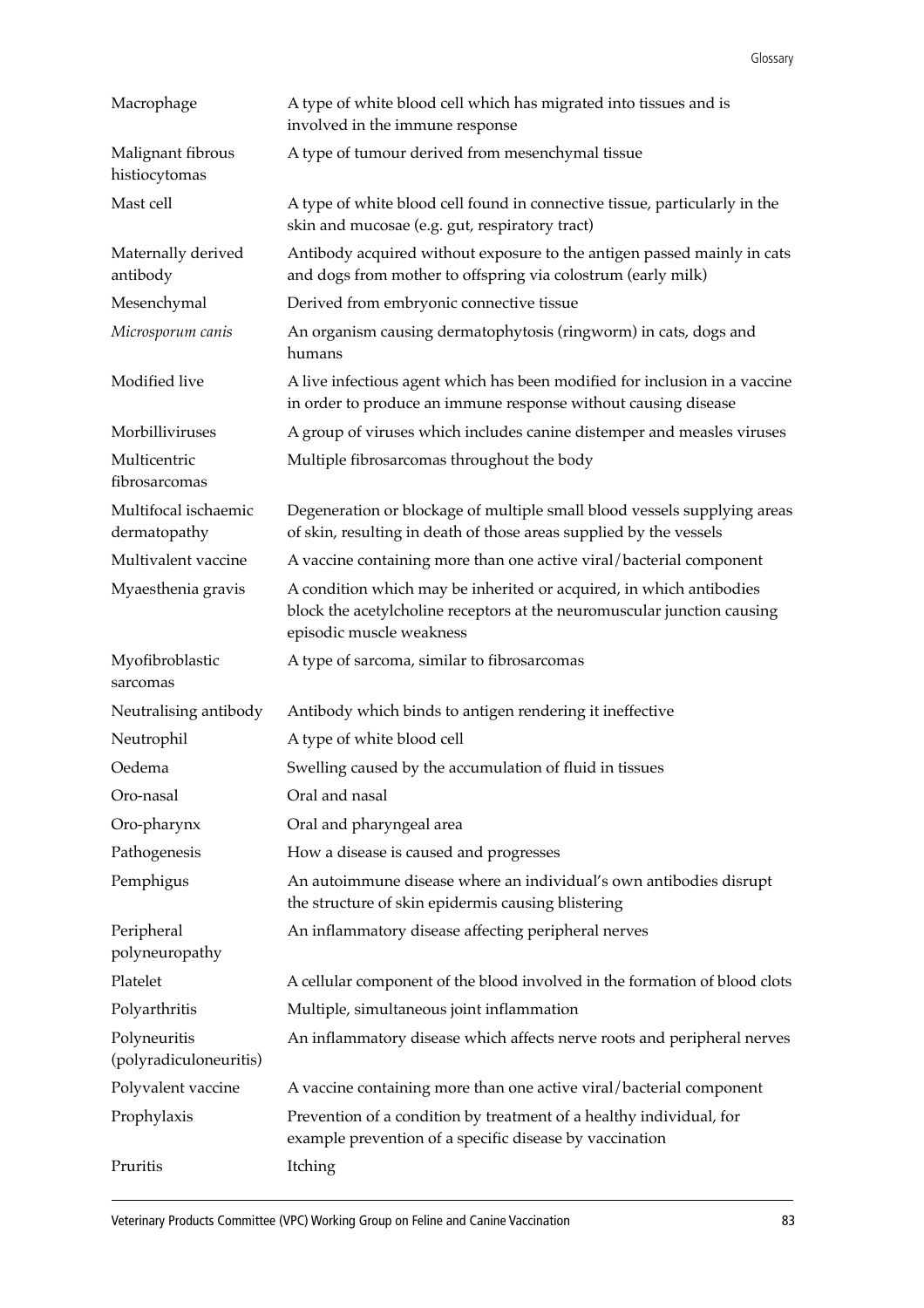Glossary

| Pulmonary oedema               | Fluid in the tissue of the lungs                                                                      |
|--------------------------------|-------------------------------------------------------------------------------------------------------|
| Pyrexia                        | Body temperature above normal (fever)                                                                 |
| Pyrogens                       | A substance which can cause fever (pyrexia)                                                           |
| Recombinant vaccine            | A vaccine in which genes have been transferred from one organism into<br>another                      |
|                                | Rheumatoid-like arthritis Chronic immune mediated condition involving progressive damage<br>to joints |
| Rhinitis                       | Inflammation of the mucous membranes of the nose                                                      |
| Sarcomas                       | A group of malignant tumours derived from mesenchymal tissues                                         |
| Serological                    | Relating to antibody component of the serum                                                           |
| Serotypes                      | Different types of organisms identified by antibody responses in<br>serum/blood                       |
| Serum neutralising<br>antibody | Antibodies contained within serum which render viruses ineffective                                    |
| Soft tissue sarcomas           | A sarcoma of soft (connective) tissue                                                                 |
| Systemic                       | Affecting the entire body                                                                             |
| Thrombocytopenia               | A reduction in the number of platelets in the blood                                                   |
| <b>Titres</b>                  | A measure of the amount of antibody in a serum sample                                                 |
| Urticaria                      | Wheals or lumps in the skin associated with an allergic reaction to a<br>substance                    |
| <b>Uveitis</b>                 | Inflammation of the iris and associated parts of the eye                                              |
| Vasoactive mediators           | Substances which cause the dilation or constriction of blood vessels                                  |
| Viraemia                       | The presence of viruses in the bloodstream                                                            |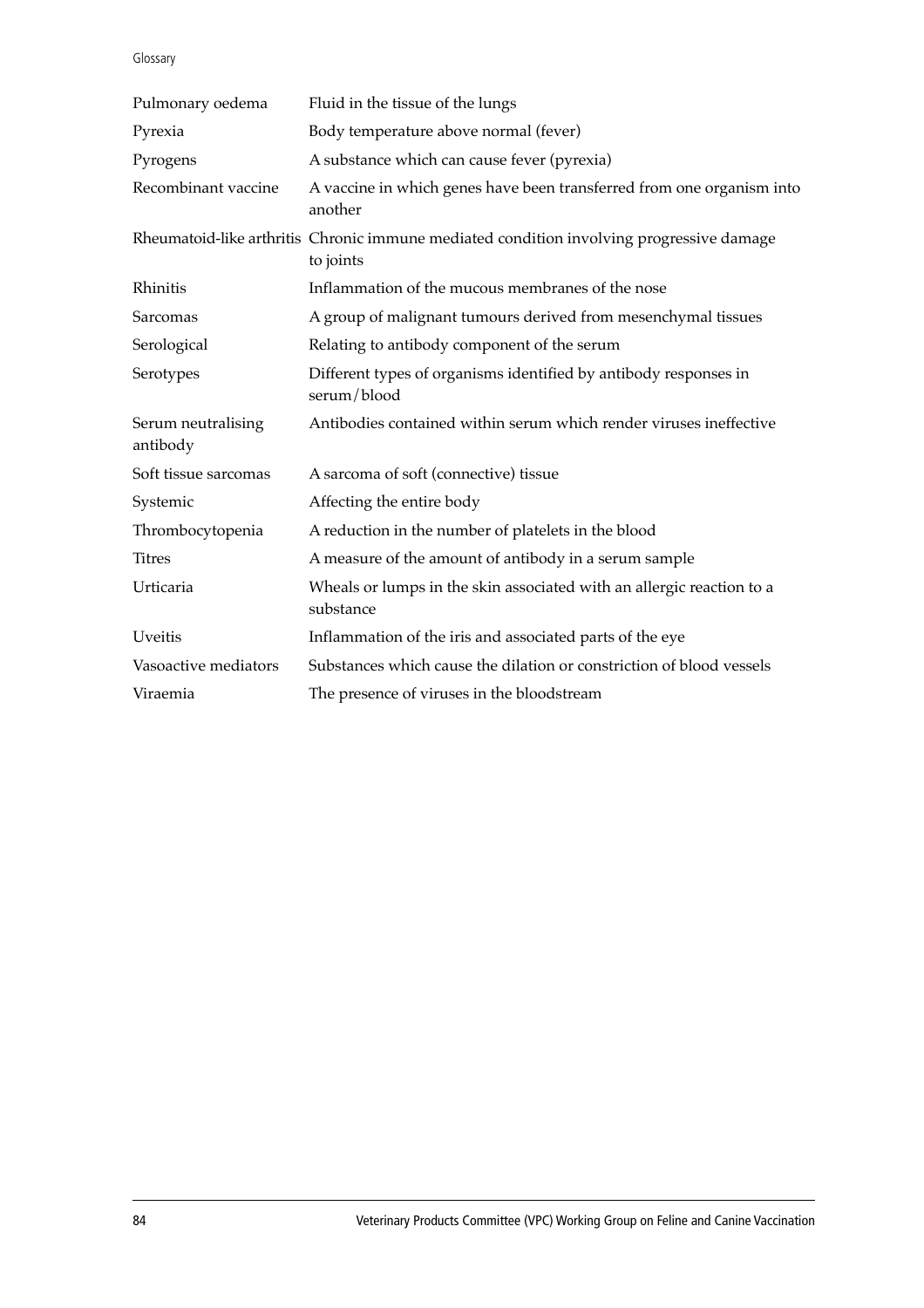# **Definitions of Acronyms**

| Acronym         | Definition                                                                                                                                                                             |
|-----------------|----------------------------------------------------------------------------------------------------------------------------------------------------------------------------------------|
| 9CFR            | Code of Federal Regulations Title 9                                                                                                                                                    |
| A               | Reaction probably relating to use of product                                                                                                                                           |
| AAFP            | American Association of Feline Practitioners                                                                                                                                           |
| AER             | <b>Adverse Event Reporting</b>                                                                                                                                                         |
| <b>ALSPAC</b>   | Avon Longitudinal Study of Parents and Children                                                                                                                                        |
| <b>AVMA</b>     | American Veterinary Medicines Association                                                                                                                                              |
| B               | Reaction possibly relating to use of the product                                                                                                                                       |
| <b>B-Factor</b> | Multifactorial aetiology but still a possibility that the product is involved<br>in the reaction                                                                                       |
| <b>Bm</b>       | Multiple products (vaccines and pharmaceuticals) used concurrently<br>prior to the reaction occurring which is possibly related to one or more of<br>the products used (excluding Bm*) |
| $Bm^*$          | Multiple vaccines used concurrently prior to the reaction which is<br>possibly related to one or more of the products                                                                  |
| <b>B-Opru</b>   | A concurrent product is thought to possibly be related to the reaction<br>rather than the product reported                                                                             |
| <b>BPSU</b>     | British Paediatric Surveillance Unit                                                                                                                                                   |
| <b>BSAVA</b>    | British Small Animal Veterinary Association                                                                                                                                            |
| <b>CAHI</b>     | Canadian Animal Health Institute                                                                                                                                                       |
| <b>CAV</b>      | Canine adenovirus                                                                                                                                                                      |
| CD              | Canine distemper                                                                                                                                                                       |
| <b>CDSC</b>     | Communicable Disease Surveillance Scheme                                                                                                                                               |
| <b>CDV</b>      | Canine Distemper Virus                                                                                                                                                                 |
| <b>CFIA</b>     | Canadian Food Inspection Agency                                                                                                                                                        |
| <b>CHC</b>      | Canine Health Concern                                                                                                                                                                  |
| <b>CIOMS</b>    | Council for International Organisations for Medical Science                                                                                                                            |
| <b>CKCS</b>     | Cavalier King Charles spaniels                                                                                                                                                         |
| <b>CPV</b>      | Canine parvovirus                                                                                                                                                                      |
| <b>CVMA</b>     | Canadian Veterinary Medicines Association                                                                                                                                              |
| <b>CVMP</b>     | Committee of Veterinary Medicinal Products                                                                                                                                             |
| <b>EMEA</b>     | <b>European Medicines Evaluation Agency</b>                                                                                                                                            |
| <b>EPA</b>      | <b>Environmental Protection Agency</b>                                                                                                                                                 |
| EU              | European Union                                                                                                                                                                         |
| FCV             | Feline calicivirus                                                                                                                                                                     |
| FDA CVM         | Food and Drug Administration Center for Veterinary Medicines                                                                                                                           |
| FeLV            | Feline leukaemia virus                                                                                                                                                                 |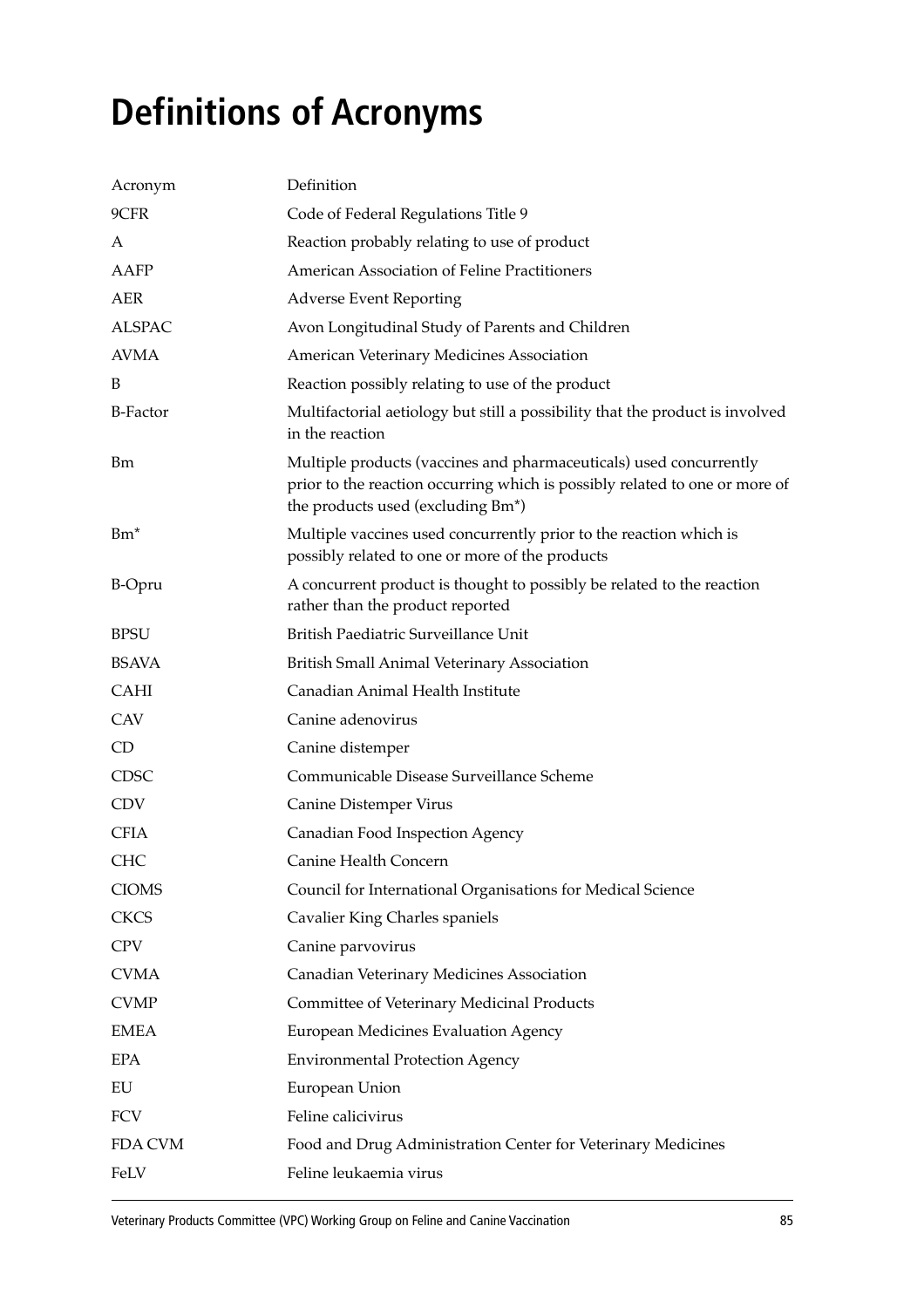| <b>FHV</b>      | Feline herpes virus                                                                                                            |
|-----------------|--------------------------------------------------------------------------------------------------------------------------------|
| FP              | Feline panleucopenia                                                                                                           |
| GfK             | Organisation which carried out survey on behalf of Pedigree Masterfoods                                                        |
| <b>GREFI</b>    | the Group d'Etude Francais des Fibrosarcoma                                                                                    |
| ICH             | International Conference on Harmonisation                                                                                      |
| <b>IMHA</b>     | Immune Mediated Haemolytic Anaemia                                                                                             |
| <b>IMTP</b>     | Immune Mediated Thrombocytopenia                                                                                               |
| IT              | Information technology                                                                                                         |
| <b>IVAA</b>     | Inactivated vaccines with aluminium-based adjuvants                                                                            |
| <b>IVOA</b>     | Inactivated vaccines with other adjuvants                                                                                      |
| <b>LLPA</b>     | Lameness with lethargy, pyrexia or anorexia                                                                                    |
| LV              | Live vaccines                                                                                                                  |
| MA              | Marketing Authorisation                                                                                                        |
| <b>MAH</b>      | Marketing Authorisation Holders                                                                                                |
| <b>MCA</b>      | Medicines Control Agency                                                                                                       |
| <b>MMR</b>      | Measles, mumps and rubella                                                                                                     |
| MV              | Mixed vaccines (i.e. live plus an inactivated vaccine)                                                                         |
| $\mathbf N$     | Reaction not due to use of the product                                                                                         |
| <b>NfG</b>      | Note for Guidance                                                                                                              |
| <b>NOAH</b>     | National Office of Animal Health                                                                                               |
| $\circ$         | Insufficient data to assess whether reaction due to use of the product                                                         |
| PCR             | Polymerase chain reaction                                                                                                      |
| <b>PETS</b>     | Pet Travel Scheme                                                                                                              |
| PHLS            | Public Health Laboratories Service                                                                                             |
| <b>PSUR</b>     | Periodic Safety Update Report                                                                                                  |
| S.D.            | Standard deviation                                                                                                             |
| SARs            | <b>Suspected Adverse Reactions</b>                                                                                             |
| <b>SOC</b>      | System Order Class                                                                                                             |
| <b>SPCs</b>     | Summary of Product Characteristics                                                                                             |
| <b>TIGRESS</b>  | Totally integrated graphical relational electronic surveillance system                                                         |
| UK.             | United Kingdom                                                                                                                 |
| <b>USA</b>      | <b>United States of America</b>                                                                                                |
| <b>USDA</b>     | United States Department of Agriculture                                                                                        |
| <b>USDA CVB</b> | United States Department of Agriculture Center for Veterinary Biologics                                                        |
| <b>USP</b>      | United States Pharmacopoeia                                                                                                    |
| <b>VAFSTF</b>   | Veterinary-Association Feline Sarcoma Task Force                                                                               |
| <b>VeDDRA</b>   | Veterinary Dictionary for Drug Regulatory Authorities                                                                          |
| <b>VICH</b>     | The International Co-operation on Harmonisation of Technical<br>Requirements for Registration of Veterinary Medicinal Products |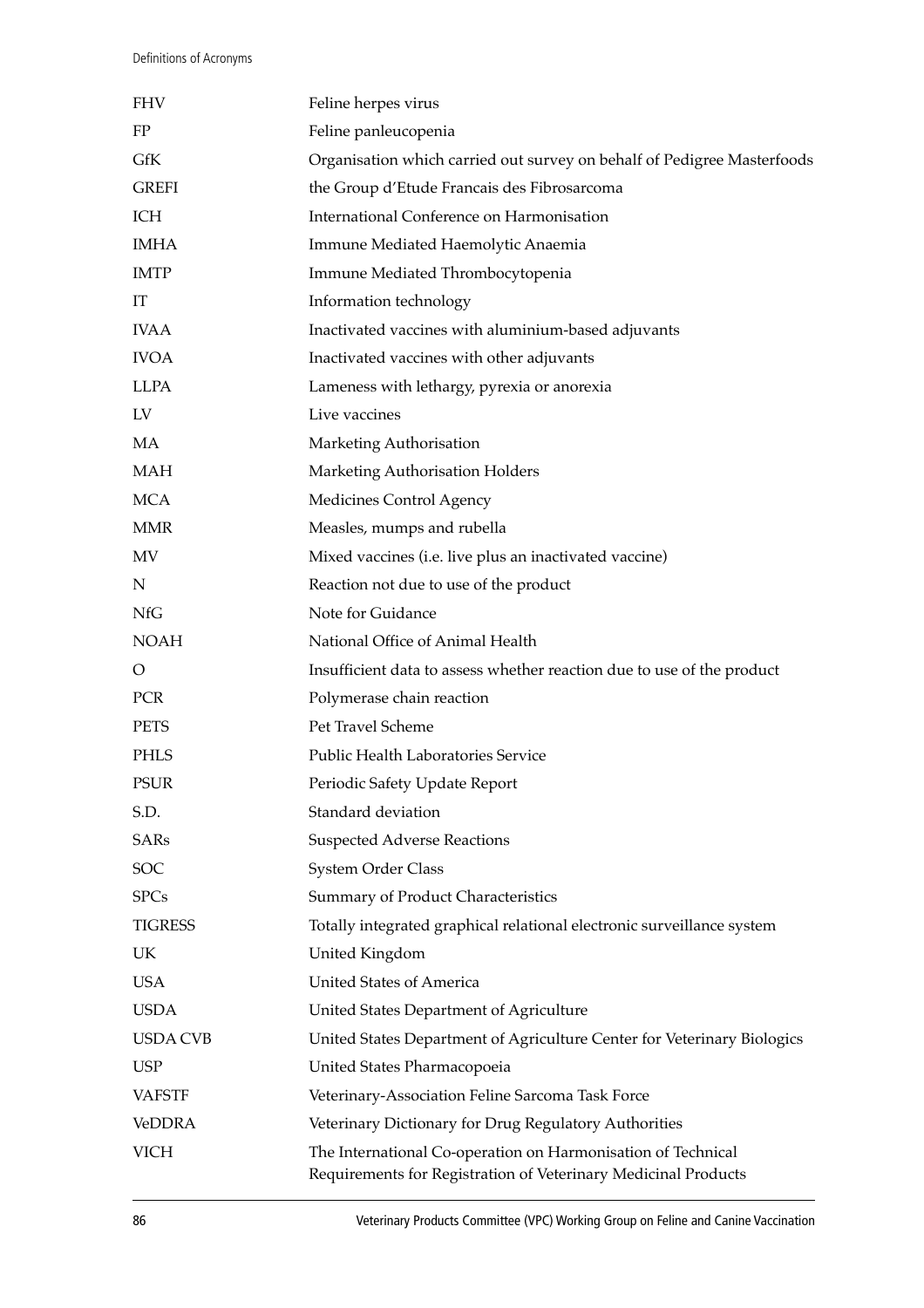| VMD  | Veterinary Medicines Directorate   |
|------|------------------------------------|
| VN   | Virus neutralising                 |
| VPC. | Veterinary Products Committee      |
| VPR  | Veterinary Practitioners Reporting |
| WHO  | World Health Organization          |
|      |                                    |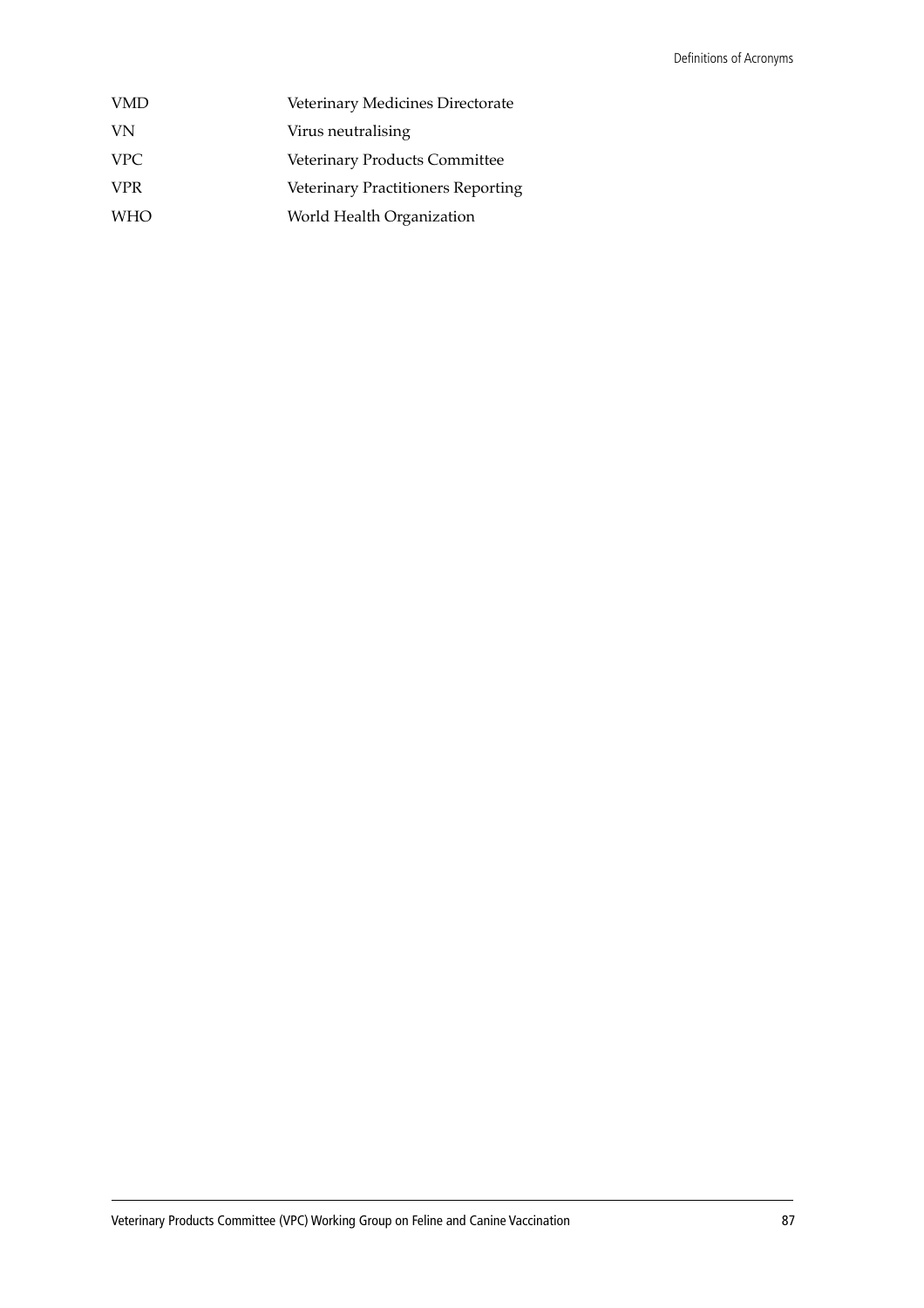# **References**

- http://www.avma.org/vafstf 26/07/00
- <sup>2</sup> Elston T, Rodan I, Flemming D, Ford R B, Hustead D R, Richards J R, Rosen D K, Sherk-Nixon M A and Scott F W (1998). Feline Vaccine Guidelines from the Advisory Panel on Feline Vaccines. Feline Practice 26 (3), 14-16.
- <sup>3</sup> Elston T, Rodan I, Flemming D, Ford R B, Hustead D R, Richards J R, Rosen D K, Sherk-Nixon M A and Scott F W (1998). 1998 Report of the American Association of Feline Practitioners and Academy of Feline Medicine Advisory Panel on Feline Vaccines. Journal of the American Veterinary Medical Association 212, 227-241.
- <sup>4</sup> http://www.avma.org 26/7/00
- <sup>5</sup> EU Directive 81/851 Article 42b, The rules governing medicinal products in the European Union. Vol 5. Pharmaceutical Legislation. Veterinary medicinal products. Luxembourg: Office for Official Publications of the European Communities, 1998.
- <sup>6</sup> Committee for Veterinary Medicinal Products (CVMP) Note for Guidance (NfG): Pharmacovigilance of Veterinary Medicinal Products (CVMP/183/96)
- <sup>7</sup> The International Cooperation on Harmonisation of Technical Requirements for Registration of Veterinary Medicinal Products (VICH) Pharmacovigilance of Veterinary Medicinal Products: Management of Adverse Event Reports (AERs) VICH GL24 CVMP/547/00.
- <sup>8</sup> Veterinary Medicines Directorate Guidance Animal Medicines European Licensing Information and Advice (AMELIA) 12
- <sup>9</sup> EU Directive 81/852 Article 42b, The rules governing medicinal products in the European Union. Vol 5. Pharmaceutical Legislation. Veterinary medicinal products. Luxembourg: Office for Official Publications of the European Communities, 1998.
- <sup>10</sup> Title II, part 8 of the Annex to EC Directive  $92/18$ /EEC. 'Requirements for immunological veterinary medicinal products.'
- <sup>11</sup> The European Pharmacopoeia (1997) Evaluation of Safety of Veterinary Vaccines section 5.2.6 and Evaluation of Efficacy of Veterinary Vaccines section 5.2.7
- <sup>12</sup> Committee for Veterinary Medicinal Products (CVMP) guidelines III/5736/94 'Specific Requirements for the Protection and Control of Live and Inactivated Viral and Bacterial Vaccines for Cats and Dogs.'
- <sup>13</sup> Committee for Veterinary Medicinal Products (CVMP) Note for Guidance: Duration of Protection Achieved by Veterinary Vaccines, CVMP/682/99
- <sup>14</sup> Wakefield A J and Montgomery S M (2000). Autism, Viral Infection and the Gut-Brain Axis http://trainland.tripod.com/andrewj.htm 29/01/01
- <sup>15</sup> Taylor B, Miller E, Farrington C P, Petropoulos M-C, Favot-Mayaud I, Li J and Waight P A (1999). Autism and Measles, Mumps and Rubella Vaccine: No Epidemiological Evidence for a Causal Association. The Lancet 353, 2026-2029.
- <sup>16</sup> Medicines Control Agency (1999). The Safety of MMR Vaccine. Current Problems Volume 25, June.
- <sup>17</sup> Committee on Safety of Medicines (1999). Report of the Working Party on MMR Vaccine.
- <sup>18</sup> Avon Longitudinal Study of Pregnancy and Childhood (ALSPAC) (2000); Avon Longitudinal Study of Parents and Children (2001). http://alspac2.ich.bris.ac.uk/alspacext/MainProtocol/section1.htm 13/02/01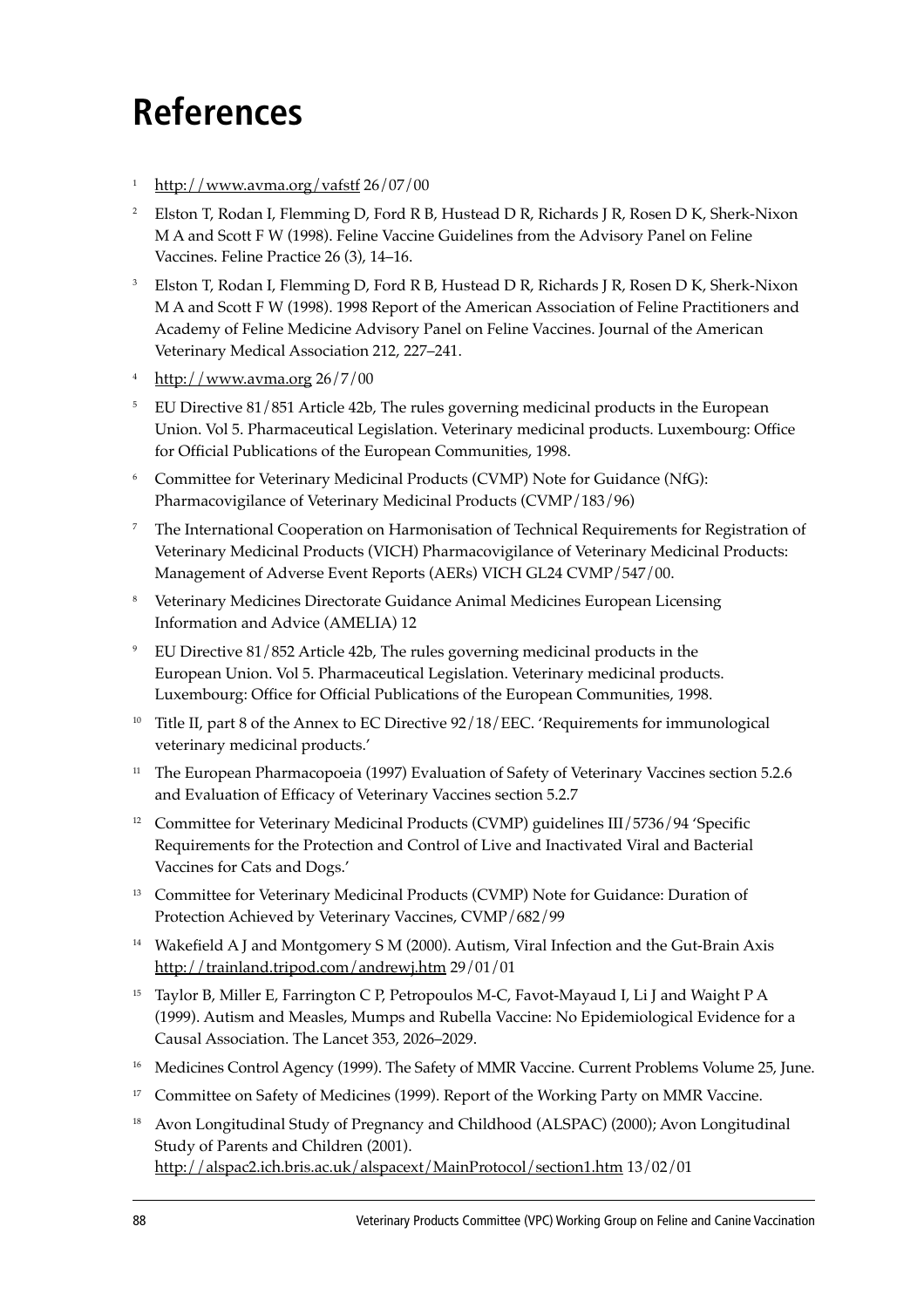- <sup>19</sup> Report of Council for International Organisations for Medical Science (CIOMS) Working Group IV Benefit-Risk Balance for Marketed Drugs: Evaluating Safety Signals (1998).
- <sup>20</sup> International Conference on Harmonisation of Technical Requirements for Registration of Pharmaceuticals for Human Use: Clinical Safety Data Management: Periodic Safety Update Reports for Marketed Drugs (ICH Harmonised Tripartite Guideline CPMP/ICH/288/95 Adopted December 1996).
- <sup>21</sup> Gray A K (1998). Cat and Dog Vaccination: Results from the Suspected Adverse Reaction Surveillance Scheme. Veterinary Record (Letters) 143, 455.
- <sup>22</sup> IMS Health Dataview (1998) cited in Gray 1998. From personal correspondence from Gaynor Hiller of Intervet to Mr Dean, Head of Licensing Veterinary Medicines Directorate.
- <sup>23</sup> Gray A K and Knivett S-J (2000). Suspected Adverse Reactions, 1999. Veterinary Record 147, 283-284.
- <sup>24</sup> Anon (2001). Vaccination  $A$  Case for the Defence. CD Rom, Fort Dodge.
- <sup>25</sup> Tjalve H (1997). Adverse Reactions to Veterinary Drugs Reported in Sweden During 1991 1995. Journal of Veterinary Pharmacology and Therapeutics 20, 105-110.
- <sup>26</sup> Brooks R (1991). Adverse Reactions to Canine and Feline Vaccines. Australian Veterinary Journal 68, 342-344.
- <sup>27</sup> Greene C E (1998). Immunoprophylaxis and Immunotherapy. *In* Infectious Diseases of the Dog and Cat, 2nd Edition. Edit. CE Greene, WB Saunders, Philadelphia pp 717–750.
- <sup>28</sup> Greene C E (1998). Vaccine Induced Complications Versus Over Vaccination. 65th Annual meeting of the American Animal Hospital Association, Chicago, March 1998 pp368–369.
- <sup>29</sup> Day M J (2001). Is It a Vaccine Reaction? Immune-mediated disease. Proceedings of the 44th Annual Congress of the British Small Animal Veterinary Association, Birmingham, April 2001 pp268-270.
- <sup>30</sup> Paul M A and Wolf A M (1999). Vaccinations What's right? What's not? Proceedings of a Symposium held at the 1999 North American Veterinary Conference, Schering-Plough Animal Health.
- <sup>31</sup> McCandlish I A P (1999). Specific Infections of the Dog. *In* Textbook of Small Animal Medicine, Edit. JK Dunn, W.B Saunders, London pp 921-958.
- <sup>32</sup> Dodds J W (1983). Immune-mediated Blood Diseases in Dogs. Modern Veterinary Practice 64, 375-379.
- <sup>33</sup> Allbritton A R (1996). Autoimmune Disease and Vaccination? Veterinary Allergy and Clinical Immunology  $4(1)$ ,  $16-17$ .
- <sup>34</sup> Duval D and Giger U (1996). Vaccine-Associated Immune-Mediated Haemolytic Anaemia in the Dog. Journal of Veterinary Internal Medicine 10, 290-295.
- <sup>35</sup> Gould S M, Watson P J and Herrtage M E (2001). Idiopathic Autoimmune Haemolytic Anaemia in the Dog: Long Term Follow Up of 25 Cases. Journal of Small Animal Practice 42, 163.
- <sup>36</sup> Astrup J E, Wyse C, Elliot J and Wood J L N (1998). Canine Autoimmune Haemolytic Anaemia and Immune Mediated Thrombocytopenia: What are the Risk Factors? British Small Animal Veterinary Association Annual Congress 1998 (abstract) Birmingham, April 1998, p 246.
- <sup>37</sup> Dodds W J (1999). More Bumps on the Vaccine Road. Advances in Veterinary Medicine 41, 715-732.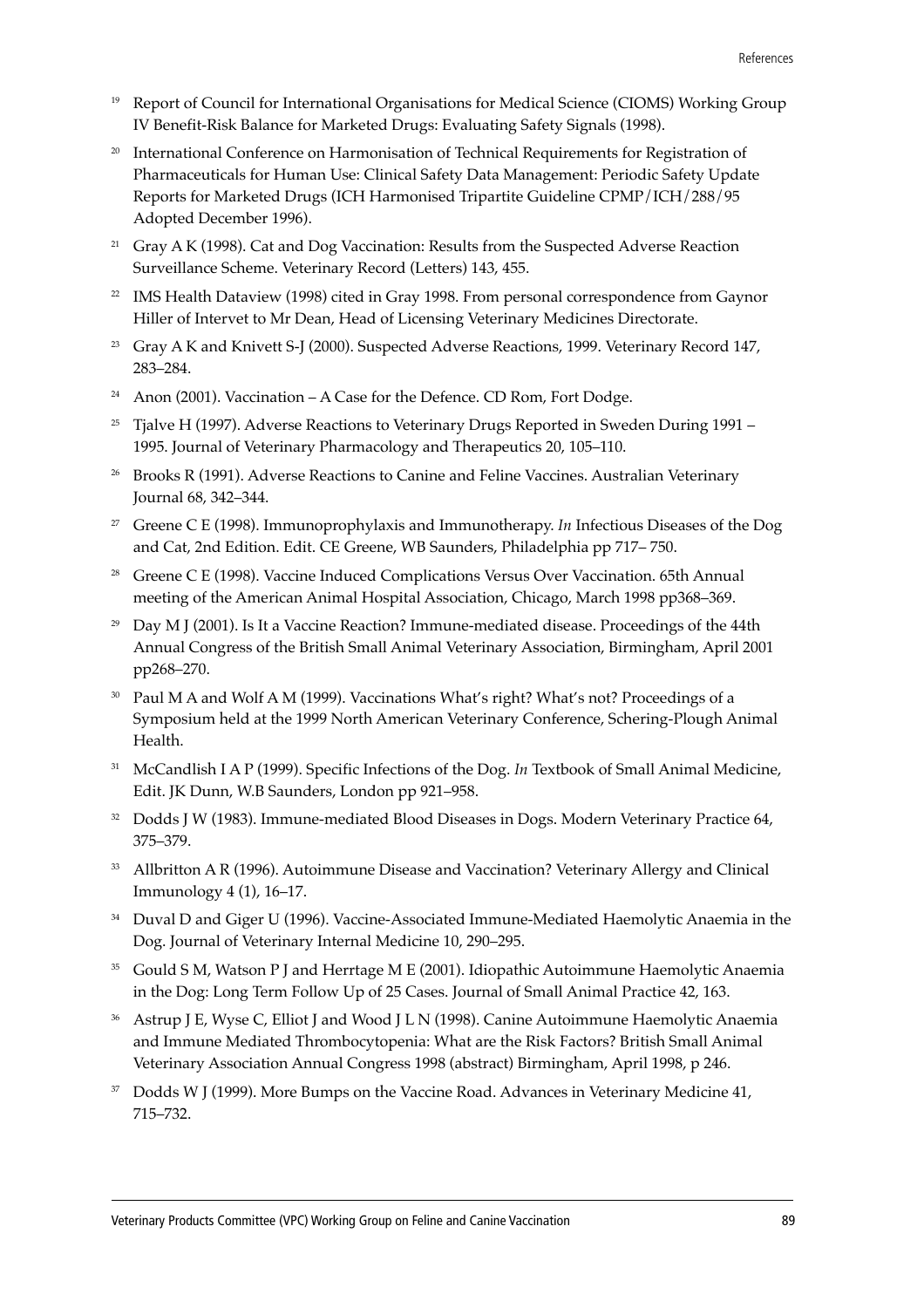- <sup>38</sup> Stratton K R, Johnson Howe C and Johnston R B (1994). Adverse Events Associated With Childhood Vaccines Other Than Pertussis and Rubella: Summary of a Report From the Institute of Medicine. Journal of the American Medical Association 271, 1602-1605.
- <sup>39</sup> McAnulty J F and Rudd R G (1985). Thrombocytopenia Associated with Vaccination of a Dog with a Modified Live Paramyxovirus Vaccine. Journal of the American Veterinary Medical Association 186, 1217-1219.
- <sup>40</sup> Pineau S, Beldeck L W and Moore S (1980). Levamisole Reduces the Thrombocytopenia Associated with Myxovirus Vaccination. Canadian Veterinary Journal 21, 82-84.
- <sup>41</sup> Straw B (1978). Decrease in Platelet Count after Vaccination with Distemper Hepatitis (DH) Vaccine. Veterinary Medicine Small Animal Clinician (June) 725-726.
- <sup>42</sup> Axthelm M K and Krakowka S (1987). Canine Distemper Virus-induced Thrombocytopenia. American Journal of Veterinary Research 48, 1269-1275.
- <sup>43</sup> Martin C L and Stiles J (1998). Ocular Infections. *In* Infectious Diseases of the Dog and Cat, 2nd Edition. Edit. CE Greene, WB Saunders, Philadelphia pp 658-672.
- <sup>44</sup> Curtis R and Barnett K C (1973) The Ocular Lesions of Infectious Canine Hepatitis. Clinical Features. Journal of Small Animal Practice 14, 375-389.
- <sup>45</sup> Wilcock B P and Yager J A (1986). Focal Cutaneous Vasculitis and Alopecia at Sites of Rabies Vaccination in Dogs. Journal of the American Veterinary Medical Association 188, 1174 - 1177.
- <sup>46</sup> Frank L A (1998). Rabies Vaccine-Induced Ischaemic Dermatitis in a Dog. Veterinary Allergy and Clinical Immunology 6, 9-11.
- $47$  Vitale C B, Gross T L and Magro C M (1999). Case report: Vaccine-induced Ischaemic Dermatopathy in the Dog. Veterinary Dermatology 10, 131-142.
- <sup>48</sup> Weir J A M, Yager J A, Caswell J L, Parker W M, Johnstone I B, Basrur P K and Emms C (1994). Familial cutaneous vasculopathy of German shepherds: Clinical, genetic and preliminary pathological and immunological studies. Canadian Veterinary Journal 35, 763-769.
- <sup>49</sup> Greene C E (1990). Immunoprophylaxis and Immunotherapy. In Infectious Diseases of the Dog and Cat, 1st Edition. Edit. C E Greene, W B Saunders, Philadelphia p46.
- <sup>50</sup> May C and Bennett D (1998). Inflammatory Arthropathies. *In* Canine Medicine and Therapeutics, 4th Edition. Edit. N T Gorman, Blackwell, Oxford, pp781-795.
- <sup>51</sup> Kohn B, Lubke S, Garner M, Bennett D, and Brunnberg L (2000). Vaccine Associated Polyarthritis in Four Dogs. American College of Veterinary Internal Medicine 14, 381 (abstract 216).
- <sup>52</sup> Abeles V, Harrus S, Angles J M, Shalev G, Aizenberg I, Peres Y and Aroch I (1999). Hypertrophic Oesteodystrophy in Six Weimeraner Puppies Associated with Systemic Signs. Veterinary Record 145, 130-134.
- <sup>53</sup> Malik R, Dowden M, Davis P E, Allan G S and Barrs V R (1995). Concurrent Juvenile Cellulitis and Metaphyseal Osteopathy: An Atypical Canine Distemper Virus Syndrome. Australian Veterinary Practitioner 25, 62-67
- <sup>54</sup> Mee A P, Gordon M T, May C, Bennett D, Anderson D C and Sharpe P T (1993). Canine Distemper Virus Transcripts Detected in the Bone Cells of Dogs with Metaphyseal Osteopathy. Bone 14, 59-67.
- <sup>55</sup> May C, Carter S D, Bell S C and Bennett D (1994). Immune Responses to Canine Distemper Virus in Joint Diseases of Dogs. British Journal Rheumatology 33, 27-31.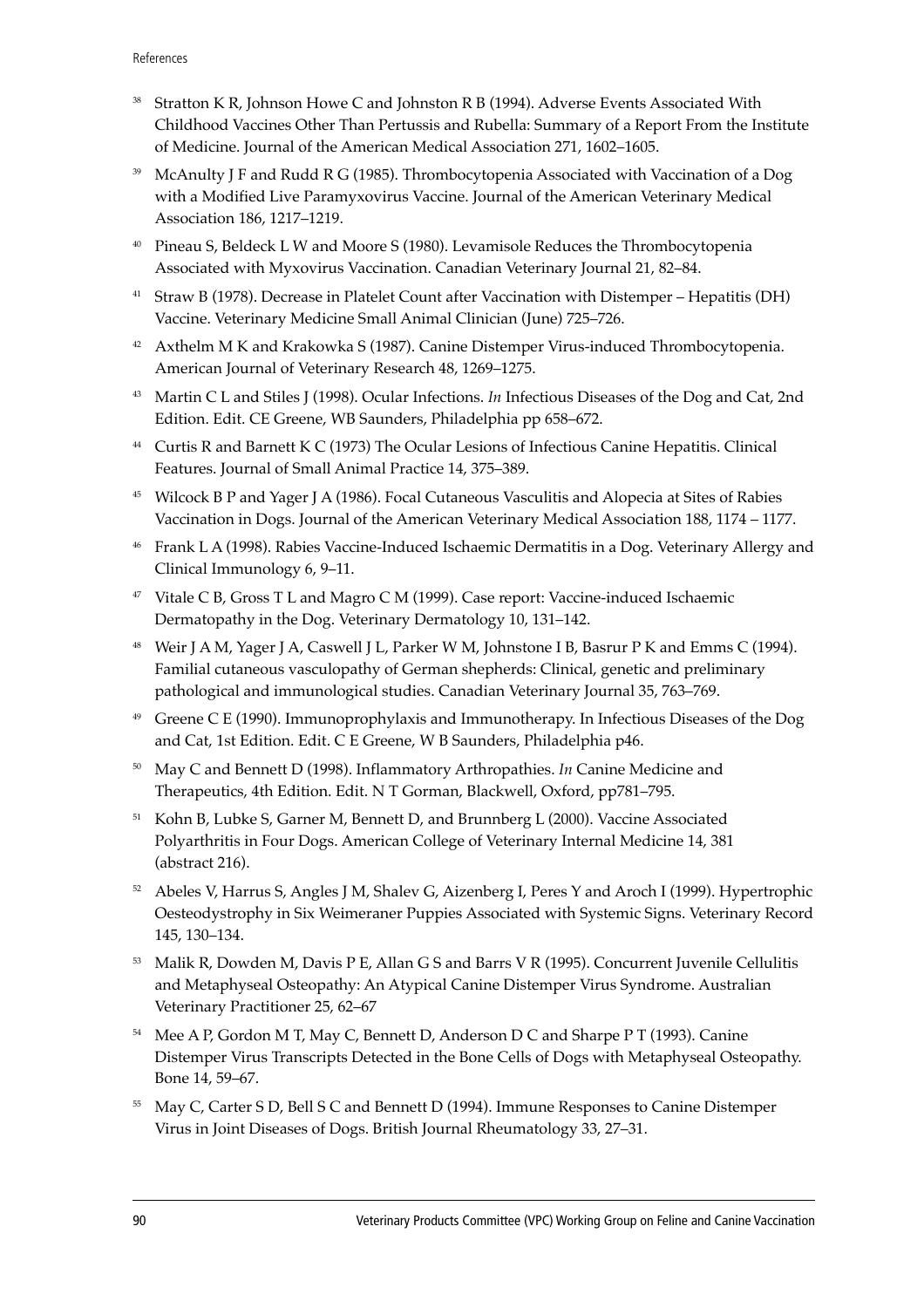- <sup>56</sup> Dawson S, McArdle F, Bennett D, Carter S D, Bennett M, Ryvar R, and Gaskell R M (1993). Investigation of Vaccine Reactions and Breakdowns after Feline Calicivirus Vaccination. Veterinary Record 132, 346-350.
- <sup>57</sup> Pederson NC, Laliberte L and Ekman S (1983). A Transient Febrile 'Limping' Syndrome of Kittens Caused by Two Different Strains of Feline Calicivirus. Feline Practice 13 (1), 26-35
- <sup>58</sup> Bennett D, Gaskell R M, Mills A, Knowles J, Carter S, and McArdle F (1989) Detection of Feline Calicivirus Antigens in the Joints of Infected Cats. Veterinary Record 124, 329-332.
- <sup>59</sup> Dawson S, Bennett D, Carter S D, Bennett M, Meanger J, Turner P C, Carter M J, Milton I, Gaskell R M (1994). Acute Arthritis of Cats Associated with Feline Calicivirus Infection. Research in Veterinary Science 56, 133-143.
- <sup>60</sup> Radford A D, Bennett M, McArdle E, Dawson S, Glenn M A and Gaskell R M (1997). The Use of Sequence Analysis of a Feline Calicivirus (FCV) Hypervariable Region in the Epidemiological Investigation of FCV Related Disease and Vaccine Failures. Vaccine 15, 1451-1458.
- Radford A D, Dawson S, Wharmby C, Ryvar R and Gaskell R M (2000). Comparison of Serological and Sequence-based Methods for Typing Feline Calicivirus Isolates from Vaccine Failures. Veterinary Record 146, 117-123.
- $62$  Radford A D, Sommerville L, Ryvar R, Cox M B, Johnson D R, Dawson S and Gaskell R M (2001). Endemic Infection of a Cat Colony with a Feline Calicivirus Closely Related to an Isolate Used in Live Attenuated Vaccines. Vaccine 19, 4358-4362.
- <sup>63</sup> Akita G Y, Ianconescu M, MacLachlan N J and Osburn B I (1994). Bluetongue Disease in Dogs Associated with Contaminated Vaccine. Veterinary Record 134, 283-284.
- <sup>64</sup> Wilbur L A, Evermann J F, Levings R L, Stoll I R, Starling D E, Spillers C A, Gustafson G A and McKeirnan A J (1994). Abortion and death in Pregnant Bitches Associated with a Canine Vaccine Contaminated with Bluetongue Virus. Journal of the American Veterinary Medical Association 204, 1762-1765.
- <sup>65</sup> Carwardine PC (1990). Adverse reactions to vaccine. Veterinary Record 127, 243.
- <sup>66</sup> Wilson R B, Holladay J A and Cave J S (1986). A Neurologic Syndrome Associated with use of a Canine Coronavirus-Parvovirus Vaccine in Dogs. Compendium on Continuing Education for the Practising Veterinarian. 8, 117-124.
- $67$  Martin M L (1985). Canine Coronavirus Enteritis and a Recent Outbreak Following Modified Live Virus Vaccination. 34th Annual Symposium Viral Diseases of Small Animals, December. Continuing Education for the Practising Veterinarian Article No. 6, 1012-1017.
- <sup>68</sup> Greene C E and Appel M J (1998). Canine Distemper. *In* Infectious Diseases of the Dog and Cat, 2nd Edition. Edit. C E Greene, W B Saunders, Philadelphia pp 9-22.
- $69$  Phillips T R, Jensen J L, Rubine M J, Yang W C and Schultz R D (1989). Effects of Vaccines on the Canine Immune System. Canadian Journal Veterinary Research 53, 154-160.
- <sup>70</sup> Gaskell R M and Dawson S (1998). Feline Respiratory Disease. *In* Infectious Diseases of the Dog and Cat, 2nd Edition. Edit. CE Greene, WB Saunders, Philadelphia, pp 97-106.
- <sup>71</sup> Pedersen N C and Floyd Hawkins K (1995). Mechanisms for Persistence of Acute and Chronic Feline Calicivirus Infections in the Face of Vaccination. Veterinary Microbiology 47, 141-156.
- <sup>72</sup> Dawson S, McArdle F, Bennett M, Carter M, Milton I P, Turner P, Meanger J and Gaskell RM (1993). Typing of Feline Calicivirus Isolates from Different Clinical Groups by Virus Neutralisation Tests. Veterinary Record 133, 13-17.
- $73$  Lauritzen A, Jarrett O and Sabara M (1997). Serological Analysis of Feline Calcicivirus Isolates from the United States and United Kingdom. Veterinary Microbiology 56, 55-63.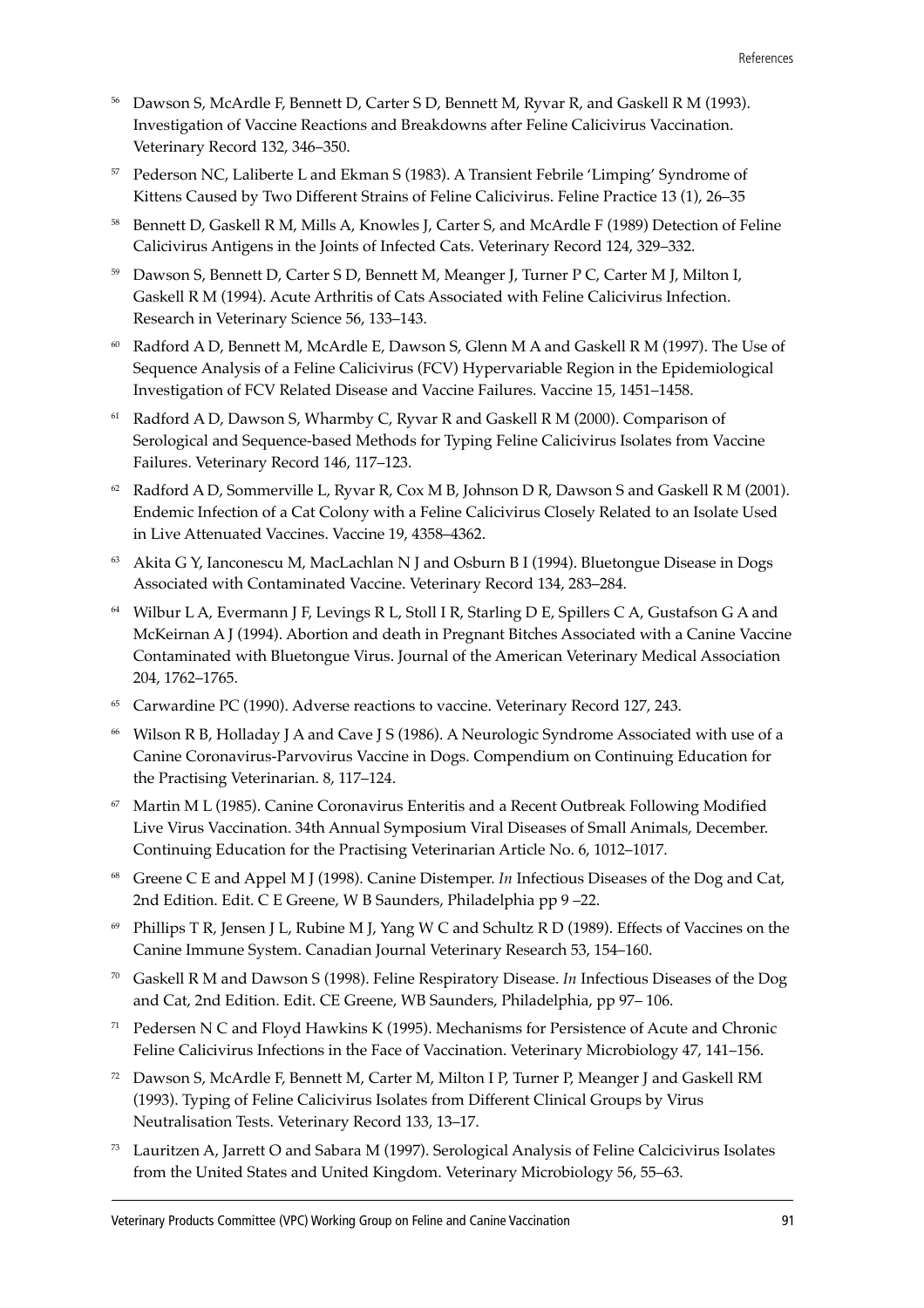- $74$  Tizard I (1987). Veterinary Immunology An Introduction, 3rd Edition. Edit. W. B. Saunders, Philadelphia, p195.
- <sup>75</sup> Glickman L T, Domanski L M, Patronek G J and Visintainer F (1985). Breed-related Risk Factors for Canine Parvovirus Enteritis. Journal of the American Veterinary Medical Association 187, 589-594.
- <sup>76</sup> Hoskins J D (1997). Performance of a New Generation Canine Parvovirus Vaccine in Rottweiler Puppies. Canine Practice 22 (4) 29-31.
- $77$  Houston D M, Ribble C S and Head L L (1996). Risk Factors Associated with Parvovirus Enteritis in Dogs: 283 (1982–1991). Journal of the American Veterinary Medical Association 208, 542-546.
- <sup>78</sup> Couto C G, Krakowka S, Johnson G, Ciekot P, Hill R, Lafrado L and Kociba G (1989). In Vitro Immunologic Features of Weimeraner Dogs with Neutrophil Abnormalities and Recurrent Infection. Veterinary Immunology and Immunopathology 23, 103.
- <sup>79</sup> Day M J, Power C, Oleshko J and Rose M (1997). Low Serum Immunoglobulin Concentrations in Related Weimeraner Dogs. Journal of Small Animal Practice 38, 311-315.
- <sup>80</sup> Hansen P, Clercx C, Henroteaux M, Rutten V P M G and Bernadina W E (1995). Neutrophil Phagocyte Dysfunction in a Weimeraner with Recurrent Infections. Journal of Small Animal Practice 36,128-131.
- 81 Studdert V P, Phillips W A and Studdert M J (1984). Recurrent and Persistent Infections in Related Weimaraner Dogs. Australian Veterinary Journal 61, 261-263.
- <sup>82</sup> Hendrick M J and Goldschmidt M H (1991). Do Injection Site Reactions Induce Fibrosarcomas in Cats? Journal of the American Veterinary Medical Association 199, 968.
- <sup>83</sup> Dubielzig R R, Hawkins K L and Miller P E (1993). Myofibroblastic Sarcoma Originating at the Site of Rabies Vaccination in a Cat. Journal of Veterinary Diagnosis and Investigation 5, 637–638.
- <sup>84</sup> Hendrick M J, Goldschmidt M H, Shofer F S, Wang Y Y and Somlyo A P (1992). Postvaccinal Sarcomas in the Cat: Epidemiology and Electron Probe Microanalytical Indentification of Aluminum. Cancer Research Advances in Brief 52, 5391 - 5394.
- <sup>85</sup> Hendrick M J, Kass P H, McGill L D, Tizard I R (1994). Commentary: Postvaccinal Sarcomas in Cats Journal of the National Cancer Institute 86, 341-343.
- <sup>86</sup> Kass P H, Barnes W G, Spangler W L, Chomel B B and Culbertson M R (1993). Epidemiological Evidence for a Causal Relation Between Vaccination and Fibrosarcoma Tumorigenesis in Cats. Journal of the American Veterinary Medical Association 203, 396-405.
- <sup>87</sup> Esplin D G, McGill L D, Meininger A C and Wilson S R (1993). Postvaccination Sarcomas in Cats. Journal of the American Veterinary Medical Association 202, 1245-1247.
- 88 Macy D W (1999). Current Understanding of Vaccination Site-associated Sarcomas in the Cat. Journal of Feline Medicine and Surgery 1, 15-21.
- <sup>89</sup> Hendrick M J, Shofer F S, Goldschmidt M H, Haviland J C, Schelling S H, Engler S J and Gliatto J M (1994). Comparison of Fibrosarcomas that Developed at Vaccination Sites and at Nonvaccination Sites in Cats: 239 cases (1991-1992). Journal of the American Veterinary Medical Association 205, 1425-1429.
- <sup>90</sup> Doddy F D, Glickman L T, Glickman N W and Janovitz E B (1996). Feline Fibrosarcomas at Vaccination Sites and Non-vaccination Sites. Journal of Comparative Pathology 114, 165-174.
- <sup>91</sup> Coyne M J, Postorino Reeves N C and Rosen D K (1997). Estimated Prevalence of Injection-site Sarcomas in Cats during 1992. Journal of the American Veterinary Medical Association 210, 249-251.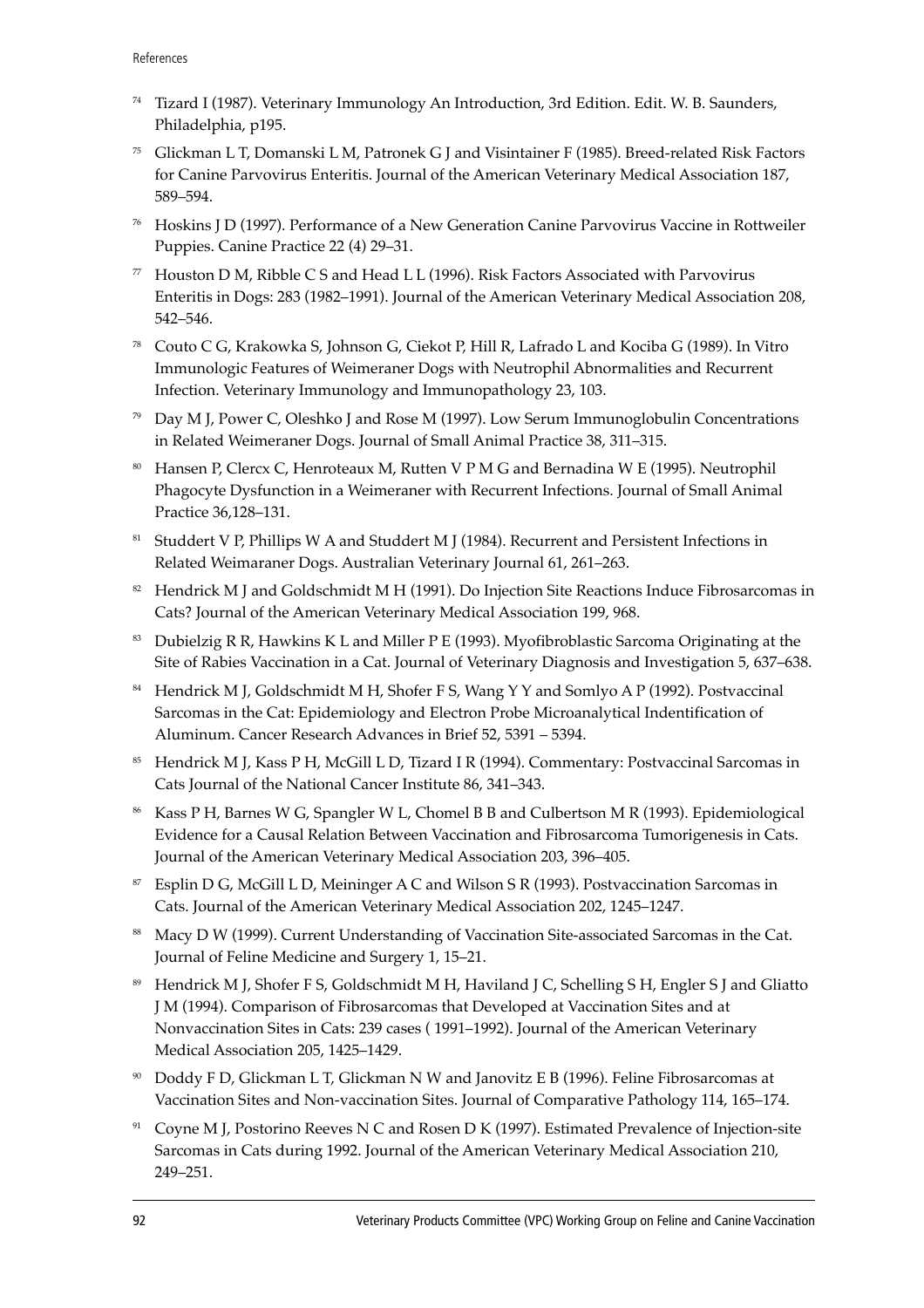- $92$  Coyne M J, Postorino Reeves N C and Rosen D K (1997). Prevalence of Injection-Site Sarcomas in Cats: 1992. World Small Animal Veterinary Association, British Small Animal Veterinary Association and Federation of European Companion Animal Veterinary Association World Congress, Birmingham, 3-6th April 1997.
- <sup>93</sup> Macy D W and Hendrick M J (1996). The Potential Role of Inflammation in the Development of Postvaccinal Sarcomas in Cats. Veterinary Clinics of North America: Small Animal Practice 26, 103-109.
- <sup>94</sup> Couto C G and Macy D W (1998). Review of Treatment Options for Vaccine-Associated Feline Sarcomas. Journal of the American Veterinary Medical Association 213, 1426-1427.
- <sup>95</sup> Hendrick M J (1998). Vaccine Associated Feline Sarcoma Task Force Presentation: Historical Review and Current Knowledge of Risk Factors Involved in Vaccine-Associated Feline Sarcomas. AVMA VAFSTF website http://www.avma.org/vafstf.
- <sup>96</sup> Hendrick M J and Brooks J J (1994). Postvaccinal Sarcomas in the Cat: Histology and Immunohistochemistry. Veterinary Pathology 31, 126–129.
- <sup>97</sup> Madewell B R, Griffey S M, McEntee M C, Leppert V J and Munn R J (2001). Feline Vaccineassociated Fibrosarcoma: An Ultrasound Study of 20 Tumors (1996–1999). Veterinary Pathology 38, 196-202.
- <sup>98</sup> Nambiar P R, Jackson M L, Ellis J A, Chelack B J, Kidney B A and Haines D M (2001). Immunohistochemical Detection of Tumor Suppressor Gene p53 Protein in Feline Injection Site-associated Sarcomas. Veterinary Pathology 38, 236-238.
- <sup>99</sup> Morrison W B, Starr R M and the Vaccine-Associated Feline Sarcoma Task Force (2001). Vaccineassociated Feline Sarcomas. Journal of the American Veterinary Medical Association 218, 697-702.
- <sup>100</sup> Ellis J A, Jackson M L, Bartsch R C, McGill L G, Martin K M, Trask B R and Haines D M (1996). Use of Immunohistochemostry and Polymerase Chain reaction for Detection of Oncornaviruses in Formalin-fixed, Paraffin-embedded Fibrosarcomas From Cats. Journal of the American Veterinary Medical Association 209, 767-771.
- <sup>101</sup> Brearley M J (2001). Vaccine-associated Feline Sarcomas. Veterinary Record (Letters) 148, 580.
- <sup>102</sup> Davidson E B, Gregory C R and Kass P H (1997). Surgical Excision of Soft Tissue Fibrosarcomas in the Cat. Veterinary Surgery 26, 265–269 (cited by Macy DW (1999). Current Understanding of Vaccination Site-asociated Sarcomas in the Cat. Journal of Feline Medicine and Surgery 1, 15-21. Reference No. 88).
- <sup>103</sup> Hershey A E, Sorenmo K U, Hendrick M J, Shofer F S and Vail D M (2000). Prognosis for Presumed Feline Vaccine Associated Sarcoma After Excision: 6 Cases (1986-1996). Journal of the American Veterinary Medical Association 216, 58-61.
- <sup>104</sup> http://www.geocities.com/~kremersark/aafp.html 12/12/00
- <sup>105</sup> Devauchelle P, Delisle F and Doliger S (1997). Post Vaccination Fibrosarcomas in Cats. Le Point Veterinaire 28, 674-677.
- <sup>106</sup> Anon (1999) Sarcoma Task Force Makes French Connection, Journal of the American Veterinary Medical Association, News, April 1, 1999. http://www.avma.org/onlnews/javma/apr99/s040199i.htm 05/04/01
- $107$  http://www.maff.gov.uk/animalh/quarantine 11/05/01
- <sup>108</sup> Tennant (2000) Feline Injection-site Fibrosarcomas: Results of a BSAVA Survey. Journal of Small Animal Practice 41, 181-182.
- <sup>109</sup> Tennant B (2000). BSAVA Survey on Feline Injection-Site Fibrosarcoma. British Small Animal Veterinary Association Congress Times 8th April 2000 p6.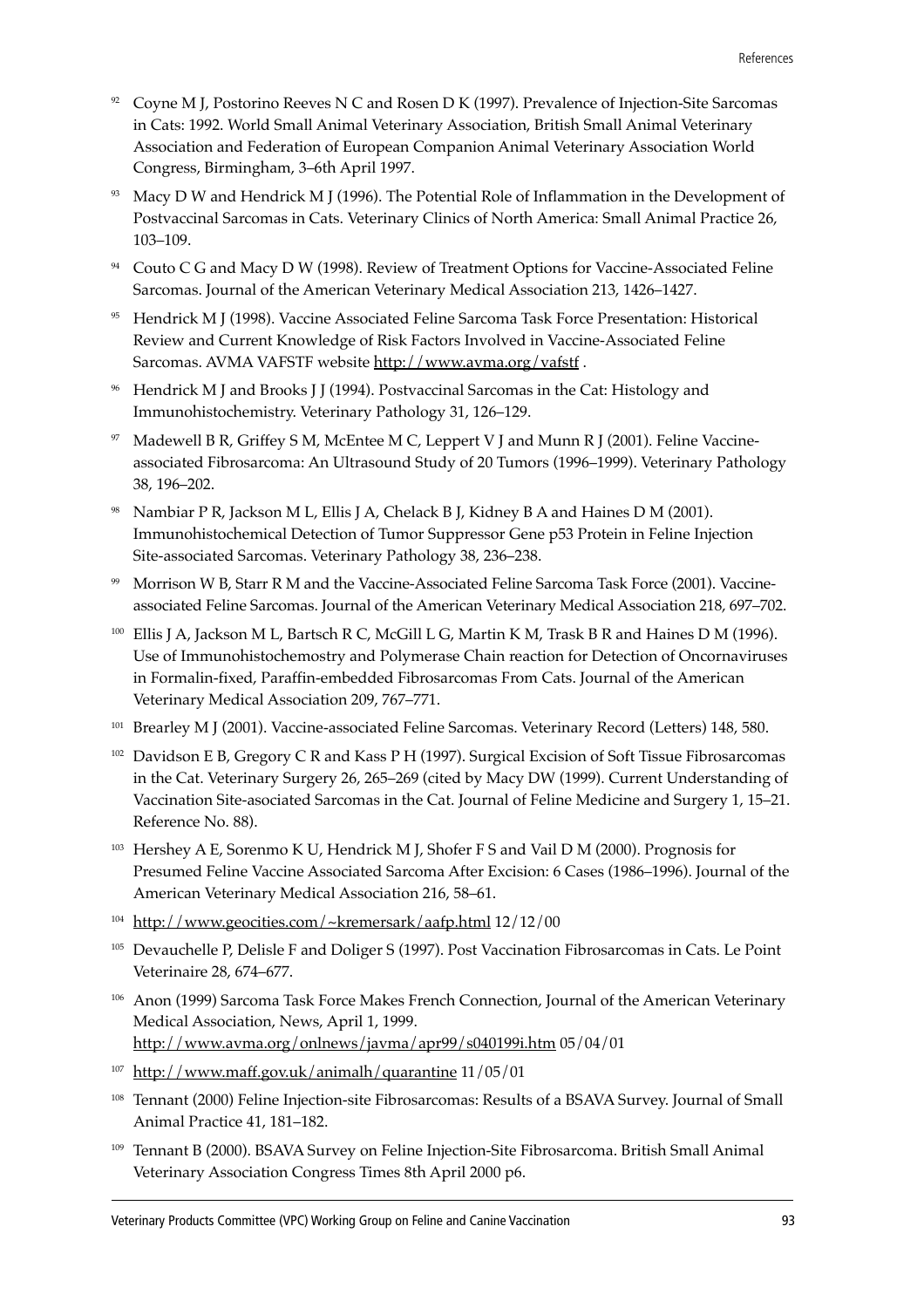#### References

- <sup>110</sup> Tennant B (2000) Survey of Companion Animal Diseases, Journal of Small Animal Practice 41, 180
- $111$  Dean S (1996–1998). Dog World
- $112$  Day C E I (1998). 'Let's Examine all the Evidence'. Dog World, (6th February) p8.
- $113$  Watt J (1998). 'There's no scientific justification'. Dog World, (6th February) p8.
- <sup>114</sup> White K (1998). 'Vets debate vaccination'. Dog World, (1st Mav) p74.
- <sup>115</sup> Knowsley J (1997). 'Vet jabs kill our pets say dog lovers'. Sunday Telegraph, (9th March) p9.
- 116 Anon (2001). 'Betty Hargreaves is requesting.....'. Dogs Today, (March) p7.
- $117$  Anon (2000). Vaccine Associated Feline Sarcomas a retrospective study: presented June 2000. http://www.geocities.com/~kremersark/uofi2000.html 01/03/01
- <sup>118</sup> http://www.thepetcenter.com/exa/vac.html  $14/12/00$
- <sup>119</sup> http://www.vetadviceline.com/vaccination.htm 13/12/00
- <sup>120</sup> O'Driscoll C (1998). What Vets Don't Tell You About Vaccines, 2nd Edition. Abbeywood Publishing (Vaccines) Ltd, Longer, England.
- <sup>121</sup> Anon. What is Canine Health Concern http://www.asr-svcs.dircon.co.uk/wwwchc/ chc\_what.htm 26/05/00

OíDriscoll C. Canine Vaccination Issue http://www.listservice.net/wellpet/vaxine.htm 13/12/00 O'Driscoll C. 'Pet vaccine industry needs independent regulating'. Press Release. 18/08/97 Canine Health Concern. 'Stab in the dark'. http://www.asr-svcs.dircon.co.uk/wwwchc/ stabdark.htm 18/06/99

Canine Health Concern. Vaccine Damage Tribunals. http://www.asr-svcs.dircon.co.uk/ wwwchc/vacboost.htm 03/05/01

Canine Health Concern. The Vaccine Debate. http://www.asr-svcs.dircon.co.uk/wwwchc/ vaccine.htm 05/03/01

- <sup>122</sup> Anon (1997). Vaccine Associated Sarcomas in Cats Update. Feline Advisory Bureau Journal 35, Autumn 1997, 90.
- <sup>123</sup> Anon (1999). Feline Vaccines Benefits and Risks. Feline Advisory Bureau Journal. 37 (3), 78–79.
- <sup>124</sup> Kit Sturgess (1999). Seen and Heard. Feline Advisory Bureau Journal.  $47(4)$ ,  $122 123$ .
- <sup>125</sup> National Office of Animal Health Compendium of Data Sheets for Veterinary Products 2000–2001. National Office of Animal Health, Enfield.
- <sup>126</sup> Code of Federal Regulations, Title 9, Animals and Animal Products (9CFR).
- <sup>127</sup> Hustead D R, Carpenter T, Sawyer D C, Bain F T, Henry S C, Huxsol D L, Klingeborn D J, McKissick G E, McNutt R L, Niles D E and Short C R (1999). Vaccination Issues of Concern to Practitioners. Journal of the American Veterinary Medical Association 214, 1000 - 1002.
- <sup>128</sup> Smith C A (1995). Are We Vaccinating Too Much? Journal of the American Veterinary Medical Association 207, 421-425.
- $129$  Schultz R D (1998). Current and Future Canine and Feline Vaccination Programs. Veterinary Medicine,  $pp233 - 254$ .
- 130 Colorado State University's Small Animal Vaccination Protocol, http://www.cvmbs.colostate.edu/vth/savp2.html 12/05/00
- <sup>131</sup> Norsworthy G D (1999). Another Perspective on the Vaccination Controversy: Proposed Changes in the Standard Feline Vaccination Protocol. Veterinary Medicine, August 1999, 727 – 735.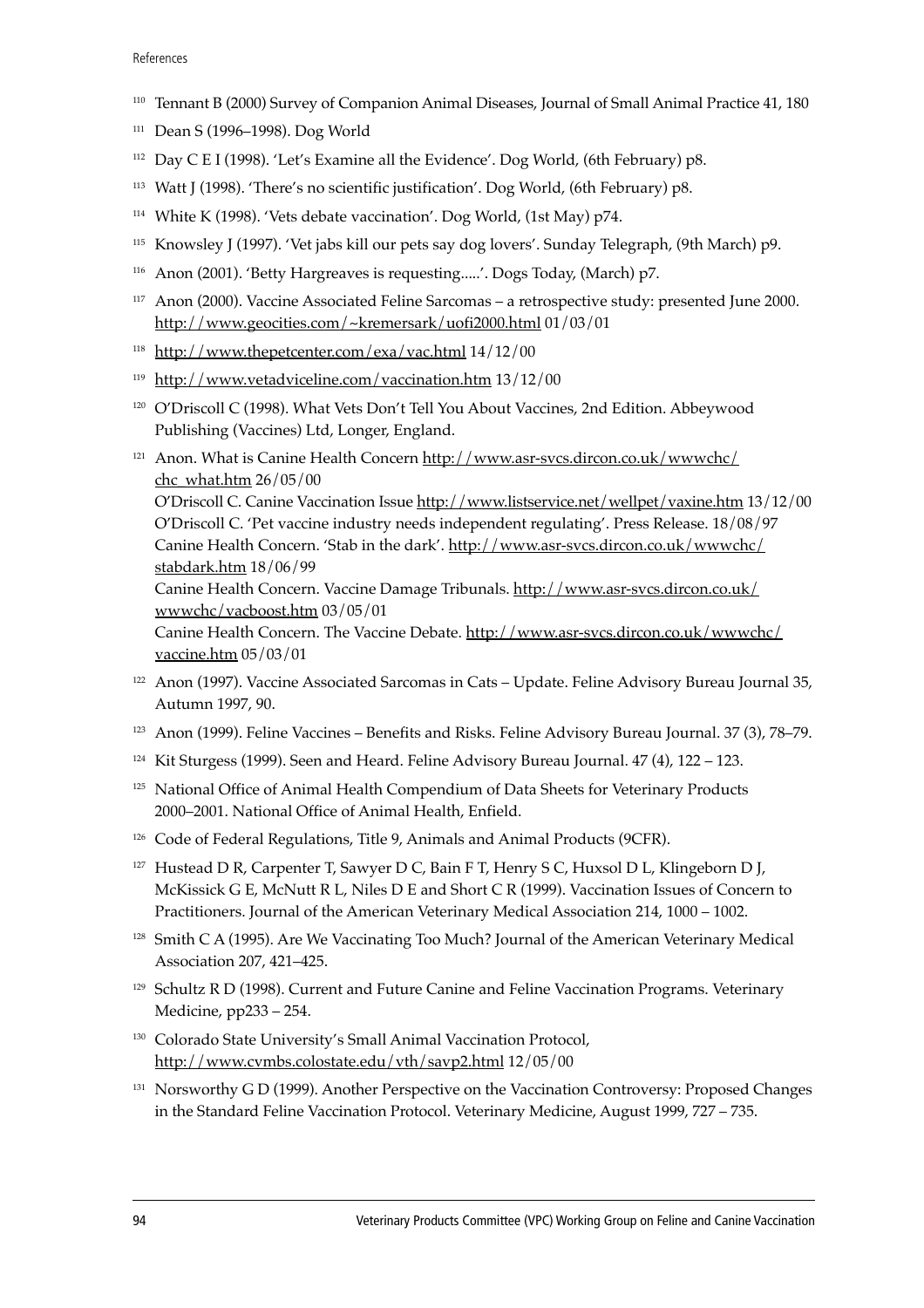- <sup>132</sup> Anon (1998). Key Issues on Council Agenda: Vaccine Protocols, Alternative Therapies, Bovine Somatotropin (BST). Canadian Veterinary Medical Association. Canadian Veterinary Journal 39, 75-76.
- <sup>133</sup> McKelvey D (1998). Vaccine Protocol Change Deemed Premature. Canadian Veterinary Journal 39, 203-206.
- <sup>134</sup> Evans A S (1989). Viral Infections of Humans: Epidemiology and Control, 3rd Edition. Plenum, New York.
- <sup>135</sup> Evans A S and Brachman PS (1998). Bacterial Infections of Humans: Epidemiology and Control, 3rd Edition. Plenum, New York.
- 136 Salisbury D M and Begg N T (1996). Immunisation against Infectious Diseases. HMSO, London.
- 137 Anderson R M and May R M (1991). Infectious Diseases of Humans: Dynamics and Control. Oxford University Press.
- <sup>138</sup> Gay N J, Hesketh L M, Morgan-Capner P and Miller E (1995). Interpretation of Serological Surveillance Data for Measles Using Mathematical Models: Implications for Vaccine Strategy. Epidemiology and Infection 115, 139-156.
- <sup>139</sup> http://www.cdc.gov.epo/mmwr.html 11/05/01
- <sup>140</sup> http://www.who.int 11/05/01
- <sup>141</sup> Gaskell R M and Dawson S (1994). Viral Induced Upper Respiratory Tract Disease. In Feline Medicine and Therapeutics, 2nd Edition. Edit. Chandler E A, Gaskell C J and Gaskell R M. Blackwell Science, Oxford. pp 453-472.
- <sup>142</sup> Appel M J G and Gillespie J H (1972). Canine Distemper Virus. Virology Monographs 11 Continuing Handbook of Virus Research. Edit. Gard S, Hallauer C and Meyer K F. Springerverlag, Wien.
- <sup>143</sup> Cooper P E, Chappius G, Saint-Gerand AL and Duret C (1991). Comparaison de l'efficacite de differents vaccins du chien, utilises sous forme monovalente ou associee, par evaluation des responses serologiques et apres epreuves virulentes 12, 22,et 26 mois apres vaccination. Bulletin Mensual de la Societe Veterinaires de France 75 (3), 131.
- <sup>144</sup> Auby JC, Chappius G, Demettre Ph, Bernadac M, d'Hubert Ph, Terre J and Michel C (1974). Associated Vaccinations of the Dog: Duration of Immunity Carre-Rubarth. Recueil De Medecine Veterinaire 150, 33-36.
- <sup>145</sup> Gillespie J H, Baker J A, Burgher J, Robson D and Gilman B (1958). The Immune Response of Dogs to Distemper Virus. Cornell Veterinarian 48, 103-126.
- <sup>146</sup> Gorham J R (1966). Duration of Vaccination Immunity and the Influence on Subsequent Prophylaxis. Journal of the American Veterinary Medical Association 149, 699-706.
- <sup>147</sup> Krakowka S, Long D and Koestner A (1978). Influence of Transplacentally Acquired Anibody on Neonatal Susceptibility to Canine Distemper Virus in Gnotobiotic Dogs. Journal of Infectious Diseases. 137, 605-608.
- <sup>148</sup> Olson P, Finnsdottir H, Klingeborn B and Hedhammer A (1997) Duration of Antibodies Elicited by Canine Distemper Virus Vaccinations in Dogs. Veterinary Record 141, 654–655.
- <sup>149</sup> McCaw D L, Thompson M, Tate D, Bonderer A and Chen Y-J (1998). Serum Distemper Virus and Parvovirus Antibody Titers Among Dogs Brought to a Veterinary Hospital for Revaccination. Journal of the American Veterinary Medical Association 213, 72-75.
- $150$  Carmichael L E (1999). Canine Viral Vaccines at a Turning Point  $-$  A Personal Perspective. Advances in Veterinary Medicine 41, 289-307.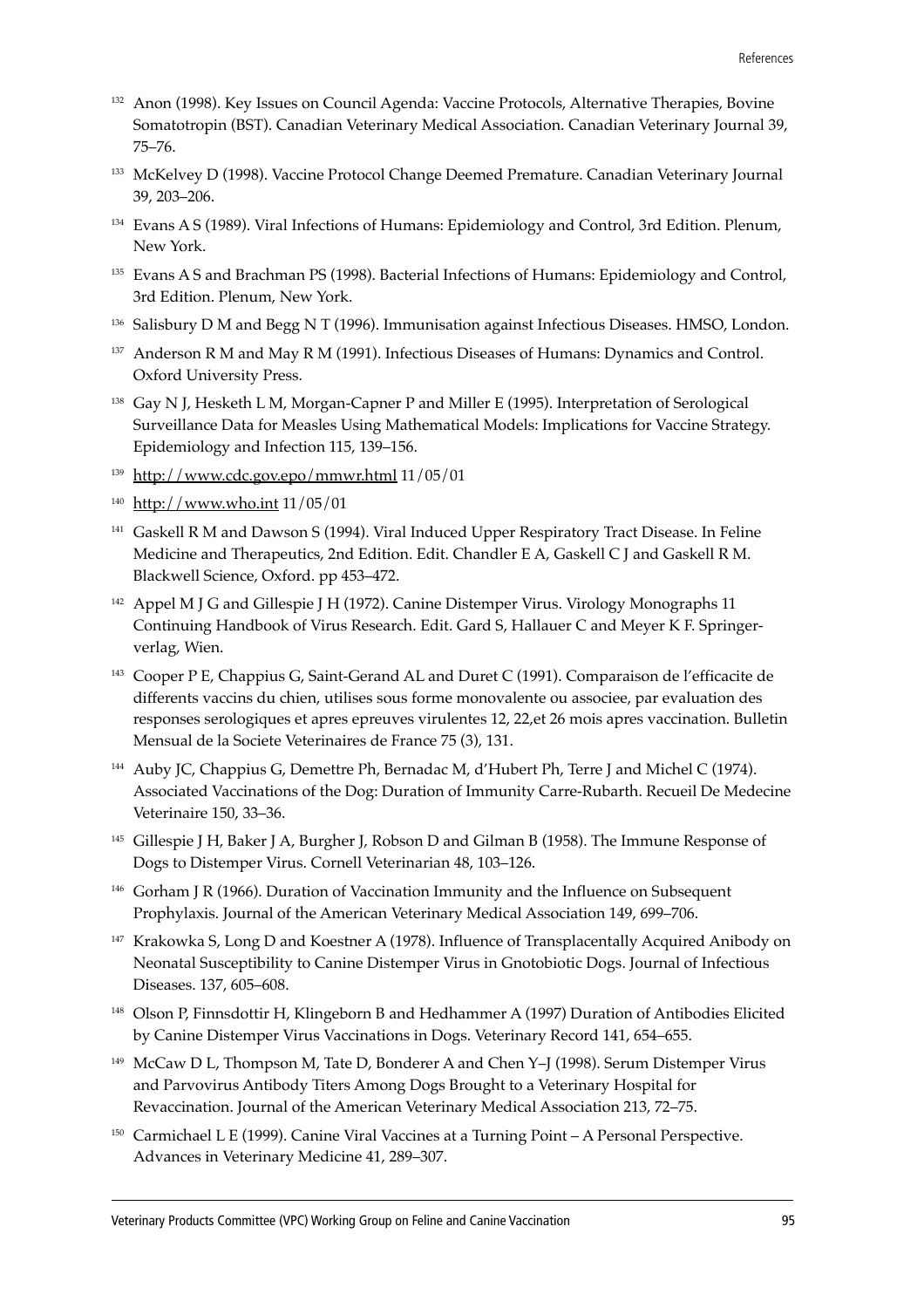- <sup>151</sup> Olson P, Klingeborn B, Bonnett B and Hedhammar A (1997). Distemper Study in Sweden 1995-1996. Journal of Veterinary International Medicine 11, 148.
- <sup>152</sup> Twark L and Dodds W J (2000). Clinical Use of Serum Parvovirus and Distemper Virus Antibody Titres for Determining Revaccination Strategies in Healthy Dogs. Journal of the American Veterinary Medical Association 217, 1021-1024.
- <sup>153</sup> Pollock R V H and Carmichael L E (1983). Use of Modified Live Feline Panleukopenia Virus Vaccine to Immunize Dogs Against Canine Parvovirus. American Journal of Veterinary Research 44, 169-175.
- <sup>154</sup> Povey R C, Carman P S and Ewert W (1983). The Duration of Immunity to an Inactivated Adjuvanted Canine Parvovirus Vaccine. A 52 and 64 Week Postvaccination Challenge Study. Canadian Veterinary Journal 24, 245-248.
- <sup>155</sup> Wallace BL and McMillen J K (1985). An Inactivated Canine Parvovirus Vaccine: Duration of Immunity and Effectiveness in Presence of Maternal Antibody. Canine Practice 12 (1), 14-19.
- <sup>156</sup> Carmichael L E, Joubert J C and Pollock R V H (1983). A Modified Live Canine Parvovirus Vaccine. II Immune Response. Cornell Veterinarian 73, 13-29.
- <sup>157</sup> Pollock R V H and Carmichael L E (1982). Maternally Derived Immunity to Canine Parvovirus Infection: Transfer, Decline, and Interference with Vaccination. Journal of the American Veterinary Medical Association 180, 37-42.
- <sup>158</sup> Appel M and Parrish C R (1987). Virus Infections of Carnivores. Edit. Appel MJ. Elsevier, Amsterdam  $pp29-51$  and  $69-92$ .
- <sup>159</sup> Larson L J and Schultz R D (1997). Comparison of Selected Canine Vaccines for Their Ability to Induce Protective Immunity Against Canine Parvovirus. American Journal of Veterinary Research 58, 360-363.
- <sup>160</sup> Olson P, Klingeborn B and Hedhammar A (1988). Serum Antibody Response to Canine Parvovirus, Canine Adenovirus-1, and Canine Distemper Virus in Dogs with Known Status of Immunization: Study of Dogs in Sweden. American Journal of Veterinary Research 49, 1460-1466.
- <sup>161</sup> Cole R (1998). Rethinking Canine Vaccinations. Veterinary Forum January pp52-57.
- <sup>162</sup> Ackermann O, Stegmann H and Jaeger O (1983). Gleichzeitige immunisierung von hunden gegen parvovirose, staupe,tollwut, H.c.c und leptospirose. Die Blauen Hefte 67, 302–308.
- <sup>163</sup> Bemis D A, Greisen H A and Appel M J G (1977). Pathogenesis of Canine Bordetellosis. The Journal of Infectious Diseases 135, 753-762.
- 164 Appel M and Binn L N (1987). Virus Infections of Carnivores. Edit. Appel MJ pp 201-211 and 125-132.
- <sup>165</sup> Scott F W, Csiza C K and Gillespie J H (1970). Maternally Derived Immunity to Feline Panleukopenia. Journal of the American Veterinary Medical Association 156, 439-453.
- <sup>166</sup> Povey R C, Koonse H and Hays M B (1980). Immunogenicity and Safety of an Inactivated Vaccine for the Prevention of Rhinotracheitis, Caliciviral Disease, and Panleukopaenia in Cats. Journal of the American Veterinary Medical Association 177, 347-350.
- <sup>167</sup> Scott F W and Geissinger C M (1997). Duration of Immunity in Cats Vaccinated With an Inactivated Feline Panleukopenia, Herpesvirus, and Calicivirus Vaccine. Feline Practice 25 (4),  $12 - 19.$
- <sup>168</sup> O'Reilly K J and Hitchcock L M (1976). Persistence of Antibody to Feline Panleukopenia Induced by a Modified Live Virus Vaccine. Journal of Small Animal Practice 17, 549-550.
- <sup>169</sup> Scott F W and Geissinger C M (1999). Long-term Immunity in Cats Vaccinated with an Inactiviated Trivalent Vaccine. American Journal of Veterinary Research 60, 652-658.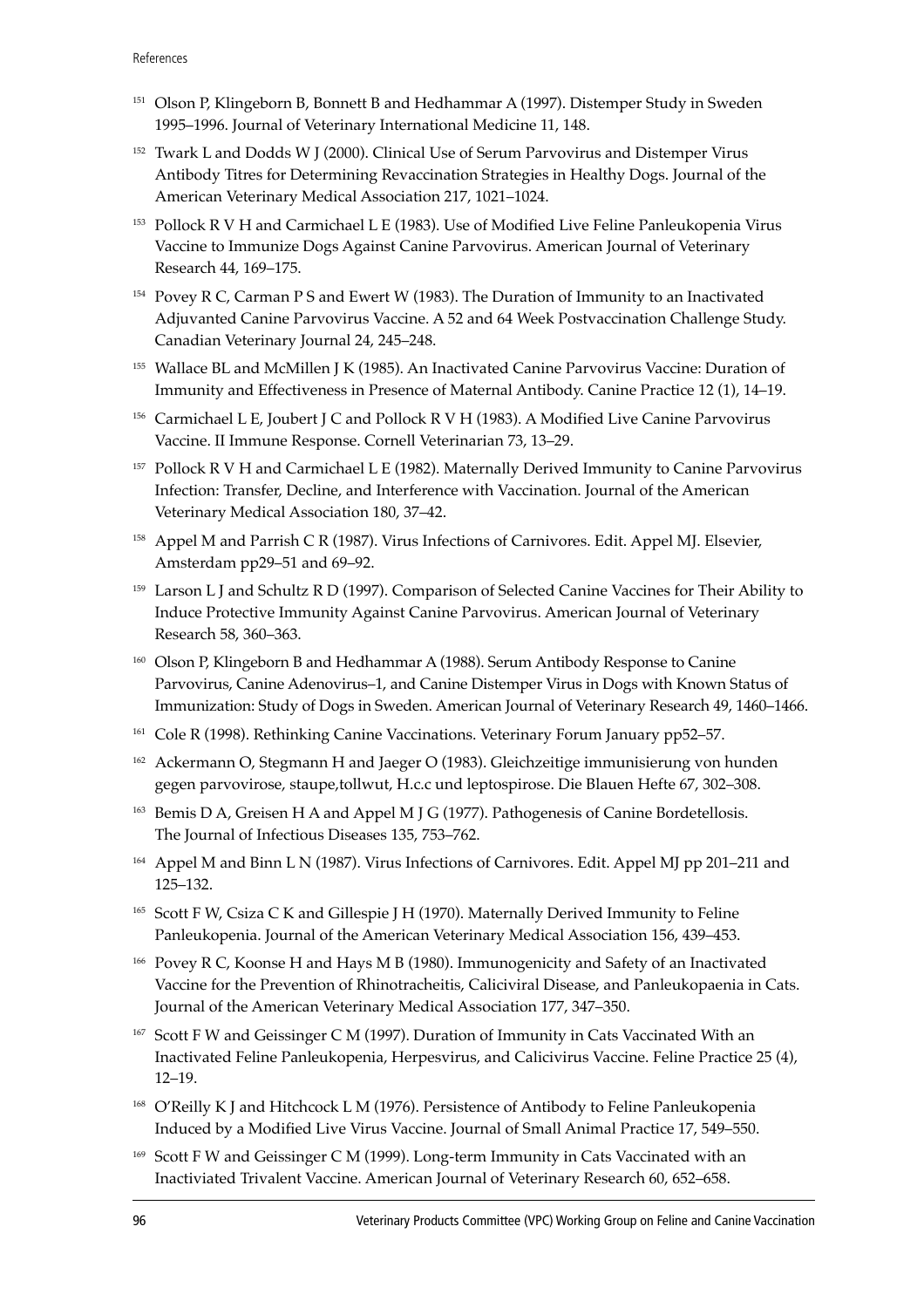- <sup>170</sup> Ackermann O and Dorr W (1983). Prufung der schutzdauer gege die panleukopenie der katze nach impfung mit Felidovac P. Die Blauned Hefte 66, 263-267.
- <sup>171</sup> Walton T E and Gillespie J H (1970). Feline Viruses. VII. Immunity to the Feline Herpesvirus in Kittens Inoculated Experimentally By the Aerosol Method. Cornell Veterinarian 60, 232-239.
- <sup>172</sup> Gaskell R M and Povey R C (1977). Experimental Induction of Feline Viral Rhinotracheitis Virus Re-excretion in FVR Recovered Cats. Veterinary Record 100, 128-133.
- <sup>173</sup> Gaskell R M and Povey R C (1979). The Dose Response of Cats to Experimental Infection With Feline Viral Rhinotracheitis Virus. Journal of Comparative Pathology 89, 179-191.
- <sup>174</sup> Scott F W (1977). Evaluation of a Feline Viral Rhinotracheitis-Feline Calicivirus Disease Vaccine. American Journal of Veterinary Research 38, 229-234.
- <sup>175</sup> Orr C M, Gaskell C J and Gaskell R M (1978). Interaction of a Combined Feline Rhinotracheitis-Feline Calicivirus Vaccine and the FVR Carrier State. Veterinary Record 103, 200-202.
- <sup>176</sup> Povey R C and Wilson M R (1978). A Comparison of Inactivated feline Viral Rhinotracheitis and Feline Caliciviral Disease Vaccines with Live-Modified Viral Vaccines. Feline Practice 8 (3), 35–42.
- <sup>177</sup> Bittle J L and Rubic W J (1974). Studies of Feline Viral Rhinotracheitis Vaccine. Veterinary Medicine Small Animal Clinician, 1503-1505.
- <sup>178</sup> Bartholomew P T and Gillespie J H (1968). Feline Viruses. I. Characterization of Four Isolates and Their Effect on Young Kittens. Cornell Veterinarian 58, 248-265.
- <sup>179</sup> Povey R C and Ingersoll J (1975). Cross-protection Among Feline Caliciviruses. Infection and Immunity 11, 877-885.
- 180 Gaskell C J, Gaskell R M, Dennis P E and Wooldridge J A (1982). Efficacy of an Inactivated Feline Calicivirus (FCV) Vaccine Against Challenge with United Kingdom Field Strains and its Interaction with the FCV Carrier State. Research in Veterinary Science 32, 23-26.
- <sup>181</sup> Bittle LJ and Rubic WJ (1975). A Feline Calicivirus Vaccine Combined with Feline Viral Rhinotracheitis and Feline Panleukopenia Vaccine. Feline Practice 5 (6), 13–15.
- <sup>182</sup> Knowles J O, McArdle F, Dawson S, Carter S D, Gaskell C J, Gaskell R M (1991). Studies on the Role of Feline Calicivirus in Chronic Stomatitis in Cats. Veterinary Microbiology 27, 205-219.
- <sup>183</sup> Tham K M and Studdert M J (1987). Antibody and Cell-Mediated Immune Responses to Feline Calicivirus Following Inactivated Vaccine and Challenge. Zentralblatt fur Veterinarmedizin 34, 640-654.
- 184 Sparkes AH (1997). Feline Leukaemia Virus: A Review of Immunity and Vaccination. Journal of Small Animal Practice 38, 187-194.
- <sup>185</sup> European Pharmacopoeia (1999) Monograph 1321.
- <sup>186</sup> Scarlett J M and Pollock R V H (1991). Year Two of Follow-Up Evaluation of a Randomized, Blind Field Trial of a Commercial Feline Leukemia Virus Vaccine. Journal of the American Veterinary Medical Association 199, 1431-1432.
- 187 Hofmann-Lehmann R, Holznagel E, Aubert A, Ossent P, Reinacher M and Lutz H (1995). Recombinant FeLV Vaccine: Long-Term Protection and Effect on Course and Outcome of FIV Infection. Veterinary Immunology and Pathology 46, 127-137.
- 188 Wasmoen T, Chu H-J, Chavez L and Acree B S (1992). Demonstration of One Year Duration of Immunity for an Inactivated Feline Chlamydia psittaci Vaccine. Feline Practice 20 (3), 13-16.
- 189 Kolar J R and Rude T A (1981). Duration of Immunity in Cats Inoculated with a Commercial Feline Pneumonitis Vaccine. Veterinary Medicine Small Animal Clinician 76, 1171-1173.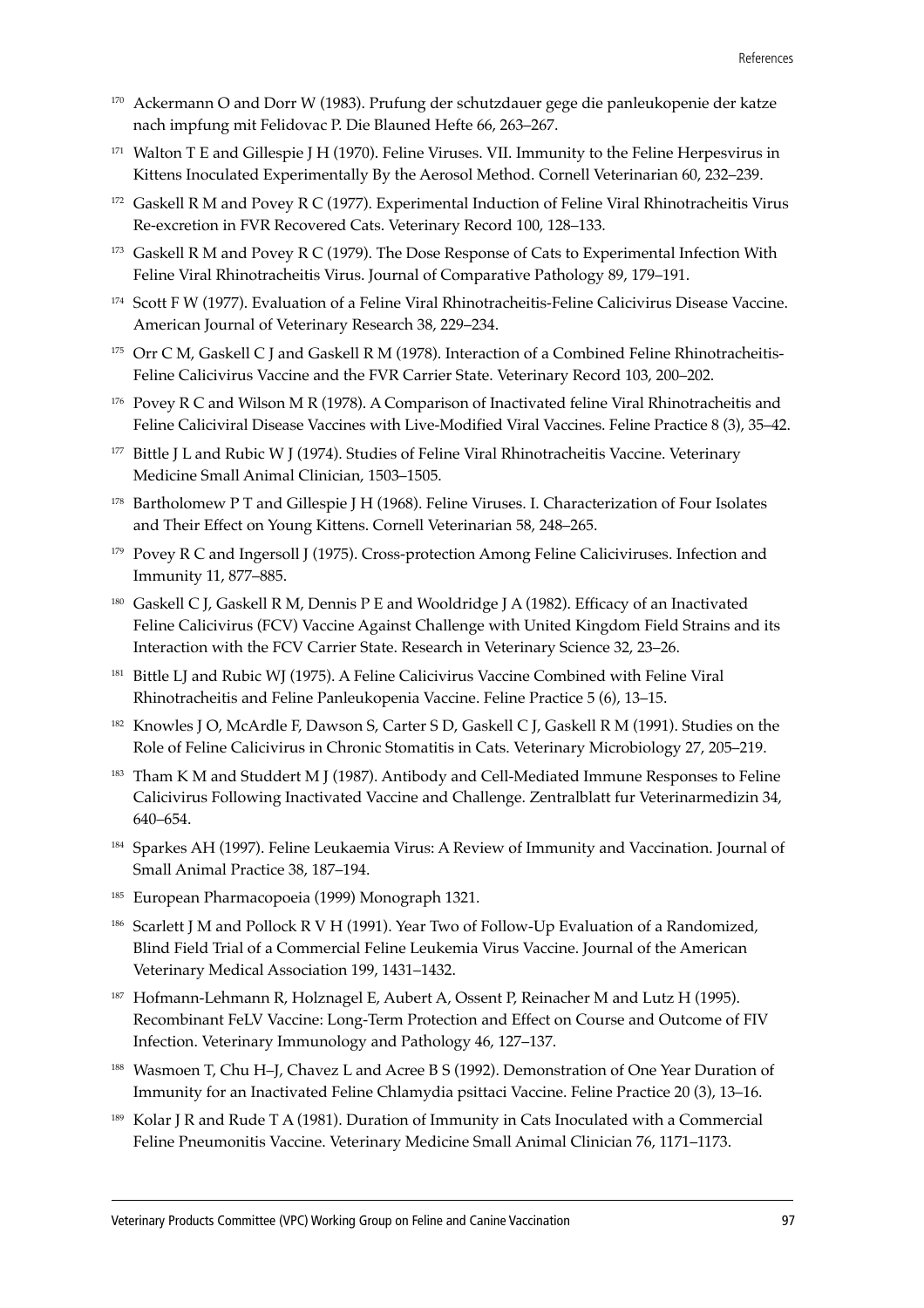- <sup>190</sup> Sikes R K, Acha P and Dierks R (1971). Rabies Vaccines: Duration-of-Immunity Study in Dogs Journal of the American Veterinary Medical Association 159, 1491-1499.
- <sup>191</sup> Brown A L, Merry D L and Beckenhauer W H (1973). Modified Live-Virus Rabies Vaccine Produced from Flury High Egg-Passage Virus Grown on an Established Canine-Kidney Cell Line: Three-Year Duration-of-Immunity Study in Dogs. American Journal of Veterinary Research 34, 1427-1432.
- $192$  Barth R and Jaeger O (1977). Testing the Duration of Immunity from Combined Rabies Vaccines in the Dog. Blauen-Hefte-fur-den-Tierarzt 57, 337-346.
- <sup>193</sup> Jaeger O and Barth R (1972). Untersuchungen mit inaktivierten Tollwut-Gewebekultur-Impfstoffen am Tier IV Teil: Immunitatsdauer beim Hund. Berliner und Munchener Tierarztliche Wochenschrift 85, 381-384.
- 194 Precausta P, Soulebot J–P, Bugand M, Brun A and Chappuis G (1982). Modalites De Production et Immunite Conferee Par un Vaccin Antirabique Inactive Provenant de Culture Cellulaire. Comparative Immunology, Microbiology and Infectious Diseases 5, 217–226.
- <sup>195</sup> Koutchoukali M A, Blancou J, Chappuis G, Tixier G, Eloit M, Ganiere J P, Chantal J, Simon S, Berthier A and Toma B (1985). Influence of the Alumine -Hydroxide on the Activity Antirabies Vaccines. Serological Response of Dog One Year After the Primary Vaccination Conducted in Routine Conditions. Annales de Recherhes Veterinaires 16, 345-349.
- <sup>196</sup> Toma B, Blancou J, Bouzghaia H, Eloit M, Ganiere J-P, Nicod F and Chantal J (1987). Rabies Vaccination on Dogs: Serological Response Three Years After a First Booster of an Adjuved Vaccin. Revue de Medecine Veterinaire 138, 905-911.
- <sup>197</sup> Chomel B, Chappuis G, Bullon F, Cardenas E, David De Beublain T, Maufrais M C and Giambruno E. (1987). Serological Results of a Dog Vaccination Campaign Against Rabies in Peru. Revue Scientifique et. Technique Office International des Epizooties 6, 97-113.
- <sup>198</sup> Sage G, Khawplod P, Wilde H, Lobaugh, T Hemachuda, Tepsumethanon W and Lumlertdaecha B (1993). Immune Response to Rabies Vaccine in Alaskan Dogs: Failure to Achieve a Consistently Protective Antibody Response. Transactions of the Royal Society of Tropical Medicine and Hygiene 87, 593-595.
- <sup>199</sup> Sihvonen L, Kulonen K, Neuvonen E and Pekkanen K (1995). Rabies Antibodies in Vaccinated Dogs. Acta Veterinaria Scandinavica 36, 87-91.
- <sup>200</sup> Ganiere J-P, Andre-Fontaine G, Artois M, Blancou J and Aubert A (1989). Anti-Rabic Vaccination of Cats: The Influence of Simultaneous Vaccine Against Feline Leucosis Produced by Genetic Engineering. Recueil Medecine Veterinaire 165, 839-846.
- $201$  http://www.usp.org/reporting/vprp.htm 11/05/01
- $202$  http://www.vmd.gov.uk/sarss 11/05/01
- <sup>203</sup> http://www.vmd.gov.uk 11/05/01
- <sup>204</sup> http://www.emea.eu.int/pdfs/vet/phvwp/041399en.pdf 11/05/01
- <sup>205</sup> Stephens MDB Talbot JCC and Routledge PA (1999). Detection of New Adverse Drug Reactions, 4th Edition. Macmillan Reference Ltd, London.
- <sup>206</sup> Pet Food Manufacturers Association (PFMA) Ltd (2000). Feeding and Caring for Pets -A 30 Year Journey of Achievement.
- <sup>207</sup> Anon (2000). Product News, Vaccine Initiative from Virbac. Veterinary Review, March/April, Issue 54.
- <sup>208</sup> Karlstam E, Haggstorm J, Kvart C, Jonsson L and Michaelsson M (2000). Pulmonary Artery Lesions in Cavalier King Charles Spaniels. Veterinary Record 147, 166-167.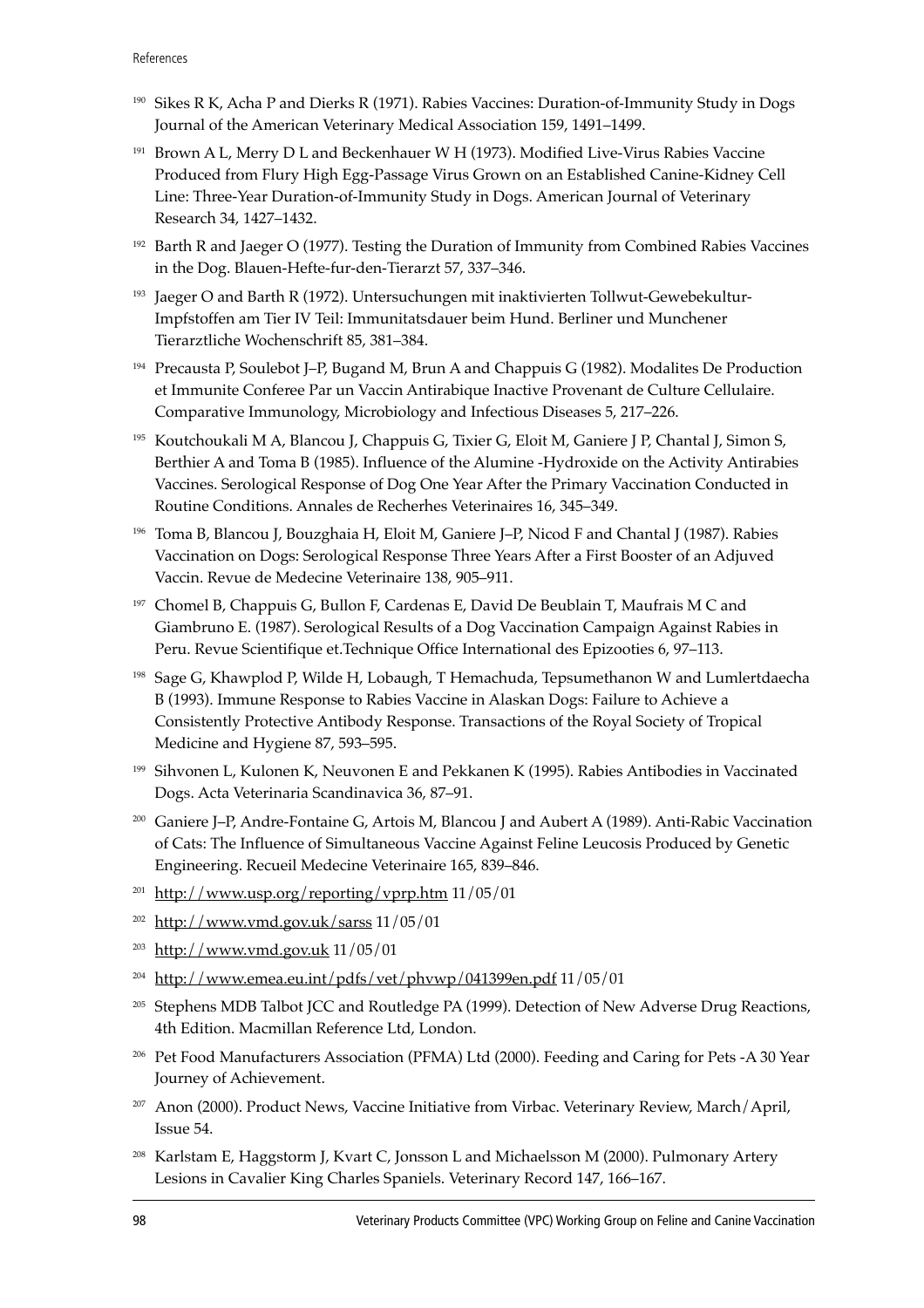- <sup>209</sup> Brown S J, Simpson K W, Baker S, Spagnoletti A and Elwood C M (1994). Macrothrombocytosis in Cavalier King Charles Spaniels. Veterinary Record 135, 281-283.
- <sup>210</sup> Eskell P, Haggstorm J, Kvart C and Kerlsson A (1994). Thrombocytopenia in the Cavalier King Charles Spaniel. Journal of Small Animal Practice 35, 153-155.
- <sup>211</sup> Owen M (1989). Statistical Process Control and Continuous Improvement. IFS Publications, Springer-Verlag.
- <sup>212</sup> Nelson L S (1984). The Shewhart Control Chart Test for Special Causes. Journal of Quality Technology 16, 238-239.
- <sup>213</sup> Siev D (1999). An Introduction to Analytical Methods for the Postmarketing Surveillance of Veterinary Vaccines. Advances in Veterinary Medicine 41, 749-755.